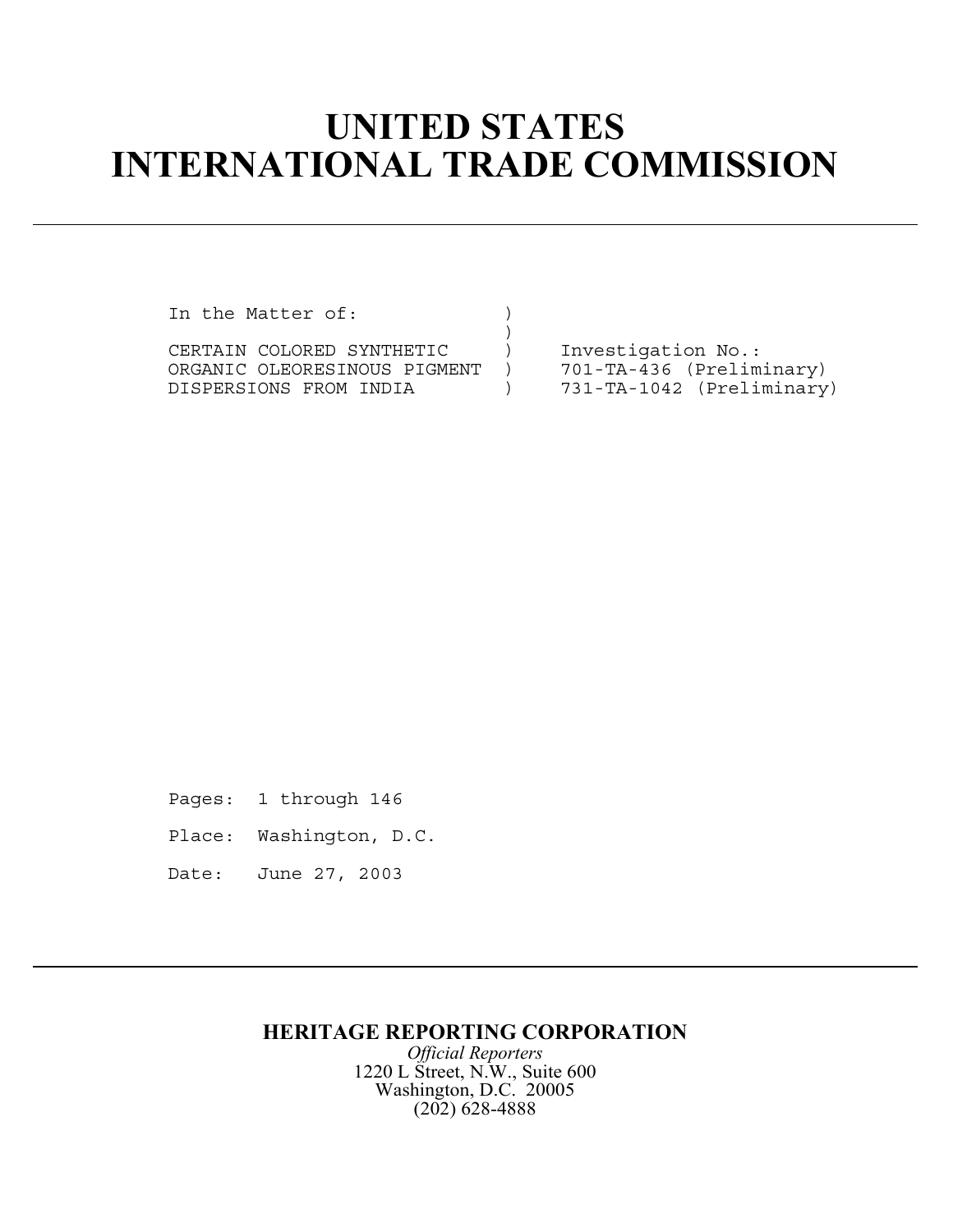## THE UNITED STATES INTERNATIONAL TRADE COMMISSION

In the Matter of:  $)$  $)$ CERTAIN COLORED SYNTHETIC ) Investigation No.: ORGANIC OLEORESINOUS PIGMENT ) 701-TA-436 (Preliminary) DISPERSIONS FROM INDIA ) 731-TA-1042 (Preliminary)

> Friday, June 27, 2003

Main Hearing Room Room 101 500 E Street, S.W. Washington, D.C.

The conference commenced, pursuant to notice, at 9:30 a.m., at the United States International Trade Commission, Robert Carpenter, Director of Investigations, presiding.

APPEARANCES:

On behalf of the International Trade Commission:

ROBERT CARPENTER, DIRECTOR OF INVESTIGATIONS JAMES McCLURE, SUPERVISORY INVESTIGATOR FRED RUGGLES, INVESTIGATOR GRACEMARY ROTH-ROFFY, ATTORNEY/ADVISOR CATHERINE DeFILIPPO, CHIEF, APPLIED ECONOMICS DIVISION DAVID BOYLAND, ACCOUNTANT STEPHEN WANSER, INDUSTRY ANALYST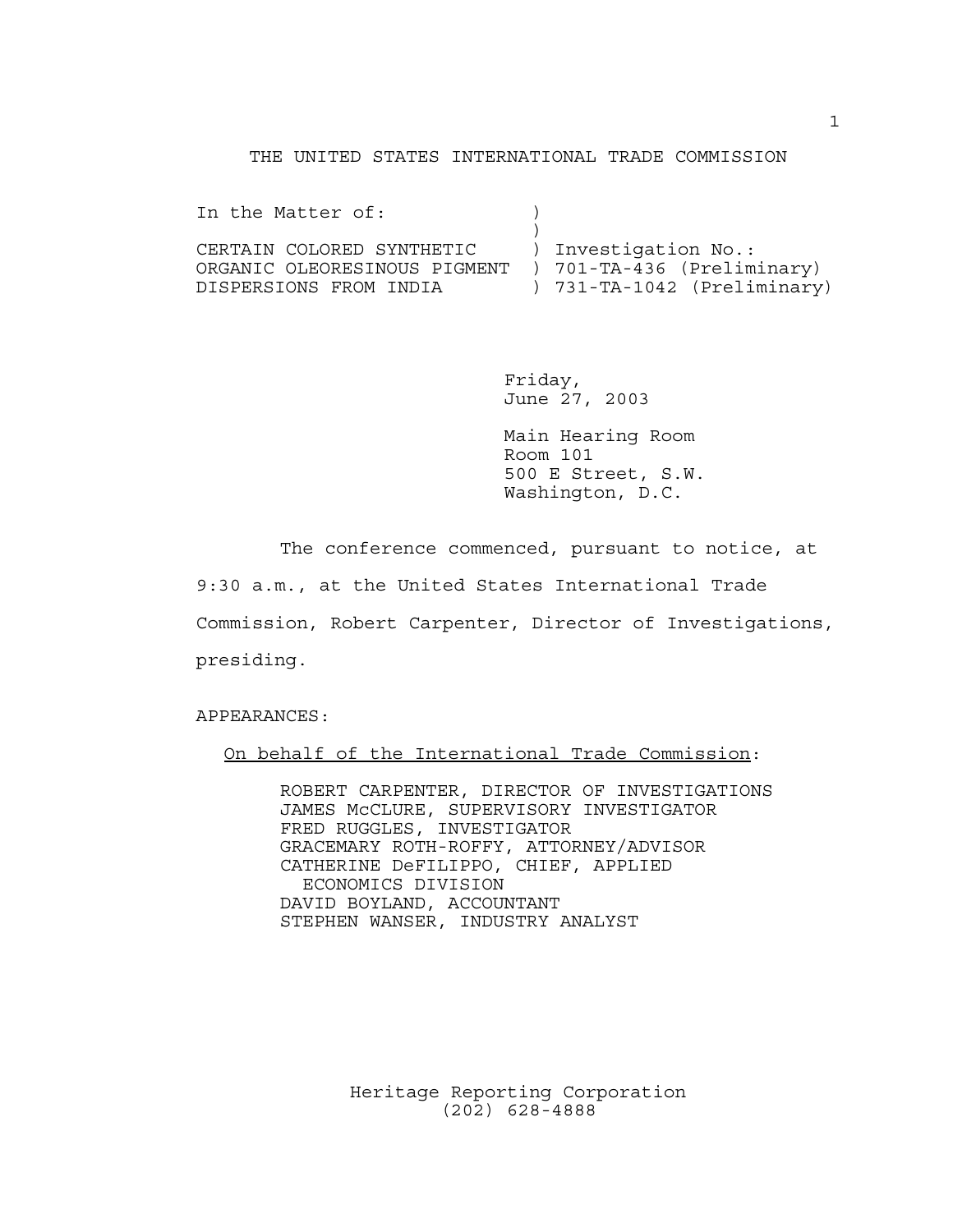APPEARANCES: (Continued)

In support of the Imposition of Countervailing and Antidumping Duties:

On behalf of Apollo Colors Incorporated, Sun Chemical Corporation's Colors Group and General Press Colors:

GREGORY C. DORRIS, ESQUIRE Pepper Hamilton LLP Washington, D.C.

THOMAS WILLIAM ROGERS President and CEO Apollo Colors, Inc.

V. WALTER ZAMEROVSKY Vice President of Sales and Marketing Magruder Color Company Sun Chemical Corporation's Color Group

BRAD BERGEY Corporate Vice President of Canada and Mexico Sun Chemical Corporation

MICHAEL LEWIS Vice President, Supply Chain Sun Chemical Corporation

RICHARD J. KUEBEL President General Press Colors, Ltd.

MARK W. LOVE Senior Vice President Economic Consulting Services, LLC

On behalf of Flint Ink Corporation:

JAMES R. CANNON, JR., ESQUIRE Williams Mullen Washington, D.C.

W. RUCKER WICKLINE President CDR Pigments and Dispersions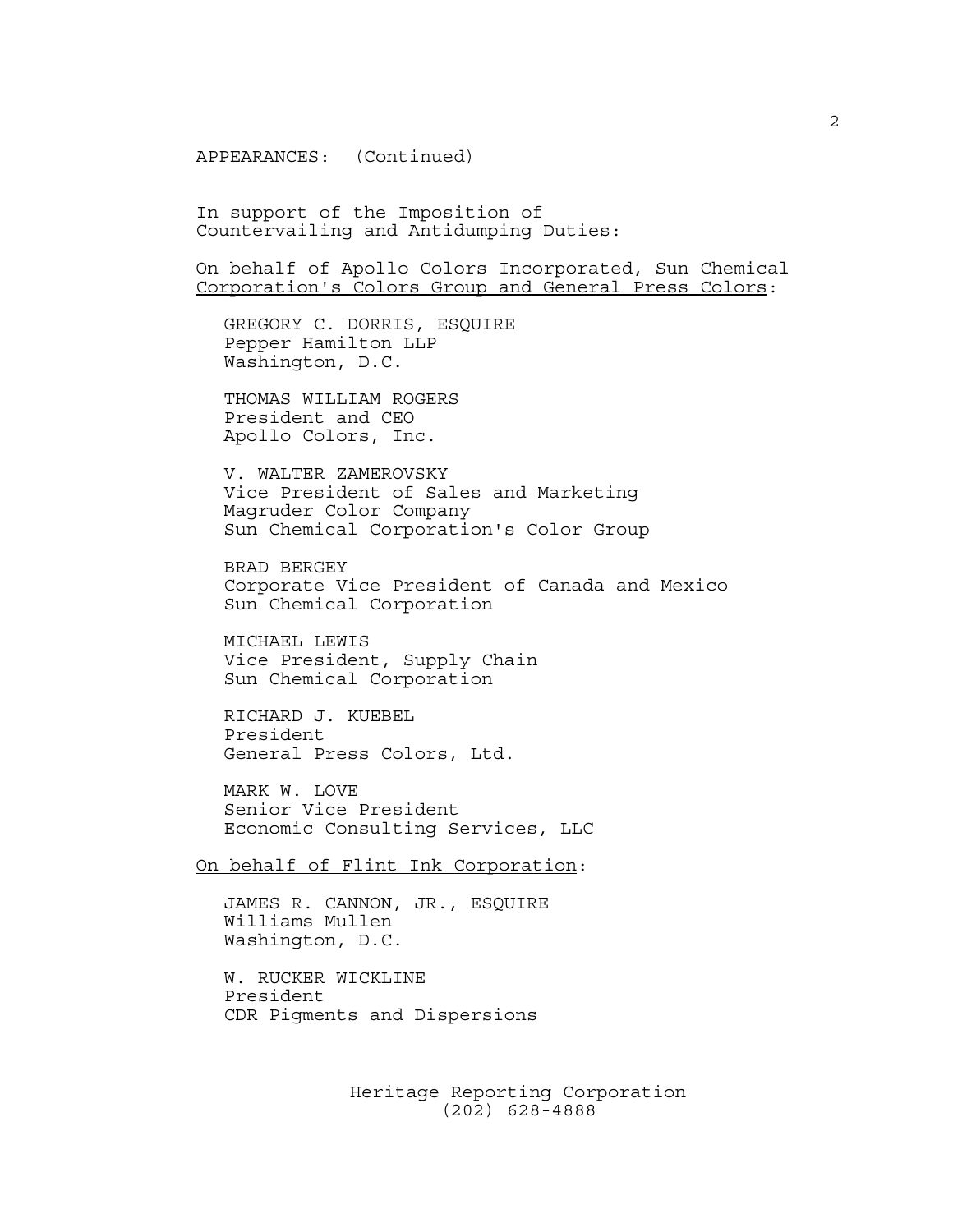APPEARANCES: (Continued)

In Opposition to the Imposition of Countervailing and Antidumping Duties:

On behalf of Hindustan Inks and Resins, Ltd. and Micro Inks Corporation:

LIZBETH LEVINSON, ESQUIRE RON WISLA, ESQUIRE Garvey Schubert Barer Washington, D.C.

VENAI PANDYO Chief Financial Officer Hindustan Inks and Resins, Ltd.

PRASHANT DESAI Member of the Board Hindustan Inks and Resins, Ltd.

FRANK MOREVEC President and CEO Micro Inks Corp.

LINDA DUPRIS Switchboard Operator Micro Inks Corporation

MARK McDERMOTT Shipping Department Micro Inks

RICHARD BOLTUCK Charles River Associates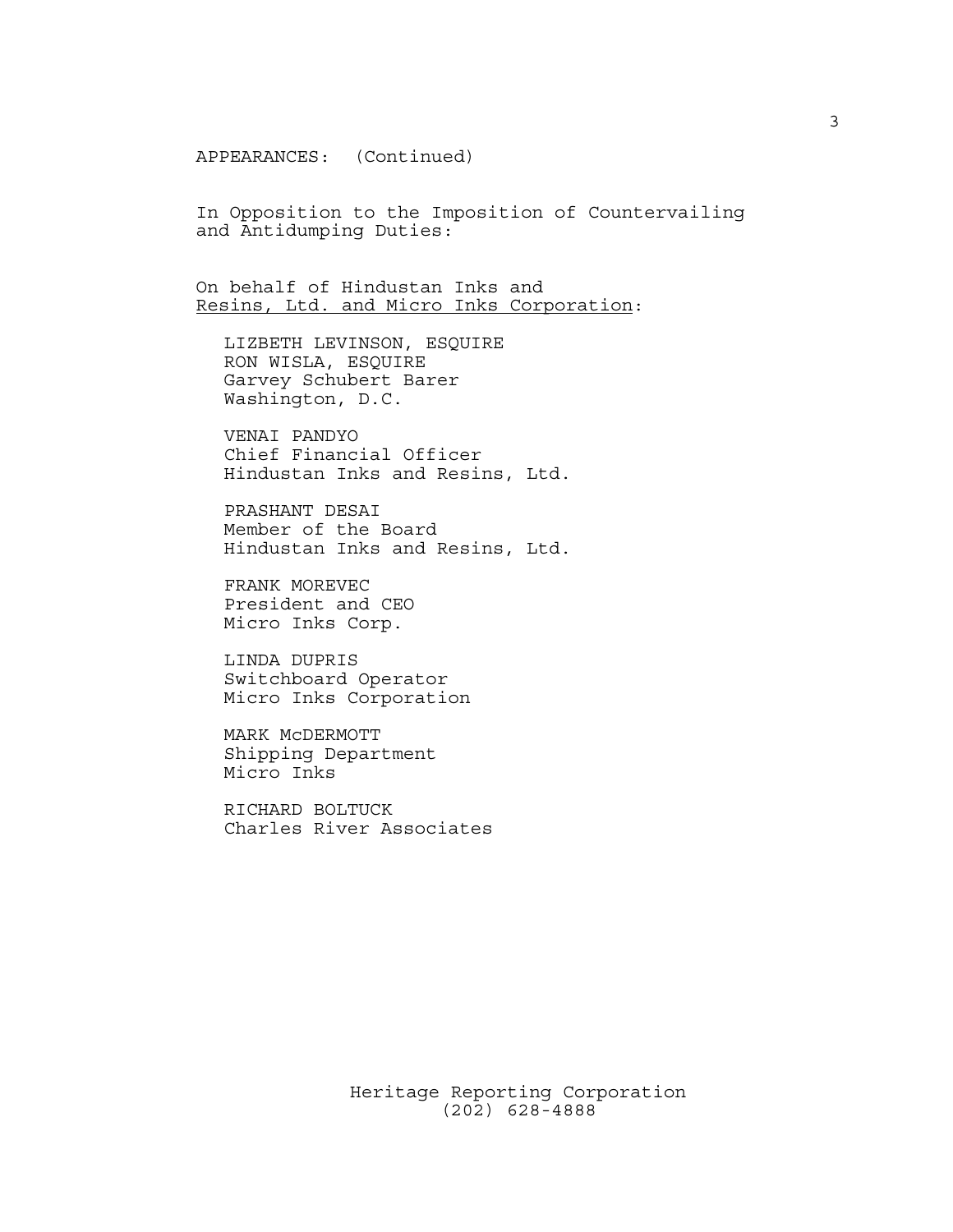## I N D E X

PAGE

4

| 9<br>OPENING STATEMENT OF LIZBETH LEVINSON,<br>GARVEY SCHUBERT BARER<br>STATEMENT OF THOMAS WILLIAM ROGERS, PRESIDENT<br>13<br>AND CEO, APOLLO COLORS, INC.<br>STATEMENT OF MICHAEL LEWIS,<br>VICE PRESIDENT,<br>19<br>SUPPLY CHAIN, SUN CHEMICAL CORPORATION<br>STATEMENT OF V. WALTER ZAMEROVSKY, VICE PRESIDENT<br>28<br>OF SALES AND MARKETING, MAGRUDER COLOR COMPANY,<br>SUN CHEMICAL CORPORATION'S COLOR GROUP<br>STATEMENT OF BRAD BERGEY, CORPORATE VICE PRESIDENT<br>33<br>OF CANADA AND MEXICO, SUN CHEMICAL CORPORATION<br>37<br>STATEMENT OF W. RUCKER WICKLINE, PRESIDENT,<br>CDR PIGMENTS AND DISPERSIONS<br>STATEMENT OF JAMES R. CANNON, JR., WILLIAMS MULLEN<br>75<br>WASHINGTON, DC<br>STATEMENT OF MARK W. LOVE, SENIOR VICE PRESIDENT,<br>76<br>ECONOMIC CONSULTING SERVICES, LLC<br>STATEMENT OF FRANK MOREVEC, PRESIDENT AND CEO,<br>81<br>MICRO INKS CORPORATION<br>STATEMENT OF PRASHANT DESAI, MEMBER OF THE BOARD,<br>90<br>HINDUSTAN INKS AND RESINS<br>STATEMENT OF LINDA DUPRIS, SWITCHBOARD OPERATOR,<br>93<br>MICRO INKS CORPORATION<br>95<br>STATEMENT OF MARK MCDERMOTT, SHIPPING DEPARTMENT,<br>MICRO INKS<br>STATEMENT OF RICHARD BOLTUCK, CHARLES RIVER ASSOCIATES 97 | OPENING STATEMENT OF GREGORY C. DORRIS,<br>PEPPER HAMILTON LLP | 8 |
|------------------------------------------------------------------------------------------------------------------------------------------------------------------------------------------------------------------------------------------------------------------------------------------------------------------------------------------------------------------------------------------------------------------------------------------------------------------------------------------------------------------------------------------------------------------------------------------------------------------------------------------------------------------------------------------------------------------------------------------------------------------------------------------------------------------------------------------------------------------------------------------------------------------------------------------------------------------------------------------------------------------------------------------------------------------------------------------------------------------------------------------------------------------------------------------------------------|----------------------------------------------------------------|---|
|                                                                                                                                                                                                                                                                                                                                                                                                                                                                                                                                                                                                                                                                                                                                                                                                                                                                                                                                                                                                                                                                                                                                                                                                            |                                                                |   |
|                                                                                                                                                                                                                                                                                                                                                                                                                                                                                                                                                                                                                                                                                                                                                                                                                                                                                                                                                                                                                                                                                                                                                                                                            |                                                                |   |
|                                                                                                                                                                                                                                                                                                                                                                                                                                                                                                                                                                                                                                                                                                                                                                                                                                                                                                                                                                                                                                                                                                                                                                                                            |                                                                |   |
|                                                                                                                                                                                                                                                                                                                                                                                                                                                                                                                                                                                                                                                                                                                                                                                                                                                                                                                                                                                                                                                                                                                                                                                                            |                                                                |   |
|                                                                                                                                                                                                                                                                                                                                                                                                                                                                                                                                                                                                                                                                                                                                                                                                                                                                                                                                                                                                                                                                                                                                                                                                            |                                                                |   |
|                                                                                                                                                                                                                                                                                                                                                                                                                                                                                                                                                                                                                                                                                                                                                                                                                                                                                                                                                                                                                                                                                                                                                                                                            |                                                                |   |
|                                                                                                                                                                                                                                                                                                                                                                                                                                                                                                                                                                                                                                                                                                                                                                                                                                                                                                                                                                                                                                                                                                                                                                                                            |                                                                |   |
|                                                                                                                                                                                                                                                                                                                                                                                                                                                                                                                                                                                                                                                                                                                                                                                                                                                                                                                                                                                                                                                                                                                                                                                                            |                                                                |   |
|                                                                                                                                                                                                                                                                                                                                                                                                                                                                                                                                                                                                                                                                                                                                                                                                                                                                                                                                                                                                                                                                                                                                                                                                            |                                                                |   |
|                                                                                                                                                                                                                                                                                                                                                                                                                                                                                                                                                                                                                                                                                                                                                                                                                                                                                                                                                                                                                                                                                                                                                                                                            |                                                                |   |
|                                                                                                                                                                                                                                                                                                                                                                                                                                                                                                                                                                                                                                                                                                                                                                                                                                                                                                                                                                                                                                                                                                                                                                                                            |                                                                |   |
|                                                                                                                                                                                                                                                                                                                                                                                                                                                                                                                                                                                                                                                                                                                                                                                                                                                                                                                                                                                                                                                                                                                                                                                                            |                                                                |   |
| $H \circ m + \circ \alpha$ $D \circ m \circ m + \alpha$ $C \circ m \circ m \circ t$                                                                                                                                                                                                                                                                                                                                                                                                                                                                                                                                                                                                                                                                                                                                                                                                                                                                                                                                                                                                                                                                                                                        |                                                                |   |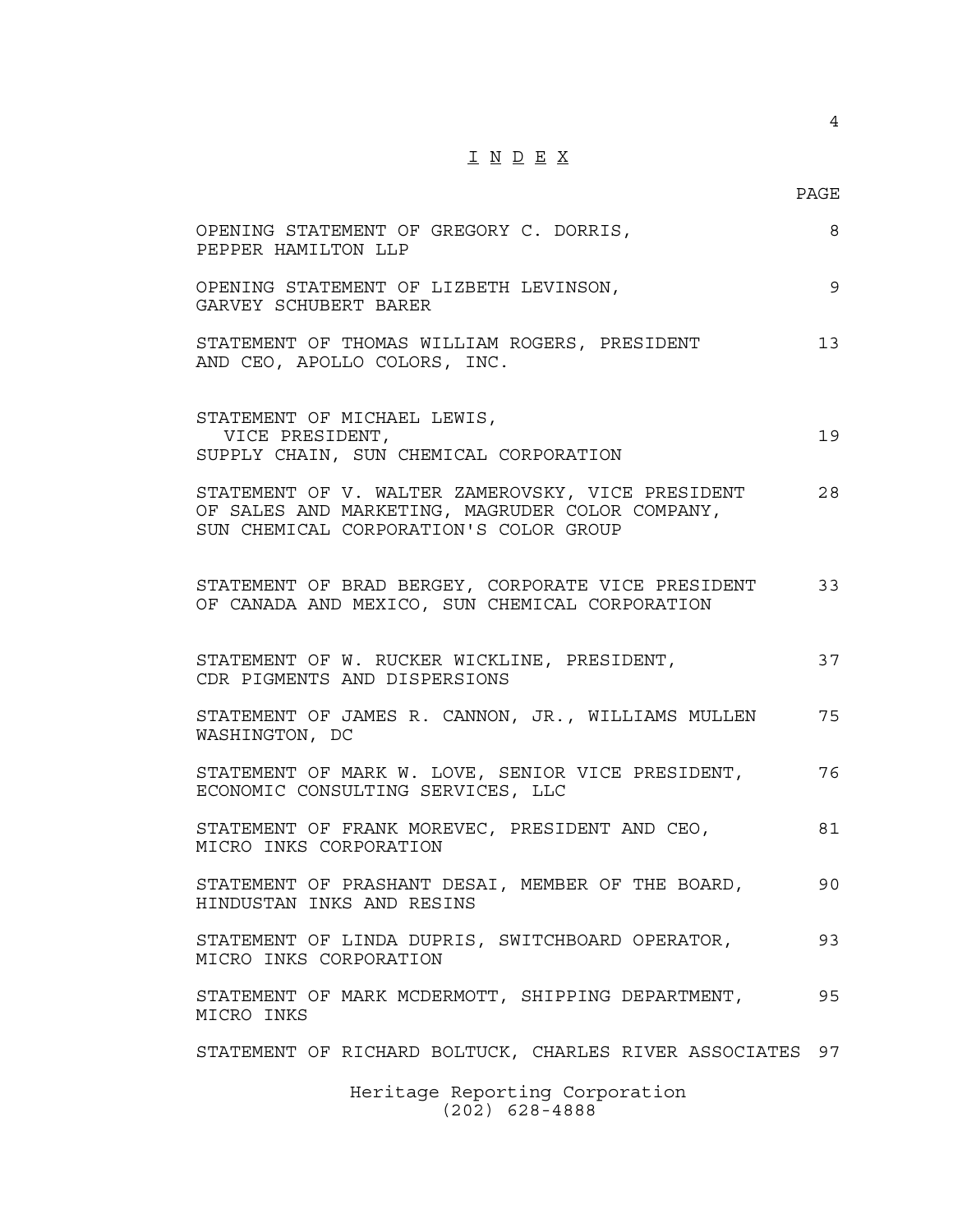| $\mathbf 1$    | $\underline{P} \underline{R} \underline{O} \underline{C} \underline{E} \underline{E} \underline{D} \underline{I} \underline{N} \underline{G} \underline{S}$ |
|----------------|-------------------------------------------------------------------------------------------------------------------------------------------------------------|
| $\overline{c}$ | (9:30 a.m.)                                                                                                                                                 |
| 3              | MR. CARPENTER: Good morning and welcome to                                                                                                                  |
| 4              | the United States International Trade Commission's                                                                                                          |
| 5              | conference in connection with the preliminary phase of                                                                                                      |
| 6              | antidumping investigations numbers 701-TA-436 and                                                                                                           |
| 7              | 731-TA-1042 concerning imports of certain colored                                                                                                           |
| 8              | synthetic organic oleoresinous pigment dispersions                                                                                                          |
| 9              | from India.                                                                                                                                                 |
| 10             | My name is Robert Carpenter. I am the                                                                                                                       |
| 11             | Commission's Director of Investigations and I will                                                                                                          |
| 12             | preside at this conference. Among those present from                                                                                                        |
| 13             | the commission staff are, from my far right:                                                                                                                |
| 14             | Fred Ruggles, the investigator;                                                                                                                             |
| 15             | Jim McClure, the supervisory investigator;                                                                                                                  |
| 16             | On my left, Gracemary Roth-Roffy, the                                                                                                                       |
| 17             | attorney/advisor;                                                                                                                                           |
| 18             | Catherine DeFilippo, just coming to the                                                                                                                     |
| 19             | table is the Chief of the Applied Economics Division;                                                                                                       |
| 20             | David Boyland, the accountant; and                                                                                                                          |
| 21             | Stephen Wanser, the industry analyst.                                                                                                                       |
| 22             | The purpose of this conference is to allow                                                                                                                  |
| 23             | you to present your views with respect to the subject                                                                                                       |
| 24             | matter of the investigation in order to assist the                                                                                                          |
| 25             | commission in determining whether there is a                                                                                                                |
|                | Heritage Reporting Corporation<br>$(202)$ 628-4888                                                                                                          |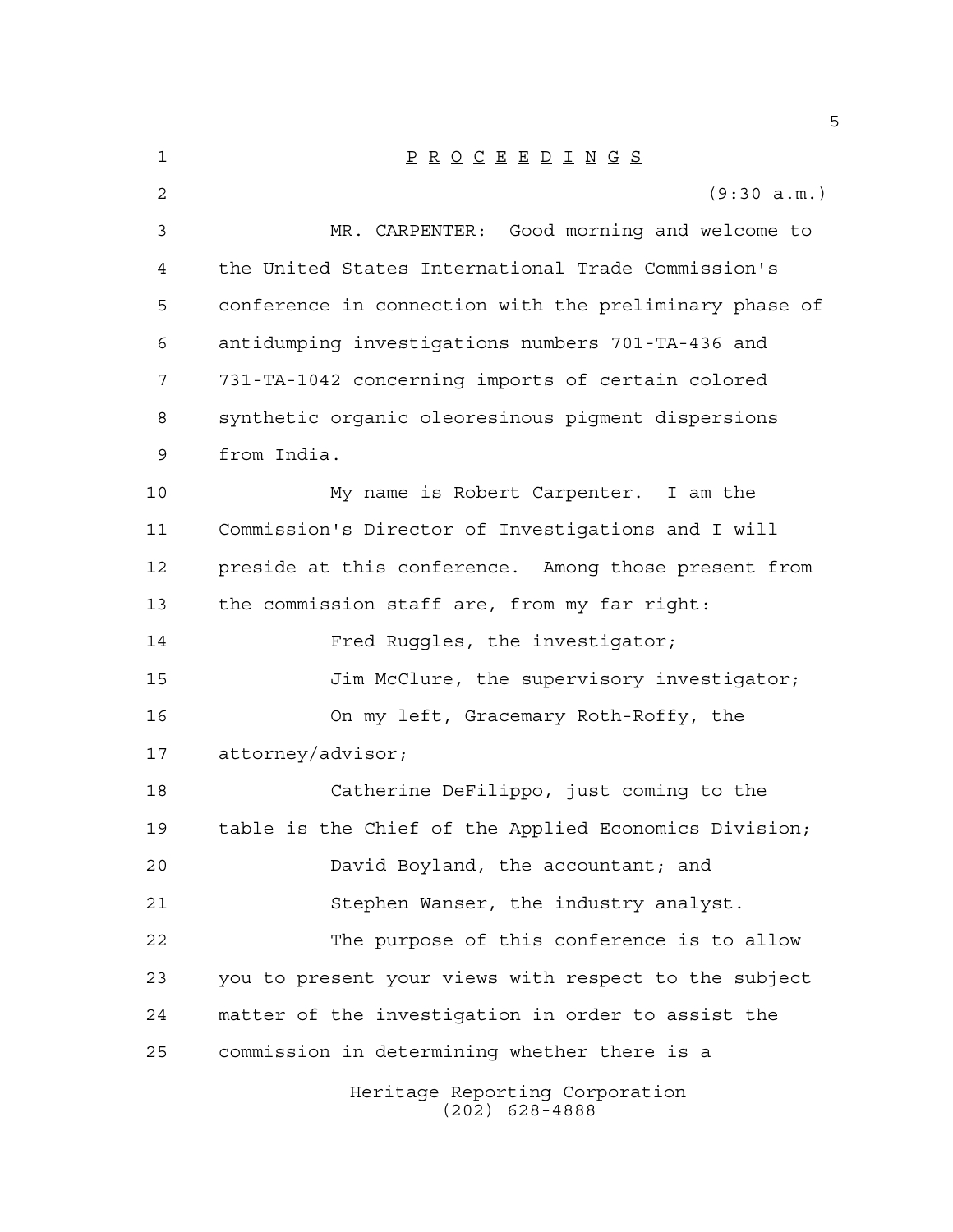reasonable indication that a U.S. industry is materially injured or threatened with material injury by reason of imports of the subject merchandise.

 We will start the conference with a five-minute opening statement from each side, beginning with the petitioners. Following the opening statements, each side will be given one hour for their direct testimony. The staff will ask questions of each panel after their presentation, but no questions from opposing parties will be permitted. At the conclusion of the statements from both sides, each side will be given ten minutes to rebut opposing statements and make concluding remarks.

 Speakers will not be sworn in. However, you are reminded of the applicability of 18 U.S.C. 1001 to false or misleading statements and to the fact that the record of this proceeding may be subject to court review if there is an appeal. Additionally, speakers are reminded not to refer in their remarks to business proprietary information and to speak directly into the microphones. Finally, we ask you to state your name and affiliation for the record before beginning your presentation.

**Are there any questions?** 

(No response.)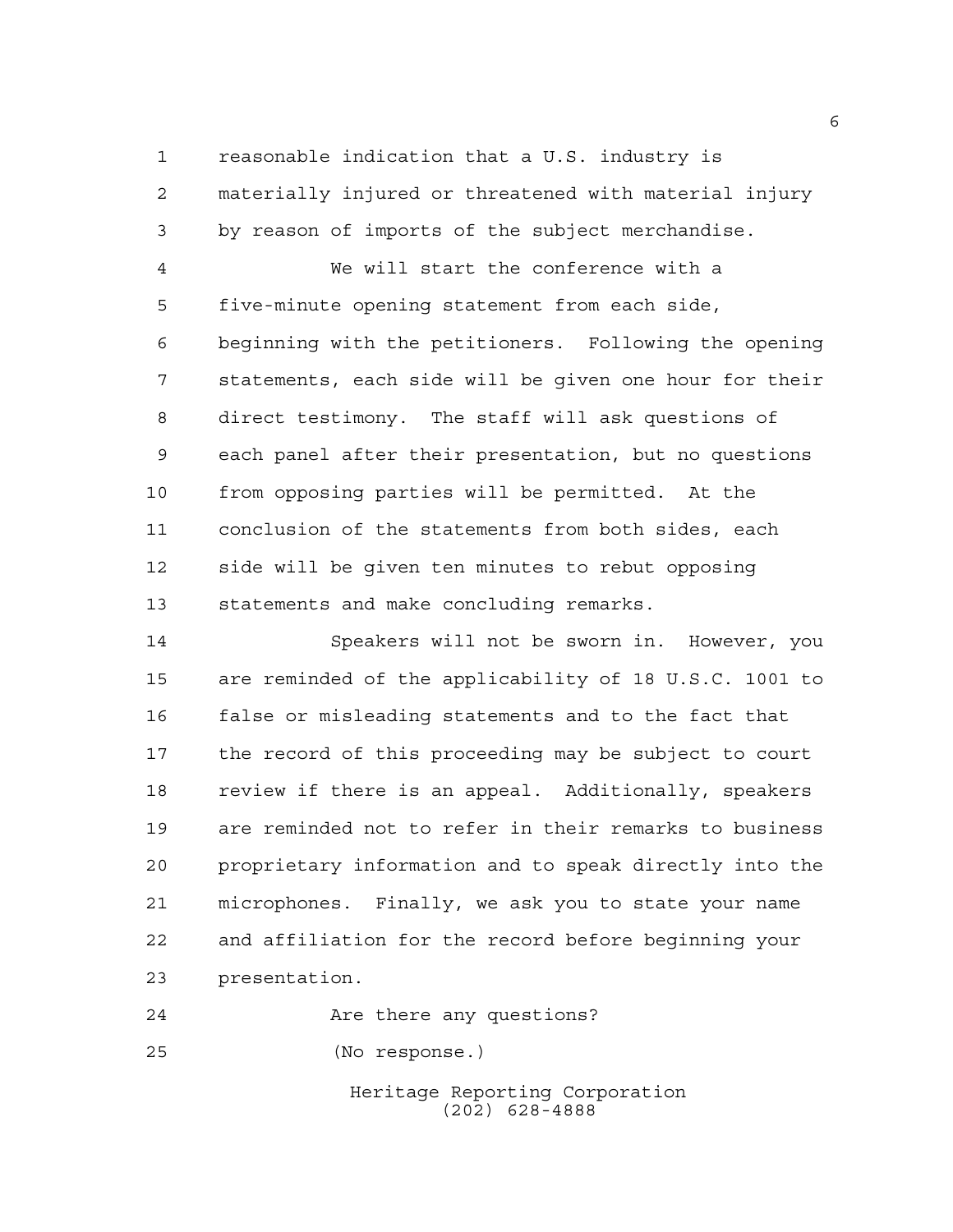MR. CARPENTER: If not, welcome, Mr. Dorris. Please proceed with your opening statement.

 MR. DORRIS: Good morning, Mr. Carpenter and commission staff. I am Greg Dorris, counsel to the petitioners, Sun Chemical Corporation, Apollo Colors, General Press Colors and Magruder Color Company. As the last three company names imply, this case today is about colors, the yellows, blues, reds and greens of the azo and phthalocyanine chemical classes, to be precise.

 You will learn a lot today about the use of pigments to make these colors, but you will learn even more about pigment preparation, specifically, pigment dispersion. Most importantly, you will hear today how the Indian imports have injured and threaten to injure the U.S. industry producing the subject pigment dispersions or flush colors, as they refer to them.

 You will see from today's testimony that you have all of the elements for a finding of reasonable indication of material injury and threat of material injury from the unfairly traded imports of subject merchandise from India and that the production is down significantly during the POI. Total domestic shipments, inclusive of internal consumption, are down significantly during the POI. Domestic commercial

> Heritage Reporting Corporation (202) 628-4888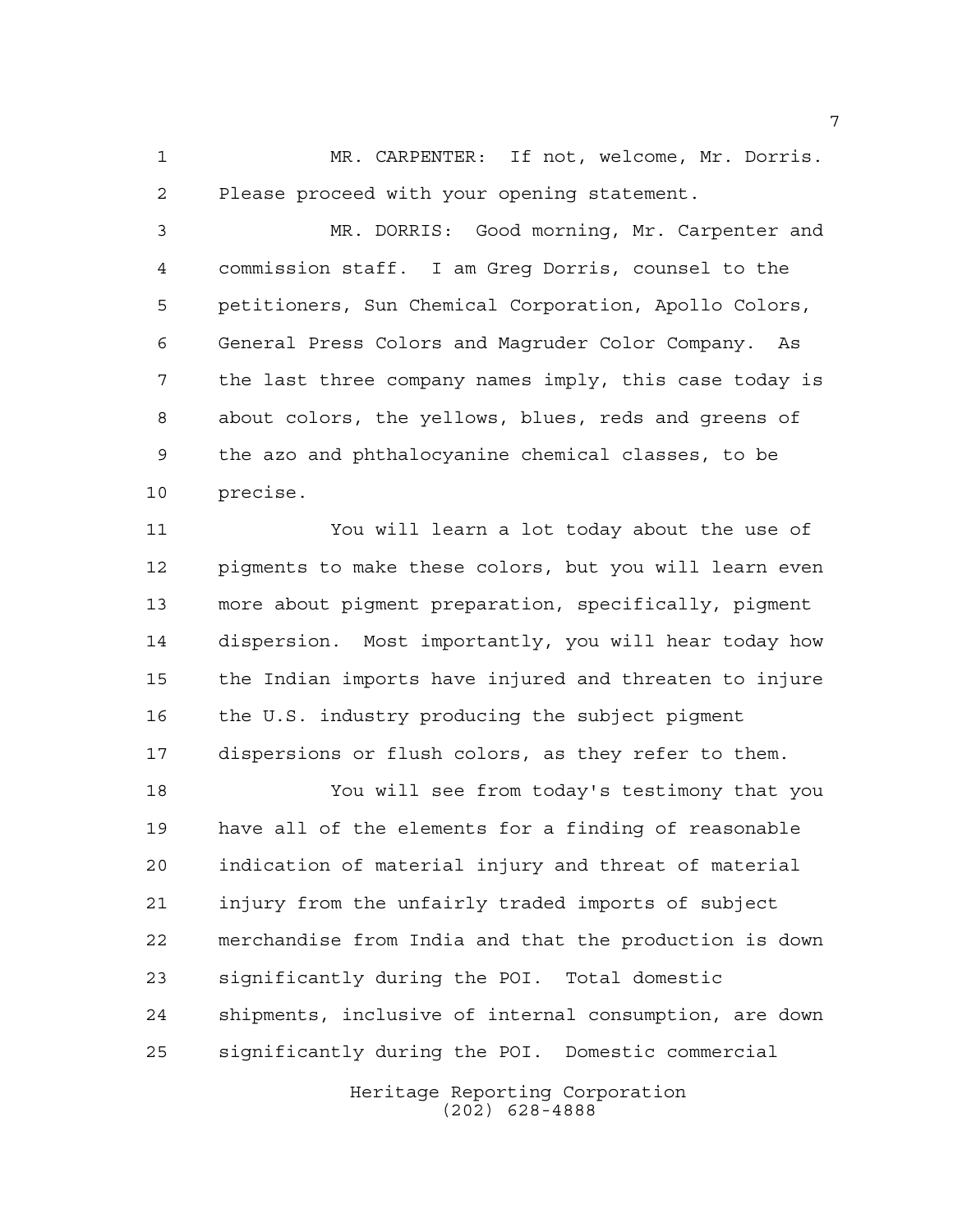shipments are also down.

| 2  | Employment is down significantly during the            |
|----|--------------------------------------------------------|
| 3  | POI, capacity utilization is down significantly during |
| 4  | the POI, prices have declined since 2001. These price  |
| 5  | declines accelerated in the latter half of 2002 and    |
| 6  | into the first quarter of this year. These price       |
| 7  | trends correlate with the increasing volume and        |
| 8  | presence of imports from India in the U.S. markets in  |
| 9  | 2002 and in 2003. Product costs of production have     |
| 10 | increased this year, creating a squeeze between import |
| 11 | induced price depression and increasing costs.         |
| 12 | Profits and profitability have climbed significantly   |
| 13 | for the petitioning companies.                         |
| 14 | I will explain in more detail today how the            |
| 15 | threat of material injury will injure the industry in  |
| 16 | the future. We expect that after you have heard all    |
| 17 | the testimony today that you will decide to continue   |
| 18 | these investigations to a final conclusion for the     |
| 19 | good of the U.S. industry.                             |
| 20 | Thank you.                                             |
| 21 | MR. CARPENTER: Thank you, Mr. Dorris.                  |
| 22 | Ms. Levinson, would you like to come                   |
| 23 | forward, please?                                       |
| 24 | MS. LEVINSON: Good morning, Mr. Carpenter              |
| 25 | and members of the commission staff. My name is        |
|    | Heritage Reporting Corporation<br>$(202)$ 628-4888     |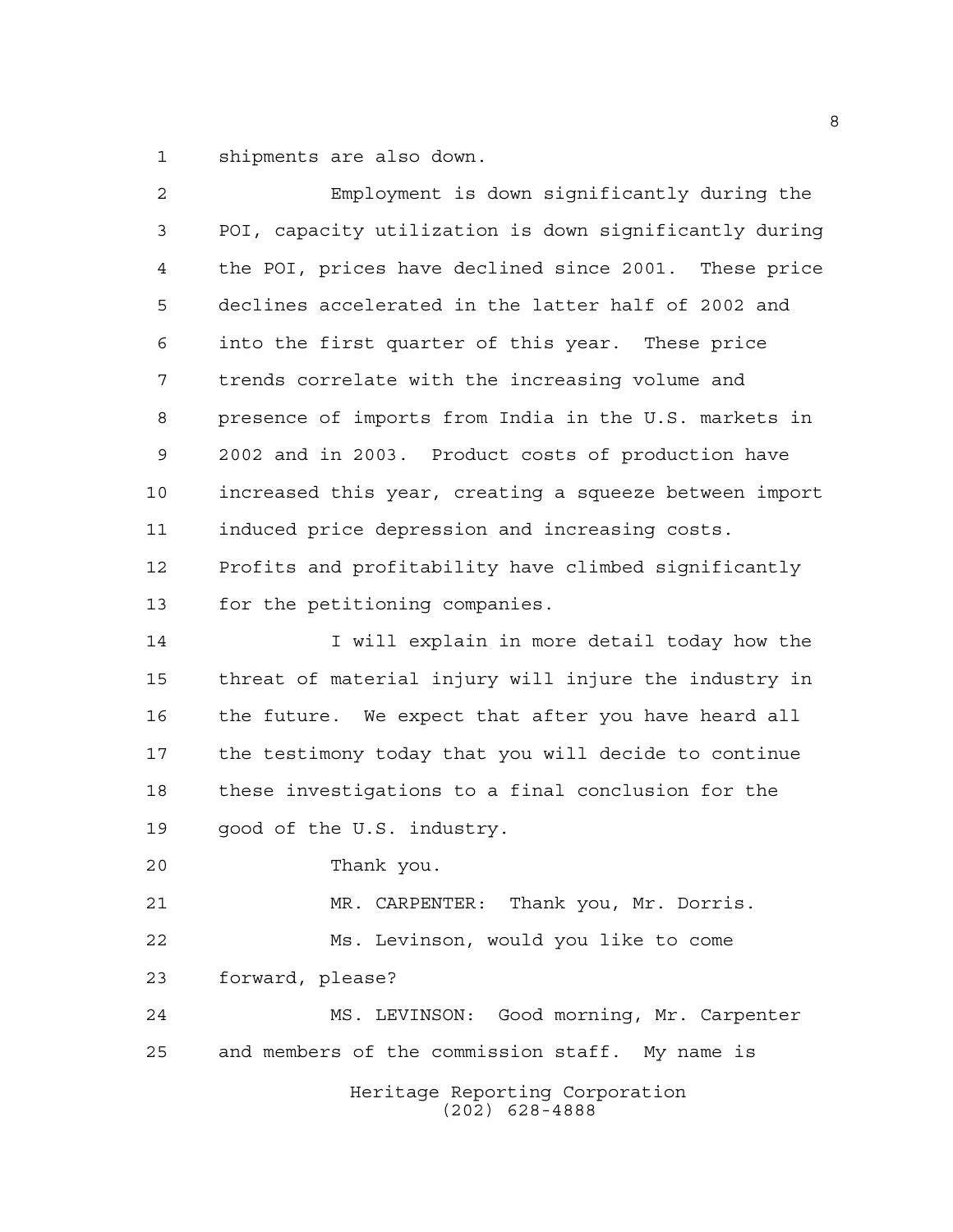Lizbeth Levinson and I'm a partner with Garvey

 Schubert Barer. I'm here with my colleague Ron Wisla. We represent Hindustan Inks & Resins, Ltd., the sole exporter of pigment dispersions from India, and Micro Inks Corporation, a U.S. producer of ink that imports an ink concentrate from Hindustan Inks, its corporate parent.

8 As a preliminary matter, I want to address petitioners' unfounded allegations that Micro Inks has been misclassifying its imports from India for customs purposes. This allegation is totally false. Micro's imports have been classified in accordance with a binding ruling that we received from the U.S. Customs Service.

 MR. CARPENTER: Thank you, Ms. Levinson. Mr. Dorris

 MR. DORRIS: Thank you, Mr. Carpenter, commission staff. Good morning. I am Greg Dorris with the law firm of Pepper Hamilton, counsel to the petitioners, Apollo Colors, General Press Colors, Magruder Color Company, and Sun Chemical Corporation.

 I also would like to say welcome to counsel and Rucker Wickline, the representative from Flint Ink, who join us here today to speak in favor of the petition.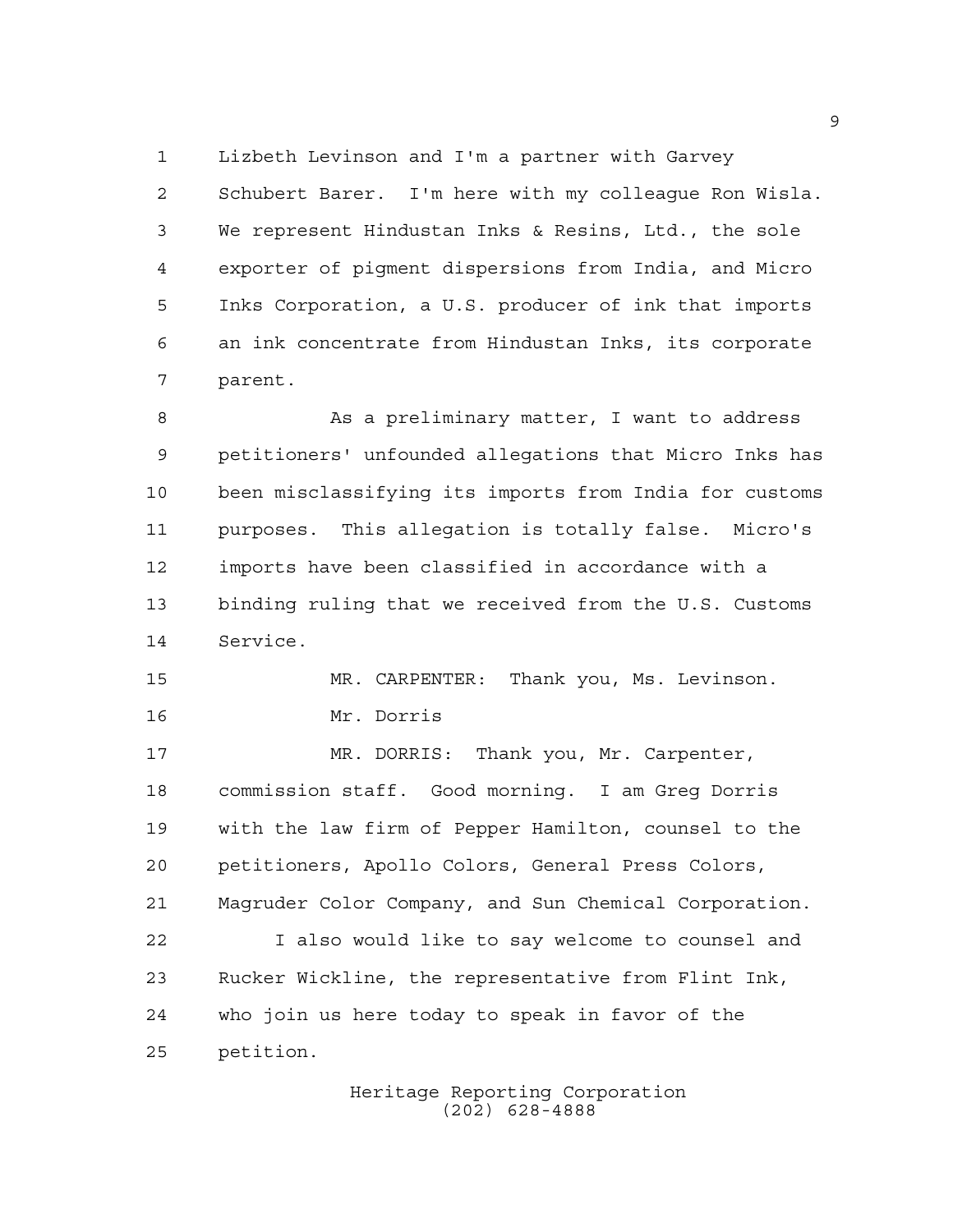These antidumping and countervailing duty investigations concern imports from India of colored synthetic organic pigment dispersions containing pigments classified in either the azo or phthalocyanine chemical classes that have been dispersed in an oleoresinous organic vehicle system comprising assorted combinations of various solvents, oils and resins. I know this is a mouthful, but the witnesses are here today to explain both what these imports are and what the corresponding like product is in the U.S.

 The commission investigated synthetic organic pigments in a February 1997 industry and trade summary, but has never confronted a pigment or pigment preparation subsidy or dumping case. Accordingly, our first witness, Tom Rogers, the President and CEO of Apollo Colors, will explain to you what pigments are and how they are made, as well as what the subject pigment dispersions are, how they are made, and why they are more and different from pigments.

 Mike Lewis, the Vice President, Supply Chain for Sun Chemical Corporation's Colors Group, will then provide some basic information on printing inks and, in particular, the paste inks used in letterpress and lithographic printing that are the predominate,

> Heritage Reporting Corporation (202) 628-4888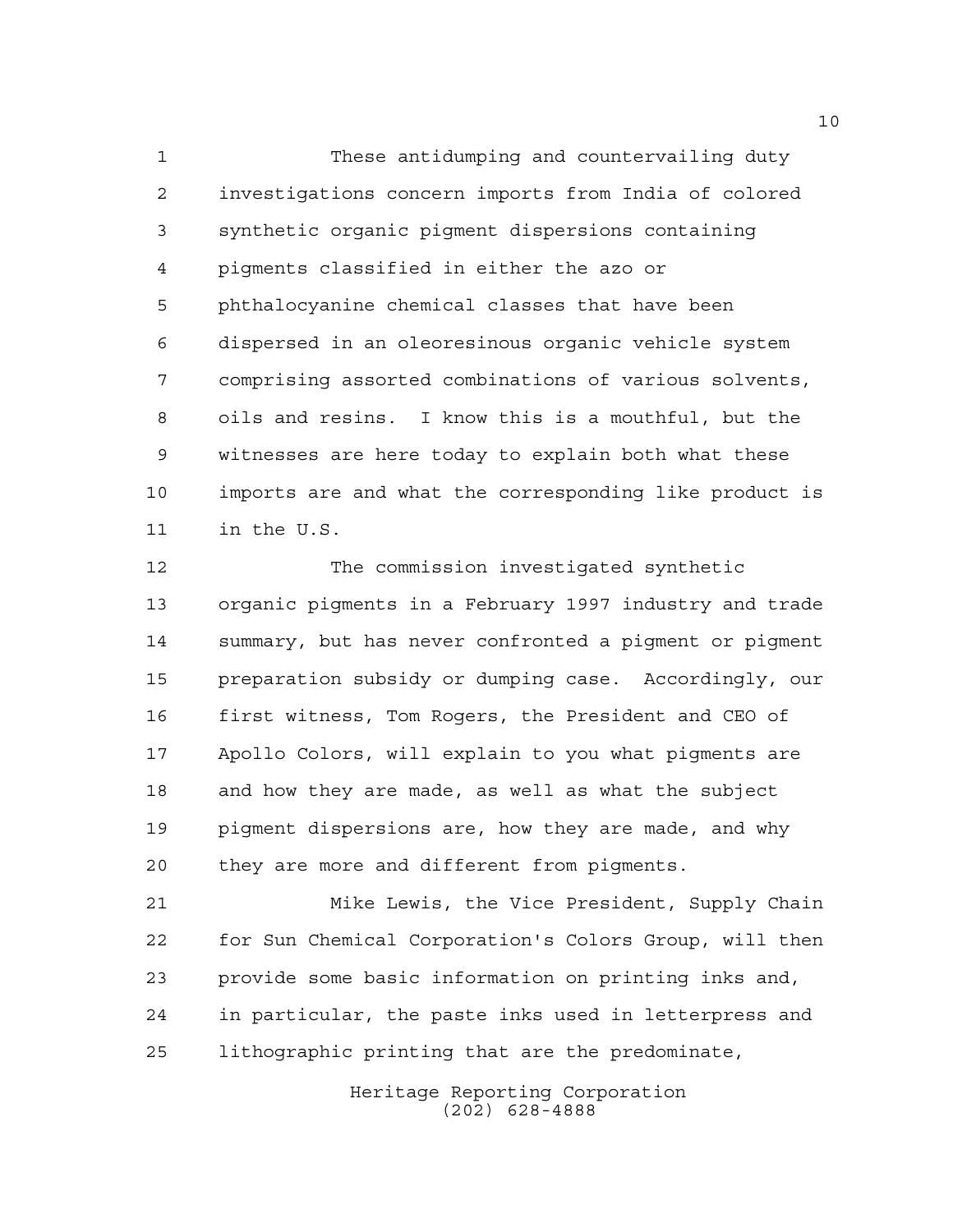perhaps exclusive, use for the subject oleoresinous pigment dispersions.

 With this background information, we hope that you can better understand the testimony of Walt Zamerovsky, the Vice President of Sales and Marketing for Magruder Color Company, who will explain to you the sudden increase in Indian imports of the subject pigment dispersions from India and how damaging those unfairly low priced imports have been on the U.S. merchant market for the competing domestic flushes and bases.

 Almost all of the subject imports were exported from India by Hindustan Inks and Resins to Micro Inks, Hindustan's related ink producer in the United States. With the benefit of subsidies and an intent to dump these imports, Micro Inks has aggressively penetrated both the U.S. merchant market 18 for the subject flushes and bases as well as the U.S. printing ink market.

 Walt's testimony will be complemented, therefore, by that of Brad Bergey, the Corporate Vice President of Customer Value Systems for Sun Chemical Corporation, who will discuss the impact of the Indian imports on the U.S. printing ink market and how that injury down stream has caused additional volume and

> Heritage Reporting Corporation (202) 628-4888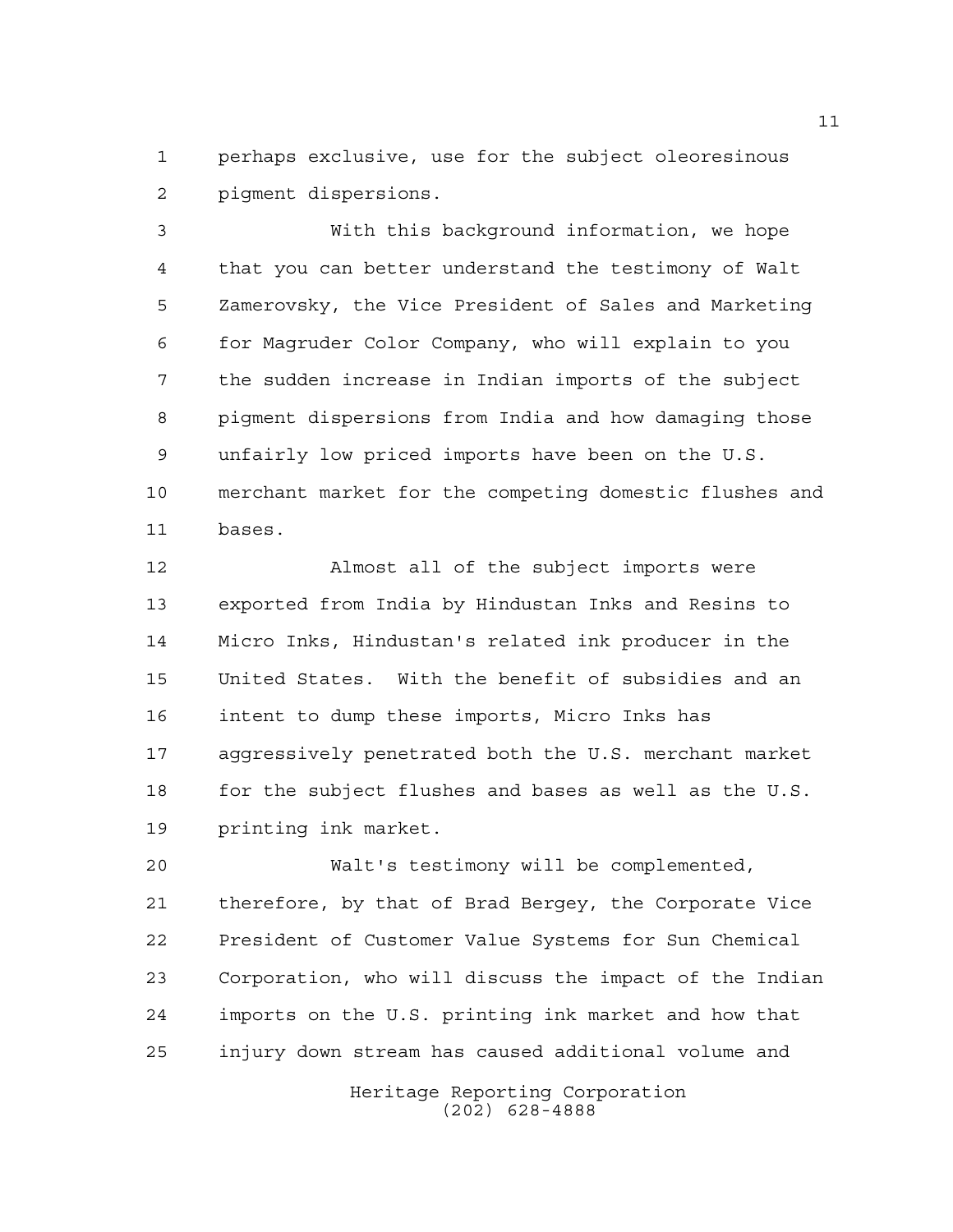pricing injury up stream to the domestic flushes and bases, both those sold in the merchant market and that captively consumed by integrated producers such as Sun and Flint.

 Rucker Wickline, President of DR Pigments and Dispersions, a division of Flint Ink Corporation, will speak next on the severe impact of the Indian imports on Flint's operations in the merchant market, as well as down stream in the printing ink market.

 I will conclude our direct testimony with a brief but very critical discussion of the real and imminent threat of more unfairly priced imports from India. Though I will conclude petitioners' direct testimony, I would also like to introduce to you now both Rick Kuebel, the President for General Press Colors, and Mark Love, Senior Vice President for Economic Consulting Services, who are here at the table with us today to assist in answering any questions you may have.

 With that elaborate introduction, let us start with Mr. Rogers.

Tom?

 MR. ROGERS: Good morning. My name is Tom Rogers. I am the President and CEO of Apollo Colors Incorporated.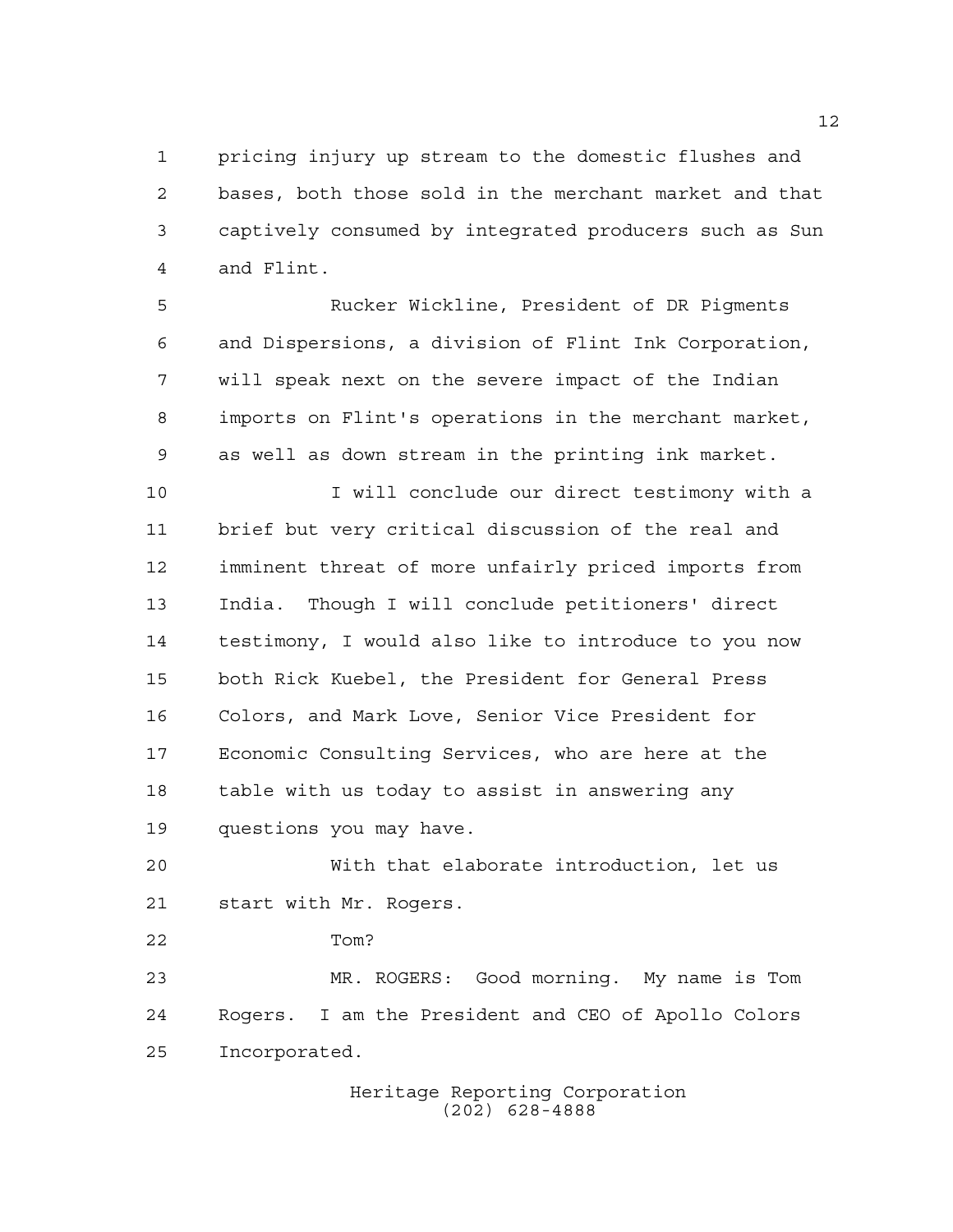While this is my current position, you should also know that I have been in the printing ink and pigments businesses for over 47 years. Most of those years were focused on the pigment dispersions market and, in particular, flushed colors.

 As you can imagine, I have seen a lot of changes in the pigments and pigment dispersions industries over these many years. I can remember when almost all pigments consumed in the United States were 10 produced here. I can even remember when the crude and intermediates to produce pigments were manufactured in the United States.

 Unfortunately, I have been witness to the movement offshore of first intermediates and crude production. Then the production of classic azo and phthalo pigments -- that's your yellows, reds, blues and greens -- started to migrate to Korea, China, India and other Asian countries. China and India have targeted the U.S. market through subsidization schemes. I am seeing the same trend with respect to pigment dispersions, especially the colored synthetic organic oleoresinous pigment dispersions that are the subject of these antidumping and countervailing duty investigations.

Heritage Reporting Corporation (202) 628-4888 If Indian producers, especially Hindustan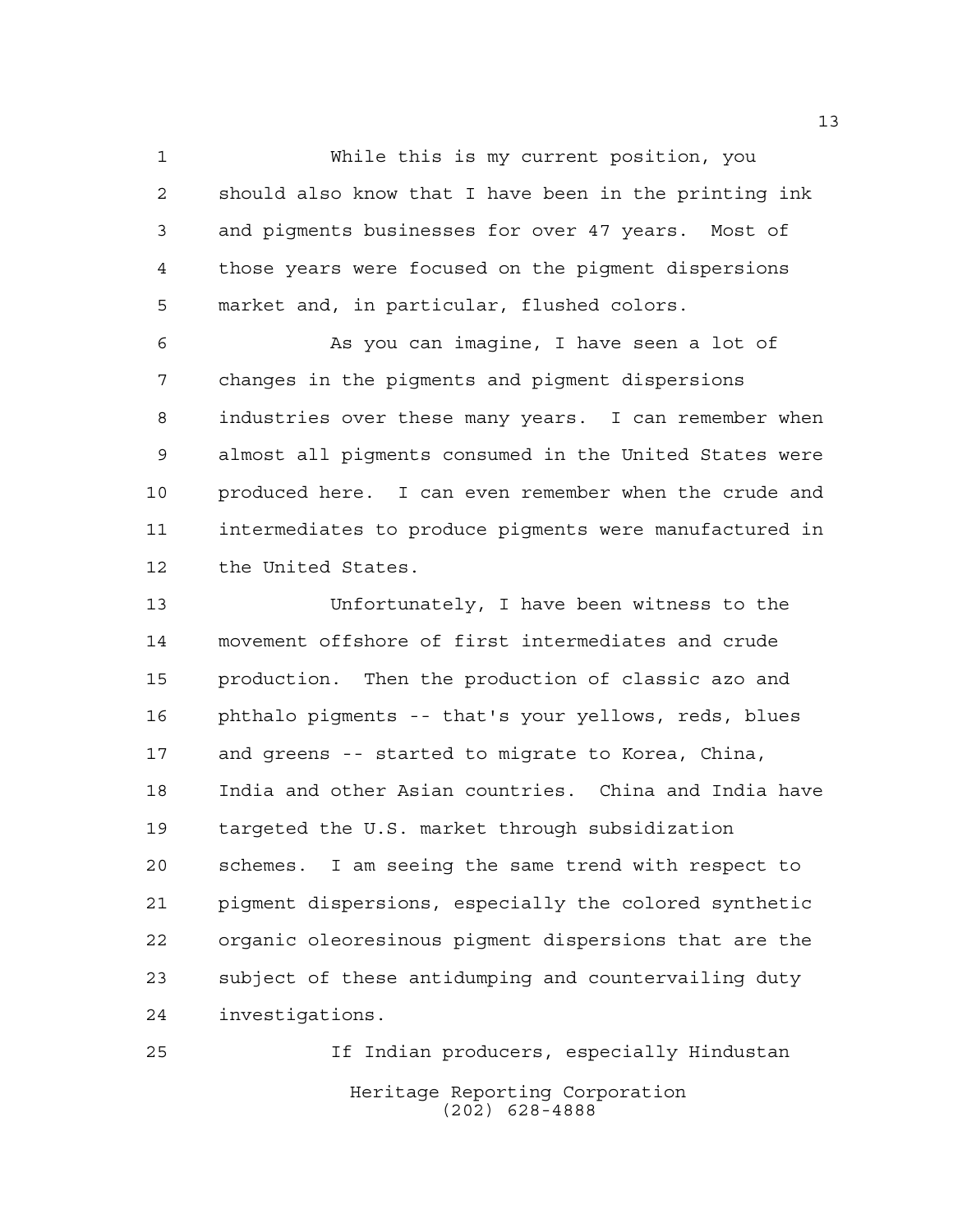Inks and Resins and its related U.S. subsidiary Micro Inks, are allowed to continue to flood the U.S. market with the unfairly subsidized and dumped pigment dispersions, it is inevitable that most of the production of this product too will move to India at the expense of the U.S. industry.

 While still in high school, I started working for a printing ink manufacturer in Cincinnati, Ohio. This is how I paid for my education at the University of Cincinnati. My fear is with movement of the manufacturing sector to Asia, we will eliminate a major core of jobs for future generations of Americans. Since July of 2000, the U.S. manufacturing sector as a whole has lost 2.3 million jobs. I'm not an economist, but no economist I've ever asked has been able to explain how you build wealth in a national economy without a strong, dynamic manufacturing base.

 But let me now familiarize you with the production processes and products that are the subject of these investigations, so that you can better understand this pigment dispersions industry and my own fears for its future in the United States. What are the certain colored synthetic organic oleoresinous pigment dispersions commonly

Heritage Reporting Corporation (202) 628-4888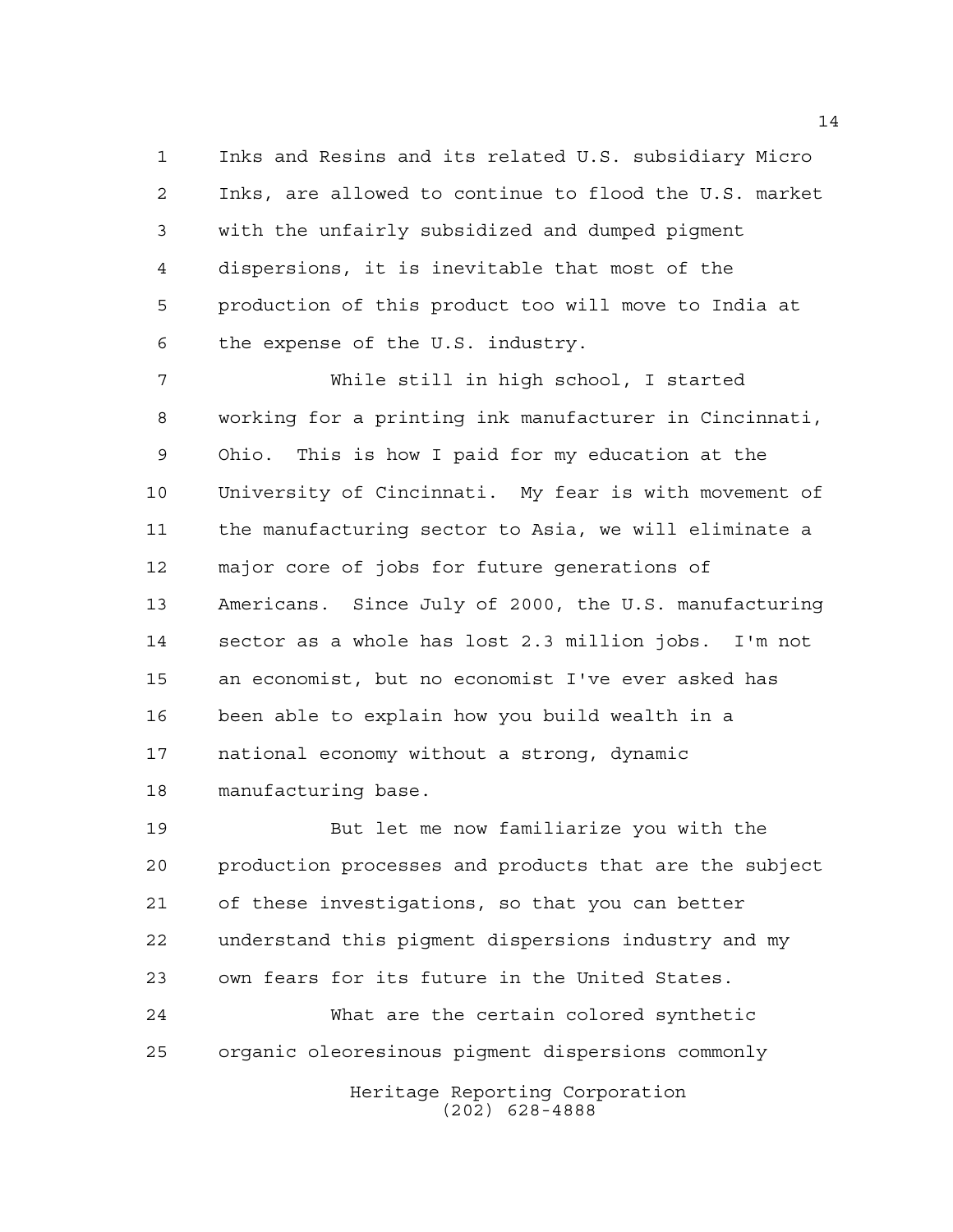called flushed color at issue? Perhaps it would be best to define what a synthetic organic pigment is. A pigment is insoluble, meaning it can't be dissolved in water or solvent. It must be ground into a resin system in order to gain maximum tinctorial value. It is a combination of separate elements or carbon compounds to produce a color. Most inorganic pigments are not suitable for lithographic applications because of press performance issues, heavy metal composition, and strength and brilliance issues. The most common classes of synthetic organic pigment for offset/lithographic printing are azos and phthalocyanine pigments -- again, primarily the yellows, reds, blues, and greens -- which are strong, perform well on a press, don't bleed and are a good money value. The pigments identified in this petition are used worldwide without exception in this printing process.

 While both pigments and dyes are colorants, they are different products. Dyes are soluble, they do dissolve during their application, and in the process lose their crystal structure. Since they dissolve, they are unsuitable for utilization in the lithographic process, whose underlying principle is water and oil don't mix.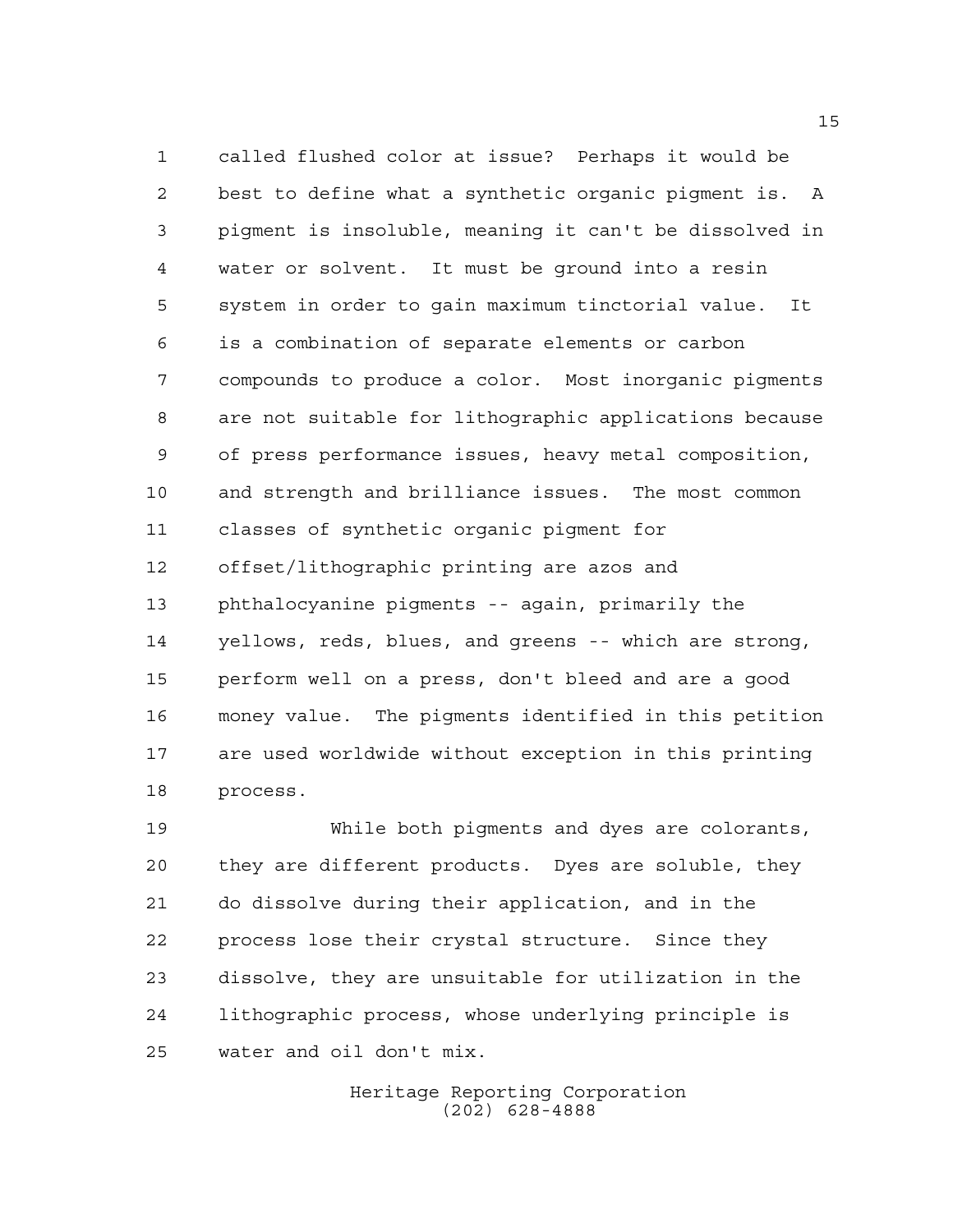To give you a better idea of how pigments are created, I would like to show you a short description of the azo pigment production process prepared some time ago by Apollo. What you will see is that the pigment slurry can be made into a press cake which in turn can be sold as is or dried and ground to produce dry pigment. You also will see that the pigment press cake or slurry can be processed into finished flushed color and sold to printing ink manufacturers.

(Videotape presentation.)

 MR. ROGERS: So now you have a basic understanding of what pigments are and the pigment and flushing production process. We broadly call these products pigment dispersions because the pigment is dispersed or ground into a resin system called vehicle. The pigment dispersions at issue are dispersed in an oleoresinous vehicle that is made up of various combinations of resins, oils and solvents.

 Most oleoresinous pigment dispersions, more than 90 percent by estimate, are produced using the special manufacturing process called flushing that you saw on the video presentation. As you saw, flushing is a particular, specialized manufacturing process using pigment press cakes or a pigment slurry and

> Heritage Reporting Corporation (202) 628-4888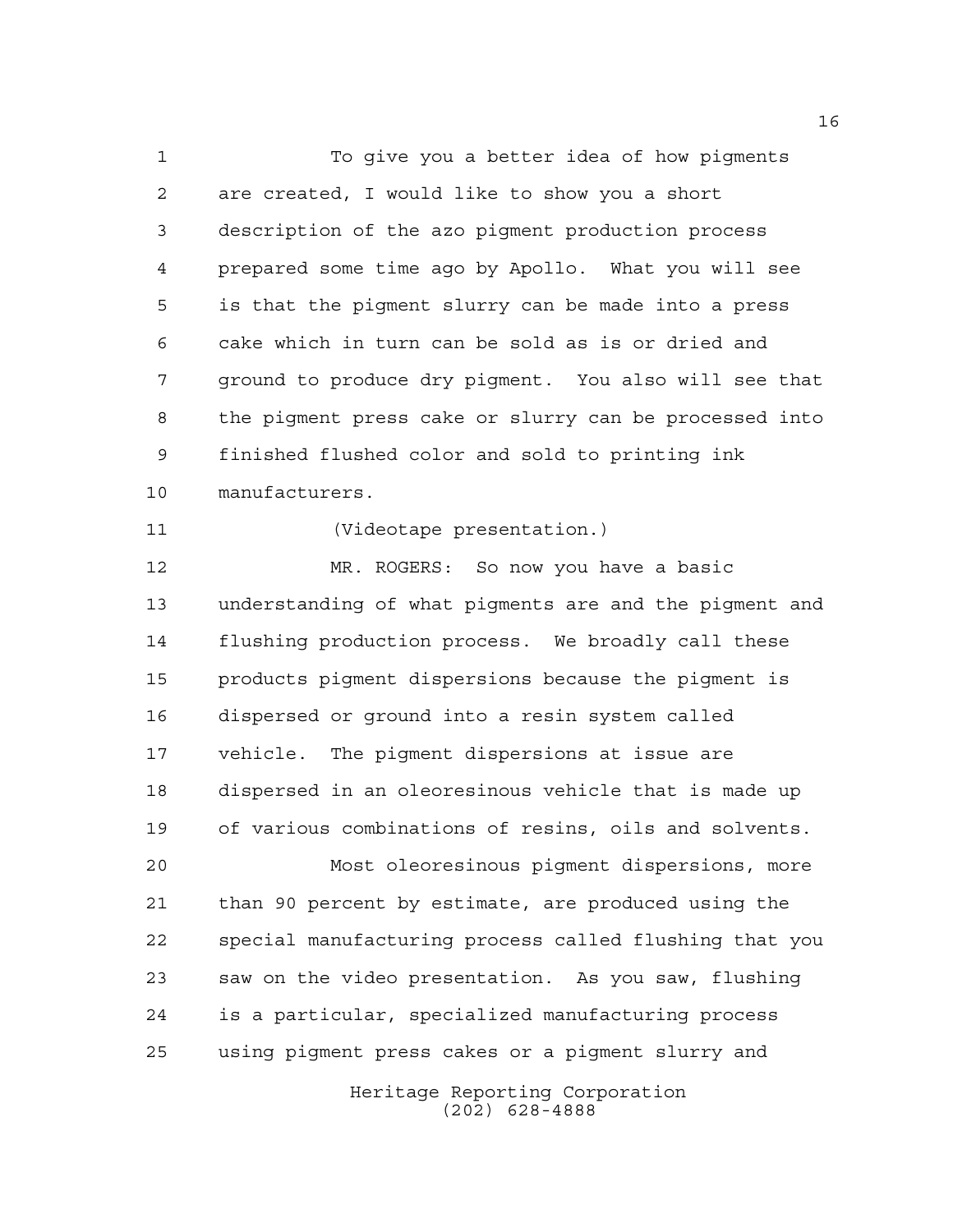carefully measured amounts of various resins, oils and solvents. In some cases, other additives such as wetting agents and surfactants or antioxidants or driers may be added, though usually these are in small amounts totally less than 10 percent of the finished pigment dispersion.

 Although by far most oleoresinous pigment dispersions are made using the flushing process, the same product can be produced using a different manufacturing process we call a base process. The base process involves first blending dry pigments with the resin or resin solution called varnish and then grinding the mix on media or three roll mills until the desired particle size and consistency are achieved. I might be biased and claim that a flush pigment dispersion is better than a base dispersion, but to be honest there can be just minor differences between the two, detectable only on close inspection and comparison and not necessarily with any impact on their use in the same applications.

 Virtually all the colored synthetic organic oleoresinous pigment dispersions under investigation are used for the same purpose: to produce printing inks for letter press and lithographic printing. Thank you for your attention. Since I've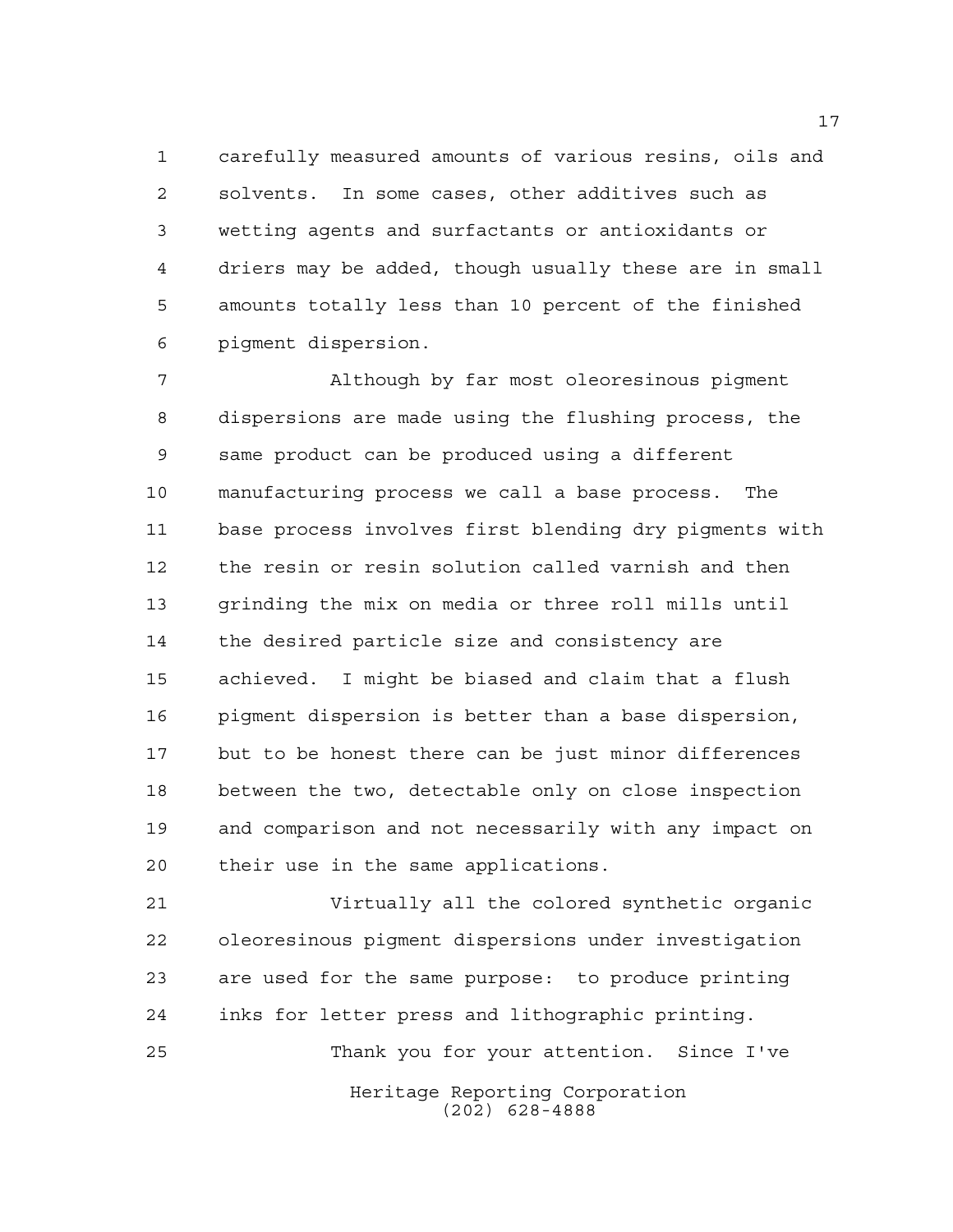already taken so much of your time, I'm going to turn now to Mike Lewis of Sun to explain to you the different printing processes and how they shape and define the subject pigment dispersions.

 MR. LEWIS: My name is Michael Lewis, Vice President of the supply chain for Sun Chemical's Colors Group. Good morning.

8 I am currently Vice President, Supply Chain, for Sun Chemical's Color Group, but I have worked for Sun for 26 years in both the printing ink and the pigment preparation divisions. I have co-authored more than two dozen patents and major process developments in ink and pigment preparation technology. Because of my different responsibilities at Sun, I hope to be able to describe the use of the subject pigment dispersions in lithographic and letterpress printing. I can also explain why other pigment dispersions used in other printing processes are not like the subject oleoresinous pigment dispersions.

 Printing inks are used to give color and visual impact to many items of everyday life, such as magazines, newspapers, books, catalogs, a whole range of food packaging, and many unique products like wallpaper, banners, outdoor advertising, quite a range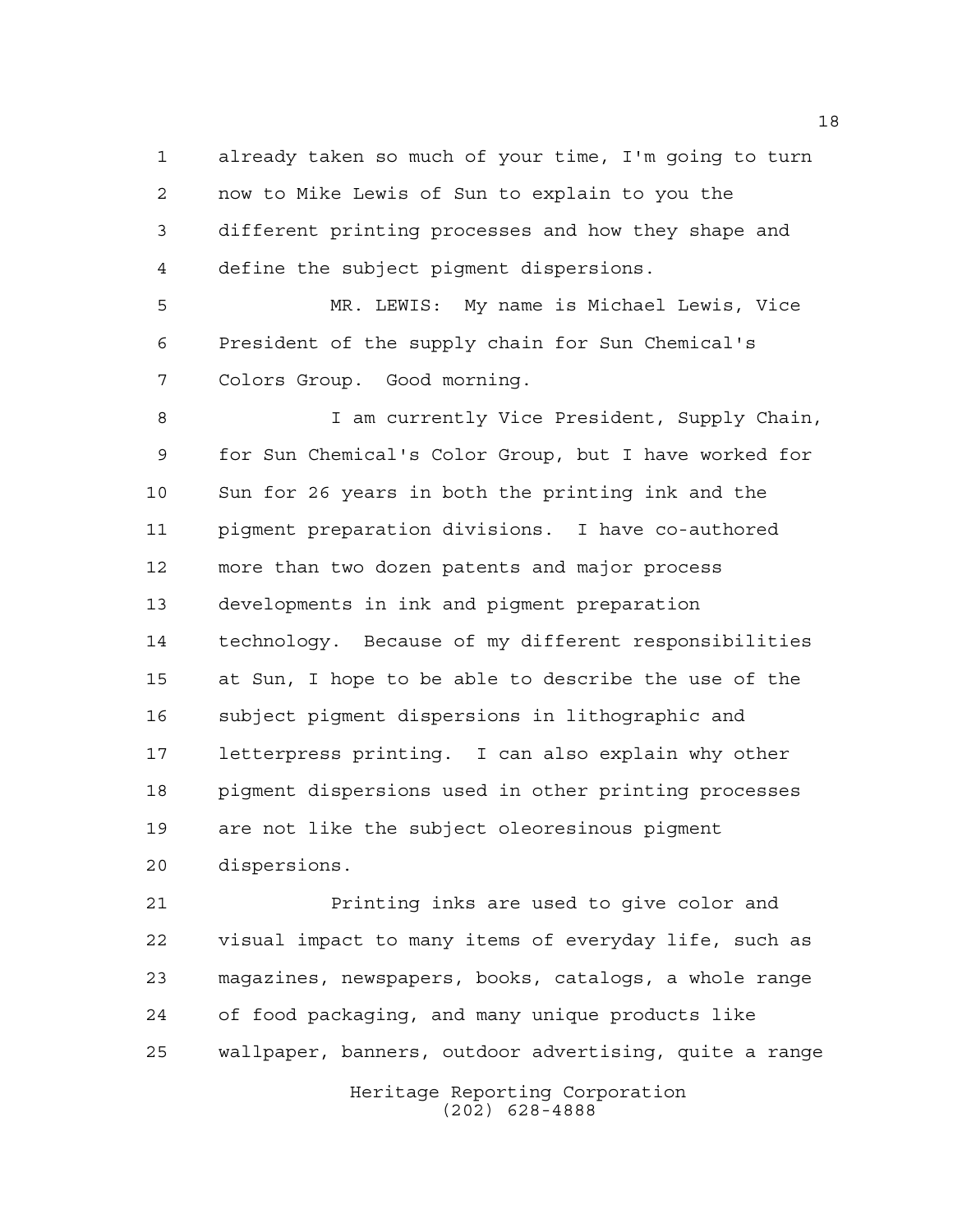of color in our lives. A printing ink is a grain of color distributed in a resinous glue which holds the color eventually to the printed surface. Those surfaces include paper, aluminum cans, polyester films, mylar, a whole range. A solvent system, such as oils, water, alcohol, toluene, keeps the pigment and resin mixture fluid enough to move through the printing production process.

 During the printing process, the printing ink is spread over an image area on a printing plate. The colored image is then transferred to the printed surface. The image area on the plate can be one raised above the plate surface in letterpress printing like a rubber stamp or the image can be in the same plane as the plate as in lithographic printing or that image can be engraved below the plate surface as in gravure printing.

 The printing ink sets or hardens on the printed surface by many different techniques, often in combination, such as by evaporation in heatset lithography or solvent-based gravure, or by solvent penetration, such as in coldset news ink and water-based corrugated, or by oxidation of the resin system, such as in quickset and heatset inks.

As a broad generalization across many

Heritage Reporting Corporation (202) 628-4888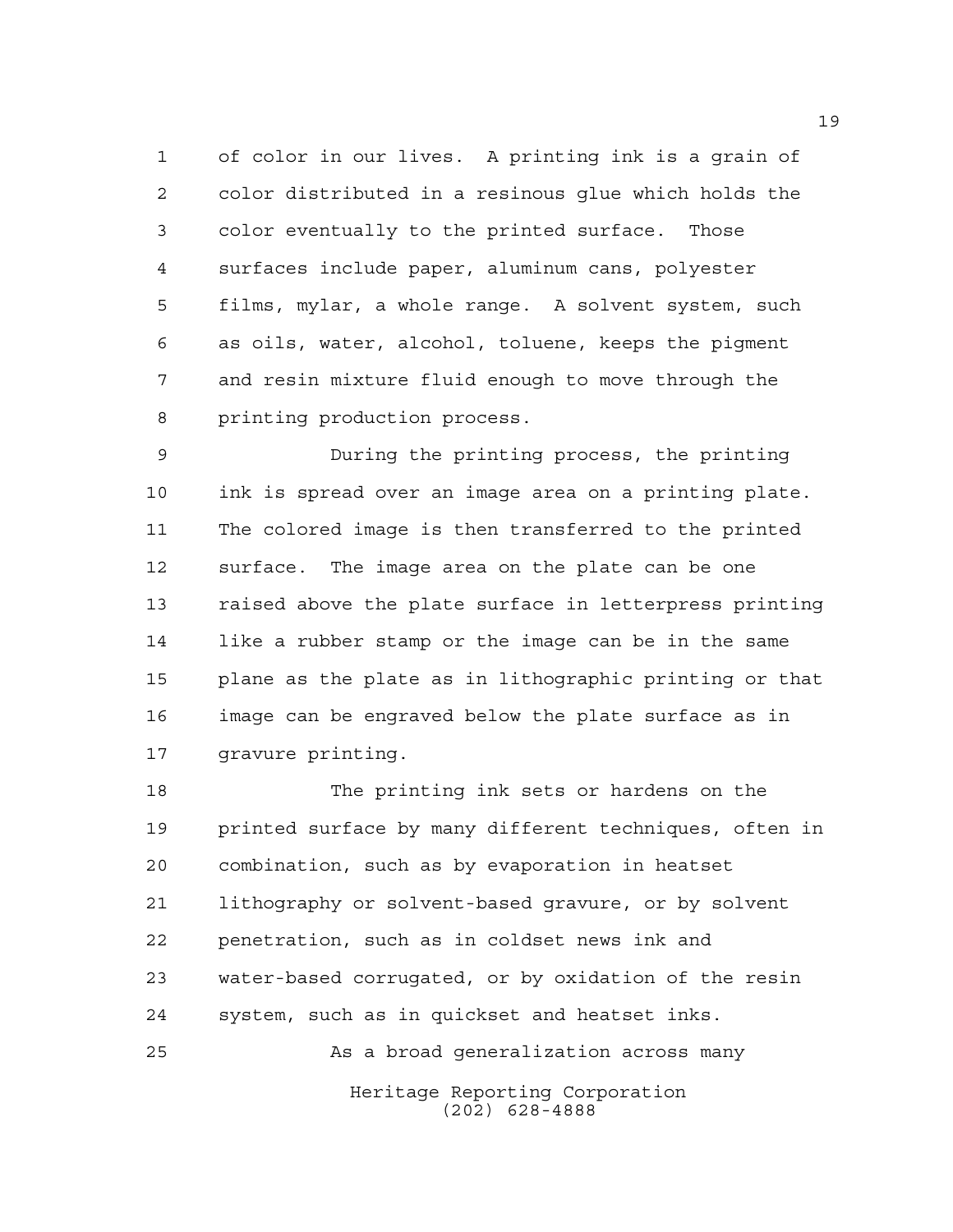systems, printing inks contain 10 to 15 percent

 pigment. Individual inks and specialty systems can run higher or lower. The subject pigment dispersions usually contain 35 to 45 percent pigment, but, again, specialty applications can range lower or higher.

 There are three main types of pigment dispersions commercially available. The first type, oil-based dispersions, are the subject flushes and bases that brought us here today. The second type are water-based pigment dispersions and the third type solvent or flammable solvent-based pigment dispersions.

 The subject merchandise is an oil-based pigment dispersion used in lithographic and letter press printing. The tie that binds these two printing processes together is the type of ink used. Both the letter press and lithographic use what we in the industry call paste inks.

 Let's discuss these printing methods in more detail. The oldest form of printing is called letterpress. Letterpress printing is the process that uses raised type, like the Gutenberg Bible or rubber stamps.

Heritage Reporting Corporation (202) 628-4888 But letterpress printing is not much used these days. Instead, the predominant printing method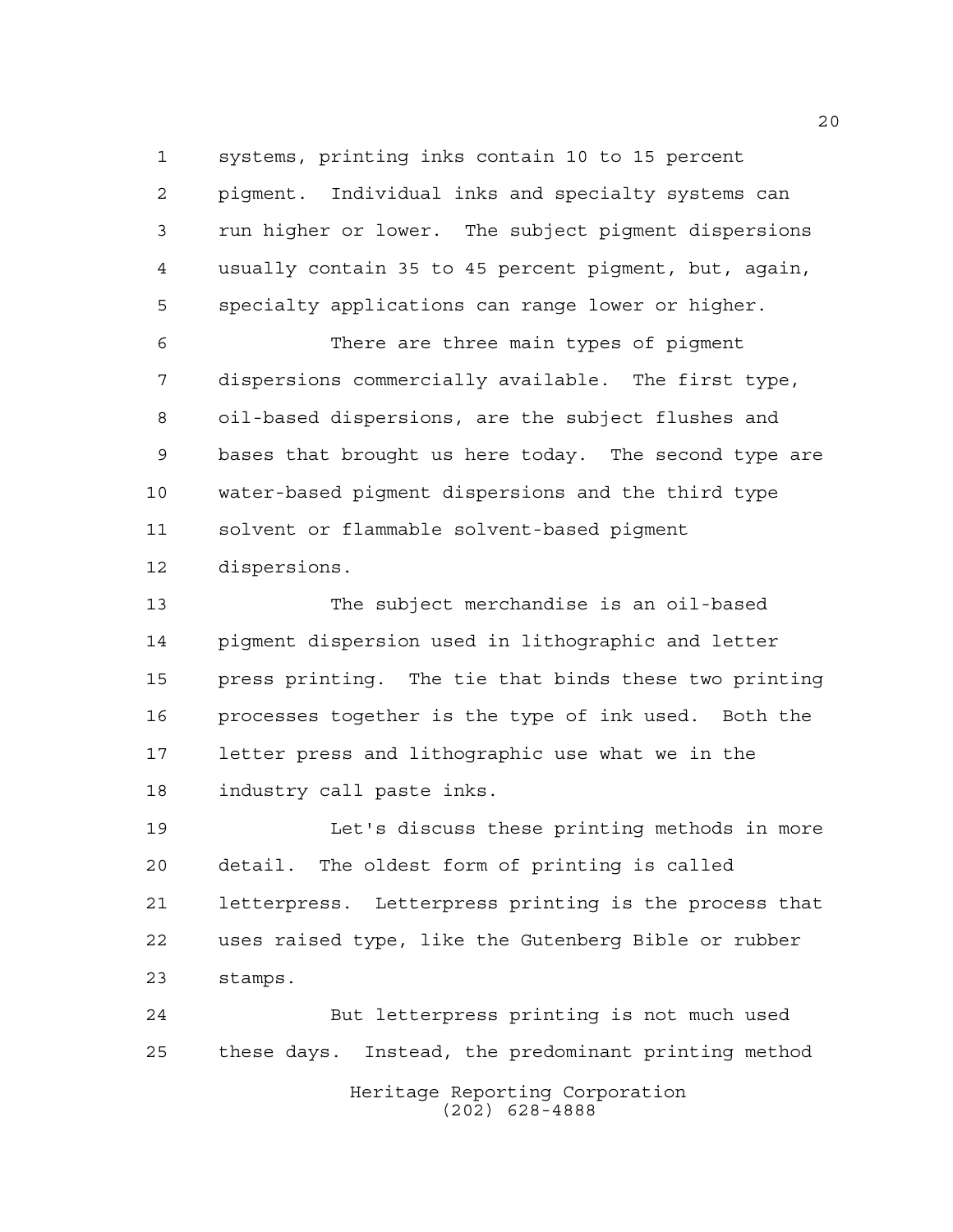is lithographic. Lithographic printing uses oil based inks and a printing plate surface that is divided into an oil-loving image area and an oil-resisting non-image area.

 Aluminum plates are etched with the image and then treated to accept or reject ink. Offset lithography printing is the most common. Offset printing transfers the ink from the image area of the plate first to a rubber cylinder called a blanket and then to the printed surface, thereby extending the life of the plate. Paper moves through high-speed modern presses at 3000 feet per minute or 15 meters per second. Pretty fast.

 Now let's discuss these paste inks that bind the two printing methods together. Paste inks are high viscosity, oil-based inks designed to print lithographically. The other main ingredients include rheology modifiers using gel varnishes and/or additives, viscosity and yield stress stabilizers for the ink, slip aids to help print processing, waxes to give gloss and rub resistance, filler compounds to help the print sit up higher on lighter weight papers, like newsprint. Water control agents to maintain lithographic water balance on press and other materials specific to a particular end use or press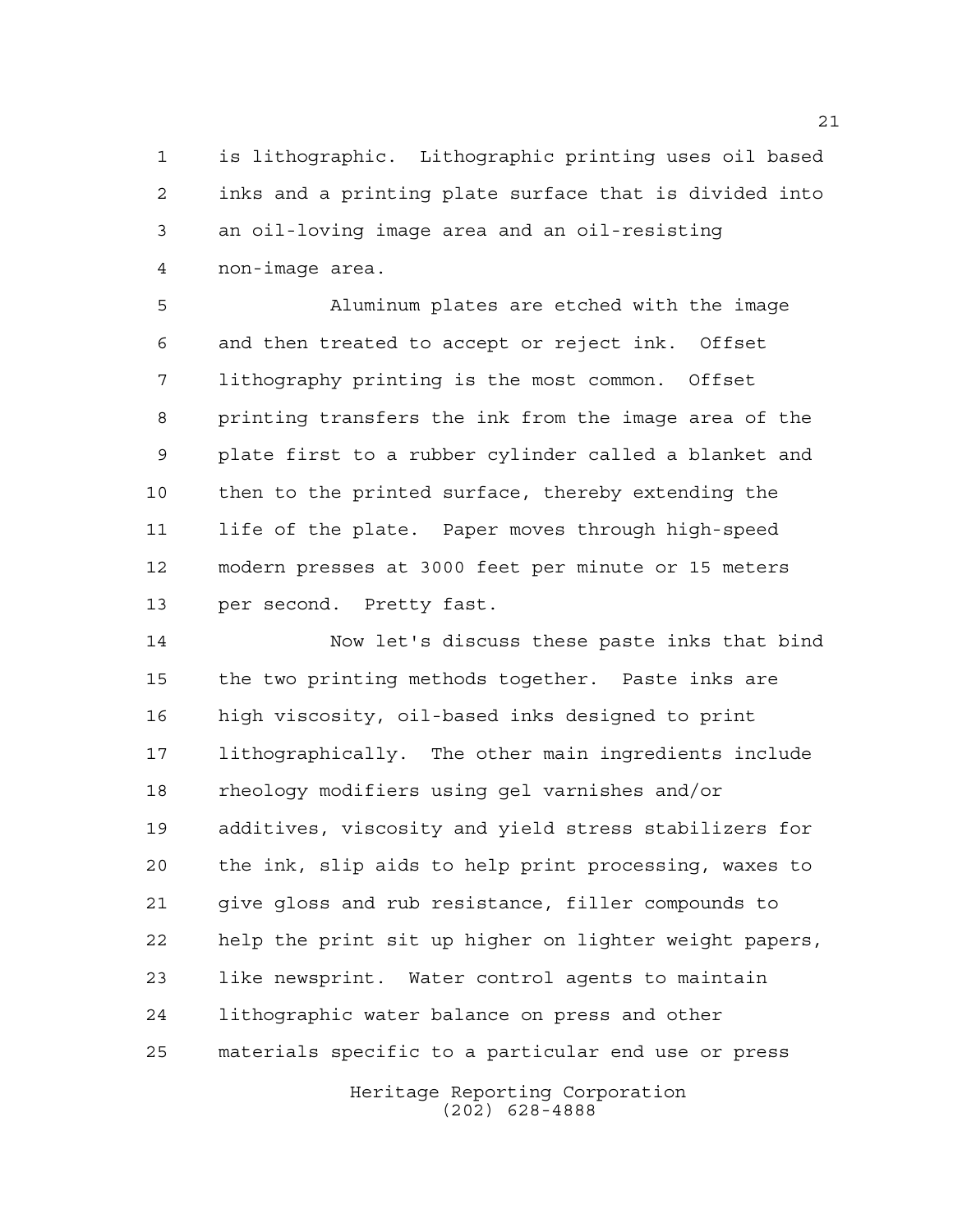configuration. For example, sheetfed inks also contain driers to promote rapid setting and oxidation of the ink film. Sheet-fed, by the way, just means that the paper for printing is used from stacks of single sheets of paper rather than a continuous roll of paper.

 The best way to truly understand paste inks is to contrast them with what they are not, which is liquid inks. Liquid inks, as the name implies, are low viscosity inks designed to print by flowing freely to the image areas of gravure or flexo printing. The first type of liquid ink is gravure. The gravure printing image on the plate consists of many thousands of tiny engraved recessed cells per square inch. Ink must flow quickly into and then out of these little cells onto the printed surface also at 3000 feet per minute.

 The second type of printing process that uses liquid inks is flexographic. Flexographic printing is a form of rotary letterpress printing which uses rubber plates and fluid inks.

 These different printing processes and different printing inks lead to different uses and consequently different end users. There is some overlap, of course, but there are clear distinctions.

> Heritage Reporting Corporation (202) 628-4888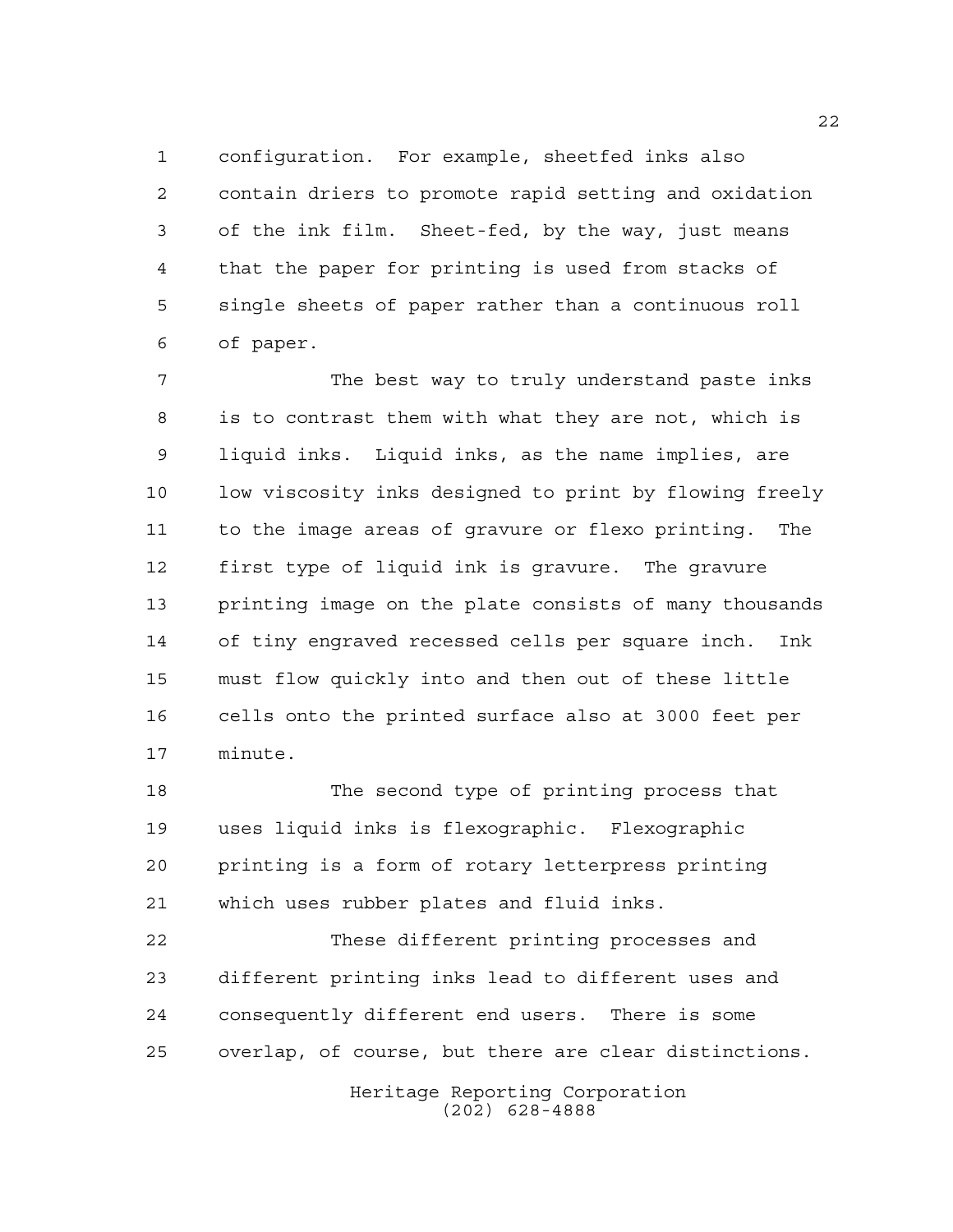Heritage Reporting Corporation (202) 628-4888 Lithographic printing is used primarily to produce magazines, catalogs and newspapers with press runs up to a million copies. In contrast, solvent-based publication gravure printing is used to print long run, greater than a million copies of magazines, newspaper inserts and catalogs. Gravure and flexo printing with liquid inks are used for printing on a wide variety of packaging substrates, everything you see in the grocery store such films, foils, paperboard, corrugated boxes, and specialty applications such as wallpaper, room paneling, flooring, at slower press speeds from 500 to 1500 feet per minute. Why am I telling you all this information about printing processes and printing inks? These facts help explain what these pigment dispersions are and why some pigment dispersions are different from others. Tom has explained that the subject oleoresinous pigment dispersions are synthetic and organic. I would like to elaborate on what oleoresinous means and contrast that with water-based and flammable solvent-based pigment dispersions. Oleoresinous here means that the resins and solvents used contain oil and oil-friendly resin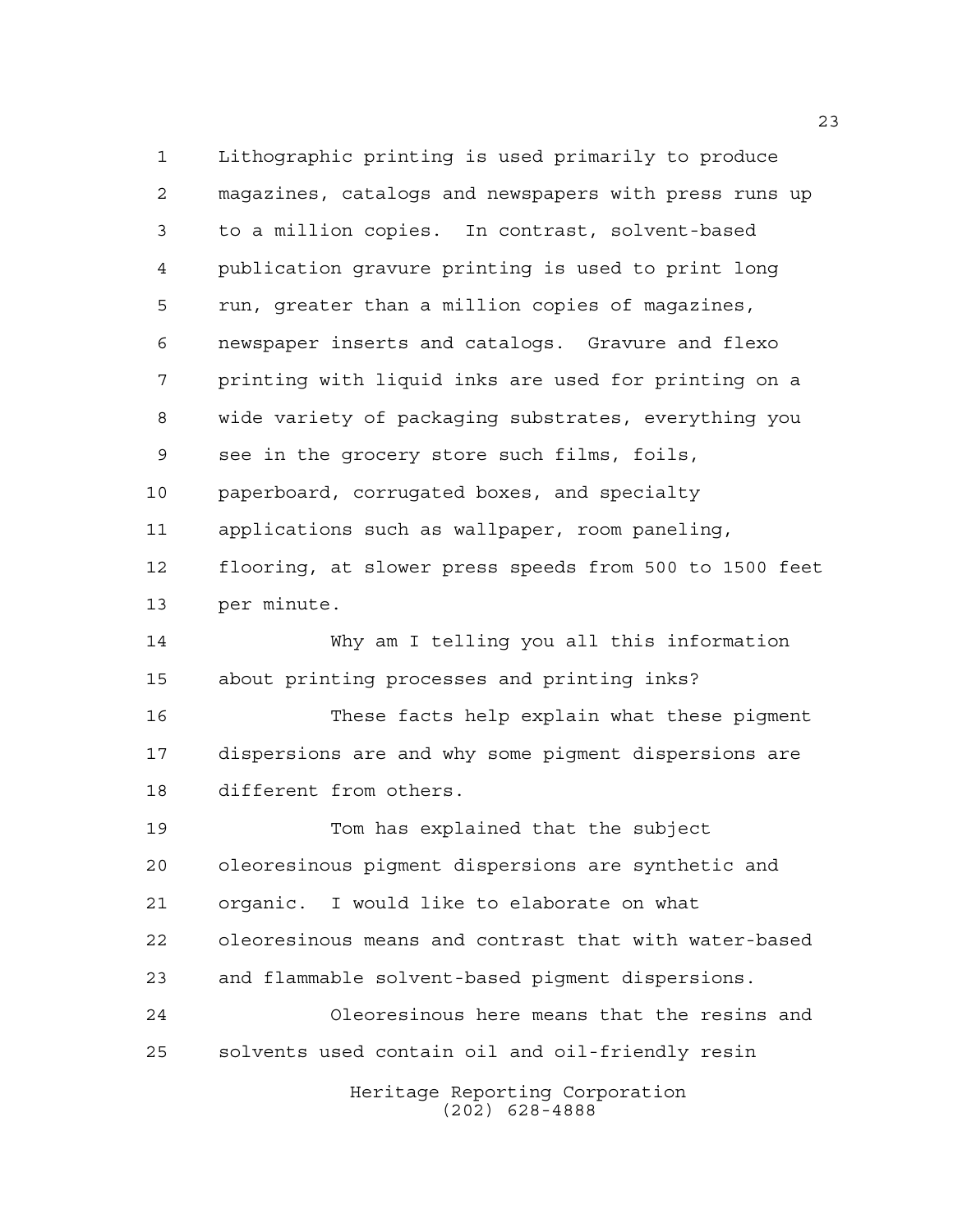systems, either from trees or hydrocarbon feedstocks. The oleoresinous pigment dispersions at issue are used to make the paste inks mentioned earlier. The oleoresinous varnishes in these systems are very different and distinct from water or flammable solvent-based varnishes and systems, making the subject pigment dispersions very different from the water-based and flammable solvent-based pigment dispersions.

 Water-based pigment dispersions use water friendly resin systems, are low viscosity and could never make inks to print on a lithographic press. The water-based pigment dispersions are used to make liquid inks.

 Similar to the water-based pigment dispersions, the flammable solvent-based pigment dispersions are also low viscosity and use solvents to dissolve the resin needed to glue the pigment particle to the desired printed surface. Flammable solvent-based pigment dispersions, again, could never be run on a lithographic press because those pressrooms are not explosion proof. The flammable solvent-based pigment dispersions are used to make liquid inks for packaging or publication gravure printing whose plants are explosion proof.

> Heritage Reporting Corporation (202) 628-4888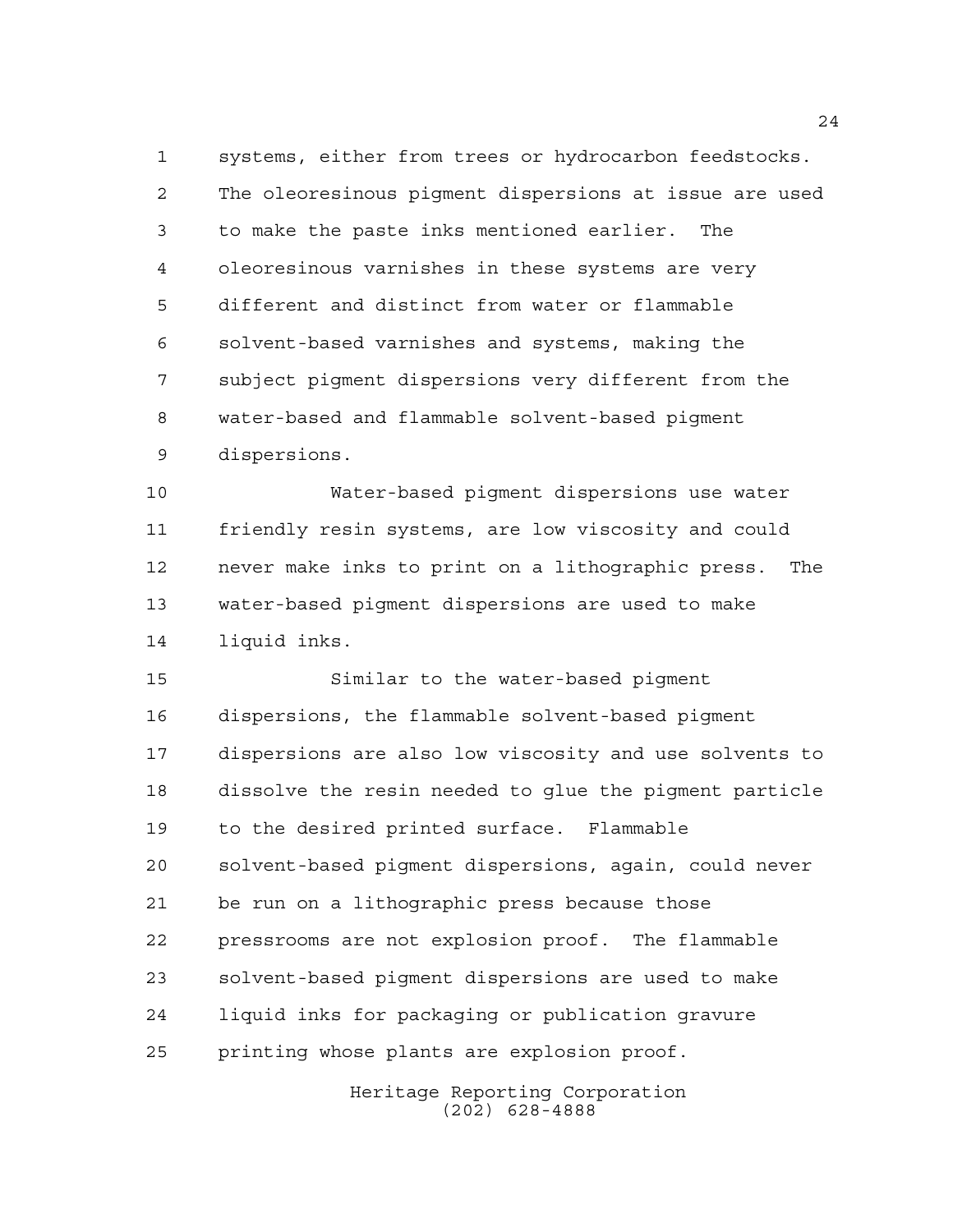1 1 I want to make one thing very clear: the subject oleoresinous pigment dispersions, which are primarily flushes, are not a concentrated ink. They are, as U.S. Customs determined, a pigment preparation. They may contain some additives that help them be converted to inks, but they are not yet inks. For example, a concentrated ink only requires the addition of less than 5 percent oil to be ready to run on press. A concentrated ink already contains the needed selection of materials discussed above: rheology modifiers, gel varnishes, viscosity and yield stress stabilizers, slip aids, waxes, filler compounds, water control agents, driers and other additives. A flush needs to have all these materials added and be carefully quality controlled into an ink to accurately predict press performance.

 The selection of the proper lithographic ink depends on many factors. The diversity of appears today plays a major role. There are literally hundreds of different paper weights, coated or uncoated paper types, and different optical characteristics. Other factors include press speeds, equipment age, oven configuration for drying and setting the ink, bindery options, printing plates, fountain solutions, blankets and pressroom

> Heritage Reporting Corporation (202) 628-4888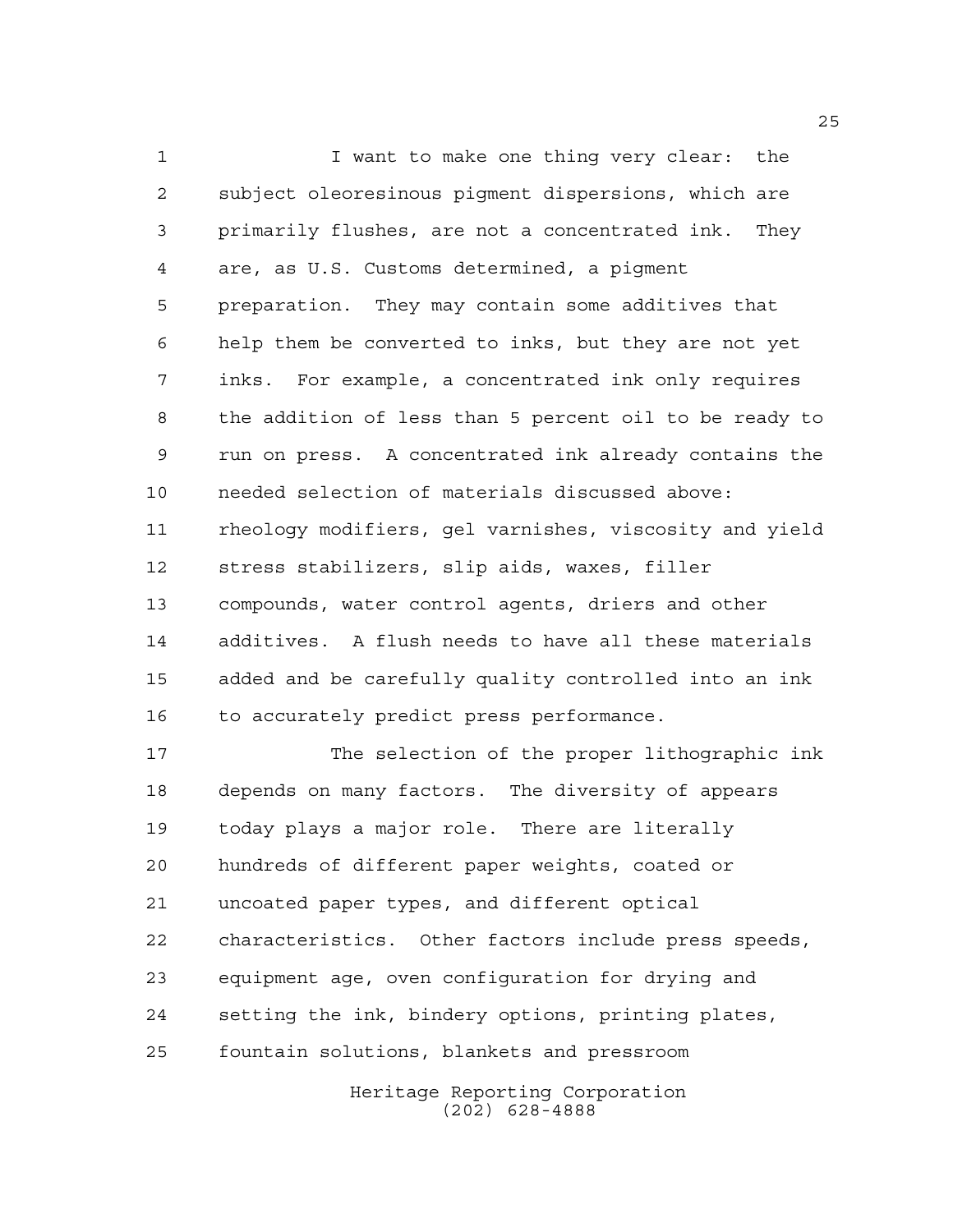temperatures and humidity. Only about 30 percent of paper is actually purchased by the printer themselves. Most paper is provided either by the publisher or final print customer. Printers, therefore, must react quickly to ever changing paper deliveries, paper qualities and performance characteristics.

 To satisfy this market, many ink systems are required and rapid ink modifications are essential to keep pace with rapidly changing customer needs and challenges.

11 The large printers today receive ink deliveries either in bulk trucks, 42000 pounds per delivery, or tote bins containing 3000 pounds of finished ink. These tanker trucks and tote bins cycle back to the ink manufacturing plant and are checked, any residual ink removed, then they are cleaned and refilled. We have investigated shipping major quantities of finished inks long distances and we do indeed ship some finished ink to Latin America, but product degradation from heat and time on long distance runs causes inks to thicken out of our narrow local specifications. Inks sometimes must then be reprocessed to be acceptable.

Heritage Reporting Corporation Customers want local tote bin deliveries of all the various ink systems as they change paper

(202) 628-4888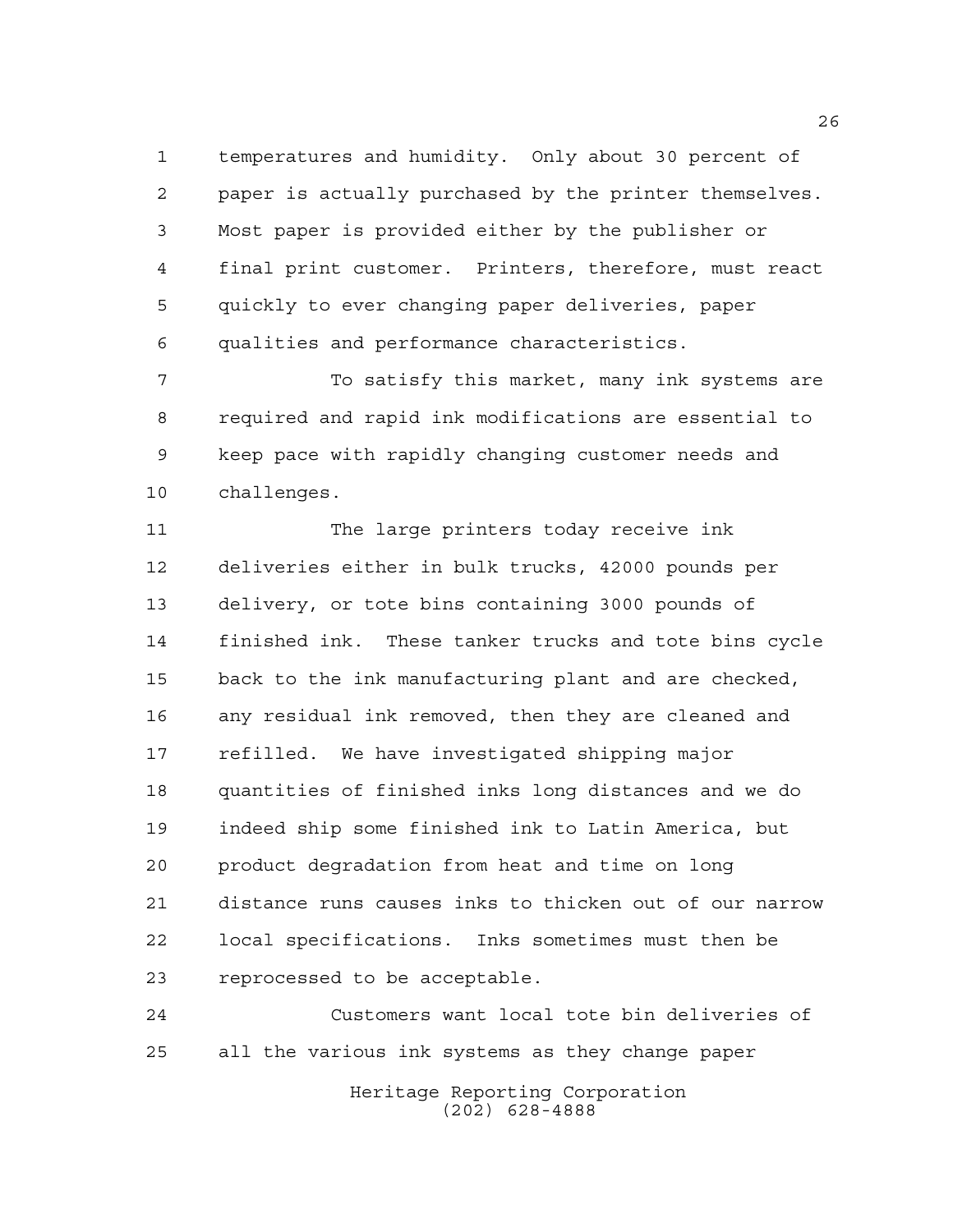Heritage Reporting Corporation stocks and press conditions. Long distance tote bin recycling would more than triple the number of bins and in-process inventory required. Fast local customer service is mandatory to modify inks and keep pace with customer innovations. We can't wait for extended foreign communications, product developments and shipping delays to hamper our customers, so we early on realized that ink production should be local, even if pigment dispersion production need not be. Well, I've spoken too long and it's time to turn to Walt Zamerovsky to explain to you the injurious impact of the imported Indian pigment dispersions. Thank you. MR. ZAMEROVSKY: Good morning. My name is Walt Zamerovsky. I am Vice President of Sales and Marketing for Magruder Color Company. **I** have worked at Magruder for three years, but, like Tom Rogers, I have been in the pigment and pigment preparation businesses for 35 years. I am therefore very familiar with the U.S. market and the ink flushes and in bases at issue today. Magruder and other U.S. producers have never feared fair competition, but this unfair competition from India that benefits from subsidies and dumping

(202) 628-4888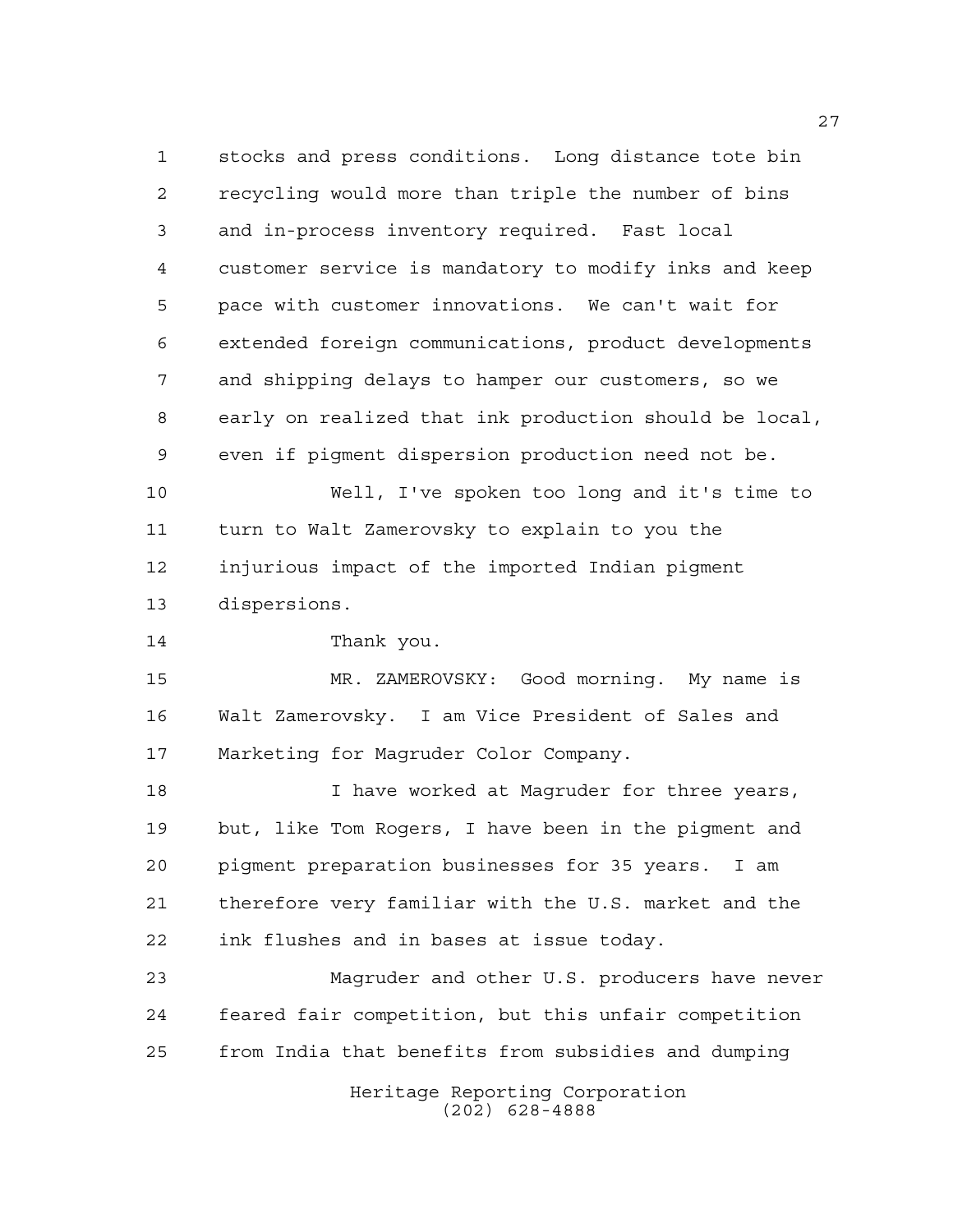practices to gain market share is another matter entirely. I cannot say that I was surprised when I saw both Hilton Davis and Daicolor-Pope exit the U.S. flush market. These companies, like Magruder and others, are struggling to compete at the very low price levels being set by the Indian producers, particularly Hindustan through Micro Inks.

 When I flush market, I mean the market for subject ink flushes and ink bases at issue here today. Magruder, General Press Color, and some of the other U.S. producers sell flushes only to printing ink manufacturers because we are not ink producers.

13 13 I am speaking primarily of flush products. Over 90 percent of the products at issue are flushes, since our customers, the ink producers, use that product for producing their paste inks. Of course, two of our customers are sitting here today. Both Sun and Flint, who are ink producers, buy the subject flushes in the U.S. merchant market.

 In all my years in the flush business, I must say that I have never seen a single foreign company, or U.S. company for that matter, gain market share so rapidly using unfair pricing as have Hindustan and Micro Inks. My company and the U.S. industry generally have viewed with great trepidation

> Heritage Reporting Corporation (202) 628-4888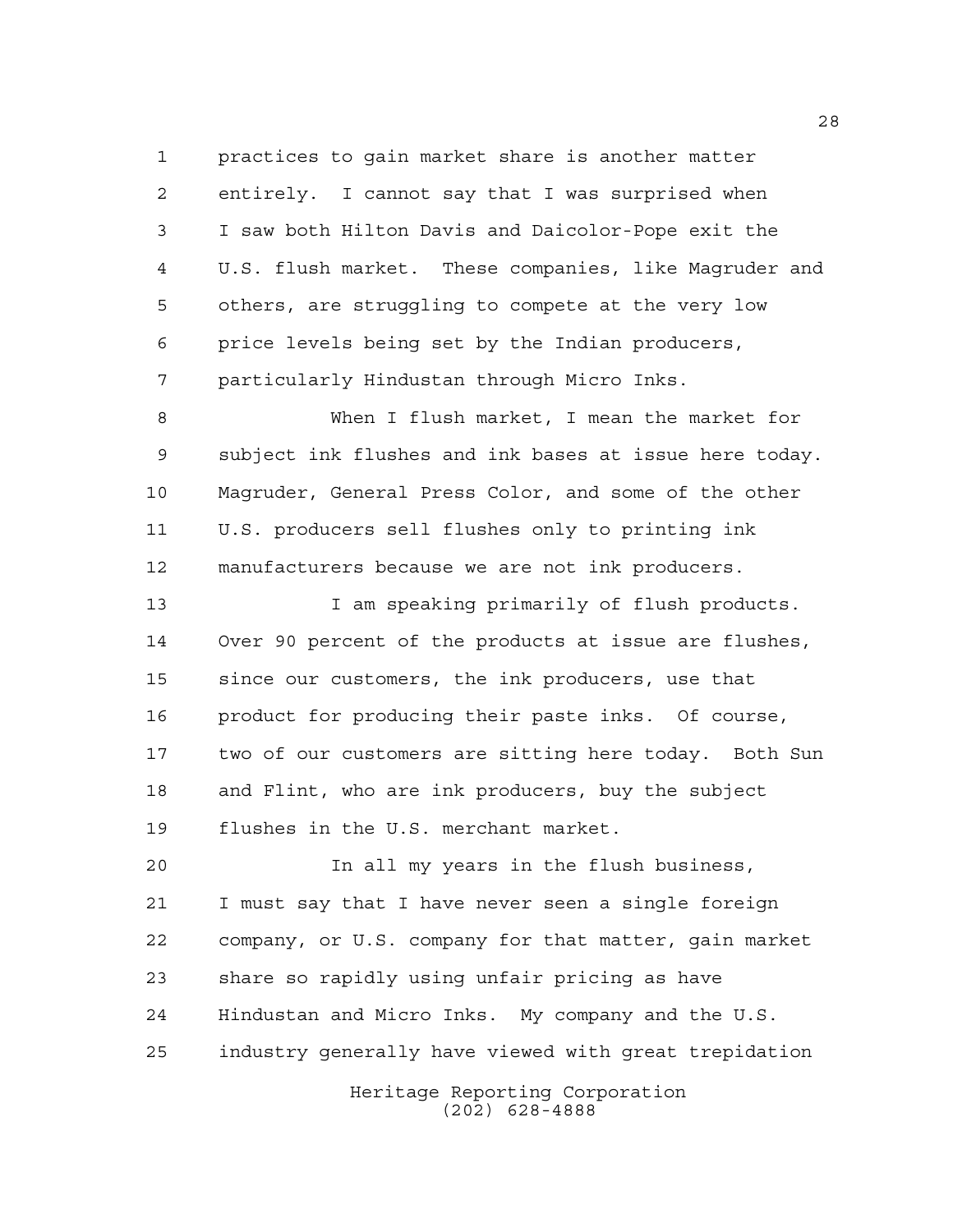Hindustan's targeting of the U.S. market of rinks National Appeals Division pigment preparations. The establishment and growth of Micro Inks and its impact on the U.S. market is unprecedented.

 What confounds me is that in the past while price was an important factor, quality and service were given equal weight, but over the last two or three years, as long as the quality and service are at least roughly comparable, price has become by far the single most important factor in deciding a flush supplier. The reasons are both simple and obvious. U.S. ink producers have been struggling with Micro Inks as an ink competitor and thus have put considerable pressure on companies like Magruder to lower their flush prices. In turn, the low prices from Micro Inks for the flushes and bases it sells directly to ink producers have compounded that price pressure.

 I should point out two key facts, however, that better explain why this has happened. First, we are not talking about only minor differences in price. We are talking about a very large gap between the prices of the U.S. producers and the prices of the competing Indian products, especially the prices at which Micro Inks is offering and selling the Hindustan

> Heritage Reporting Corporation (202) 628-4888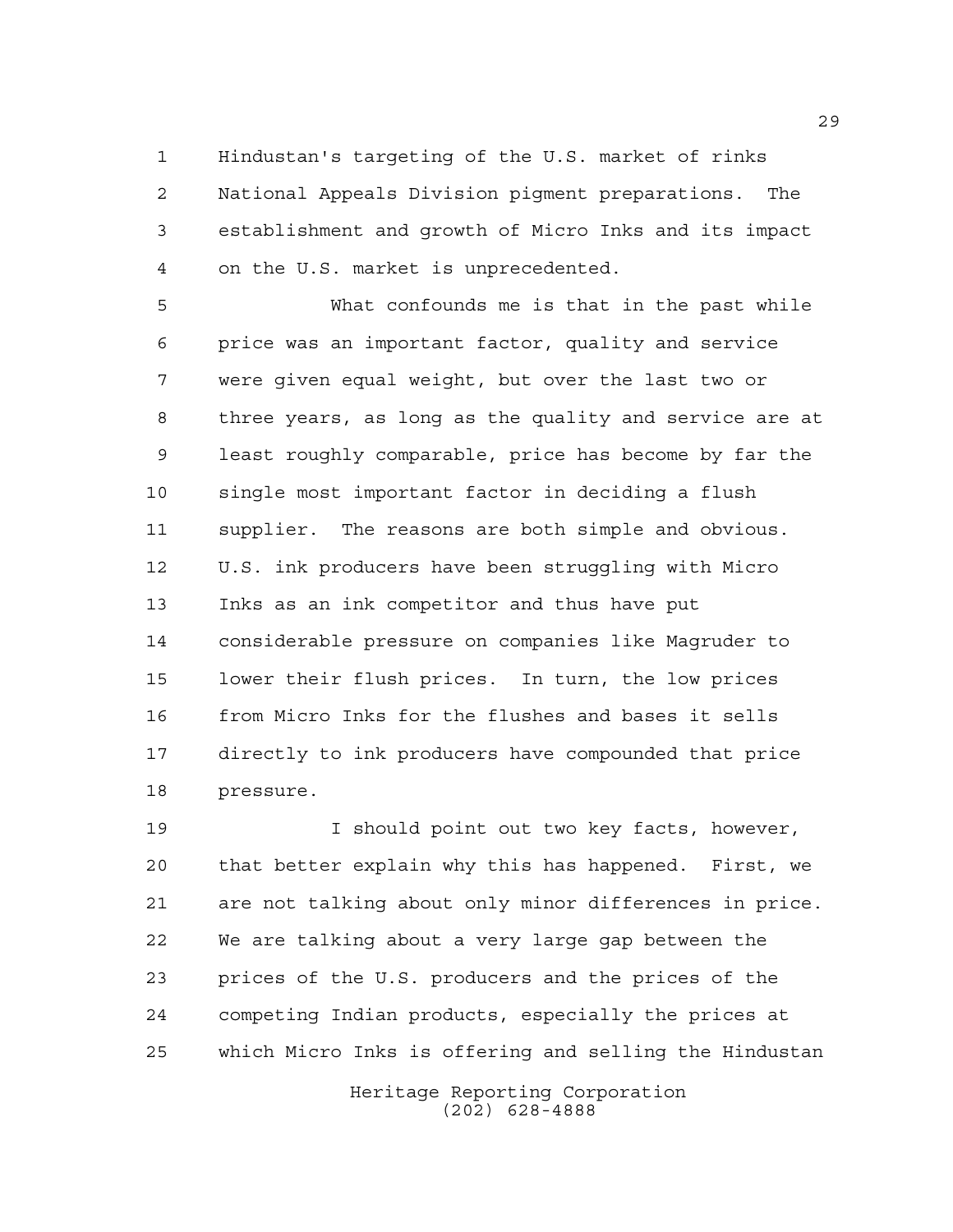flushes and bases. These Hindustan prices are not just low, they are well below both Magruder's fixed and variable costs of production.

 Second, to be sure, Hindustan and Micro Inks did not just show up one day and start stealing the U.S. market. Back in 2000, before Hindustan had completed it's 100 percent export-oriented unit, or EOU facility, which it commissioned in October 2001, Hindustan and Micro Inks began to target the U.S. market. They brought product in from their existing flush plant, provided samples and made offers to our ink customers.

 While at the beginning our customers pressed Hindustan and Micro Inks to show that their products were as good as the U.S. products, our customers still used the mere presence of these Indian products to force us into significant price concessions.

 Hindustan and Micro Inks' strategy of what I'll call priming the pump really worked. By the time Hindustan was producing the subject flushes and bases at its 100 percent EOU facility in late 2001 and 2002, it had already established Micro Inks as a viable supplier and was taking flush sales and even accounts away from Magruder and other U.S. producers. When I saw in early 2003 that ink producers like Handschy

> Heritage Reporting Corporation (202) 628-4888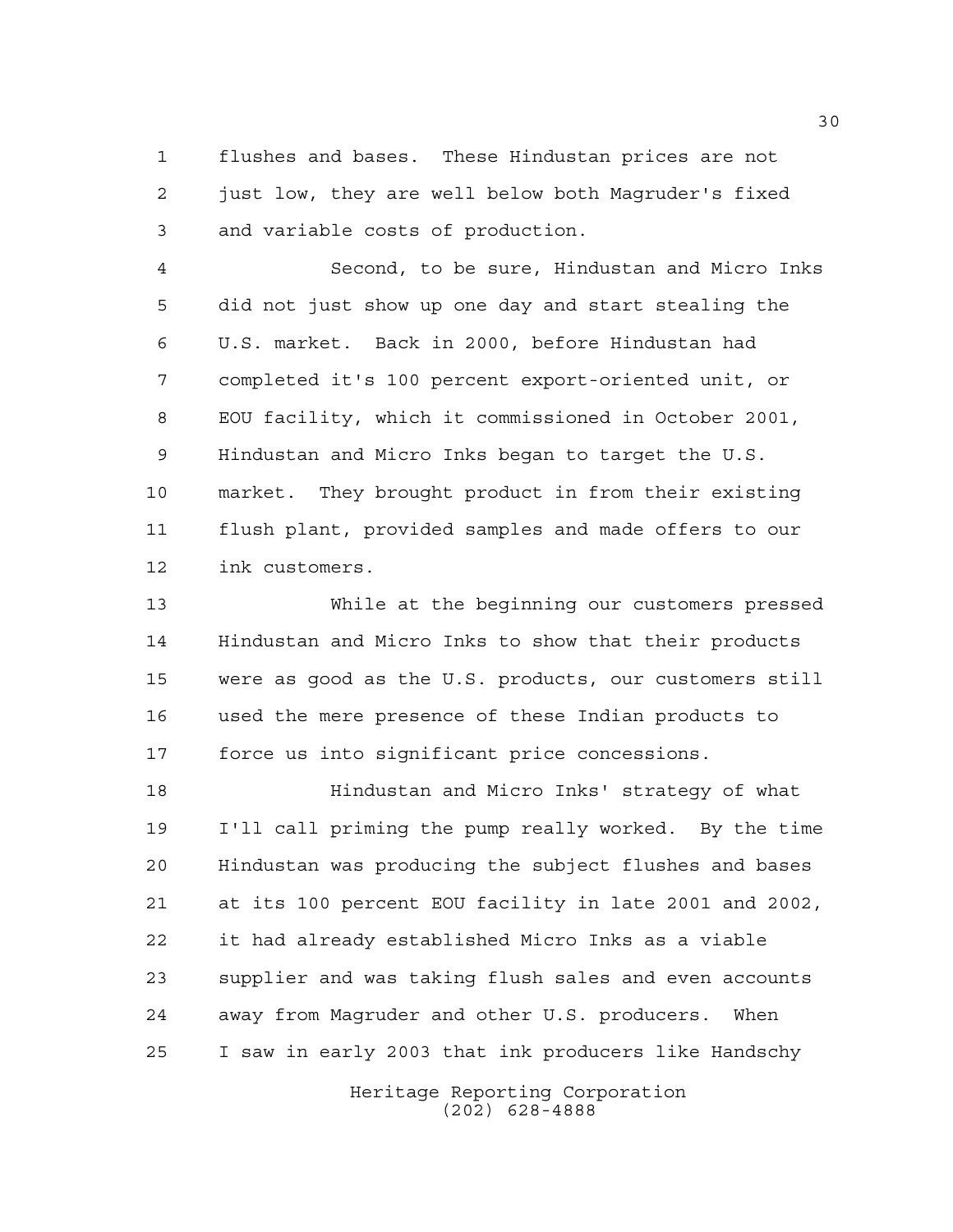and Alden & Ott were shifting a very substantial

 portion of their flush purchases to Micro Inks, I knew that there was nothing to prevent Hindustan from using its unfairly low priced flush products to soon become the dominant supplier in the U.S. market.

 The subject Indian flush products are now making serious inroads into every customer and account we have. Heatset, coldset and sheetfed. They are significantly penetrating the whole U.S. market at a time when demand is off due to the general state of the economy. This double hit of lost market share and stagnant demand has taken its toll on Magruder's bottom line.

 I am normally an optimistic person, but I see no real hope of ever overcoming the rising Indian imports as long as they are permitted to be sold at such unfairly low prices. Magruder has been forced to lay off several employees and I know that a significant number of jobs have been lost at other U.S. producers' facilities from this combined volume and price impact.

 Finally, I would note that Magruder saw that a couple of other U.S. producers attempted price increases for flush products late last year, based on the rise in some raw material costs, but none of these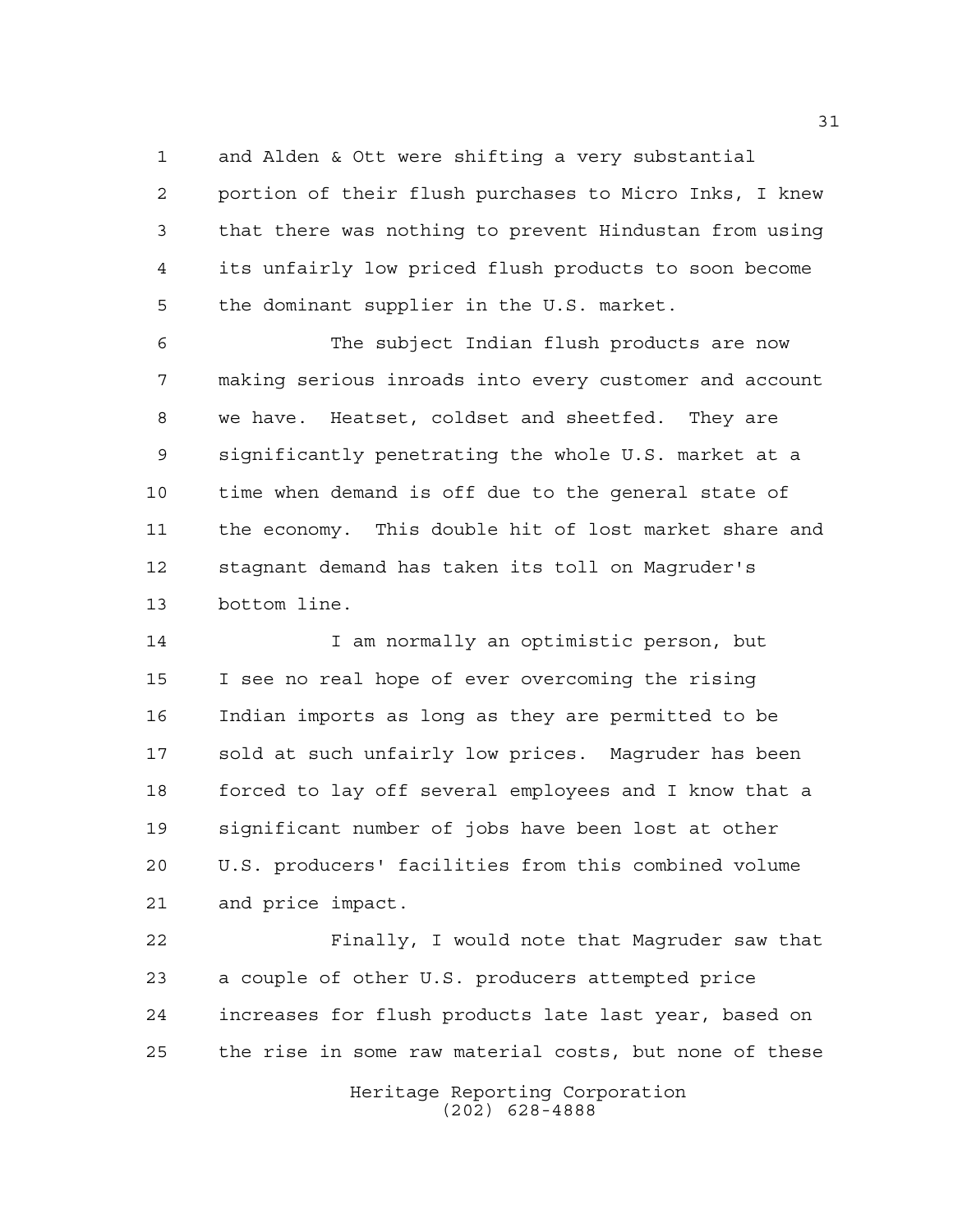attempts succeeded. Instead, they highlighted the attractiveness of the unfairly low priced Indian imports. We at Magruder are doing all we can just to stay afloat. To suggest that we might actually return to profitability on our sales of the subject flushes and bases without some form of import relief would be to ignore the harsh realities that we now face.

8 Thank you.

 MR. BERGEY: Good morning. My name is Brad Bergey. I'm currently Corporate Vice President of Customer Value Systems for Sun Chemical Corporation. I say currently only because recently I was promoted to this position. Prior to this, I was Vice President of Canada and Mexico. Mike Lewis beats me, I only have 25 years, he has 26 years at Sun Chemical.

 My primary responsibilities over these many years has been in GPI, the North American ink division of Sun Chemical, in various positions, including operations, sales and corporate staff. AS such, I feel qualified to comment on the U.S. printing ink market, its relationship to the U.S. oleoresinous pigment dispersion market, and the impact that the Indian imports of Hindustan through Micro have had on both markets.

Heritage Reporting Corporation (202) 628-4888 I agree with Walt in that I, too, have never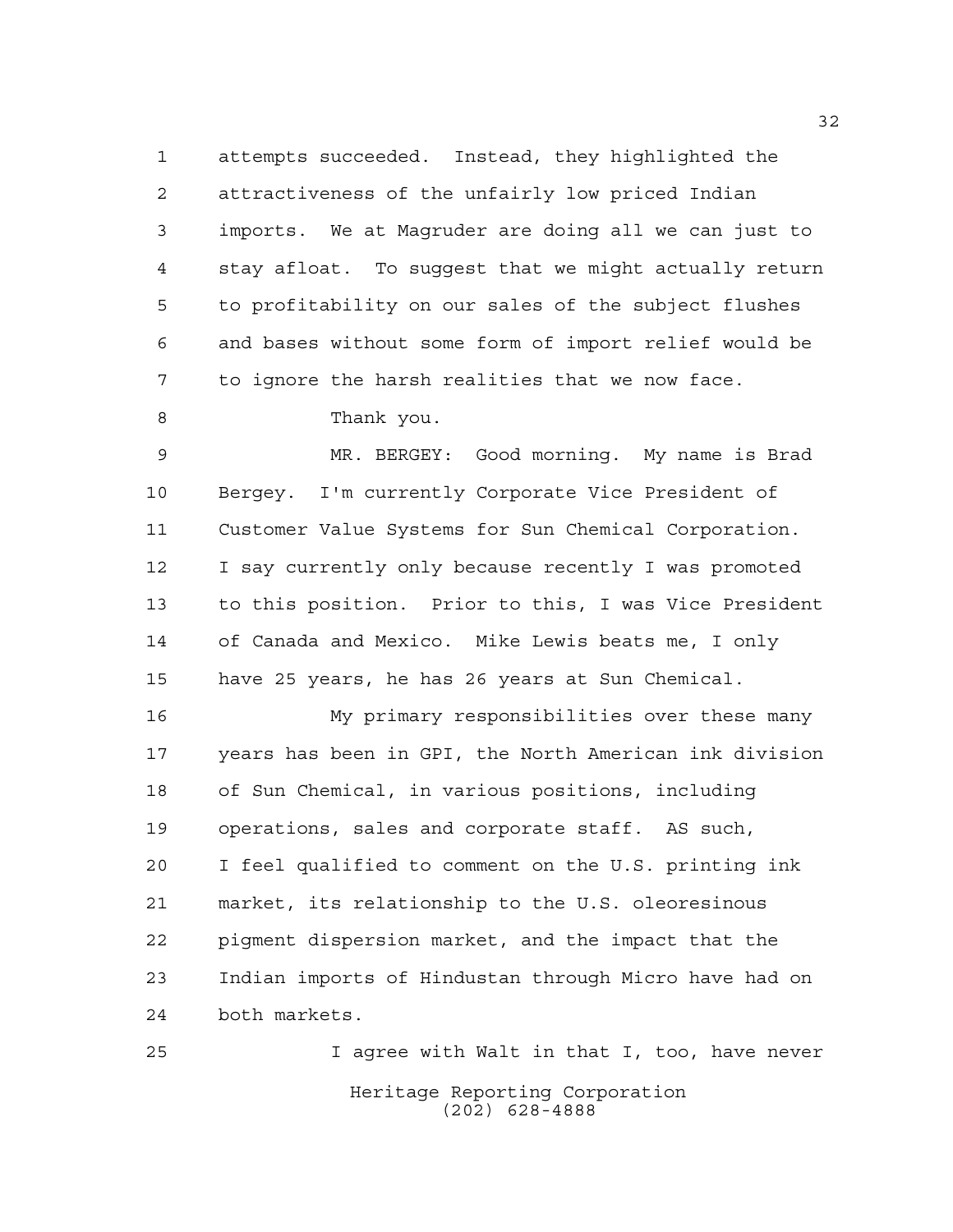seen a foreign or domestic printing producer move so quickly in gaining such substantial market share. Micro has captured a significant and growing share of the paste ink market for lithographic printing. It did so not through superior service or better product, but solely on the basis of unfairly low prices.

 Don't get me wrong, Micro Inks' printing inks are comparable in most cases to Sun's products and they apparently have been providing decent service. But when quality and service are comparable, the deciding factor is always price.

 In early 2001, Sun attempted a much needed printing ink price increase in the printing ink market. That attempt simply was snuffed out as Micro continued to offer more and more printers its unfairly low priced ink products. No one expects any ink price increase to succeed today in the atmosphere of price undercutting created by Micro.

 Micro has now become the price leader for printing ink prices in a very short time. I would agree again with Walt, however, in that Micro has also clearly primed the pump, beginning in 2000, and more so in 2001, by providing test inks and working hard for acceptance. During this time, after the failed price increase attempt, Sun lowered its prices to

> Heritage Reporting Corporation (202) 628-4888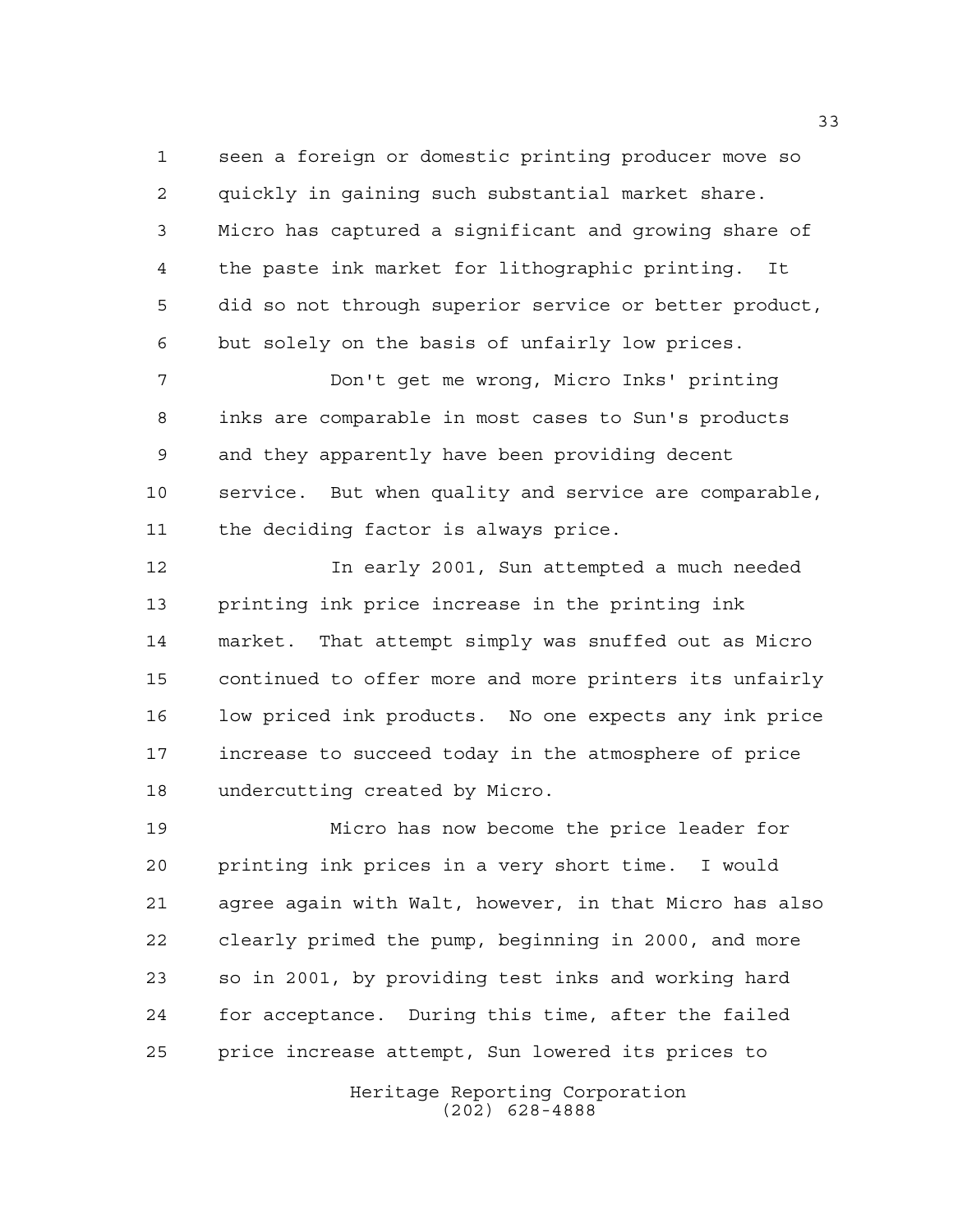retain some business, but as Micro has become more and more aggressive, we at Sun have begun to refuse to lower our prices to make sales that are below our fixed and variable costs. Of course, our refusal results in us losing ink sales to Micro.

 As noted in some of the articles, Micro's big break was to convince R.R. Donnelly & Company, the largest printer in the United States, to use their unfairly priced ink. Just as a point of reference, R.R. Donnelly prints magazines, catalogs, books, directories lithographically, some of them such as Time Magazine, Sports, various directories for different phone companies, plus things such as coupons in the Sunday newspapers.

 I say unfairly priced because as Sun understands, Micro is importing a flush product that benefits from subsidies to make the printing ink it sells in the U.S. market.

 Additionally, flush and base products are the single most important raw material in the production of printing inks. While they make up only around one-third of the volume of the finished ink, they typically are close to two-thirds or more of the cost. What this means is you can make three pounds of ink with one pound of flush, but the cost of the flush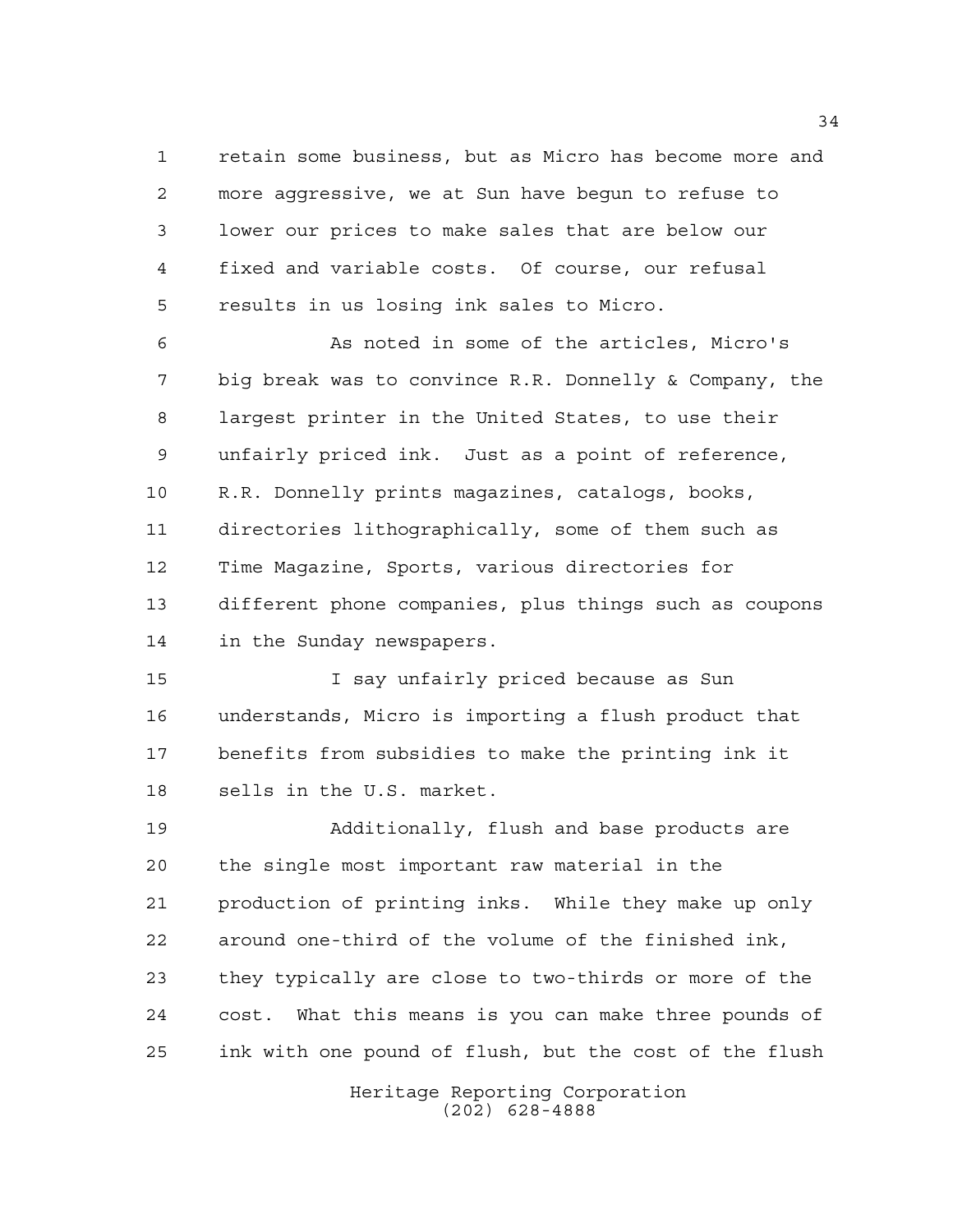represents approximately 65 cents of every dollar of ink cost.

 Hindustan through Micro has been dumping the imported flush used to make the printing ink in the U.S. market by selling that printing ink well below its total combined cost of production.

 Also, for every pound of flush used to make ink, Micro is able to take three pounds of printing ink sales from Sun and other integrated flush and ink producers.

 Sun, Flint, INX, who produce printing ink from flush, cannot compete with the unfairly priced printing ink. As we lose ink sales, we necessarily must cut back on our flush purchases. When Sun first chooses to retrench and use much of its own internally produced flush as is possible, the impact from Hindustan and Micro has been so great of late that we have to now significantly reduce our consumption of internally produced flush.

 This loss in volume is only part of the injury story, the other part being that the unfairly low priced ink is used by ink manufacturers to drive down the overall use of U.S. prices for flushes and bases. This downward price pressure in turn forces Sun to lower the value of its internally consumed

> Heritage Reporting Corporation (202) 628-4888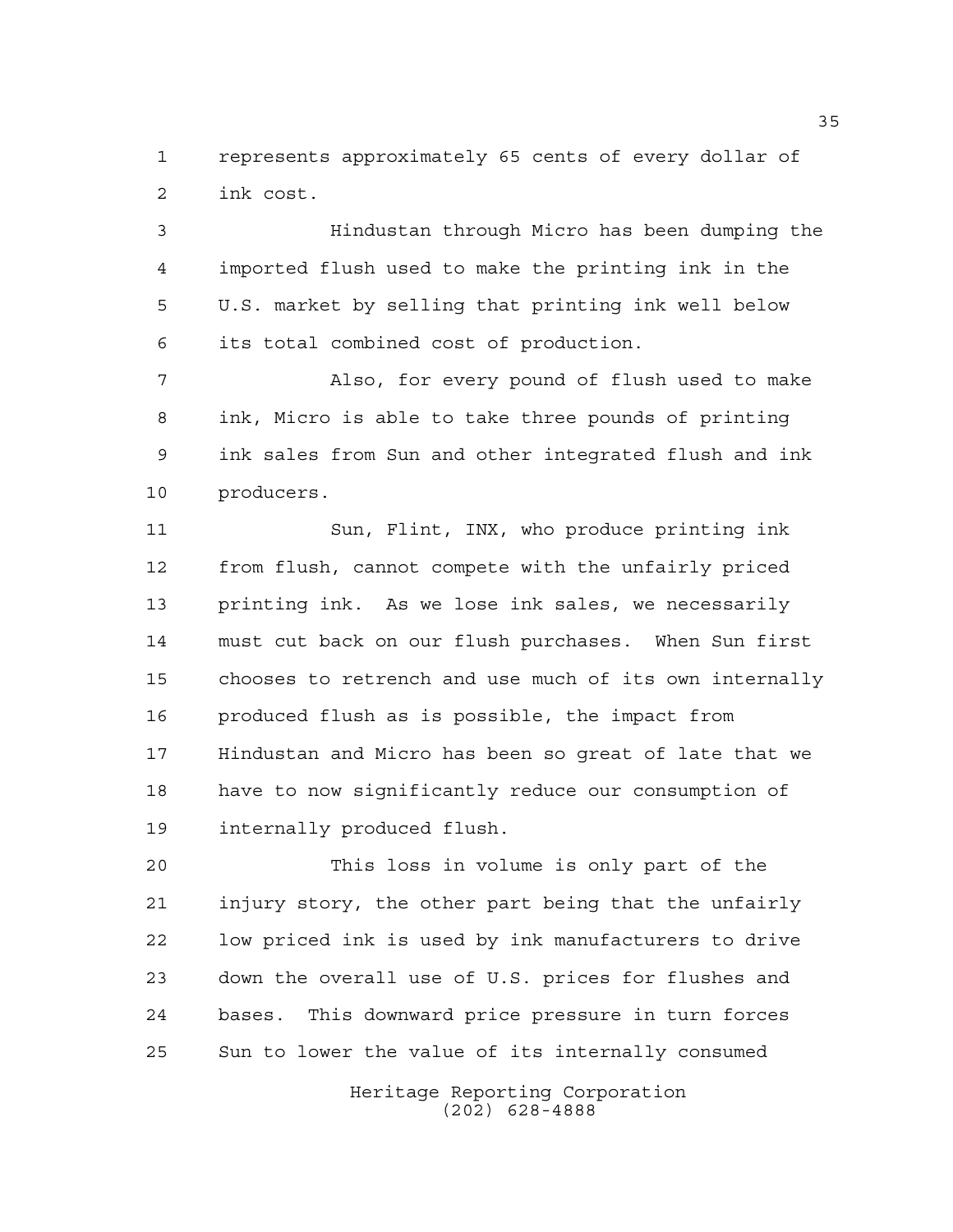flushes, as well as the prices of flushes Sun and other U.S. producers sell interview he open flush market.

 The impact of Micro's sales is not always readily apparent in our printing ink accounts. R.R. Donnelly and other large printers often have more than one source for their paste inks. The supply contracts agreed on are tied to the printers' needs. If we see volume begin to slip away at a particular printer, we may not immediately realize it is because the printer has elected to enjoy more unfairly priced ink purchased from Micro.

 Finally, I would agree again with Walt in that as with flush, the depressed economy had a negative impact on print sales and therefore printing ink demand, but it has been in this period of market decline that Micro has made its biggest strides in capturing U.S. market share. We cannot continue to lose significant market sales and substantial sums of money to Micro, nor should Micro be allowed to use its unfair platform to penetrate the U.S. printing ink market.

 At this fast pace, if left unchecked, Micro will have a strangle hold on the U.S. ink market in the near future that even should the economy pick up

> Heritage Reporting Corporation (202) 628-4888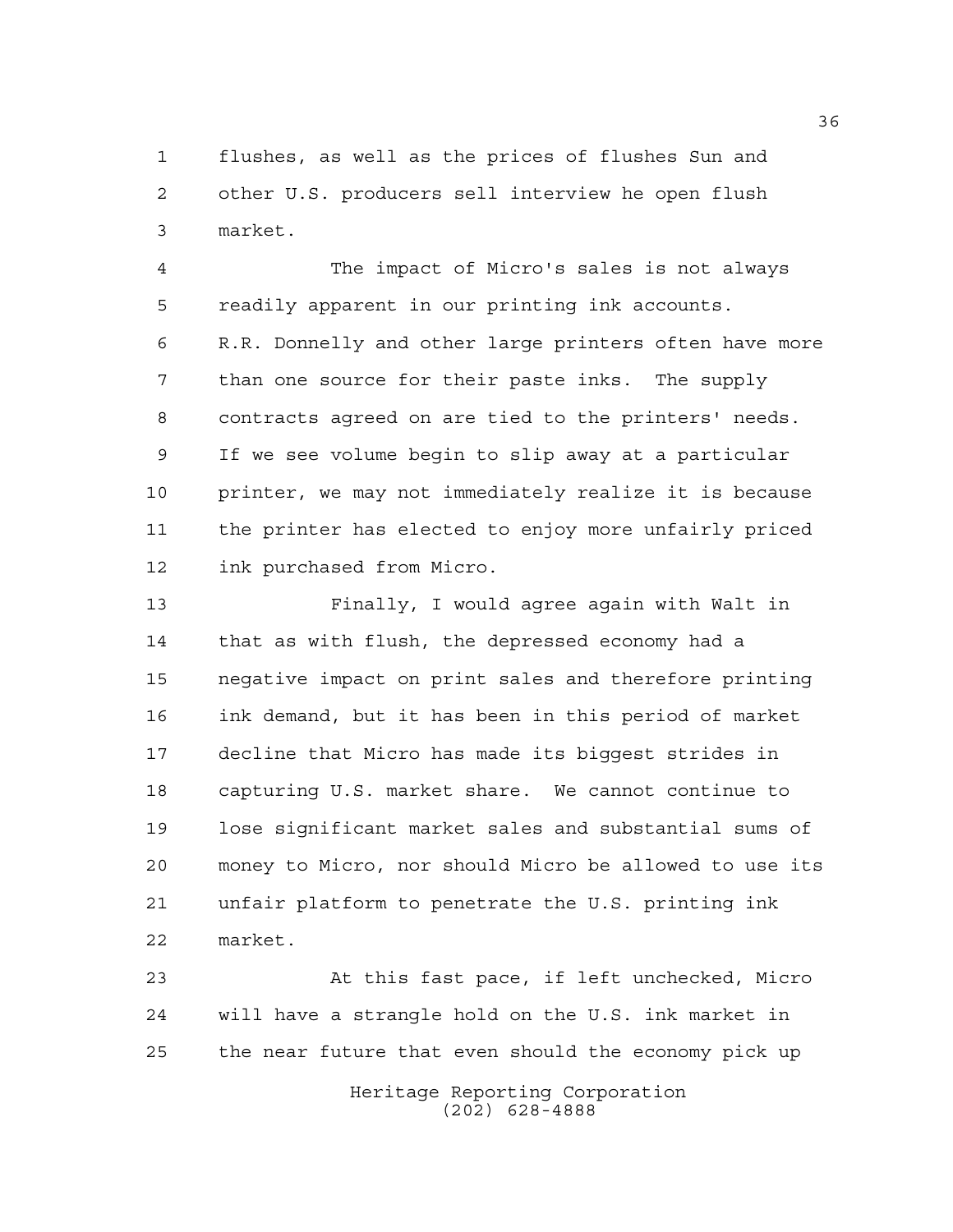steam it will be too late to help Sun and the rest of the U.S. industry producing the flushes and bases that go into the printing inks sold in the market. Thank you for your attention. I believe it's Rucker Wickline from Flint Ink who speaks next. Rucker? MR. WICKLINE: Good morning. I'm Rucker Wickline, President of CDR Pigments and Dispersions, and we're a division of Flint Ink Corporation. Flint Ink corporation and my division, CDR, strongly support the antidumping and countervailing duty petitions that have been filed in these investigations. We join the petitioners in their assessment that imports of these pigment dispersions from India are causing material injury to the domestic industry and are threatening even more significant injury. 17 Let me start a bit with my background. I have been in the business for 41 years. The last 23

 have been with CDR Pigments, which I started in 1980, with the backing of Flint Ink. Prior to that time, I was with a company called Chemetron. In fact, Tom Rogers and I worked together for many years.

 Twenty-three years ago, Flint Ink was only a printing ink manufacturer. When I joined and started CDR, we started the dispersion business to supply the

> Heritage Reporting Corporation (202) 628-4888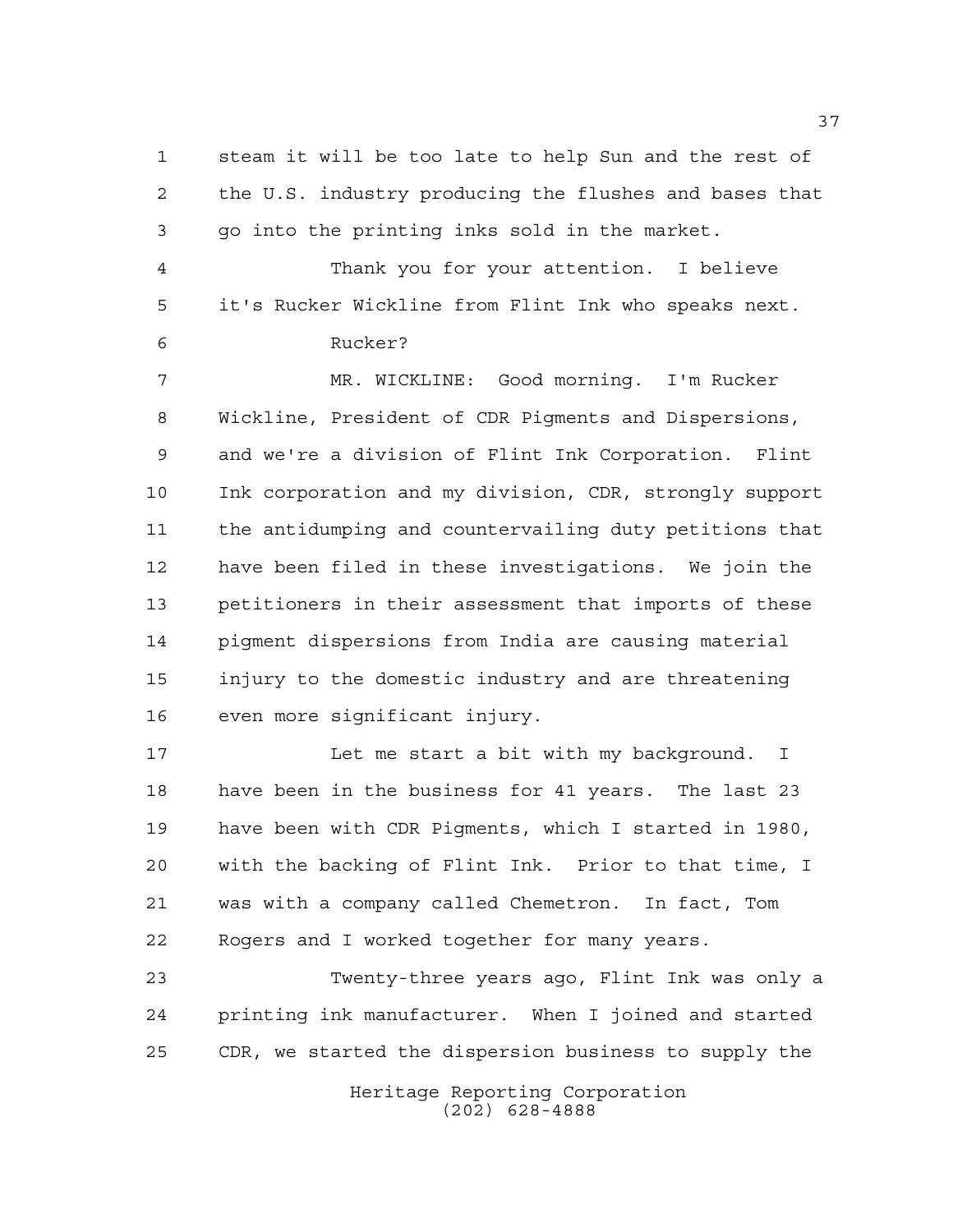ink business. Since that time, Flint Ink has been both our parent company and our largest customer. However, we operate as a profit center and approximately one-third of our sales go to the merchant market.

 CDR's headquarters and one of our plants are in Elizabethtown, Kentucky. We also have plants in Cincinnati, Ohio, Holland, Michigan and Beaufort, South Carolina. Our Beaufort plant manufactures only water-based dispersions. It does not manufacture the oleoresinous dispersions that are the subject of this investigation.

 Turning to the conditions in the market, I agree with the other witnesses that the entrance of the Indian imports has had a significant impact on our business. Four years ago, there were no imports of dispersions from India. Since 2000, we have seen a 20 percent decline in our sales volumes in the merchant market. We have seen a similar, albeit smaller, decline in our sales to Flint Ink Corporation.

 There are two reasons for this decline. First, the Indian producer, Iindustan, and its U.S. subsidiary, Micro Inks, have offered to sell pigment dispersions at prices at prices far below the market prices. In an effort to gain market share, Hindustan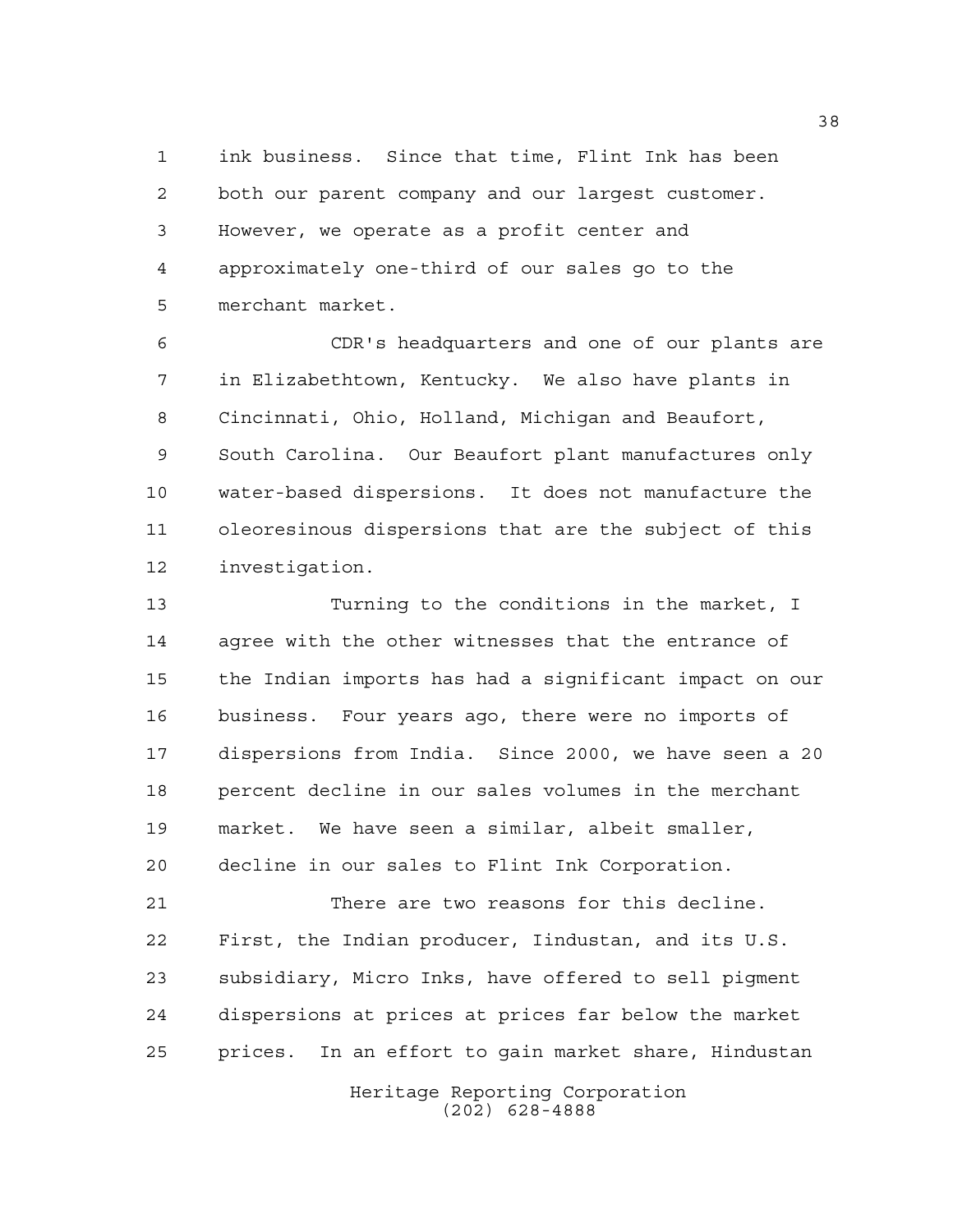has aggressively undersold our prices. In our questionnaire response, we identify specific, major customers where we have lost revenues as a result of these low price imports.

 Second, the Indian imports have also had a major impact downstream in the ink business. Micro Inks, Hindustan's subsidiary, has used the dumped and subsidized dispersions to produce various types of ink. Entry of this ink into the U.S. market has caused our customers -- who are themselves ink producers -- to cut back their production and reduce their purchases of dispersions. Hence, we have not only lost market share directly to the market for dispersions, but our customers are themselves losing market share in the ink market.

 Our customers in this market will typically buy from several suppliers. In part, our customers desire a secure supply of dispersion and thus require multiple sources in case of a plant shutdown or some other event. Also, in part, our customers realize that CDR sells some two-thirds of its production to Flint Ink.

 Flint Ink then competes with them in the merchant market. Hence, our merchant market customers will buy from several sources and use those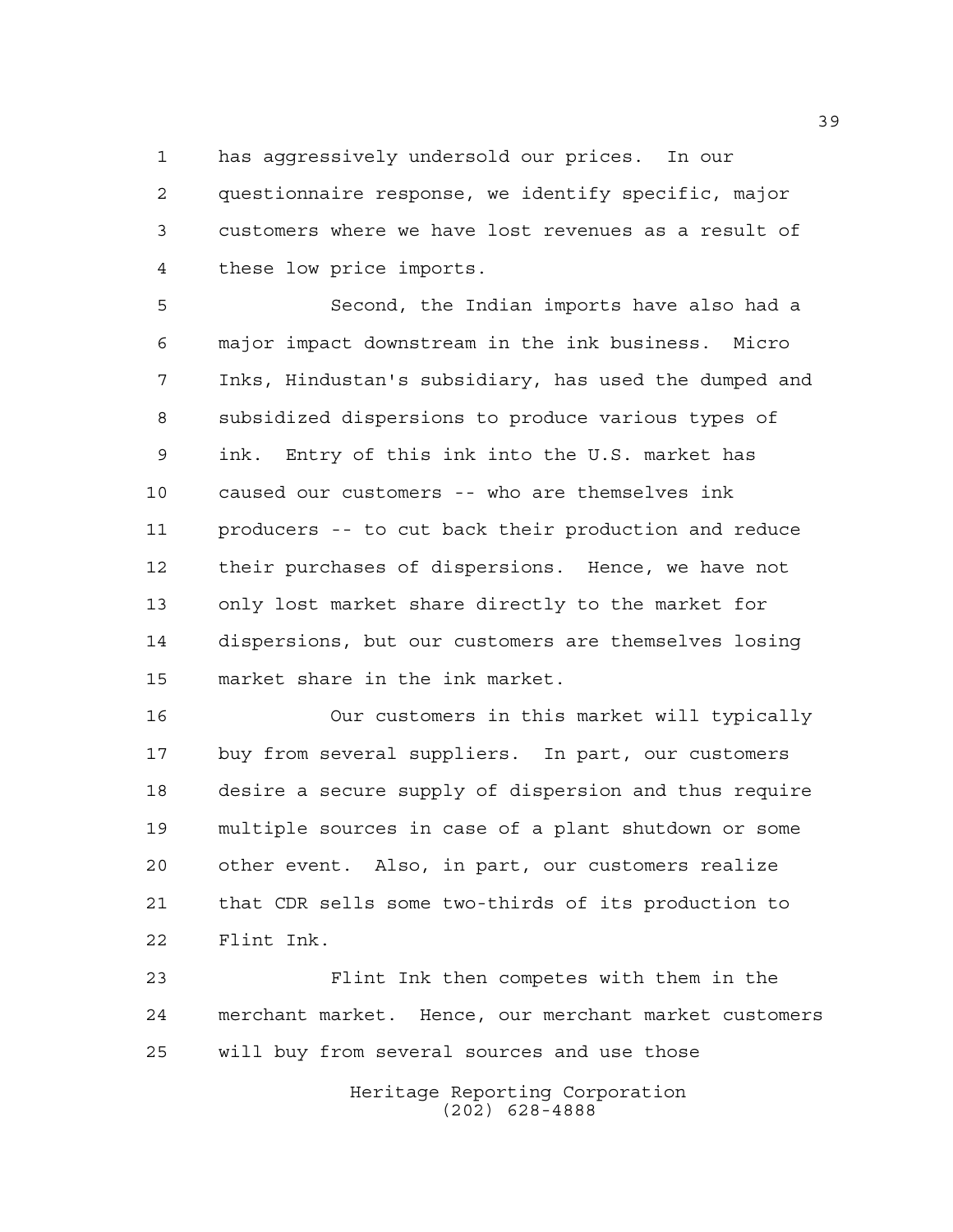alternative suppliers in order to leverage our prices. Without a doubt, the unfairly traded imports from India have been quoted by virtually all of our customers in order to force us to reduce prices.

 In addition to depressing prices, these imports also prevent price increases. For example, last December, after experiencing three years of falling prices, we attempted to increase prices by 18 cents a pound. This price increase was sought because we had three specific raw material intermediates derived from naphthalene, and there was a worldwide shortage and continues to be a worldwide shortage of naphthalene.

 This shortage drove up prices for intermediate chemicals for the reds, and in particular the red dye pigment and flush color. So to address these rising costs we attempted a price increase in December. And with the Indian imports in the market at very low prices, we were unsuccessful.

 On page 24 of our questionnaire response, you can see that the magnitude of our lost revenues at various large merchant market accounts.

 Generally speaking, we have seen this pricing strategy by Hindustan throughout the market. They have gone into most customers and offered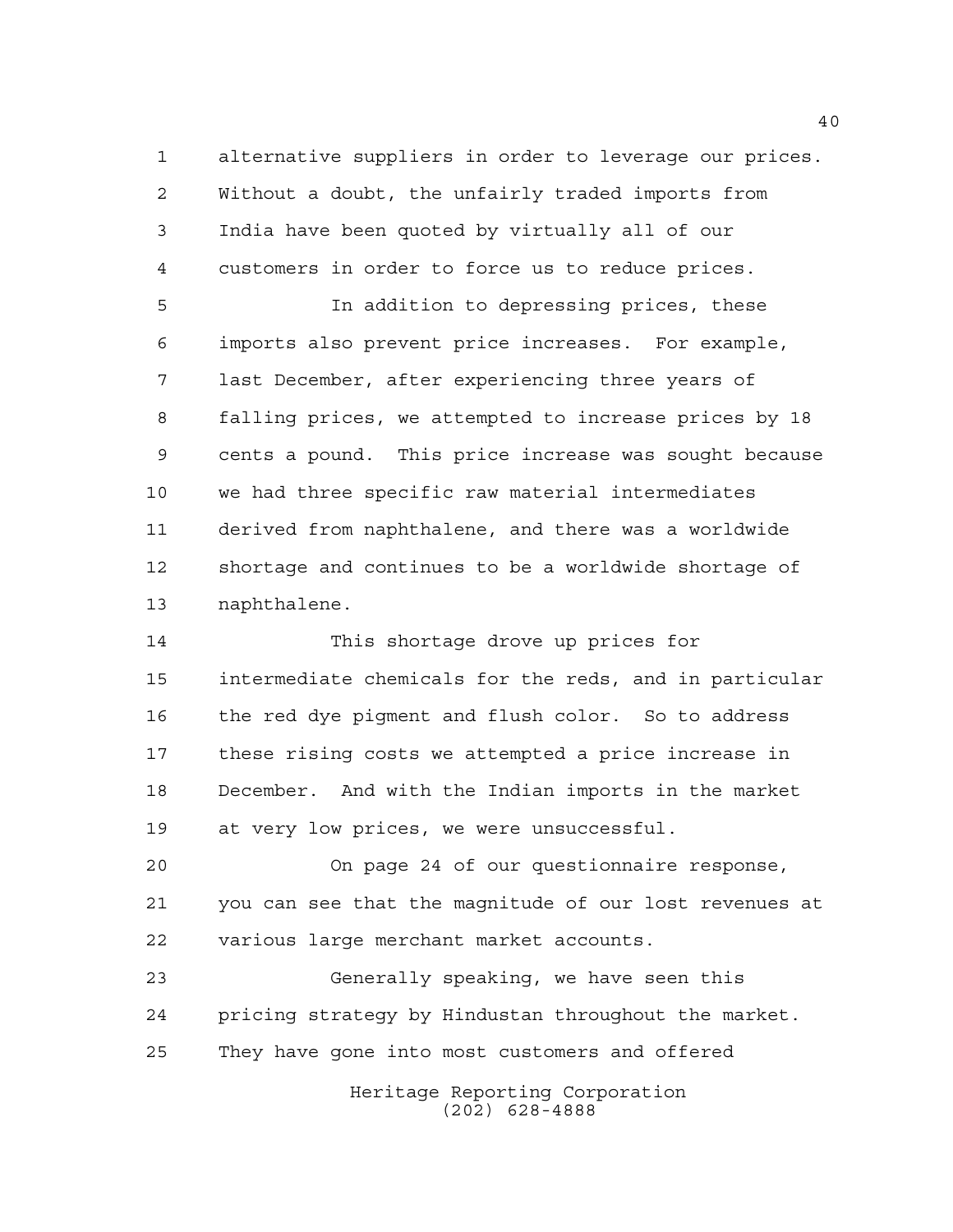products at extremely low prices as an entree or an at attempted entree into the marketplace, and they have had some successes at certain accounts. But even when we are able to retain the account, our customers will quote the Indian price and force us to reduce.

 Fortunately, for our business we have been able to reduce our costs. We have reduced our workforce. We have added larger and more efficient equipment, we have become more automated, and we have not had as serious an erosion of our bottom line as we have our top line. That is, our sales have dropped far more than our operating profit or pretax profit, but at a cost of jobs and spent capital. Nevertheless, with our total revenues shrinking year

 by year, and given that our capacity is underutilized, we will inevitably continue to experience a diminishing return on our investment.

 In this regard, the Commission should also consider the injury that has occurred to Flint Ink in the downstream market. Hindustan has imported the subsidized and dumped dispersions to its U.S. ink plant -- Micro Inks. Micro Inks compounds the dispersions with various other substances to produce ink. When you make ink, about two-thirds of the cost is in the dispersions. So when Micro Inks obtained

> Heritage Reporting Corporation (202) 628-4888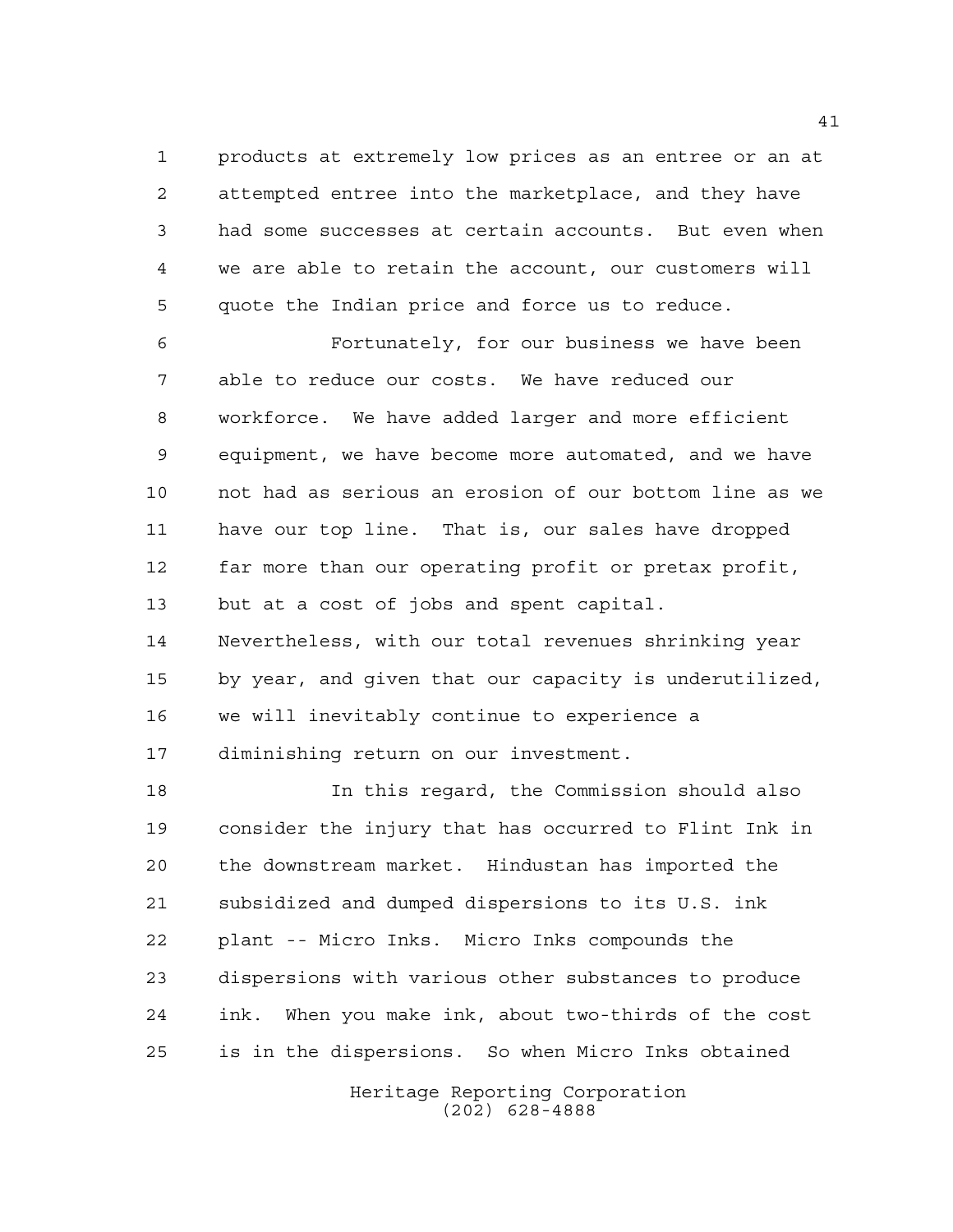unfairly traded dispersions, it can also sell ink at deeply distressed prices.

 In the ink market, Micro Inks has had a substantial impact, depressing sales prices for ink and capturing market share at our expense.

 For example, at R.R. Donnelly, one of the largest printers in the world, Flint Ink has lost substantial sales volumes to Hindustan and Micro Inks. And we have seen a tremendous amount of price erosion at almost every significant account as a result of the widespread offers at extremely low prices that have been made by Micro Inks.

 In the dispersion market, this new source of subsidized and dumped dispersions inevitably displaces U.S. producers. That is, the printing ink business is a mature business with few, if any, substitutes. Demand for ink is not affected by changes in price. When the subsidized and dumped imports are converted to ink and are offered at below market prices, there is no change in the total quantity consumed by the printing ink industry. It is a zero-sum game in which increased sales by Hindustan or Micro Inks can only be made at the expense of some other producer.

 At the same time, the demand for dispersions depends directly upon the demand for ink. If U.S. ink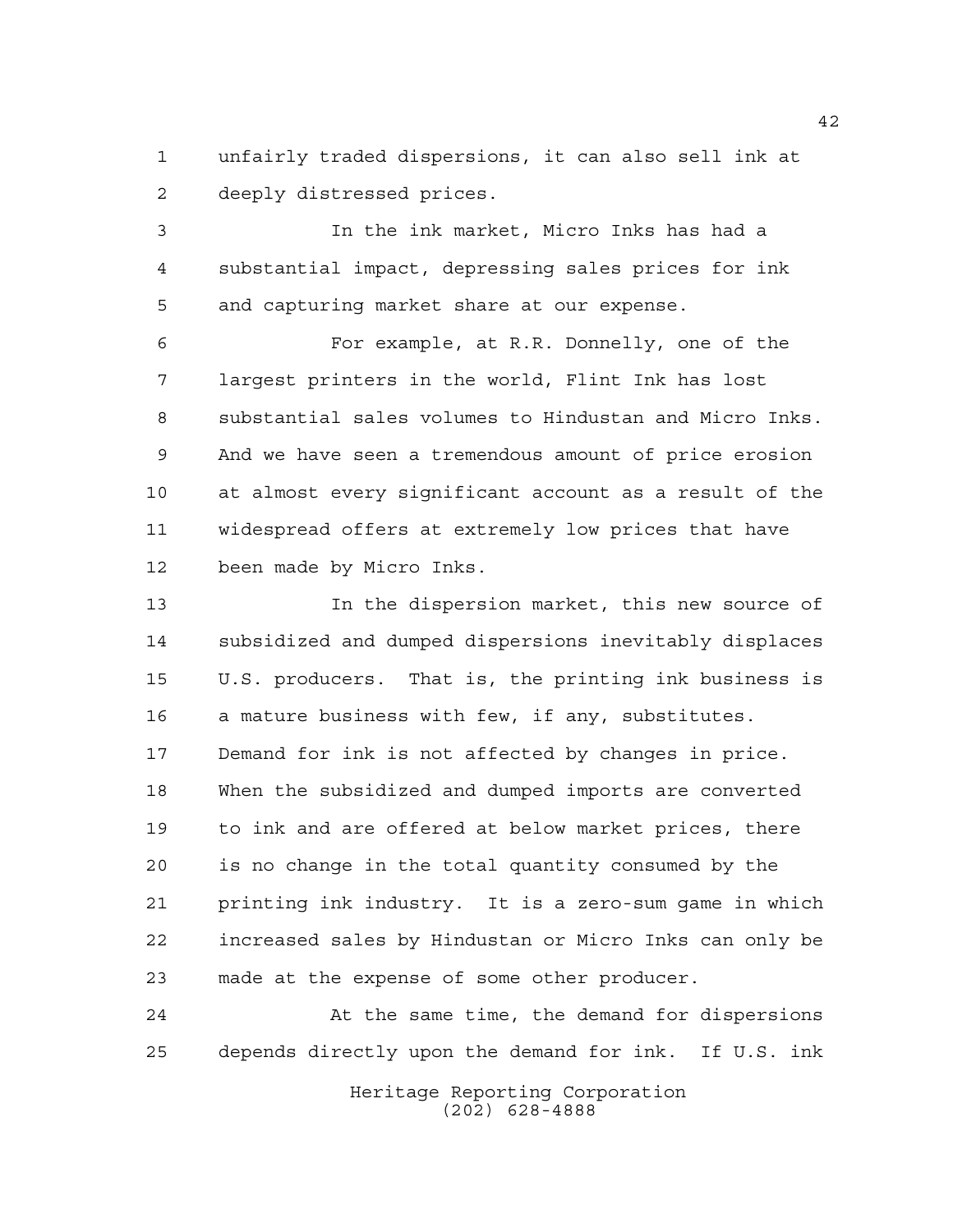producers -- our customers -- suffer reduced sales, then we suffer also.

 As you have heard already, some producers have been driven out of business. When I started in this business in 1962 Hilton Davis was the largest flush color manufacturer in the United States, or oleoresinous pigment producer, dispersion producer. They held the original patents for the manufacture of flush color.

 And while I'm sure they can point to many events in the life of their company that contributed to their demise, I submit the single biggest event contributing to them going out of business and the loss of hundreds of jobs was the Hindustan entrance into our market and their pricing strategy based on dumped and subsidized dispersions.

 Even my company, which is somewhat insulated because of our relationship with Flint Ink, has suffered declining sales volume and revenue. Our average realized prices are similarly declining over the period since Hindustan and Micro Inks entered the U.S. market.

 But for the Indian subsidies, and the dumping of the Indian dispersions, I have no doubt that U.S. prices would be higher, our output would be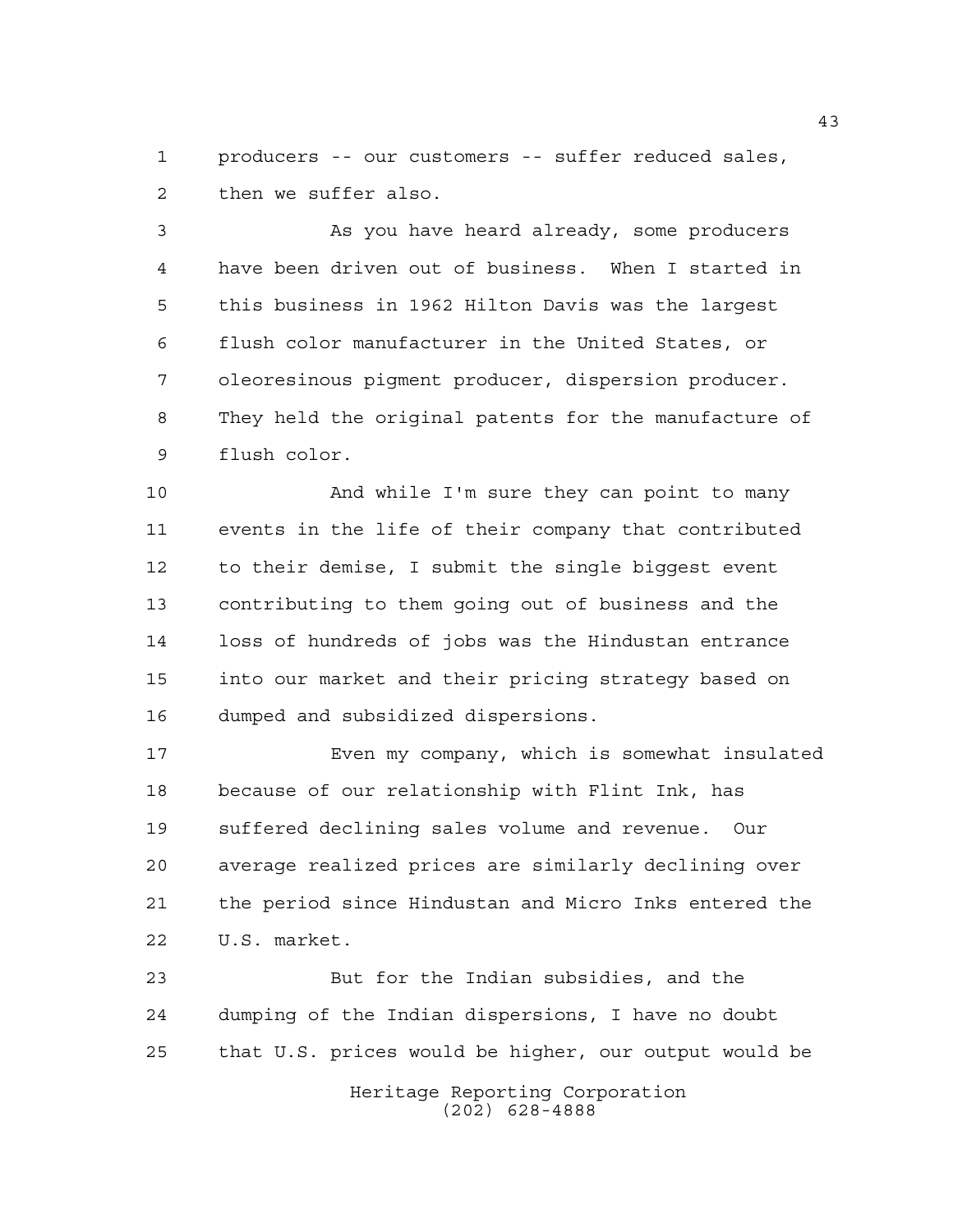greater, our employment would higher, our revenues would likewise be improved. For these reasons, we sincerely urge the Commission to issue an affirmative determination. MR. DORRIS: Thank you, Rucker.

 Again, for the record, I am Greg Dorris from the law firm of Pepper Hamilton, counsel to petitioners.

 I will conclude petitioners' presentation with a short, but important discussion of the serious threat that the Indian imports pose to the future health of the U.S. industry.

 You have heard here today from Walt, Brad and Rucker that the Indian imports, or specifically the flush products from Hindustan and the flush and ink products from Micro Ink, have moved to capture significant moved to capture significant market share at an unprecedented pace for this industry. >From essentially zero in 1999, the unfairly priced imports have surged into the U.S. scene,, reeking early damage on prices that offers to sell, and then increasingly stealing volume from U.S. industry and driving prices lowers, both for direct sales into the merchant market and through sales of very low priced ink made from the subject imports.

> Heritage Reporting Corporation (202) 628-4888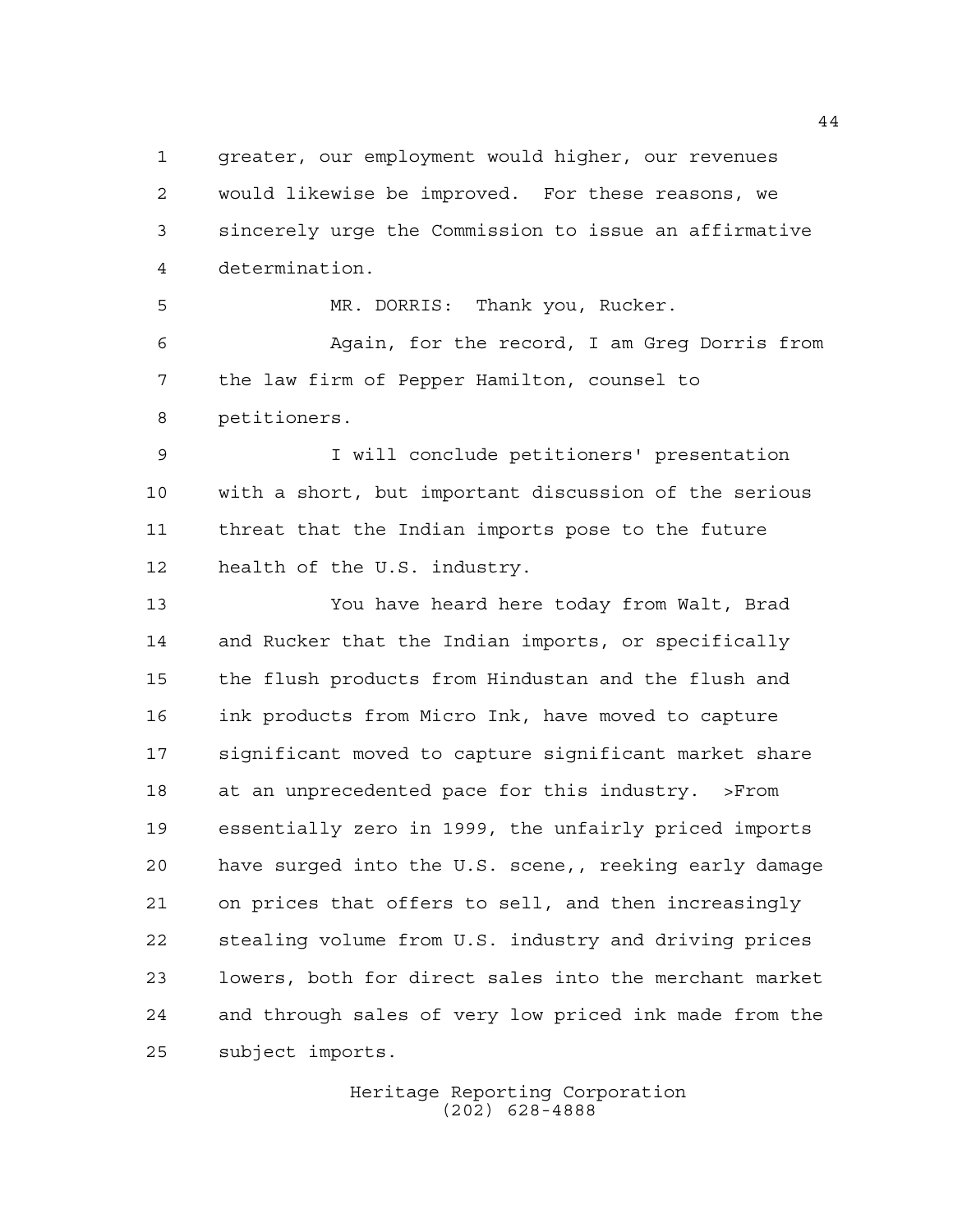Both Hindustan and Micro Inks have touted their intent to target the U.S. market and flatter their growing success in that market. Clearly, from their public statements they do not intend to abandon this market or slow down their aggressive penetration of its reuse of the unfairly subsidized and dumped merchandise.

 But their statements also are being supported by their actions. The Commission should take particular note of the great increase in the subject imports in the first quarter of 2003. February alone appears to be the highest month of the subject imports since those imports began to rise. First quarter 2003 is almost half the total for the entire year of 2002.

 Why the big increase? Because Hindustan and Micro Inks has succeeded in using their unfairly low- priced product to capture an even greater share of the U.S. market, especially as they have demonstrated the viability of their supply chain by capturing such large flush accounts as Handschy Industries and Alden & Ott, as well as large printing accounts such as R.R. Donnelly and Spencer Press.

 This rapid increase is why petitioners could wait no longer to act. Petitioners could not continue

> Heritage Reporting Corporation (202) 628-4888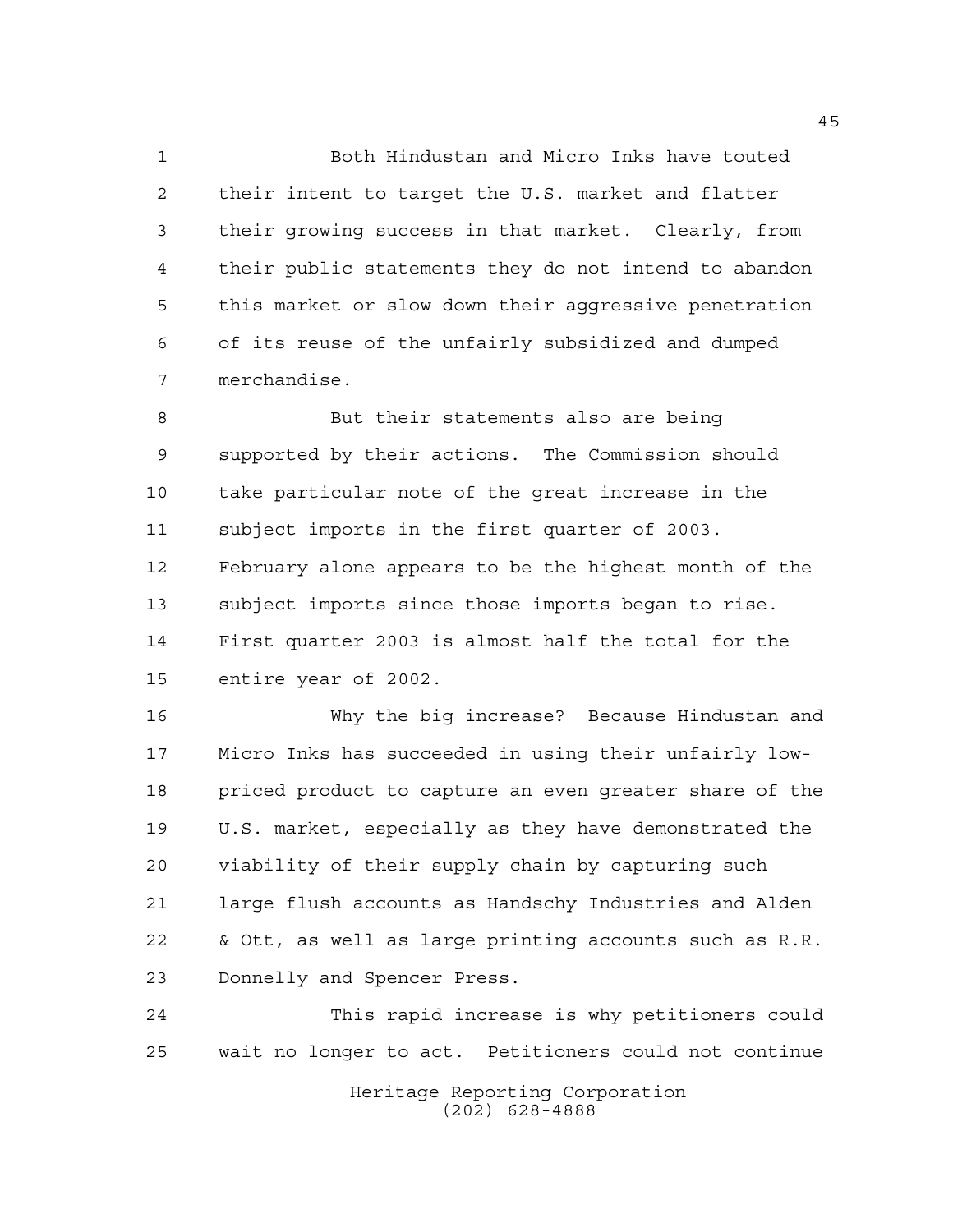to lose more customer accounts, more market share, more employees or more money. These investigations are their best hope to slow down the Indian imports and force fair competition on the subject flush, as well as the ink made from those products.

 Should petitioners fair, the U.S. industry will continue to decline that is now evidenced in the questionnaire responses. They also will not continue to invest in what is fast becoming an unprofitable industry and be forced to write off large parts of their existing investments in plant and equipment.

 As Tom noted at the outset, eventually these manufacturing jobs also will move offshore. It has happened already with a vast amount of crude intermediates and pigments.

16 16 I am talking here only about the jobs for the subject flushes and bases because that is what the Commission focuses on, but certainly jobs also will be lost, and are being lost in the domestic industry producing the press cakes to make the flushes and the domestic industry producing the printing inks made from the flushes.

 There certainly is sufficient production capacity to back up the big expansion plans of Hindustan and Micro Inks. Alone, Hindustan has 40,000

> Heritage Reporting Corporation (202) 628-4888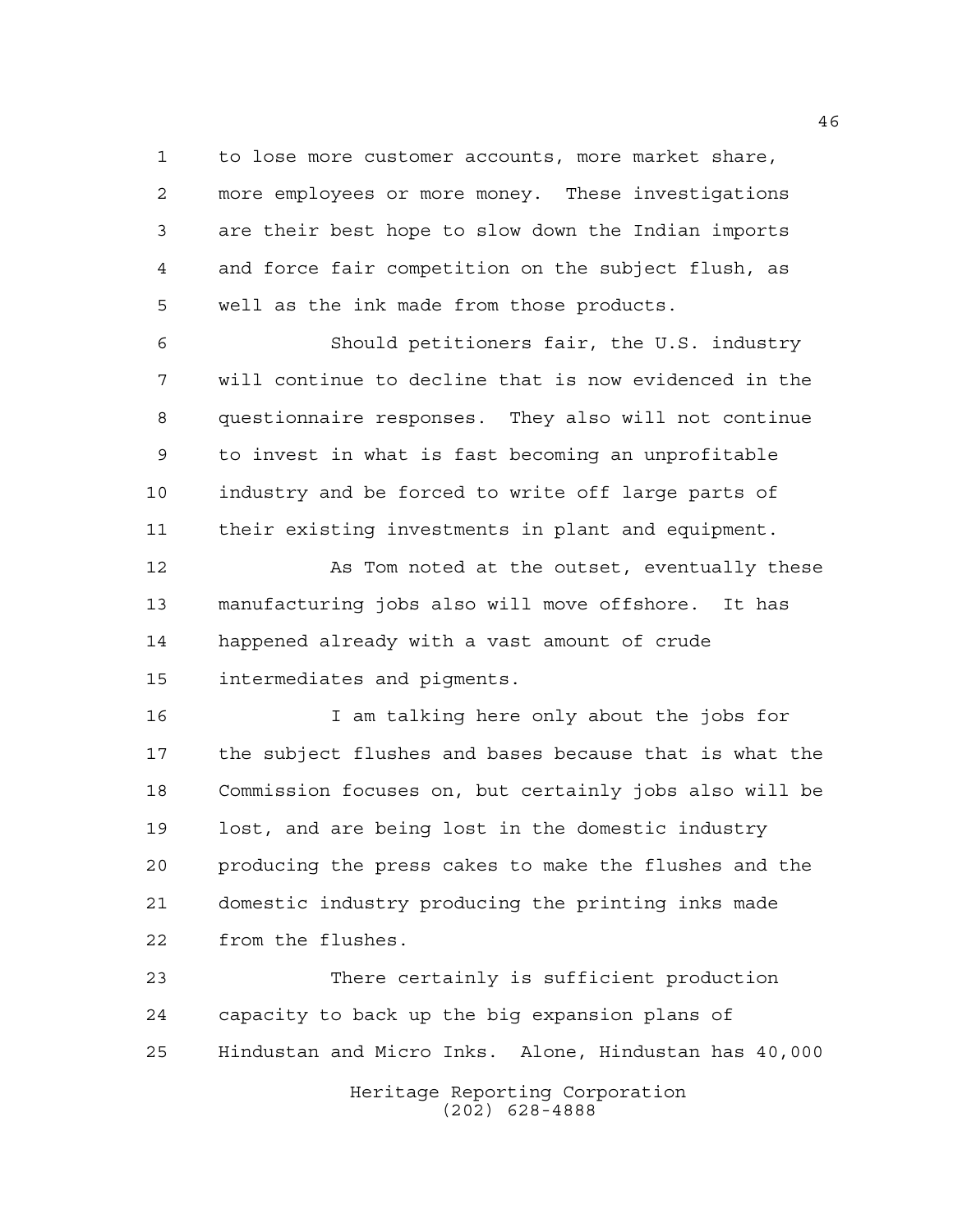metric tons of capacity, or roughly 88 million pounds, 66 million pounds of which is in 100 percent export-oriented unit, meaning it must be exported.

 But that leaves the other 22 million pounds of older existing capacity. Hindustan was able to use that in 2000 and 2001 to supply Micro Inks with subject merchandise, at least until the new EOU facility was commissioned in October 2001. Petitioners strongly suspect that this older existing capacity is still used to produce some of the subject merchandise currently exported to the United States, and all indications are that Hindustan will use its substantial export capacity to move its flush products through Micro Inks at prices that will continue to have a significant depressing and suppressing effect and stimulate demand for even more such unfairly traded imports.

 The prices for the subject flush and the bases sold by the U.S. producer in the United States have dropped even more dramatically in the first quarter of 2003 now that the Indian imports have established themselves in the U.S. market.

 The U.S. Department of Commerce initiated these countervailing duty and antidumping cases yesterday, and confirmed petitioners' well-supported

> Heritage Reporting Corporation (202) 628-4888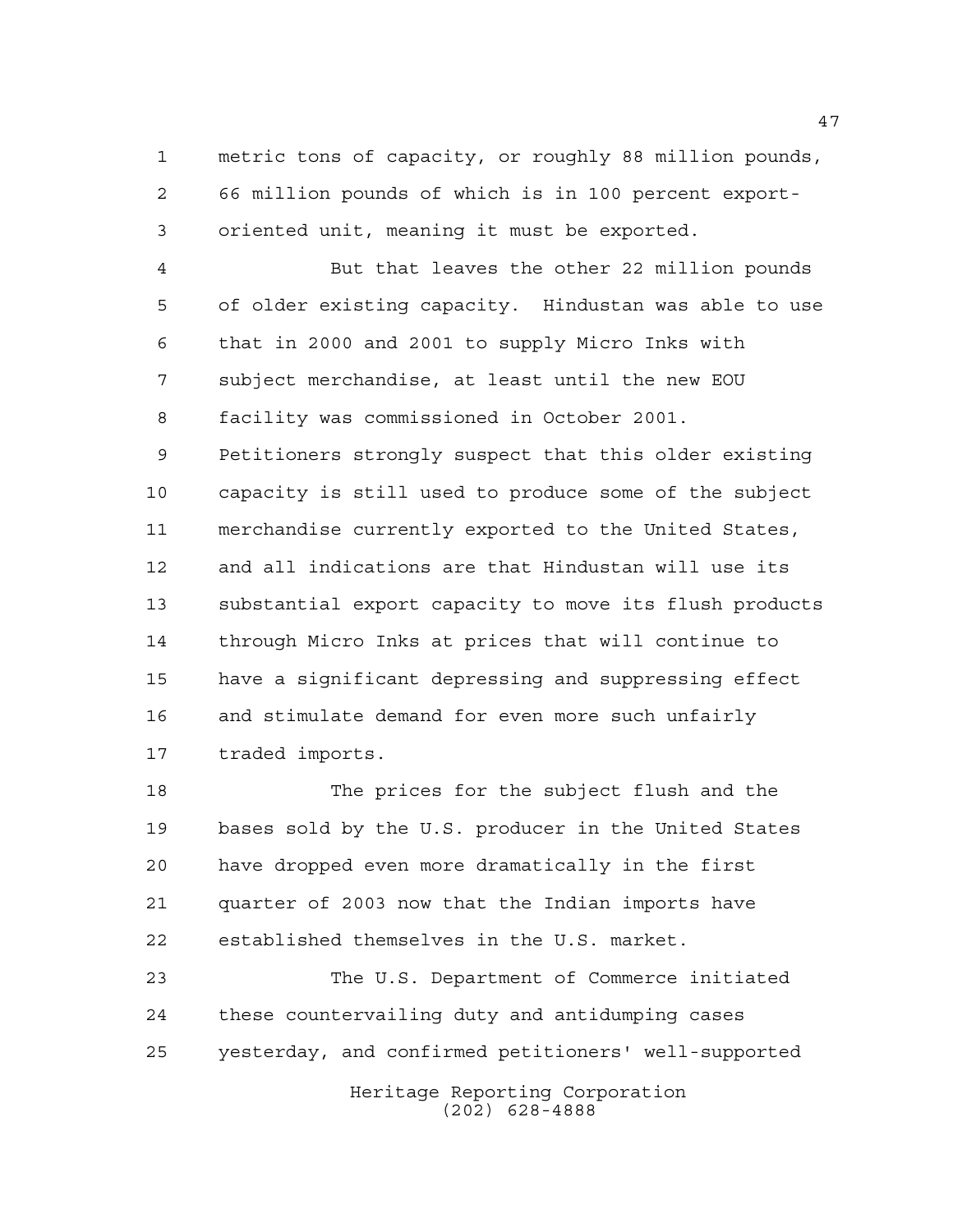allegations that the direct flush sales are dumped by Micro Inks at the extremely high dumping margins, ranging from 138 to 677 percent. Likewise, the department confirmed the dumping allegations of flush for the manufactured and the ink as being dumped at margins ranging from 189 percent to 685 percent.

 Finally, I would note that we recognize that Hindustan as looking to other countries to sell its products, but as of yet it has not made much real progress, especially with the subject pigment dispersions.

 Hindustan's main target remains the United States, especially given its huge investment in Micro Inks that is now yet duplicated in any other country. It is precisely because of that substantial investment in Micro Inks and the new 100 percent EU facility that Hindustan will continue to export to the United States and continue to be desperate to gain market share in the United States through its fairly low-priced imports.

 We thank you for your attention. That concludes petitioners' opening remarks, but before I go, I would note that we have some samples on the table over here of draw product, press cake, the flushes that are actually at issue, and also a liquid

> Heritage Reporting Corporation (202) 628-4888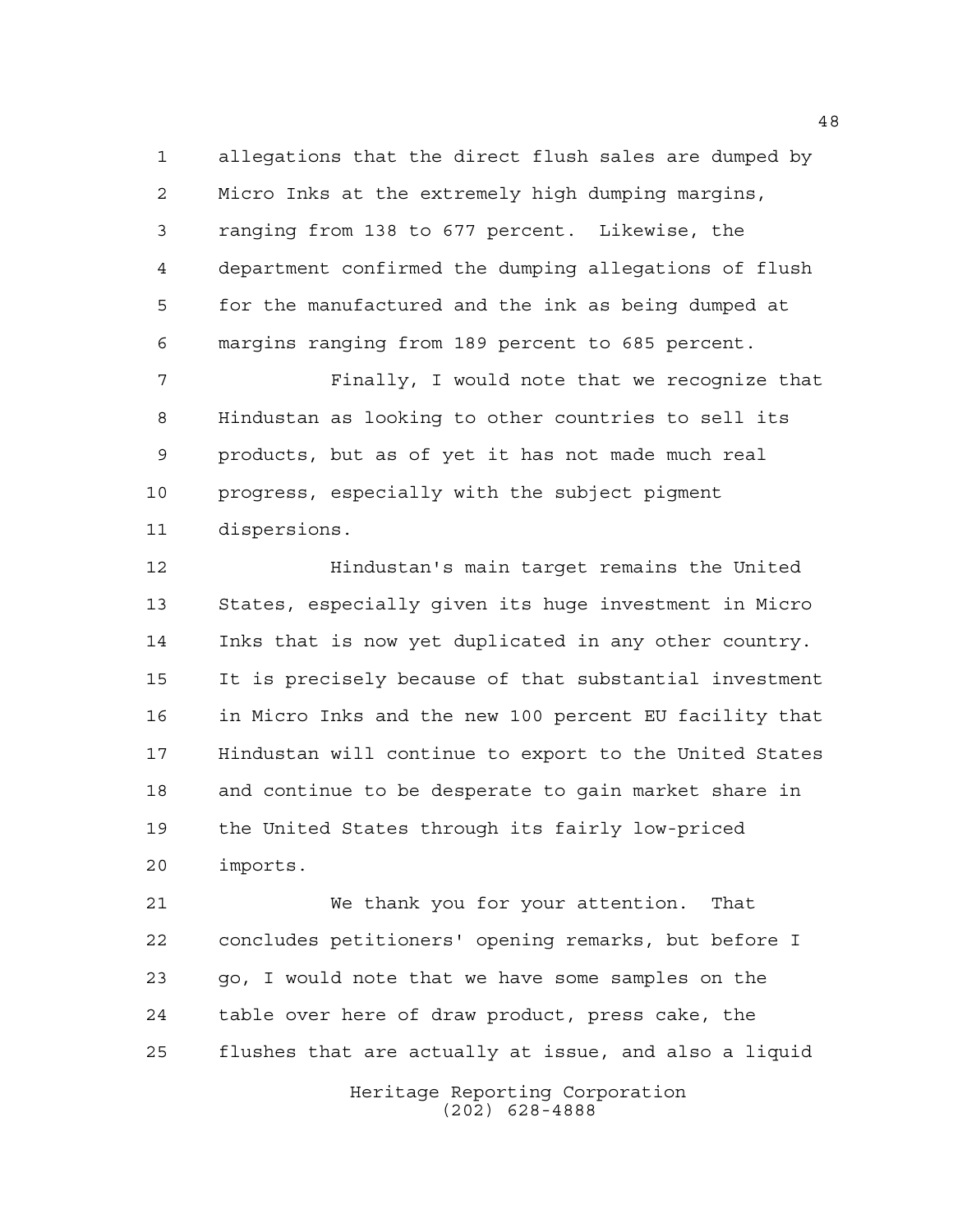flush that you can see the differences between it and the flushes that are at issue. Thank you for your time.

 MR. CARPENTER: Thank you to the panel for your presentation. We appreciate it, and we will begin questions with Ms.

MS. ROTH-ROFFEY: Good morning.

 Mr. Rogers, something you said caught my attention, basically that the slurries and press cake which are made on the same production lines compete with the domestic like product.

 Why would customers use press cakes or slurries rather than the flush dispersions or the basis versions?

 MR. ROGERS: Well, when you sell the press cake, when you sell the press cake, you're selling it for primarily a water application for conversion into water flexographic inks. They are made on entirely different equipment.

 As you saw, the press cake manufacturing process is discrete and distinct from manufacturing flush color.

 MS. ROTH-ROFFEY: So it doesn't use the same employees, is that what you are saying, to make it? MR. ROGERS: No, ma'am, it's different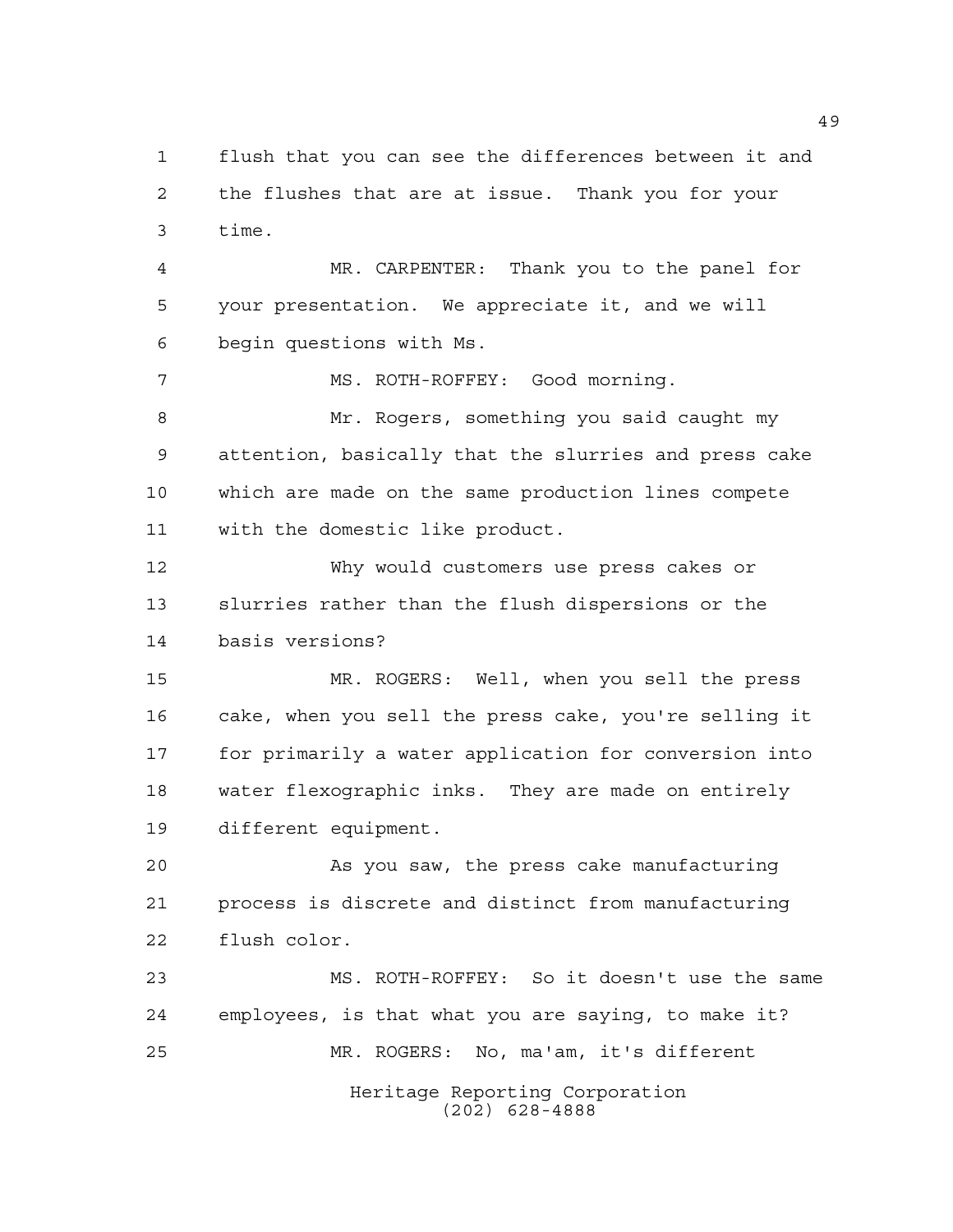departments.

Heritage Reporting Corporation (202) 628-4888 MS. ROTH-ROFFEY: Okay. I might get back to this later, but I would like all parties to address in their briefs the statutory threat factors, and thank you for now. MR. CARPENTER: Thank you. Ms. DeFilippo. MS. DeFILIPPO: Thank you to everyone on the panel for your presentation. It was actually very helpful. I guess I wanted to start with some of the comments that you all made and compare it to some of the information that Ms. Levinson gave in her opening statement. In her opening statement, she talked about a large amount of product being captively consumed by Micro Inks, and I can't remember the exact number, but I think it was one or two percent that was actually in the merchant market. Yet listening to this panel here, several of you talked about competition in the flush market. So those two statements seem not to be consistent. So I guess I wanted to clarify because I kind of got a lost a little bit between ink or flush, so I apologize. But I guess just to reiterate, are you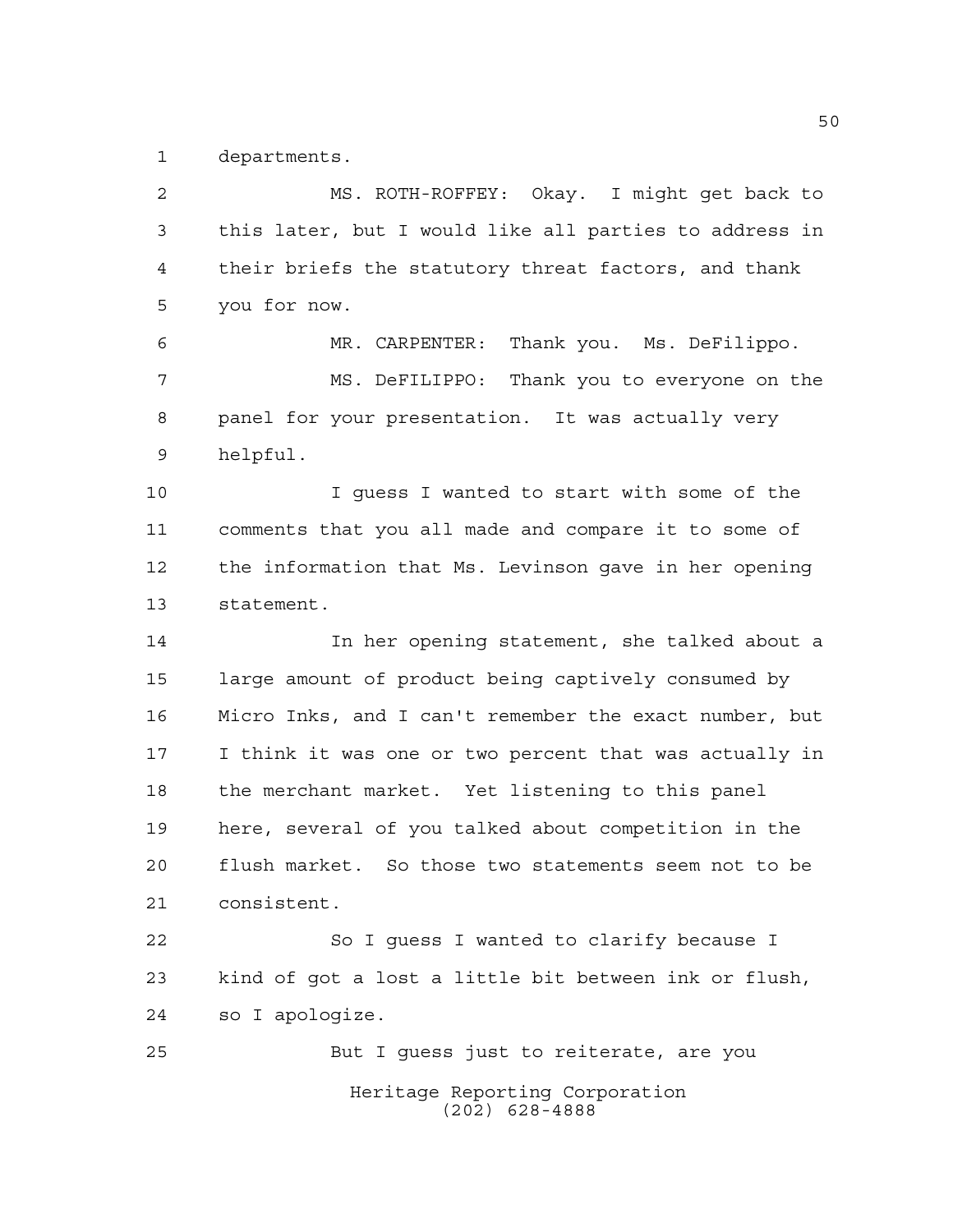seeing a significant competition in the flush market directly with Micro Inks, or is it more downstream in the competition for the inks?

 MR. DORRIS: I just want to make one preparatory remark, I guess.

 We are a bit handicapped, at least under the administrative protective order information, because we have not been properly served with any questionnaire responses by the other party. They entered an appearance a long time ago.

11 In any event, I would note that the data she -- the way she gave the data was a bit misleading because obviously they have a significant volume of imports total, and she was talking about their percentage of their imports that was going into the merchant market. That percentage, I think you will find, is a fairly significant amount, especially in terms of import penetration into the merchant market.

 I would love to be able to be a little more specific but since I don't have that confidential data I can't really -- but not that I can talk about it specifically, but at least I could be a little more elaborate about it.

 But I will let the witness here testify about how the impact has been in the merchant market.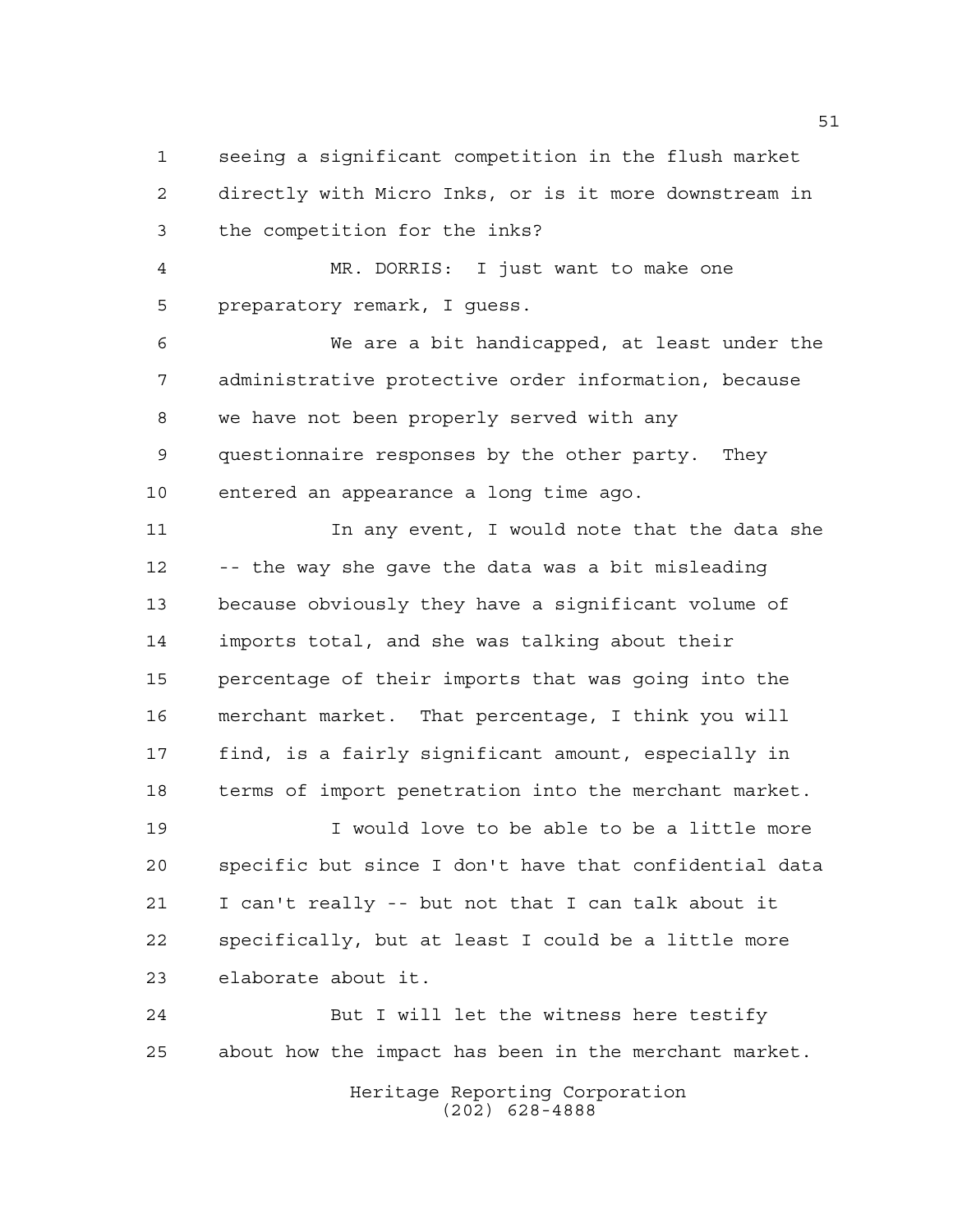Heritage Reporting Corporation (202) 628-4888 MS. DeFILIPPO: Just to jump in before they do, if you want to touch on that in your post- conference brief. MR. DORRIS: Oh, certainly we will. MS. DeFILIPPO: Okay. MR. ZAMEROVSKY: If I understand your question, only flush concerns me. 8 MS. DeFILIPPO: Okay. MR. ZAMEROVSKY: Because unlike CDR and with Sun, I don't sell ink. I sell nothing but flush. I do sell press cake, but 90 percent of the sales of my company are flush. MS. DeFILIPPO: Okay. MR. ZAMEROVSKY: That's where I'm -- MS. DeFILIPPO: So you are directly competing with Micro Inks for sales of flush? 17 MR. ZAMEROVSKY: Correct. 18 MS. DeFILIPPO: Okay. 19 MS. DeFILIPPO: Any? MR. ROGERS: We also only sell flush color. We don't sell permeate. MS. DeFILIPPO: And you are again experiencing -- MR. ROGERS: Right. MS. DeFILIPPO: -- competition for sales of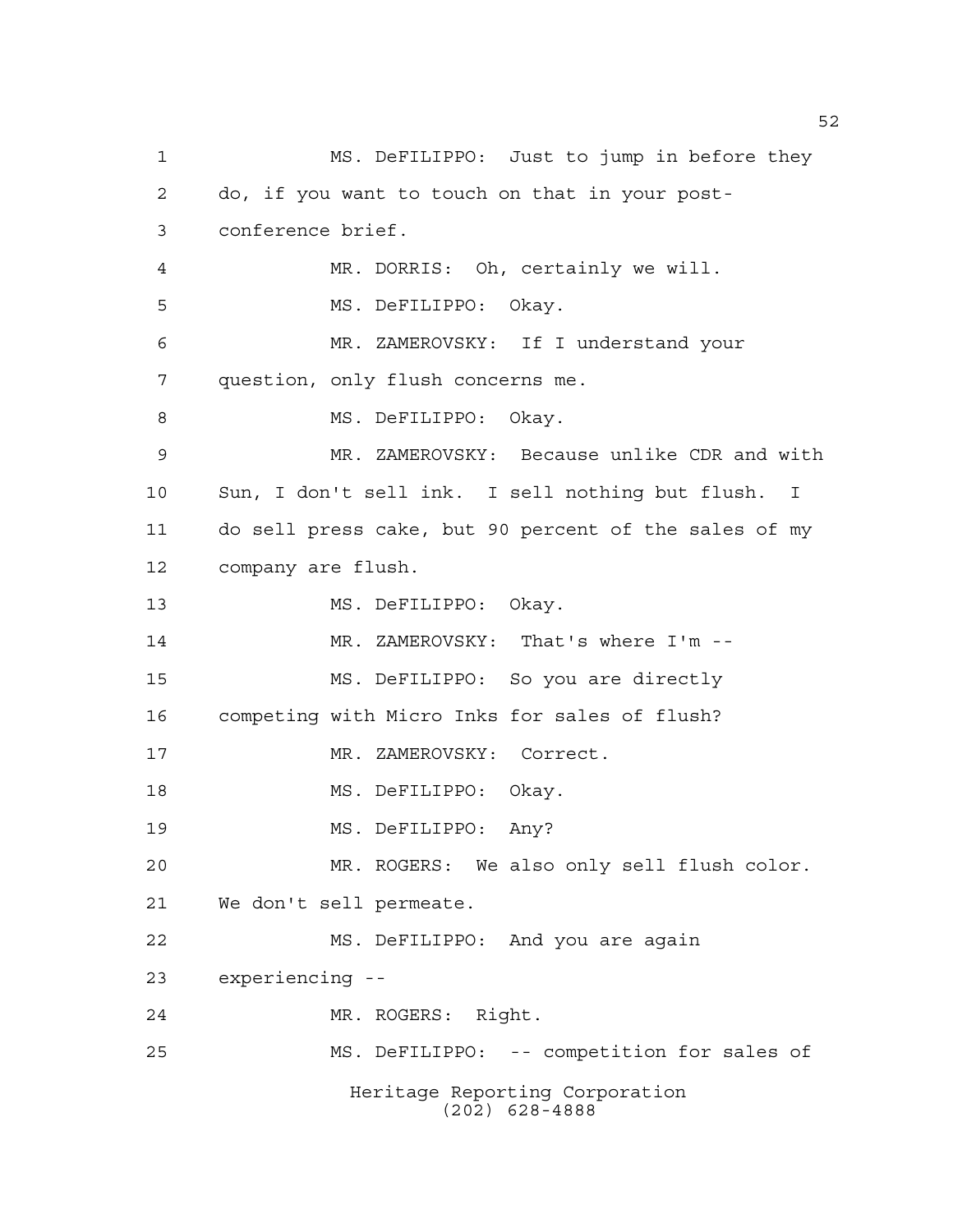the --

| 2  | MR. ROGERS: The flush color, yes.                      |
|----|--------------------------------------------------------|
| 3  | MS. DeFILIPPO: Okay. Then perhaps just to              |
| 4  | you two again, something else that came out of the     |
| 5  | opening remarks. I believe Ms. Levinson referred to    |
| 6  | the flush being a proprietary product that was         |
| 7  | somewhat different than the other flush produced by    |
| 8  | U.S. producers, and I guess any comments you had on    |
| 9  | that, whether or not you believe the flush produced by |
| 10 | your respective firms is the same or if there are      |
| 11 | differences.                                           |
| 12 | MR. ROGERS: In the flush color samples that            |
| 13 | we have seen from customers who have given us samples  |
| 14 | of Micro's products, we don't see much difference      |
| 15 | between theirs and ours.                               |
| 16 | MR. ZAMEROVSKY: The same. Generally, the               |
| 17 | strengths are about the same. There are very minor     |
| 18 | differences in other qualities. Generally they are     |
| 19 | the same.                                              |
| 20 | MS. DeFILIPPO: If the strengths were                   |
| 21 | different, is there modifications that a particular    |
| 22 | purchaser could use to make them the same?<br>I don't  |
| 23 | have a chemical background, or are there not           |
| 24 | significant enough that they would have to do anything |
| 25 | different?                                             |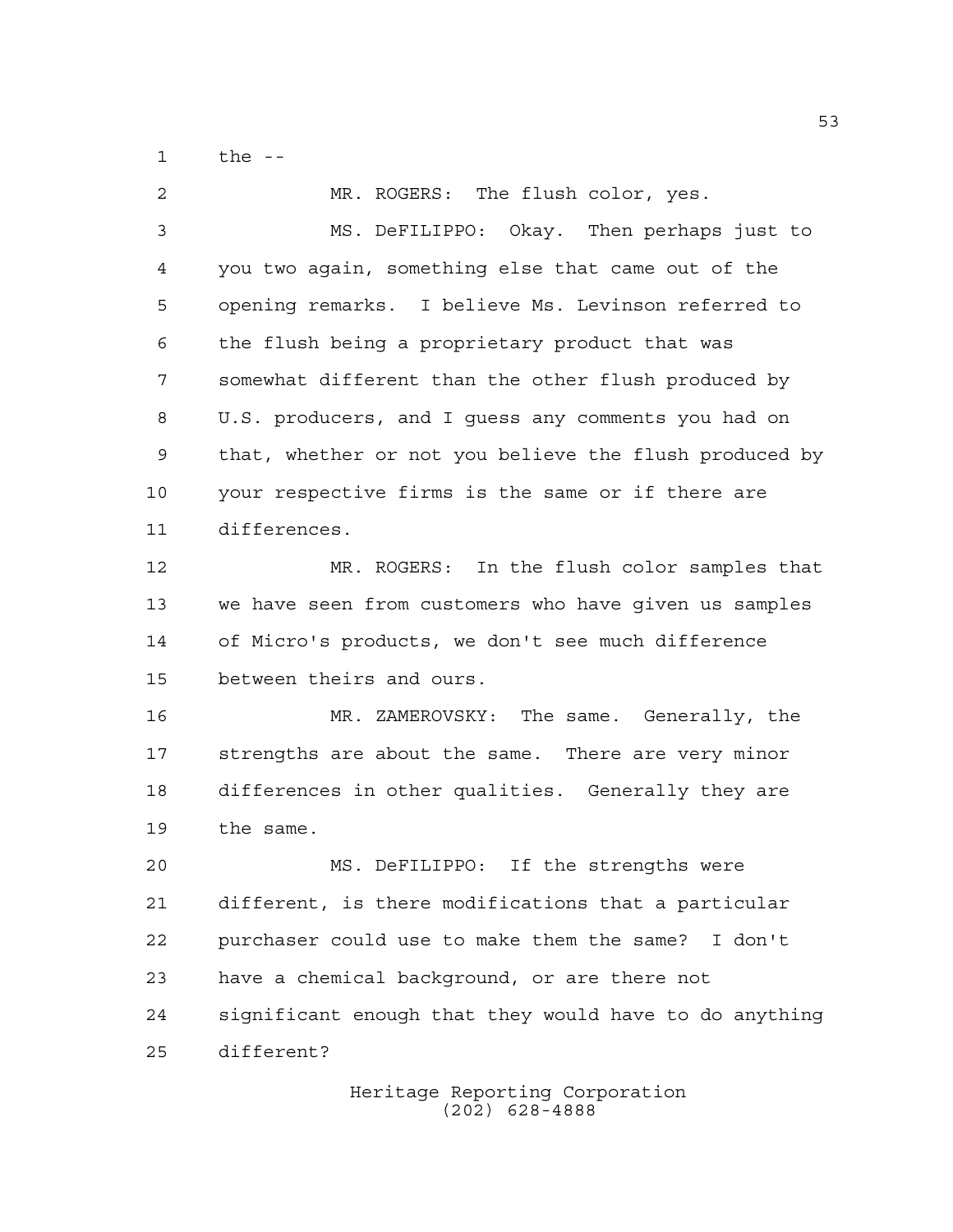MR. WICKLINE: The attending strength of a flush color has to do with how much pigment is in it. MS. DeFILIPPO: Okay. MR. WICKLINE: Because that is what the

 strength is derived from, and that's the money value because the expensive component of an ink or a flush color is the pigment itself, and these products, we have seen samples of these products and they are identical in general terms to what is sold every day in the U.S. market by U.S. producers. In fact, just last week we got a set of samples from the field. I saw the results of the evaluation before I left the office this week, and they are identical to our product.

 Generally speaking, where the impact has come is in the pricing. We have had to lower our prices to retain our share --

MS. DeFILIPPO: Of flush.

 MR. WICKLINE: -- of flush business. Yes, ma'am. The aggressive pricing have been the real impacts. I have no idea and no way of knowing how much they have actually sold, and I can't dispute her figures, but the impact has been there. I have lived it.

Heritage Reporting Corporation (202) 628-4888 MR. DORRIS: Just one other clarification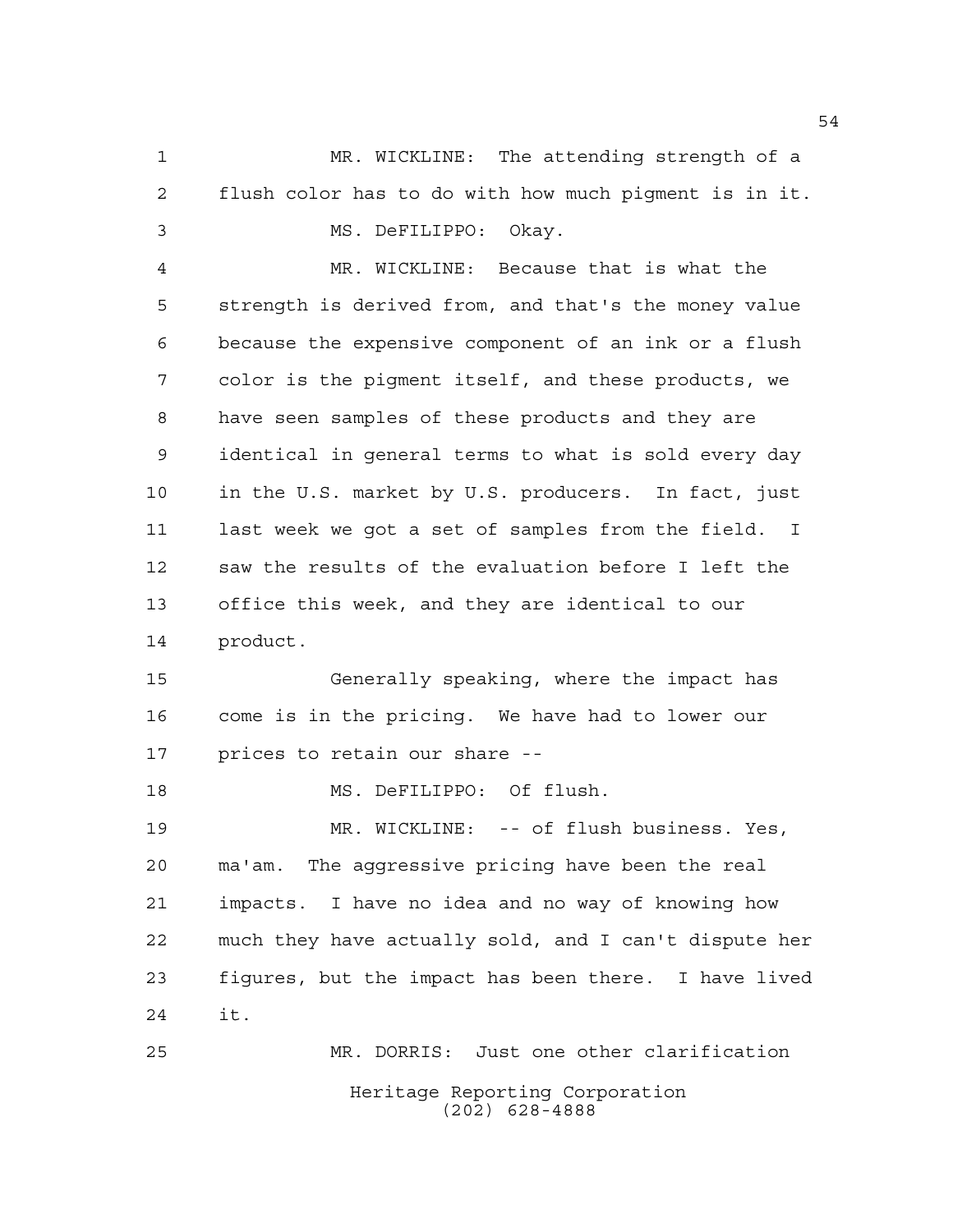too on this. I mean, she suggested in her testimony that they are bringing in a little different product perhaps when they are making the ink in the U.S., and that maybe that's not the same flush product that they are seeing in the merchant market.

 Now, I would first question whether or not they classified these products the same. I assume they have and brought it in as an ink because that's their position; that the concentrated ink, although you heard testimony today that this clearly is not a concentrated ink. But at the same time I think it is still within the scope of this investigation. I mean, the investigation is very -- Commerce, when the initiated, was very clear about what the scope is. It goes down to even below 20 percent pigment level, if that's the product that is coming in, because that product is not yet an ink because it doesn't have all the elements that an ink needs to have. It is not a concentrated ink.

 She says she has a bonding ruling from Customs. You know, the only comment we have about that is garbage in/garbage out. Customs only knows what they were told, and they weren't told probably all the facts in the sense that we now have a ruling from Customs saying clearly in that ruling that even

> Heritage Reporting Corporation (202) 628-4888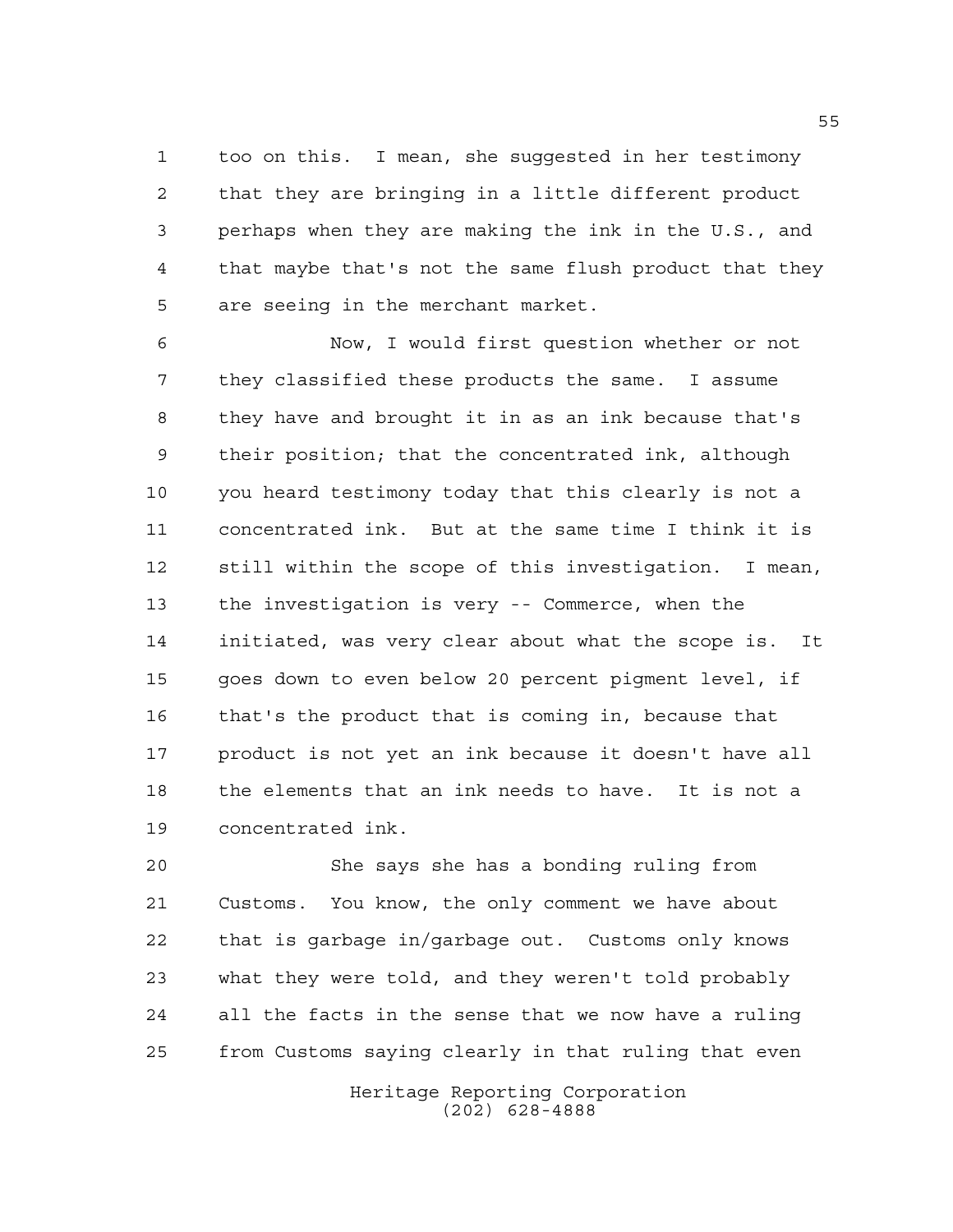20 percent or higher is still a flush product and not a concentrated ink.

 So those are the only points I would like to make.

MS. DeFILIPPO: Thank you.

 MR. LEWIS: Well, one other comment on your question. It is correct that if today a person is buying a flush from say CDR with 40 percent pigment in it, and they are offered a different flush at 35 percent pigment, sure, they adjust their end formula because what they are selling is a finished ink in the 10 to 15 percent pigment range based on the varnishes and resins and however else they like to put the ink together.

 So yes, it's identical in use as a finished ink, but to Rucker's point, if they are selling identical strength products, then it's almost -- a drop in would be the phrase. If they are not identical strength, then the ink makers sees the value when he does his own lab evaluation because he is paying so many cents per pound of color in order to get the ink to the right color strength for his printing customer.

 MS. DeFILIPPO: So there may be differences in price, depending on?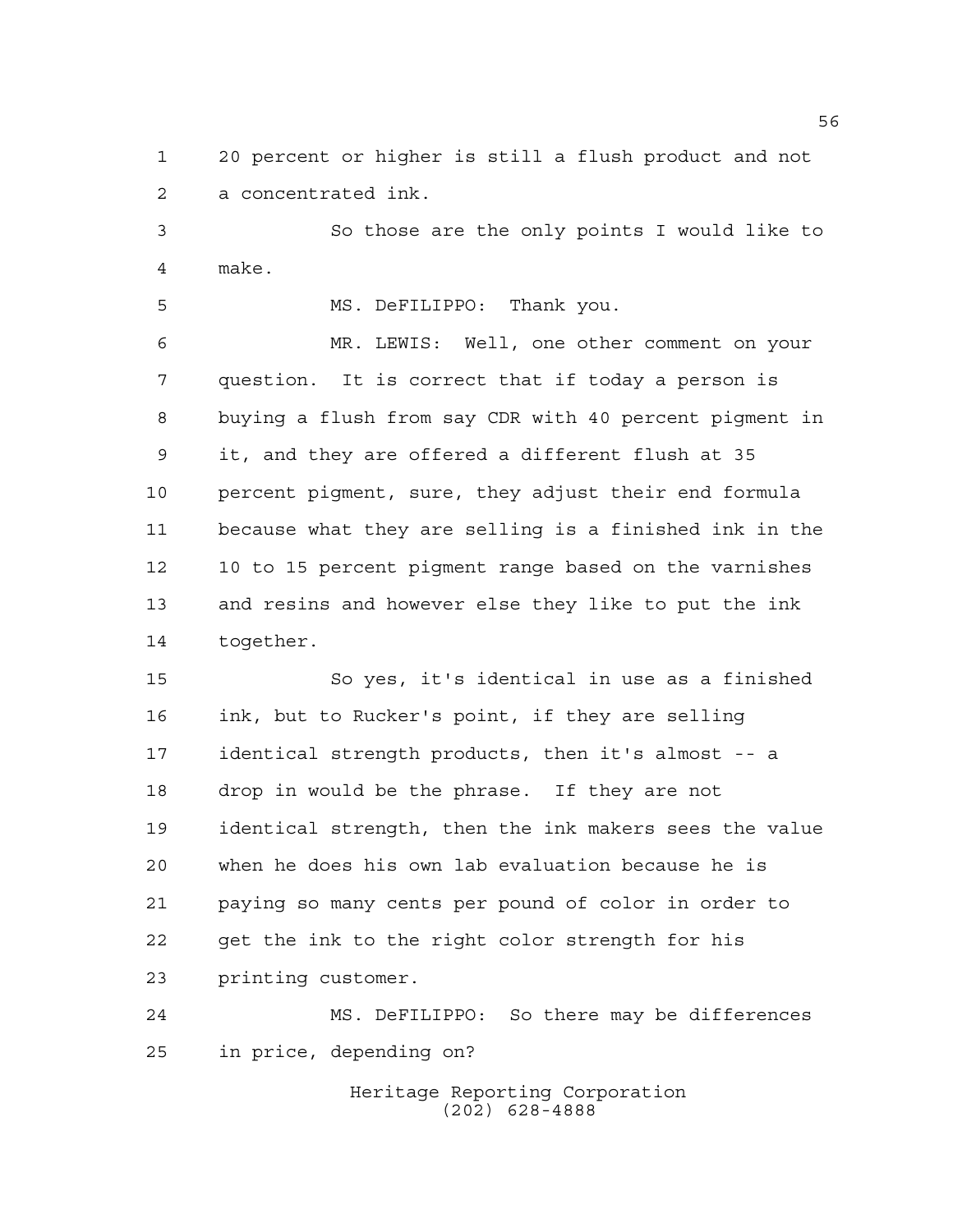MR. LEWIS: Strength.

MS. DeFILIPPO: Strength. Okay.

 MR. LEWIS: Correct. If they have a really weak flush, they could be selling it at a lower price, but they you have got to use proportionately more of that particular product in order to get the strength in the finished ink.

 MS. DeFILIPPO: Okay. That's helpful. Thank you.

 Mr. Bergey, It think you made a comment that Micro Inks' products was comparable in most cases, and I just wanted to clarify. Are there any cases in which there are not end uses or particular printing applications where the U.S. and the subject product or the ink from the subject product are not used interchangeably?

 MR. BERGEY: Typically in this process, as Mike explained, we create ink formulations based on the end use, such as the type of paper they are using, the type of presses, the type of speeds that a press is running. So you know, I use the word "comparable" because we create the same type of comparable formulas that Micro does.

 So it's our experience that typically they are basically -- they are very similar.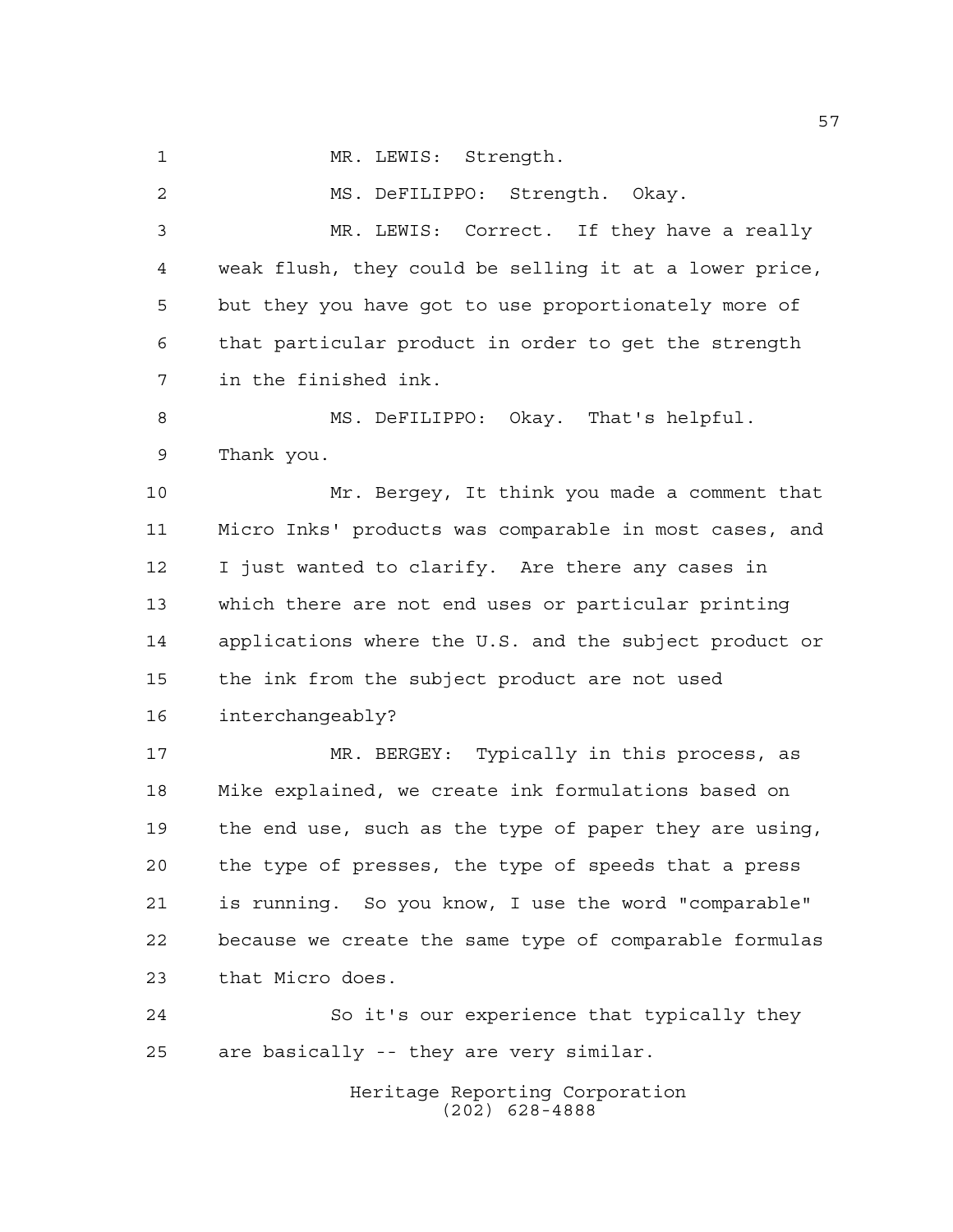Heritage Reporting Corporation MS. DeFILIPPO: Okay. So that's anyone who wants to jump in and answer. Are there any qualification procedures that you have with your purchasers and either in a post- conference would be fine, just a little discission on what that entails and how long it would take. I think that's all I have right now. Oh, please. MR. BERGEY: Can you ask that question again? I'm not sure I understood. MS. DeFILIPPO: Sure. With your customers, and are there any qualification procedures that a supplier would need to meet before they could sell to the customer? MR. WICKLINE: Well, the answer to that question is yes. MS. DeFILIPPO: Okay. MR. WICKLINE: We do go through qualification, and I'm speaking here of flush color -- MS. DeFILIPPO: Okay. MR. WICKLINE: -- to a printing ink manufacturer. In each case, when you are calling on a customer, he is using a product and in most cases they would prefer not to make a lot of changes themselves, so they would like an identical product if they can

(202) 628-4888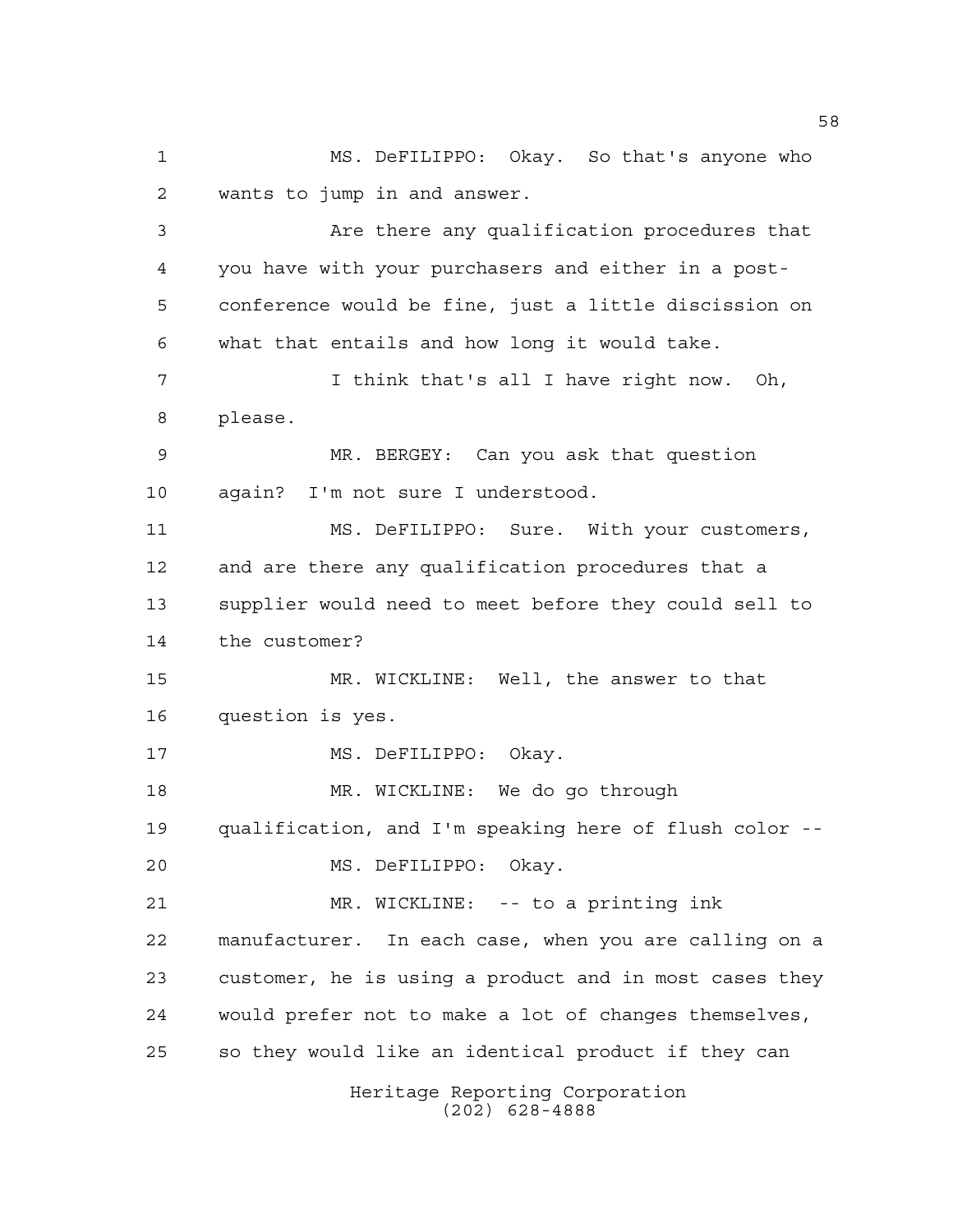get it.

| 2  | The one thing they are after is price, and                           |
|----|----------------------------------------------------------------------|
| 3  | that, in general, becomes the determining factor.<br>Ιf              |
| 4  | the products are similar, they will make the necessary               |
| 5  | small adjustments in their use if the price incentive                |
| 6  | is there.                                                            |
| 7  | MS. DeFILIPPO: Okay.                                                 |
| 8  | MR. BERGEY: And the answer from an ink                               |
| 9  | standpoint is yes.                                                   |
| 10 | MS. DeFILIPPO: Okay.                                                 |
| 11 | MR. BERGEY: Because when you are running<br>$\overline{\phantom{0}}$ |
| 12 | again, as you're running the particular jobs, for                    |
| 13 | example, an insert for a coupon has a much thinner                   |
| 14 | piece of paper than a book, so there are                             |
| 15 | specifications which are required for tack, for                      |
| 16 | strength, for runability, things of that nature.                     |
| 17 | MS. DeFILIPPO: Okay. Mr. Dorris, are there                           |
| 18 | imports from other countries that are in the market                  |
| 19 | for the flush.                                                       |
| 20 | MR. DORRIS: The only country that we're                              |
| 21 | aware of is China, and we believe those volumes will                 |
| 22 | be fairly small.                                                     |
| 23 | MS. DeFILIPPO: Okay.                                                 |
| 24 | MR. DORRIS: Especially in comparison to the                          |
| 25 | Indian volume.                                                       |
|    | Heritage Reporting Corporation                                       |

(202) 628-4888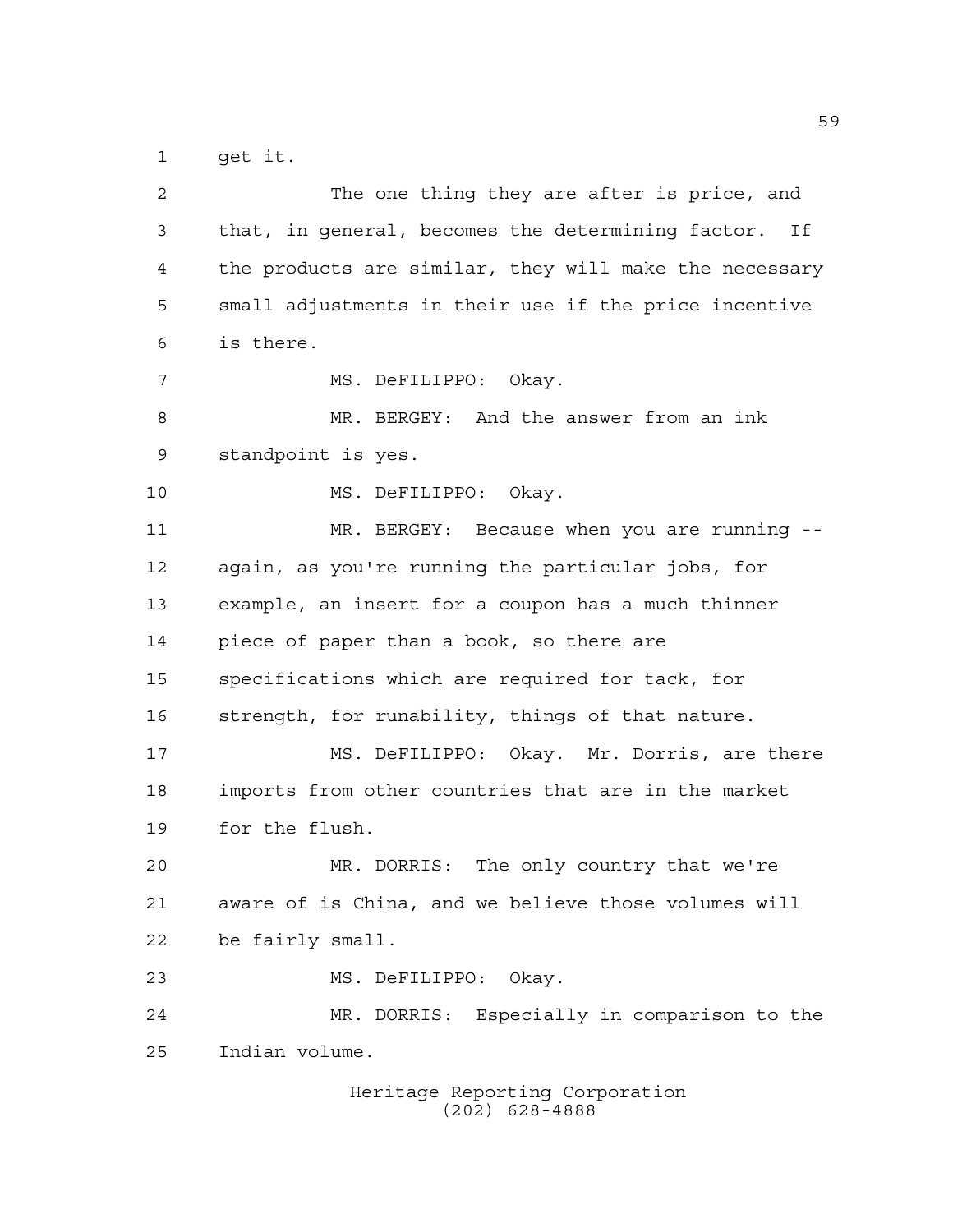Heritage Reporting Corporation (202) 628-4888 MS. DeFILIPPO: Have any of the participants saw competition from China or has it mostly just been from India? MR. WICKLINE: I have from China, but again, it's very small, one account. MS. DeFILIPPO: Okay. MR. ROGERS: The same is true of Appollo. MR. KUEBEL: General Press has mainly been Indian ink. We have found any from China. MS. DeFILIPPO: Okay, thank you very much. 11 MR. CARPENTER: Mr. Boyland? MR. BOYLAND: Thank you for your testimony. With respect to raw material prices, there was a statement that there was an increase, and I wasn't sure at what point, the end of 2002? MR. DORRIS: Rucker, you have to speak up. He nodded yes. MR. WICKLINE: The fourth quarter of 2002 was a spike in the worldwide naphthalene prices which drove -- beta napthal, which is a major raw material, and some of the beta napthal derivatives, drove them up double. They went up 100 percent. MR. BOYLAND: Was that during the period that we're looking at the only raw material cost increase that, you know, we would see in our data?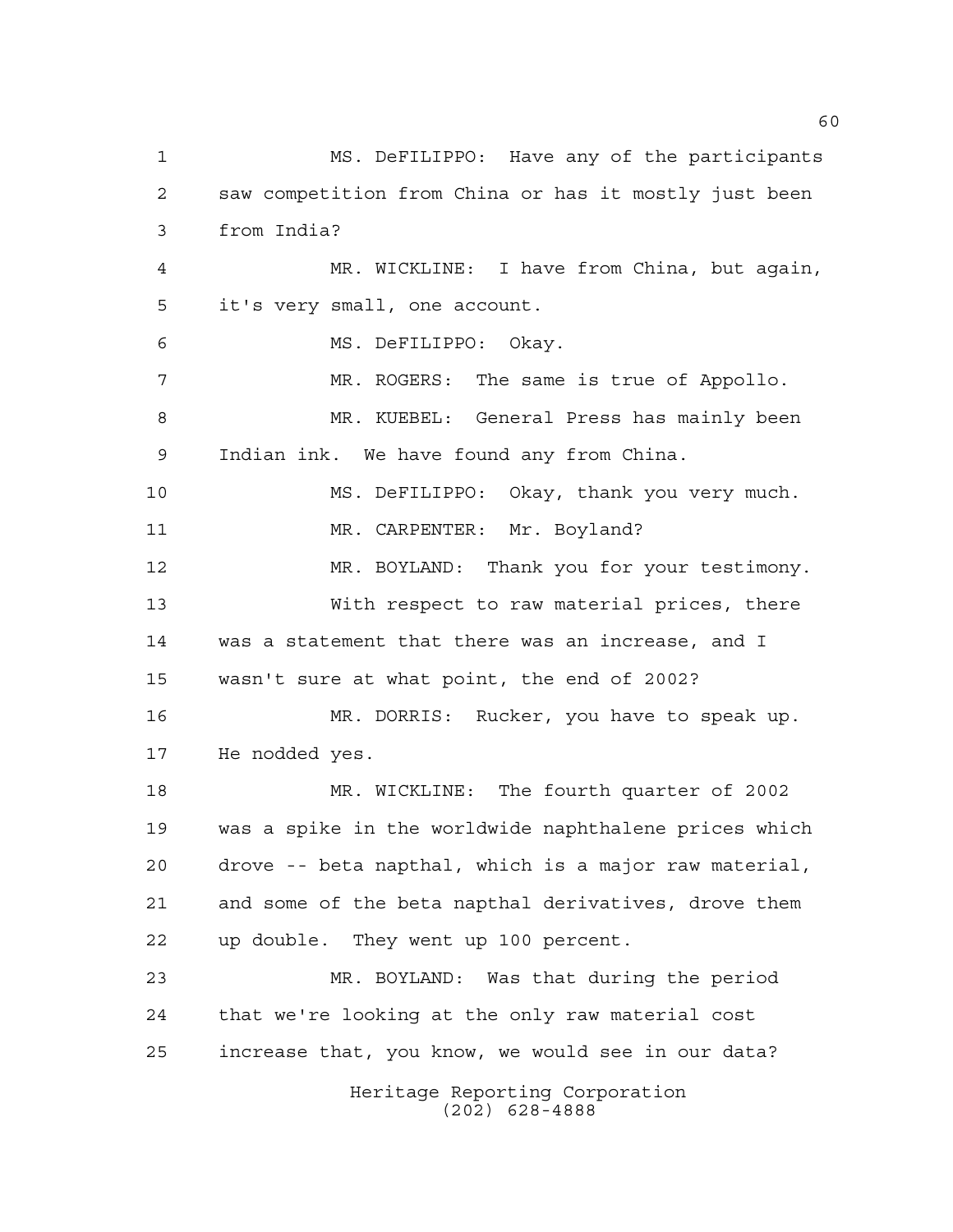Heritage Reporting Corporation (202) 628-4888 MR. WICKLINE: Yes, generally speaking, that was the only raw material that spiked, yes. MR. BOYLAND: Okay. MR. WICKLINE: There is always some movement, but you know, it's nothing like what we saw with respect to naphthalene derivatives. MR. BOYLAND: Okay. MR. LEWIS: In late 2002 and 2003, of course, with the impending Iraq situation, there was a spike in oil prices, and there were some people that took advantage of that and attempted to announce significant price increases for oils and oil-derived products, some of which stuck, some of which are in the process of happening. MR. BOYLAND: Okay. So the first quarter of 2003 some of what I am seeing is going to be impacted by the Iraq conflict or, you know, whatever prices were trying to be increased, marginal, somewhat? MR. LEWIS: Yes. Because of our inventories and supply contractors, it was more an impending situation. MR. BOYLAND: Okay. With respect to the comparative change that we're looking at in terms of transfers and internal consumption, should I interpret that to be meaning that the end product that was being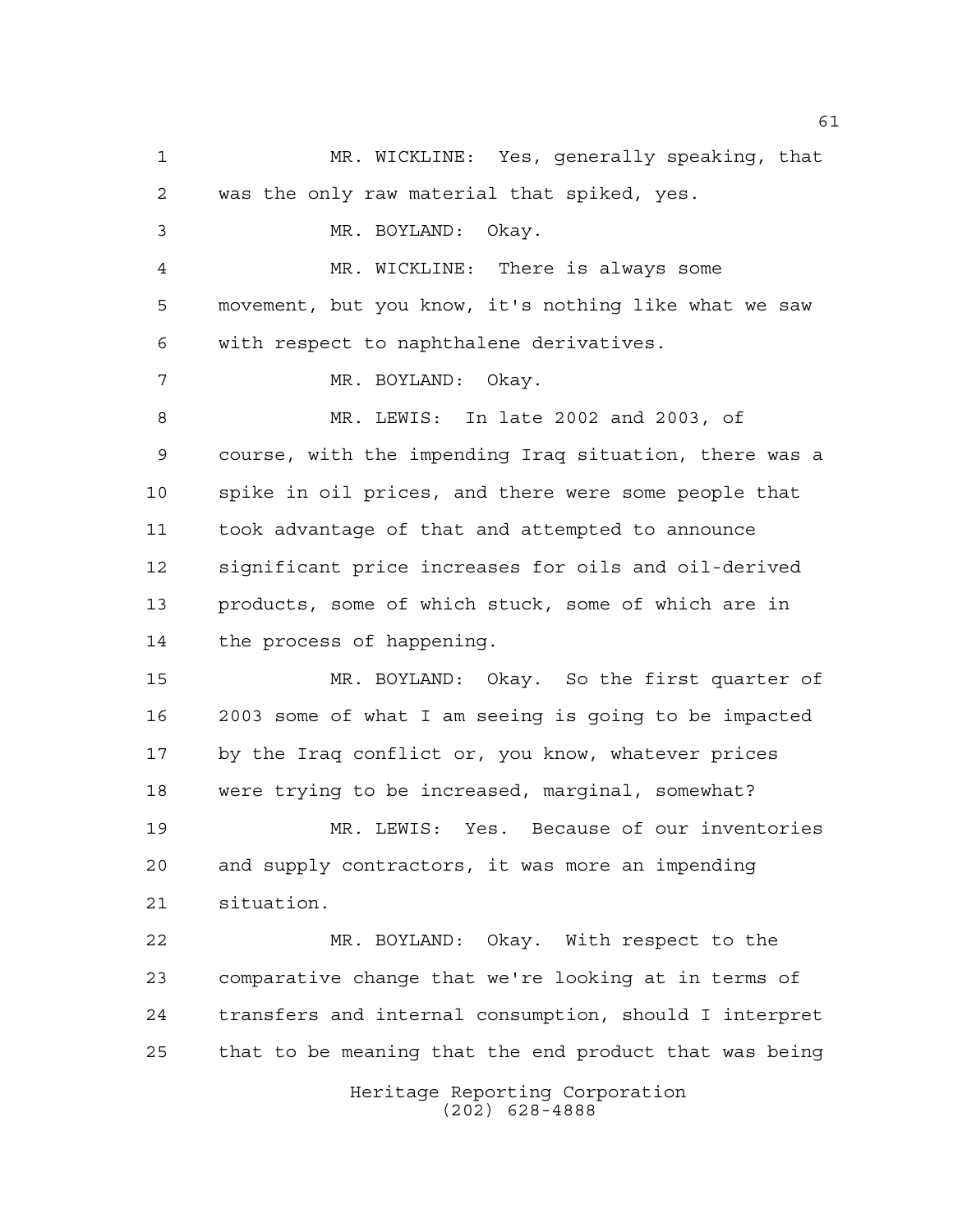produced with the transfers declined so there was a corresponding reduction in transfers and internal consumption, or was there substitution by expensive input or --

 MR. LEWIS: In Sun's case, it was directly a result of the loss of ink business on -- I'll say our ink division. Since I am representing, as Rucker for his company, the color flush producing side of Sun, it was clear.

 MR. BOYLAND: For the other companies? MR. WICKLINE: I would agree with that statement.

 MR. DORRIS: And Brad, was that -- I think your testimony earlier, you could clarify it a bit, that that decline was no so much demand in terms of economic downturn, but the loss of sales of ink to the Indiana.

 MR. BERGEY: Well, it's Both, you know. Over the last number of years, with the recession that we have had in the economy, obviously the printing ink volume going into the print sales volume has gone down, but the pricing has gone down faster than the volume has gone down from current 2003 as well as 2002 over 2001.

Heritage Reporting Corporation (202) 628-4888 MR. BOYLAND: I think that's all the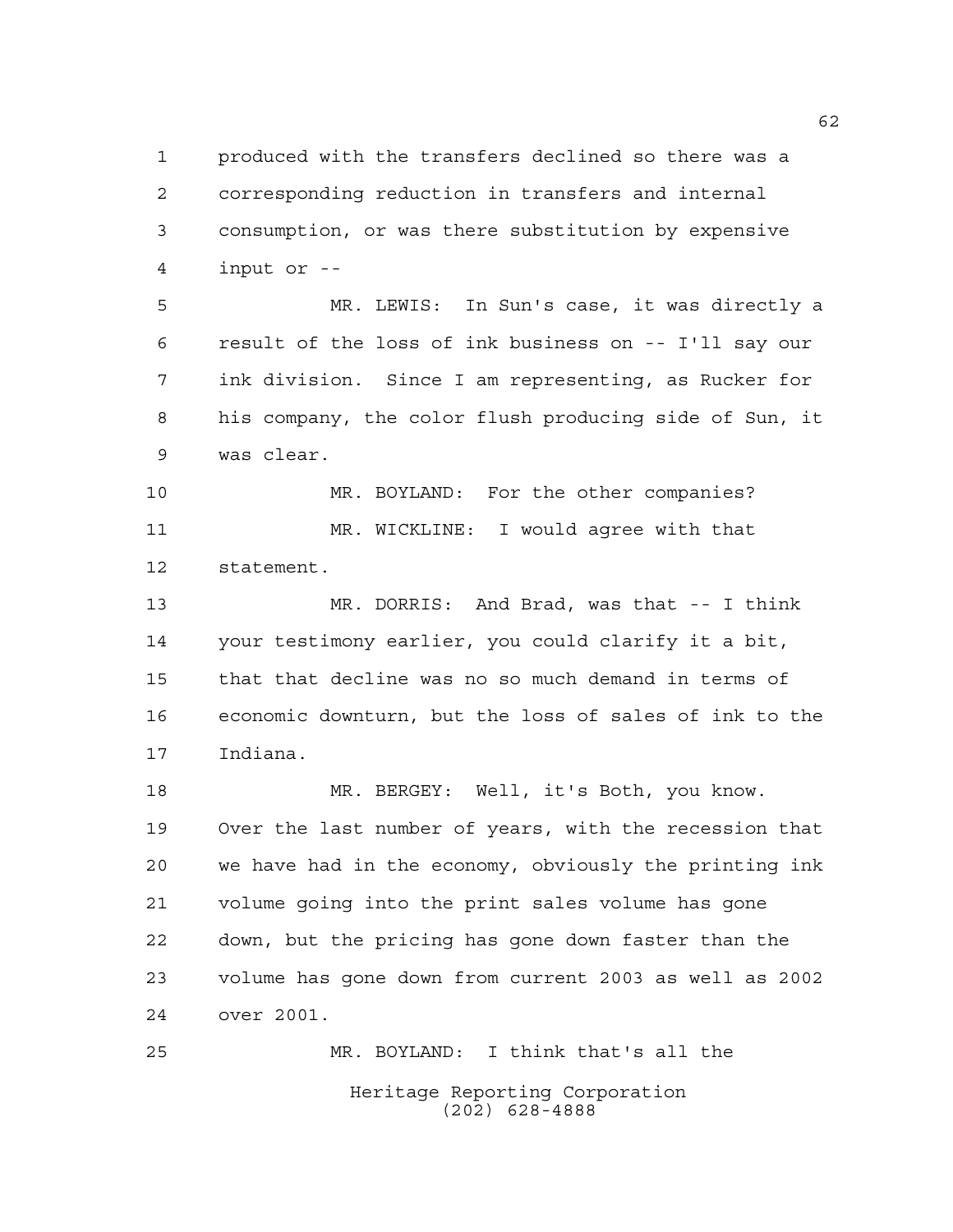questions I have. Thank you.

Heritage Reporting Corporation (202) 628-4888 MR. CARPENTER: Mr. Wanser. MR. WANSER: Good morning. Thank you for your testimony. 5 A couple of quick thing. This Customs decision determining or differentiating ink from resin, do you think it's basically just based on the amount of resin or is there more to it? MR. ROGERS: I think you mean the amount of pigment in the preparation? MR. WANSER: No, in the resin versus, or the -- versus the ink. Maybe I do have it wrong. I thought it was a -- 14 MR. ROGERS: The flush. MR. WANSER: Yes, okay, the flush. MR. ROGERS: The flush dispersion versus the ink? 18 MR. WANSER: Yeah. MR. ROGERS: No, it's not just pigment concentration. It really isn't. MR. WANSER: More to the decision -- MR. ROGERS: I believe there is more to the decision than that. MR. WANSER: Okay, we can look into it. MR. ROGERS: That's an opinion.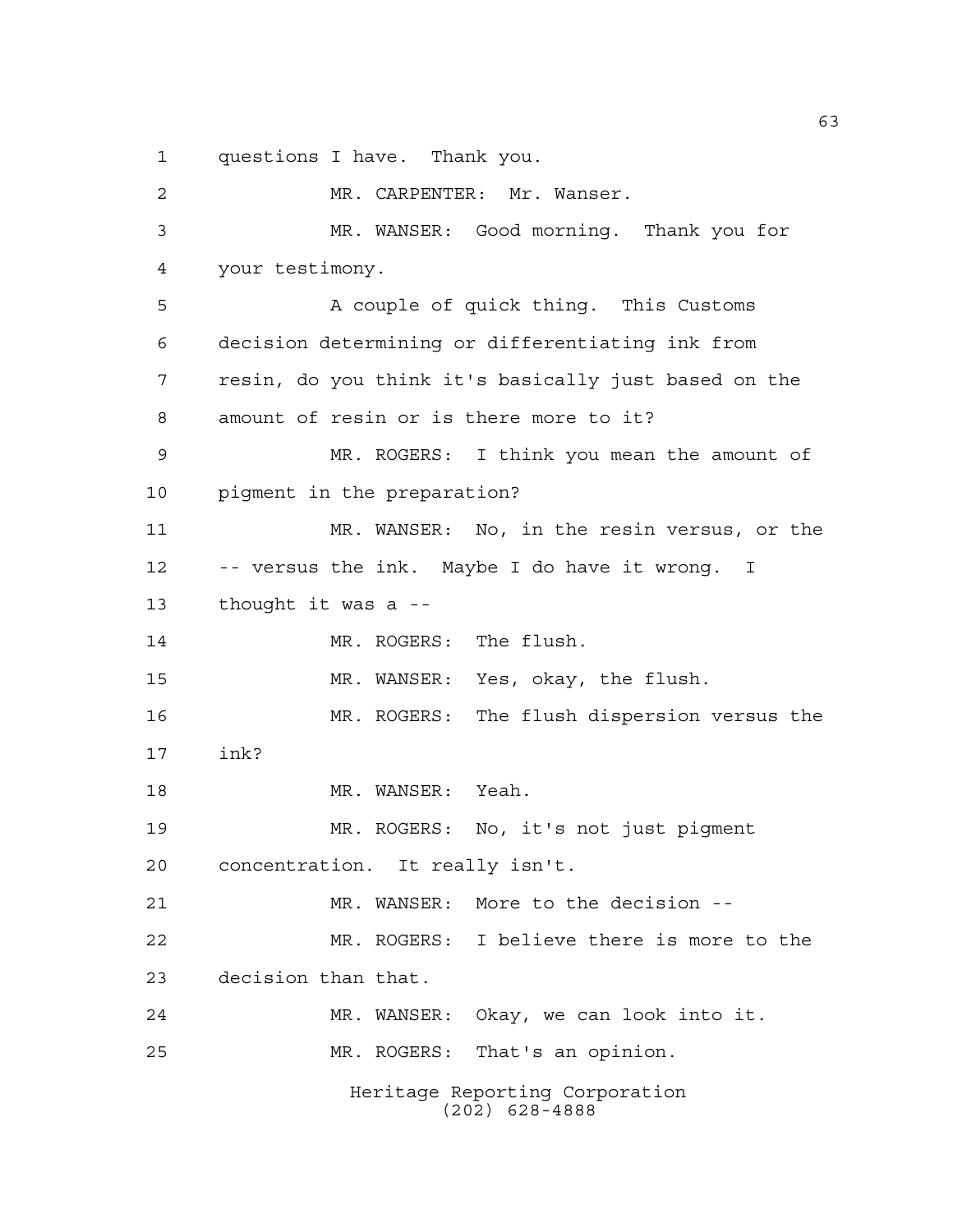1 MR. WANSER: Okay, that's fine. And Mr. Dorris, at the very end of your testimony you were saying that you thought -- I think I heard you right -- that the ink makers may lose out in the future. I would have thought that they would have been insulated just because of the cost of transferring or shipping a lot of extra weight. I can see where U.S. pigment producers would be hurt. Did I hear you correctly or not? MR. DORRIS: I mean, obviously, U.S. ink producers are going to be hurt if other countries -- well, not other countries, if Indian producers are allowed to bring in the flush at a cheap subsidized cost and allowed to dump the product, that flush goes into the ink end, which will force out the U.S. ink producers. 17 MR. WANSER: Okay. MR. DORRIS: Which then, in turn, will decrease the demand for the flush that these guys produce. MR. WANSER: Right. Are there submarkets

 for the inks, like specialty versus commodity inks maybe, and that you people may be supplying different commodities or subgroups? Not commodities, I misspoke.

> Heritage Reporting Corporation (202) 628-4888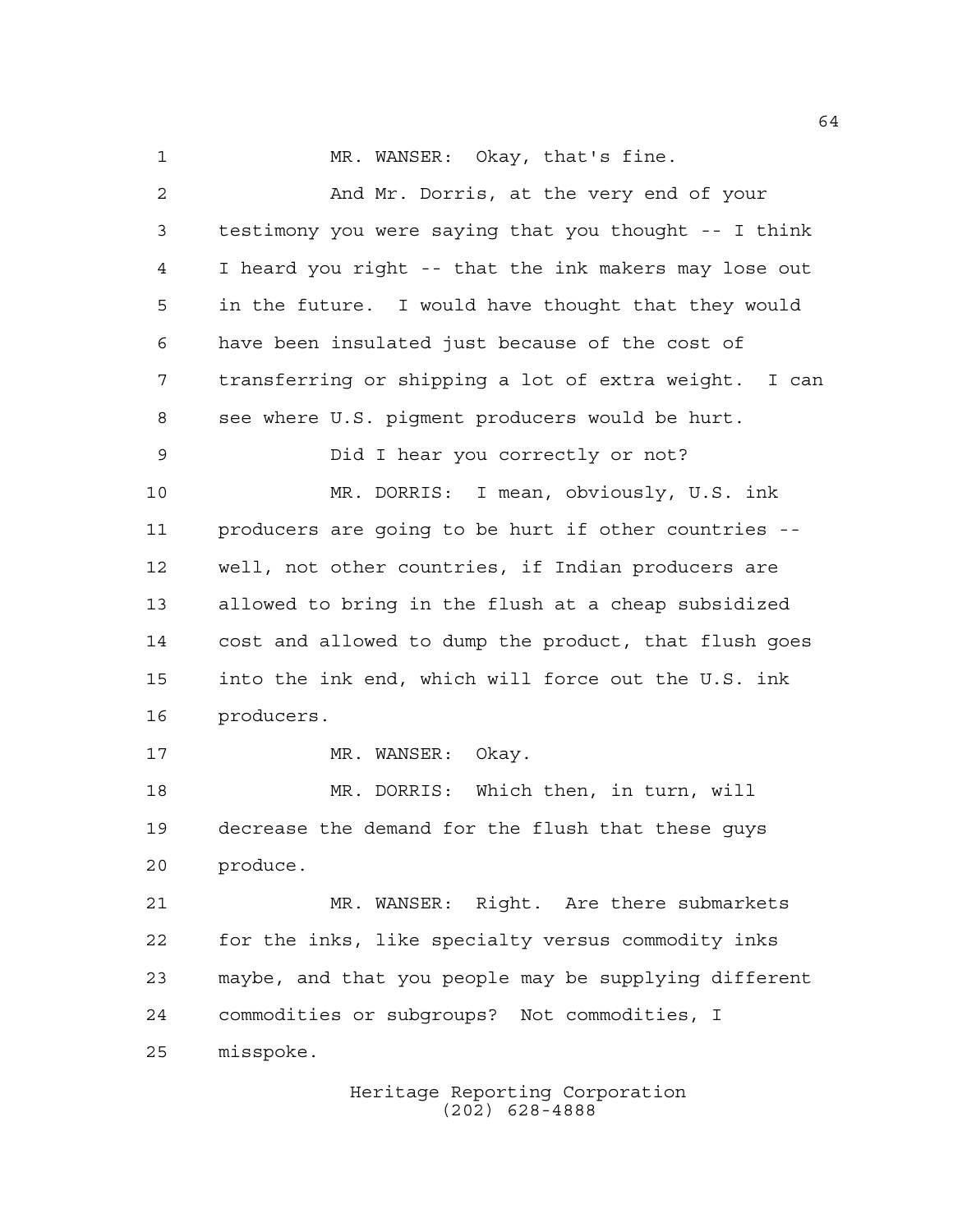MR. BERGEY: Well, first of all, I'm not sure what your definition of commodity ink is.

 MR. WANSER: It would be more like to be just price sensitive, as something that might require more service by the supplier. That would be a specialty product.

 MR. BERGEY: Typically, in the business that we serve today, the needs of our printers include not only the ink that we provide, but we provide technical service. We provide, you know, support from a product development standpoint. So in a lot of cases the ink that is supplied is supplied at a certain price.

 Now, what has happened recently is basically the price has just been dropped on the similar types of inks. I'm not sure if that answers your question.

 MR. WANSER: Okay. And then the one other question was when you are back at the press cake, what percent of it actually goes to printing and what goes off to other paints? I mean if you --

 MR. ROGERS: In the case of Appollo Colors, everything that we manufacture goes into the printing ink industry.

 MR. WANSER: Would there be other markets? Could you move the press cake --

Heritage Reporting Corporation (202) 628-4888 MR. ROGERS: Not on the types of azos and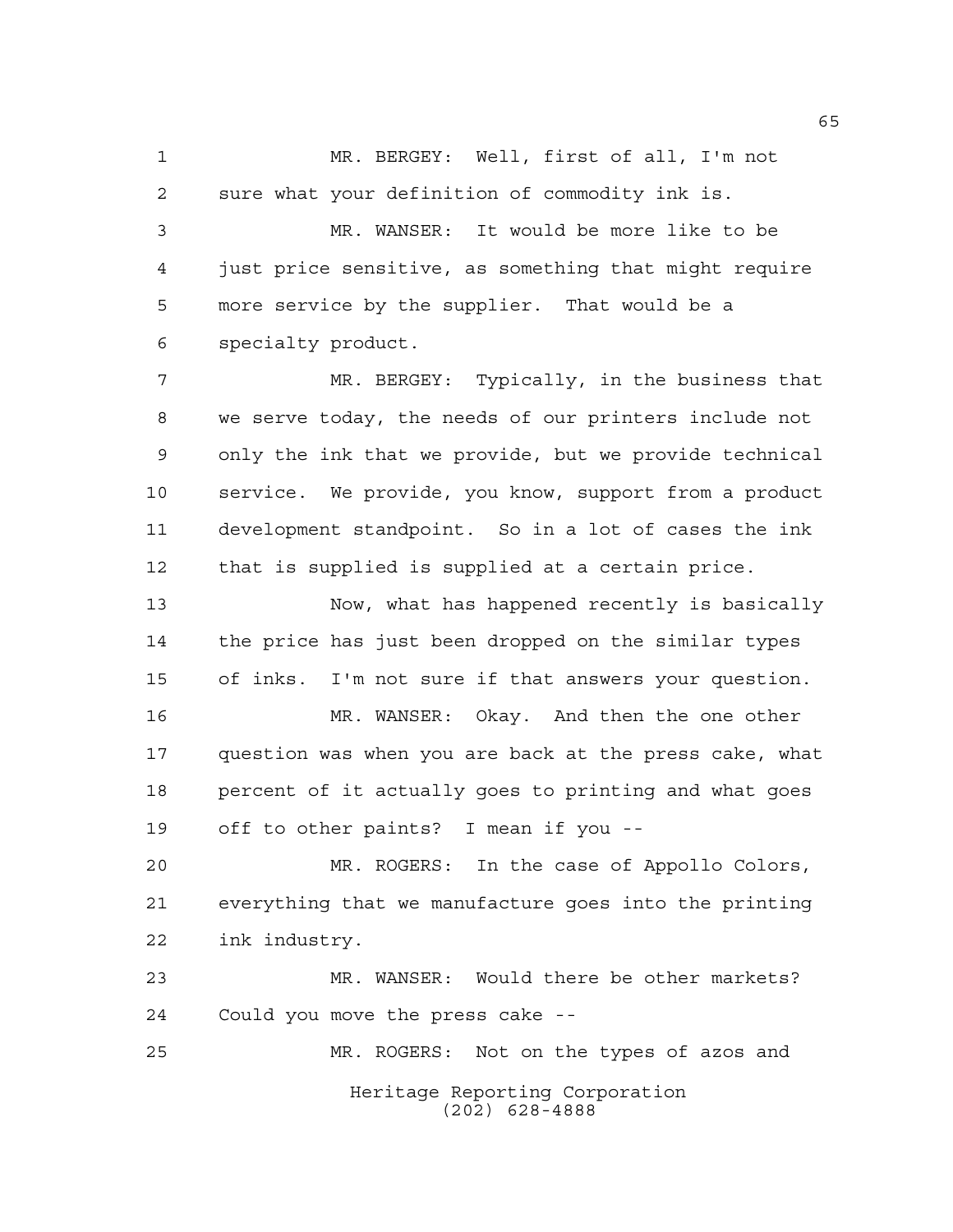pathalocyanines that we manufacture. There may be a small percentage that would go into a coating, for example, drum enamels or some low-cost type coating that would use products of this type, but it would be very, very small.

 MR. WANSER: So these pigments then really just go to the printing, printing inks?

 MR. ROGERS: The products that we manufacture go to the printing ink industry.

 MR. WANSER: The pathalos and the azos? MR. DORRIS: I think that Rucker can probably talk a little bit more about how it goes in the drying process.

 MR. WICKLINE: Generally speaking, the pigment industry is segmented into different end use markets. Now, while pathaline pigments are used in all types of markets -- plastics, paints -- they are also used in the printing ink market. Generally speaking, azos are concentrated primarily in printing ink. In paint, they are looking for light fasteners. In printing ink, you don't care if your USA Today fades tomorrow or not.

 The only one area of requirement for fade resistance in printing ink is National Geographics. They do not what the cover to fade, so we use a higher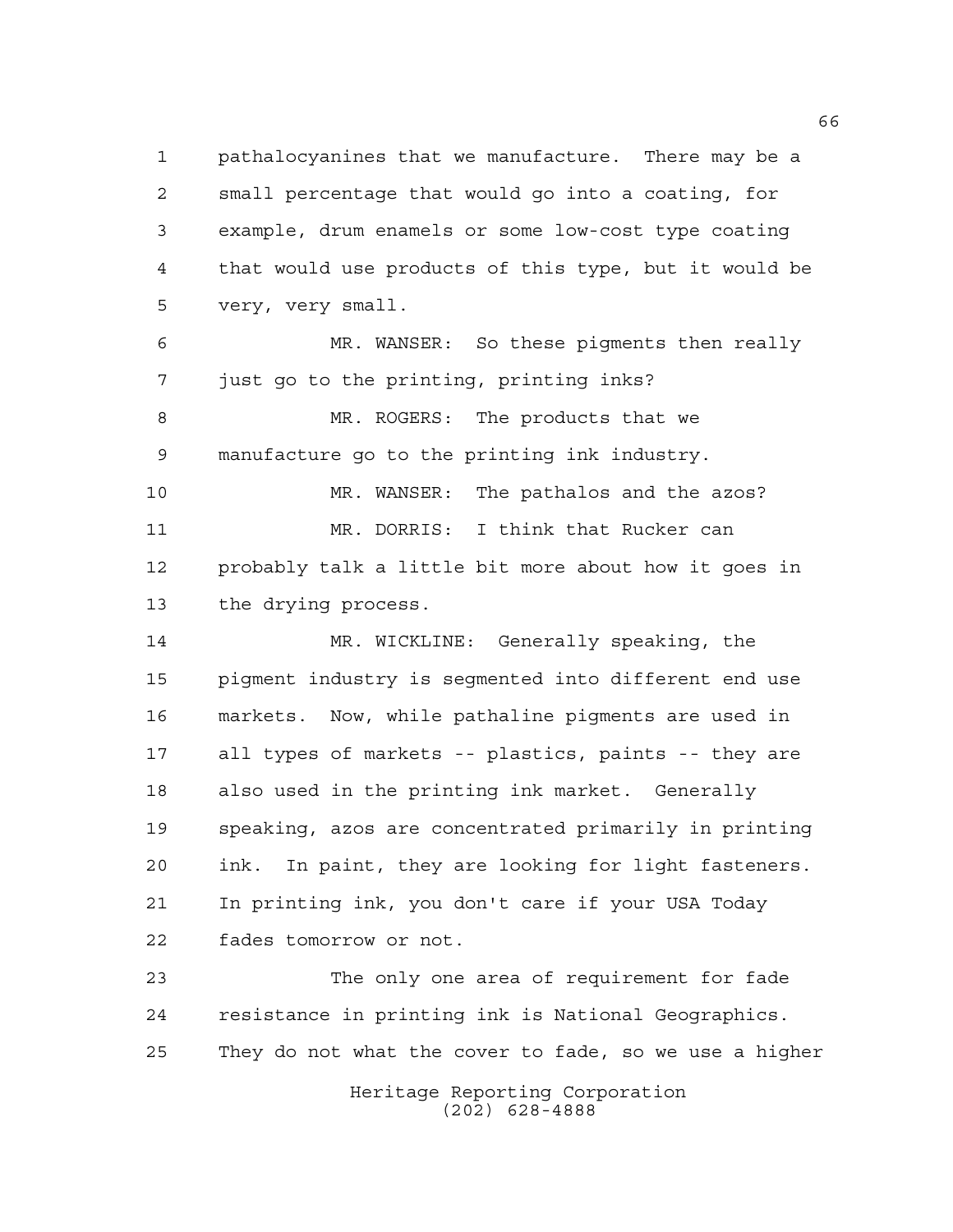grade pigment when we are selling to that market.

 In plastics, they need pigments that will withstand heat in the processing.

 So while most of us here at this table produce printing inks primarily for the printing ink trade, other companies produce pigments for paints, plastics, textile printing, and you know, we sell some specialty applications like latex balloons and colored mulch.

 Again, industries that don't require a lot of light fastness because there is different chemistry used to produce pigments that require these specialty characteristics that printing ink does not require.

14 MR. WANSER: Thank you.

MR. CARPENTER: Mr. Ruggles.

Heritage Reporting Corporation MR. RUGGLES: Fred Ruggles, investigations. On imports, okay, you said there is one importer of the subject merchandise that you know of? MR. DORRIS: Well, apparently we learned that today. We thought there might be a couple others that have been offering to sell, and we had no indication that they actually had sold to the U.S. I think those are identified in the petition. But according to respondents, they may be the only one. MR. RUGGLES: Okay. What I'm going to ask

(202) 628-4888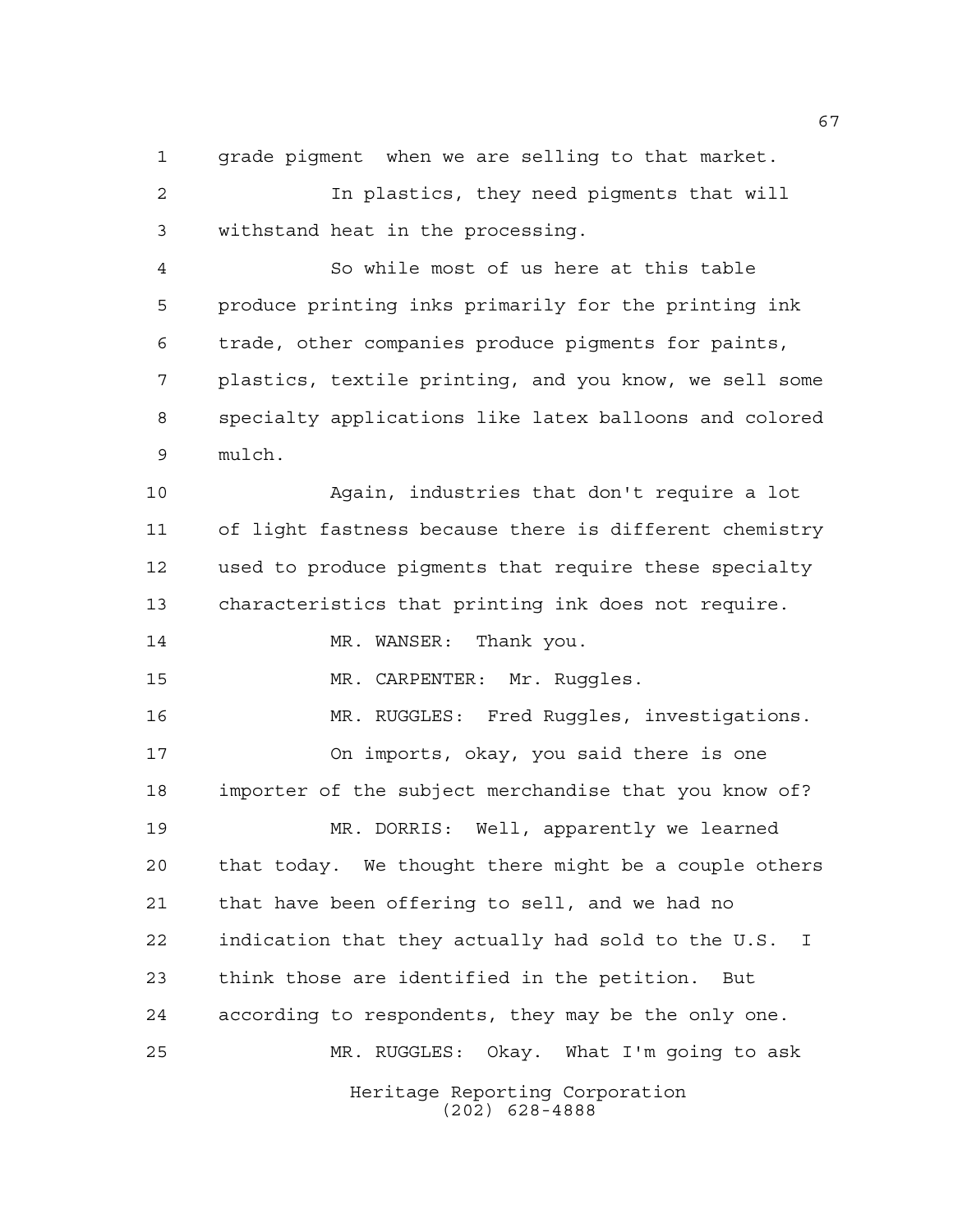Heritage Reporting Corporation is if you -- you have given what you have in the petition, but if you go back and talk to the rest of your people, I have responses on importer questionnaires from any of the producers, so it would be nice to have that in writing. Okay. Now, the other is, and I will ask this of the respondents as well, if they knew of any importers, but if there is only the one, what is the one HTS number they are bringing it in under, and we'll go from there. Okay? 11 MR. CARPENTER: Jim McClure. MR. McCLURE: Jim McClure, Office of Investigations. And if Kathy DeFilippo already covered this, I apologize. Just everybody you said you were looking at a price increase and a price rollback when it wouldn't hold, you mentioned the increase in naphthalene. 18 And we seem to move back and forth from inks to pigments, and I just wanted to make sure that when everybody was referring to an attempt at a price increase, were you talking pigment dispersions or were you talking inks or both? MR. WICKLINE: I was talking pigments dispersions. MR. McCLURE: Okay.

(202) 628-4888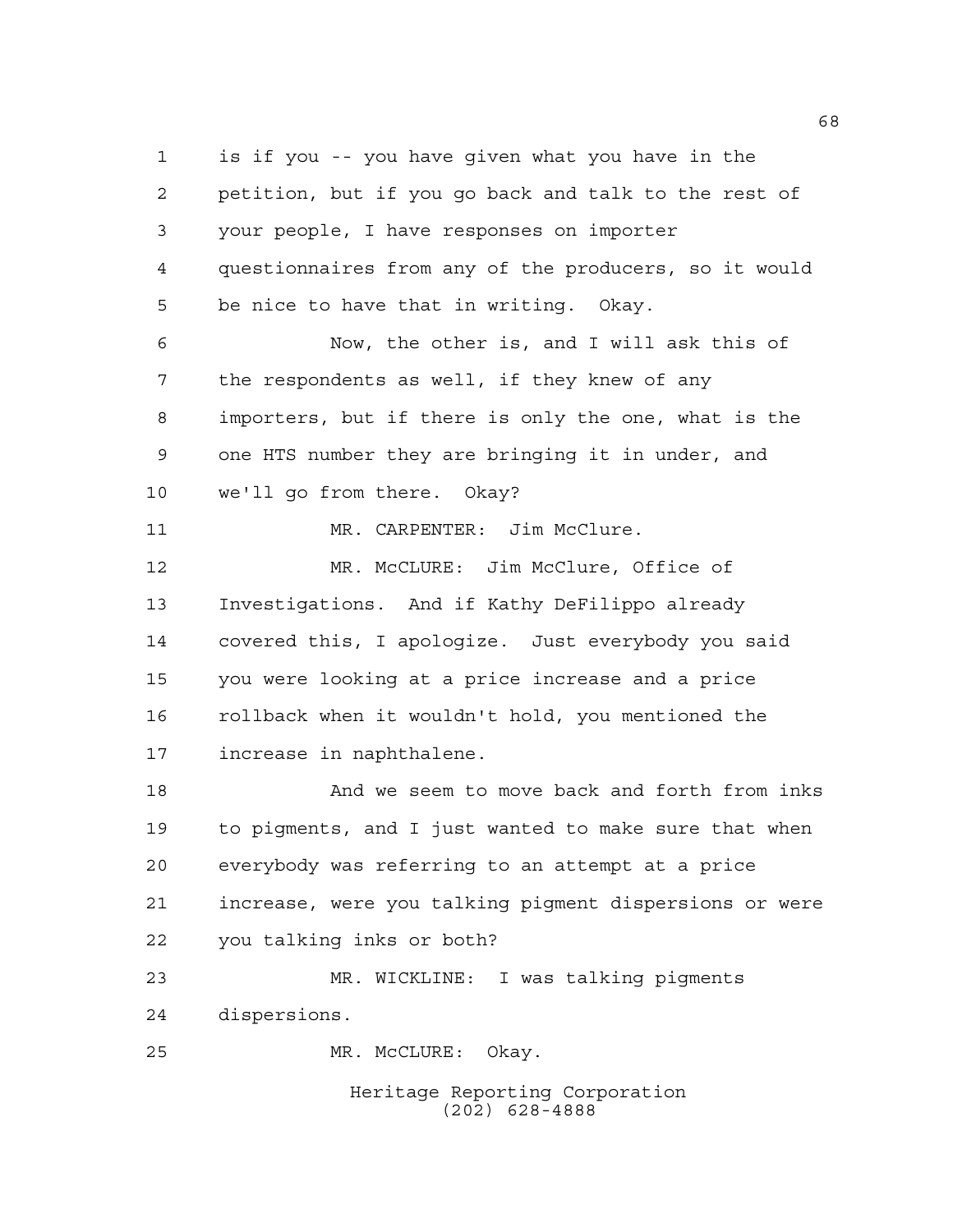Heritage Reporting Corporation (202) 628-4888 MR. BERGEY: I was talking ink. MR. ROGERS: I was talking pigment dispersions. MR. WICKLINE: Pigment dispersions. MR. KUEBEL: Pigment dispersions also. MR. McCLURE: Okay, thank you. That takes care of my questions. Everybody has covered most of what I had. MR. CARPENTER: Thank you. I guess the first question is, I believe it was Mr. Lewis who said that the lower concentrated pigments tend to sell for a lower price, but would require a higher volume to produce the same amount of ink. And I guess I don't have a copy of the questionnaires in front of me that we sent out, but I think we may not have asked in the price information for the, or may not have specified a level of concentration of pigment dispersions. And I was wondering if all the producers who are represented here, as well as the importer, could - - if you haven't already provided that information, in your post-conference brief if you could -- for the price data that you provided, if you could provide the amounts or level of concentration that your prices were based on, and also, if you have any kind of ideas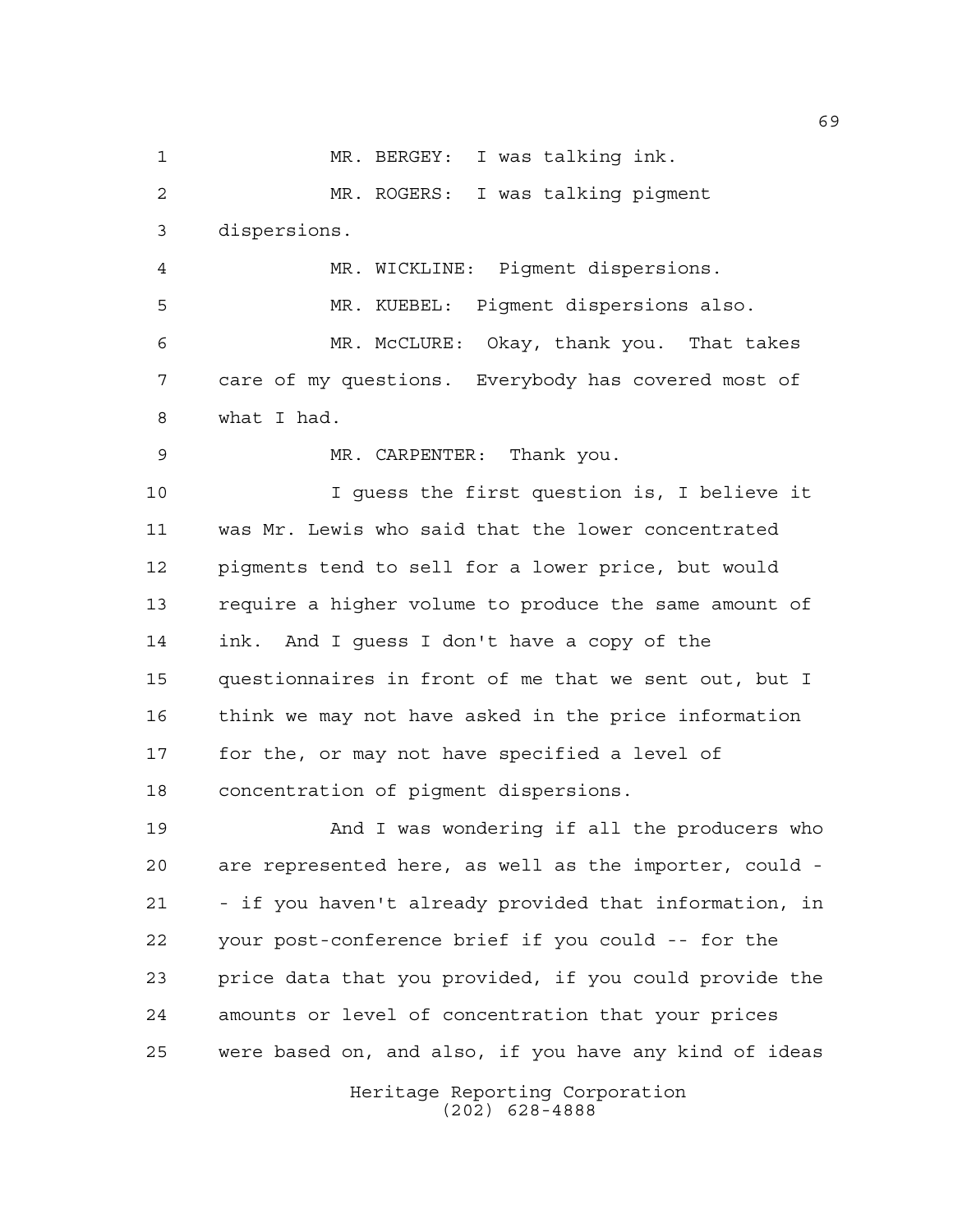as to how to make pigments of different concentrations equivalent in terms of price.

 I'm not sure of that concept makes sense or not, but if you could give some thought to that. For example, you know, what would be the expected price difference between a 20 percent concentration versus 40 percent concentration. That's probably one that's best left for the brief, but if you have any comments now, that's okay too.

 MR. DORRIS: We will deal with that in the post-conference brief.

 MR. CARPENTER: Okay, thank you. Again, Ms. Levinson said in her statement, I think, that 98 percent of the imports are captively consumed and only two percent of the imports are sold commercially, which is equivalent to about one-half of one percent of consumption. Of course, we will be tabulating the numbers and we will see what the actual numbers are.

 But assuming that is correct in the ballpark, and a number of you have indicated that most of your sales of pigment dispersions have been in the commercial market where others of you have indicated that most of them have been captively consumed in the production or printing ink.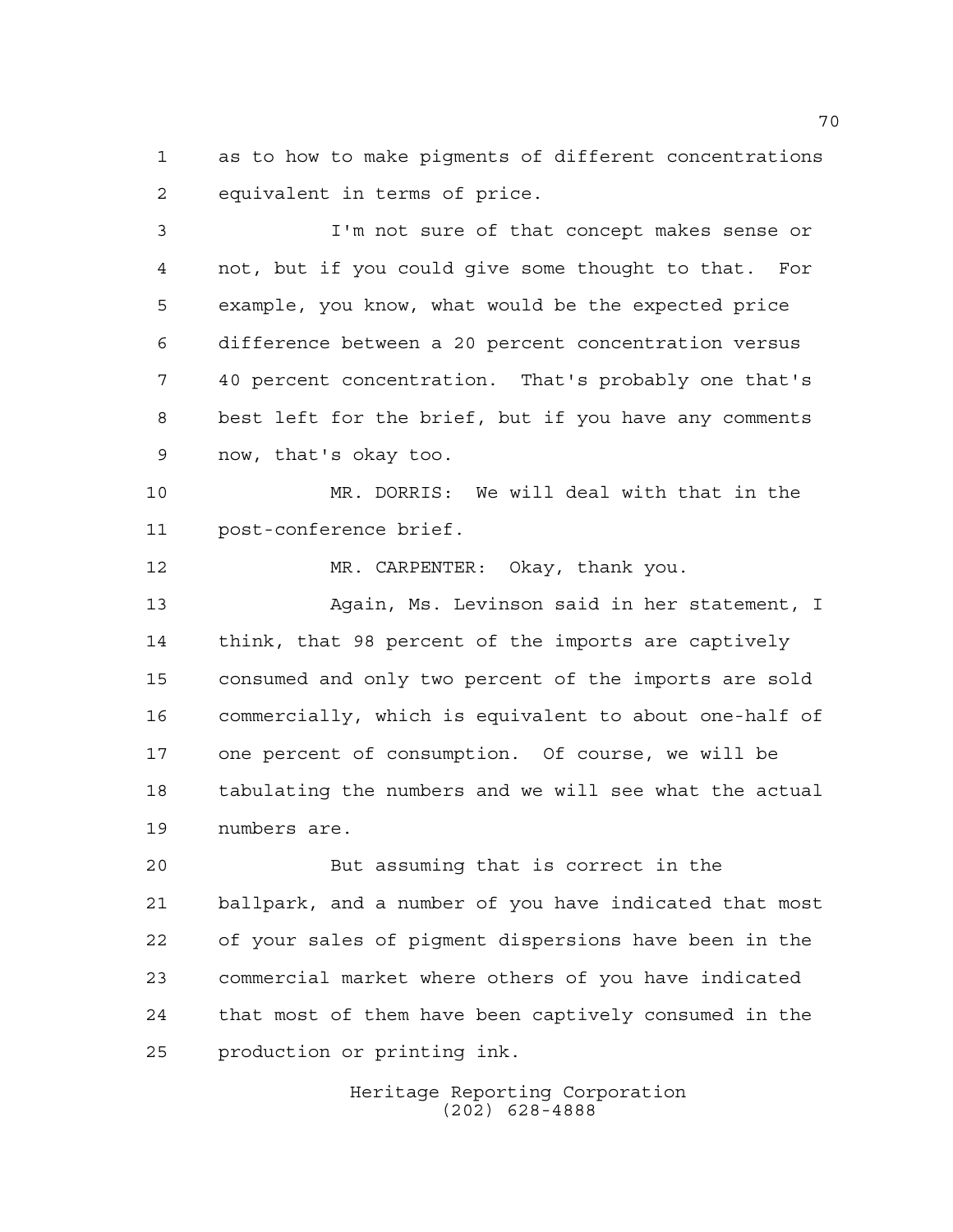1 And I quess what I am interested in is if -- for those of you who have lost sales in the -- have lost commercial sales in the pigment dispersion market, and a couple of you have indicated that you have, I'm just wondering how -- if in fact only about two percent of the imports are sold in the commercial market, how can there be a significant cause of material injury to sales in the commercial market of pigment dispersions?

 Or is the principle argument here that because most of the imported product is captively consumed in the production of printing ink, then basically Micro Inks becomes a U.S. producer of printing inks, and so maybe that was what Ms. Levinson was alluding to in her statement that what you have here really is a loss of sales to domestic competitors of printing inks.

 And what I am getting at here is if you could, and again this might be one more for the post- conference brief, but if you could examine some past cases and give us some guidance as to whether the commissioners has handled a similar product to this in the past, and found that imports of an upstream product have caused injury to the downstream product, and then that has also caused sort of a backward

> Heritage Reporting Corporation (202) 628-4888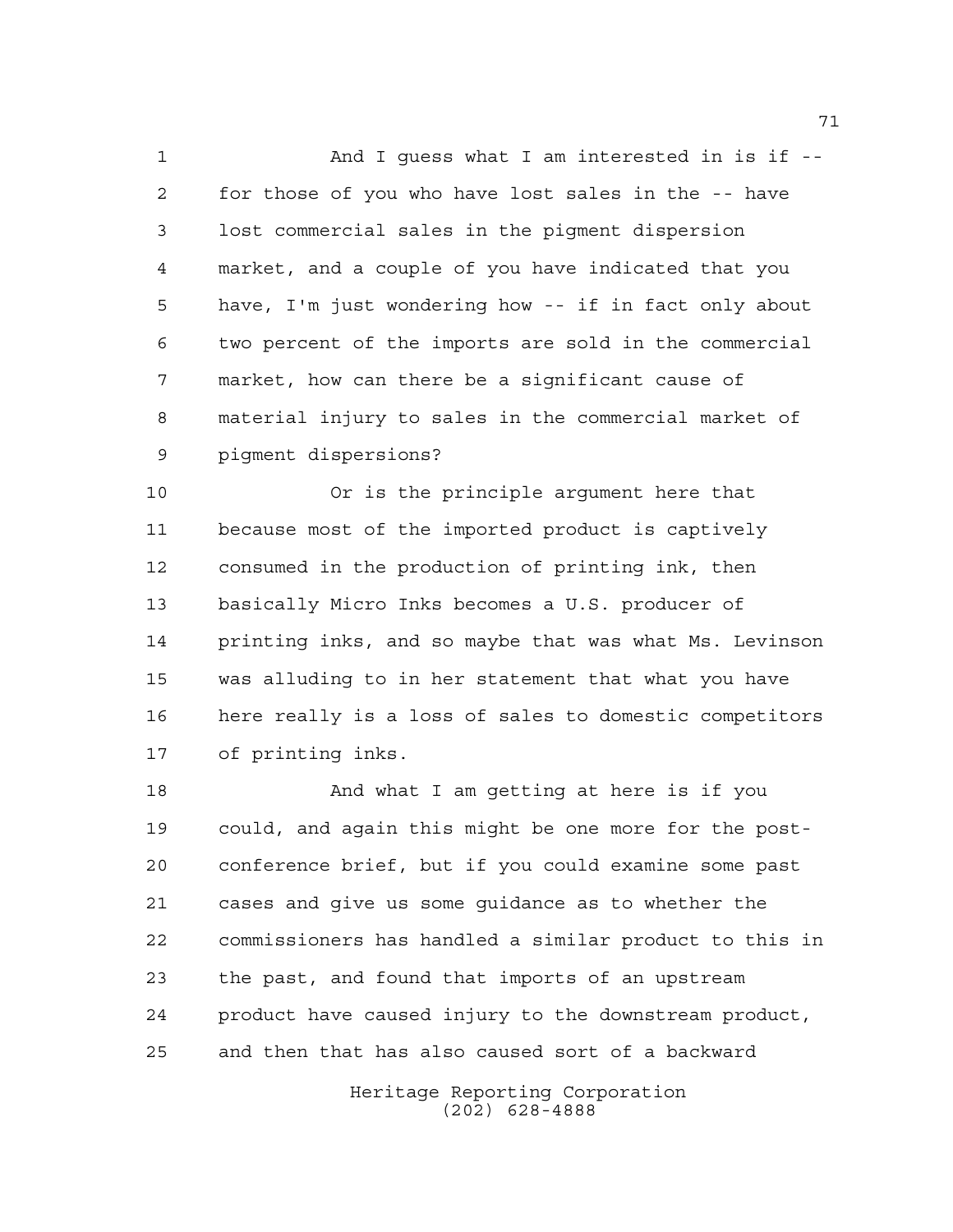injury back to the upstream product, if you could follow that.

 MR. DORRIS: I think I understand, and we will obviously do more within the post-hearing brief to deconstruct it, but I'll make a few comments. One it's a bit curious from the opening statement. On one hand she says that they are importing a concentrated ink, and then she says they are a U.S. ink producer. So which is it? Is what they are bringing in an ink so that it doesn't have to be produced in the U.S.? Are they bringing in pigment dispersion and making that into an ink in the U.S.? That's our position, that they are bringing in a pigment dispersion, and making it into an ink in the U.S.

 Now, in terms of your point about where is the competition, it's in both places. The merchant market, I think you will find once you get all the final numbers, their import share of that is a lot larger.

 And more importantly, two things. One, they came into the market with the low prices and were offering those low prices, so that offering to sell drive prices down in the merchant market even though the volumes weren't there yet. But I think you will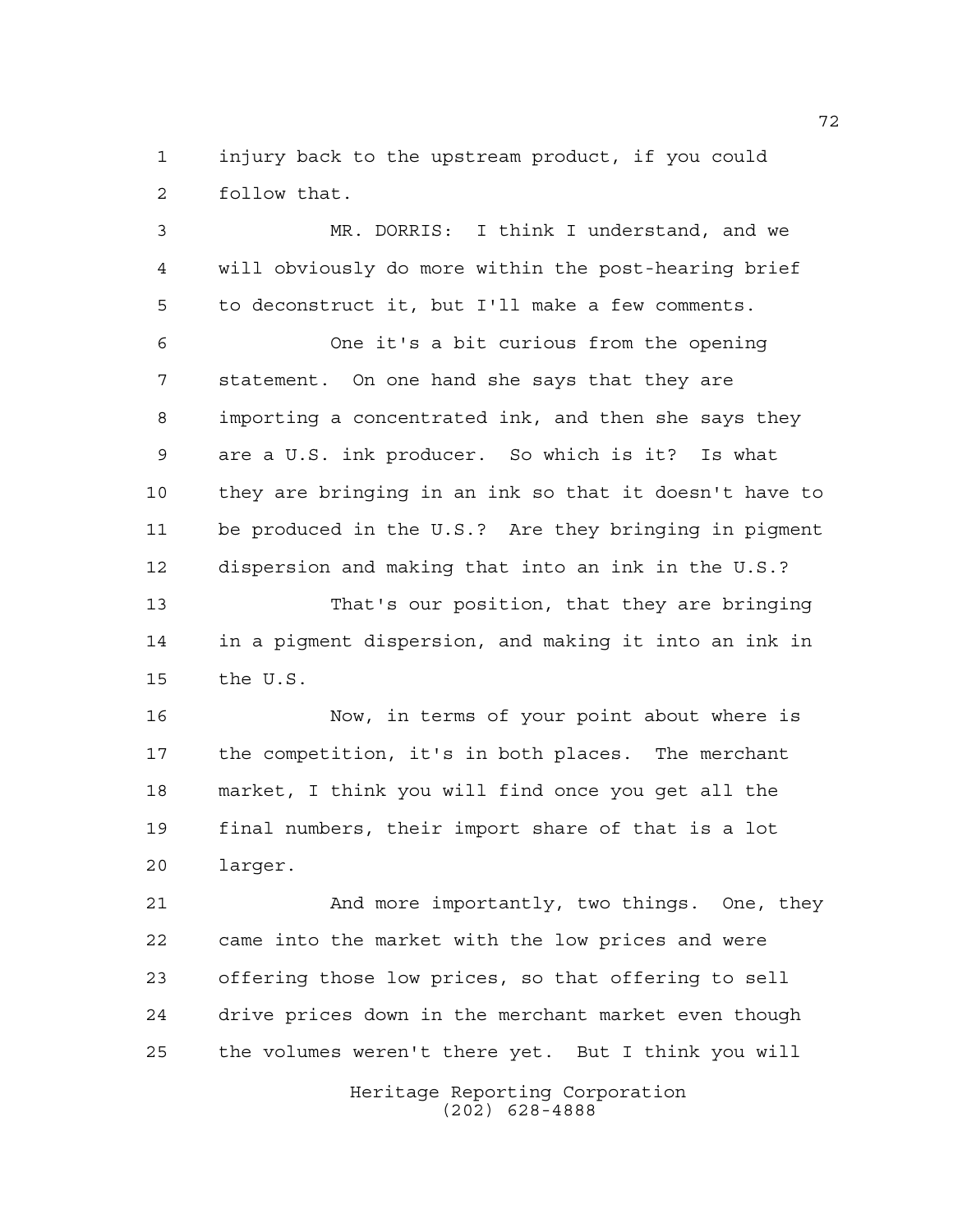see those volumes have been radically increasing,

 especially when they took over accounts like Handschey and Alden and Ott, and these other accounts we talked about. So they are increasing fairly significantly in the merchant market, and yet they also are very substantial in the merchant market.

 But our point is that when they take that pigment dispersion and make it into an ink in the U.S., because of the unique fact that it is such a large volume, I mean it's such a large share of the cost of the final ink product, that when they dump that product, which Commerce will look at because they are looking at further manufactured product, they are going to say that the imported product is the one that's being dumped in the U.S. market. That impact on the ink does have a very significant impact upstream.

 Perhaps this case is unique. You know, I have looked for other cases already in the sense of the unique combination. Not only do you have that part of it being such a large cost of the finished product, but you also have the unique situation of the related importer being the one who is bringing the product in, in a sense. The exporter bringing it into the U.S., and then turning -- you know, we don't even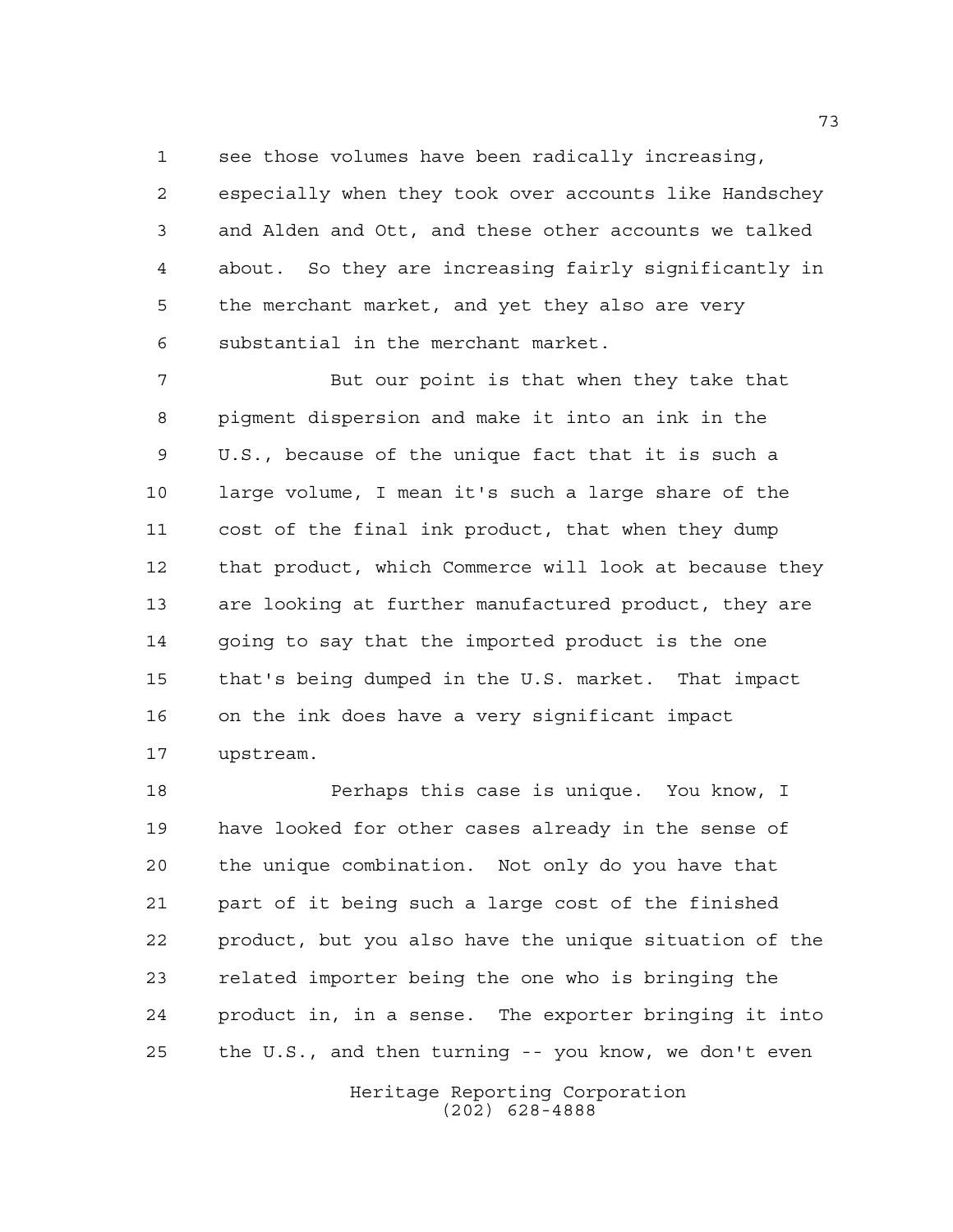think it's manufacturing in the U.S.

| $\overline{a}$ | They just, you know, do they blend it and              |
|----------------|--------------------------------------------------------|
| 3              | make it into ink in the U.S. and then they sell it in, |
| 4              | but you know, the cost is in the pigment dispersion    |
| 5              | that they are importing, and that's what is being      |
| 6              | dumped in the U.S.                                     |
| 7              | And when they take those inks sold in the              |
| 8              | U.S., they take our volume of the flush product too    |
| 9              | because they take our ink sales, and other ink sales   |
| 10             | when it someone like Walter Zamerovsky or Appollo, or  |
| 11             | Rick Kuebel from General Press Color, because they are |
| 12             | selling just into that flush market.                   |
| 13             | So that is the answer and we will, of                  |
| 14             | course, flush that out in our brief. Thank you.        |
| 15             | MR. CARPENTER: No pun intended. Thank you              |
| 16             | very much.                                             |
| 17             | Mr. Wickline, I believe you alluded to                 |
| 18             | reduced cost and employment reductions, and some lost  |
| 19             | sales but not necessarily lost profit. And I guess I   |
| 20             | wanted to get a little bit into the profitability      |
| 21             | picture for the industry, and maybe if I could start   |
| 22             | by asking a somewhat hypothetical question for each of |
| 23             | the producers here.                                    |
| 24             | What do you consider to be a healthy                   |
| 25             | operating income margin for your company in this       |
|                | Heritage Reporting Corporation<br>628-4888<br>(202)    |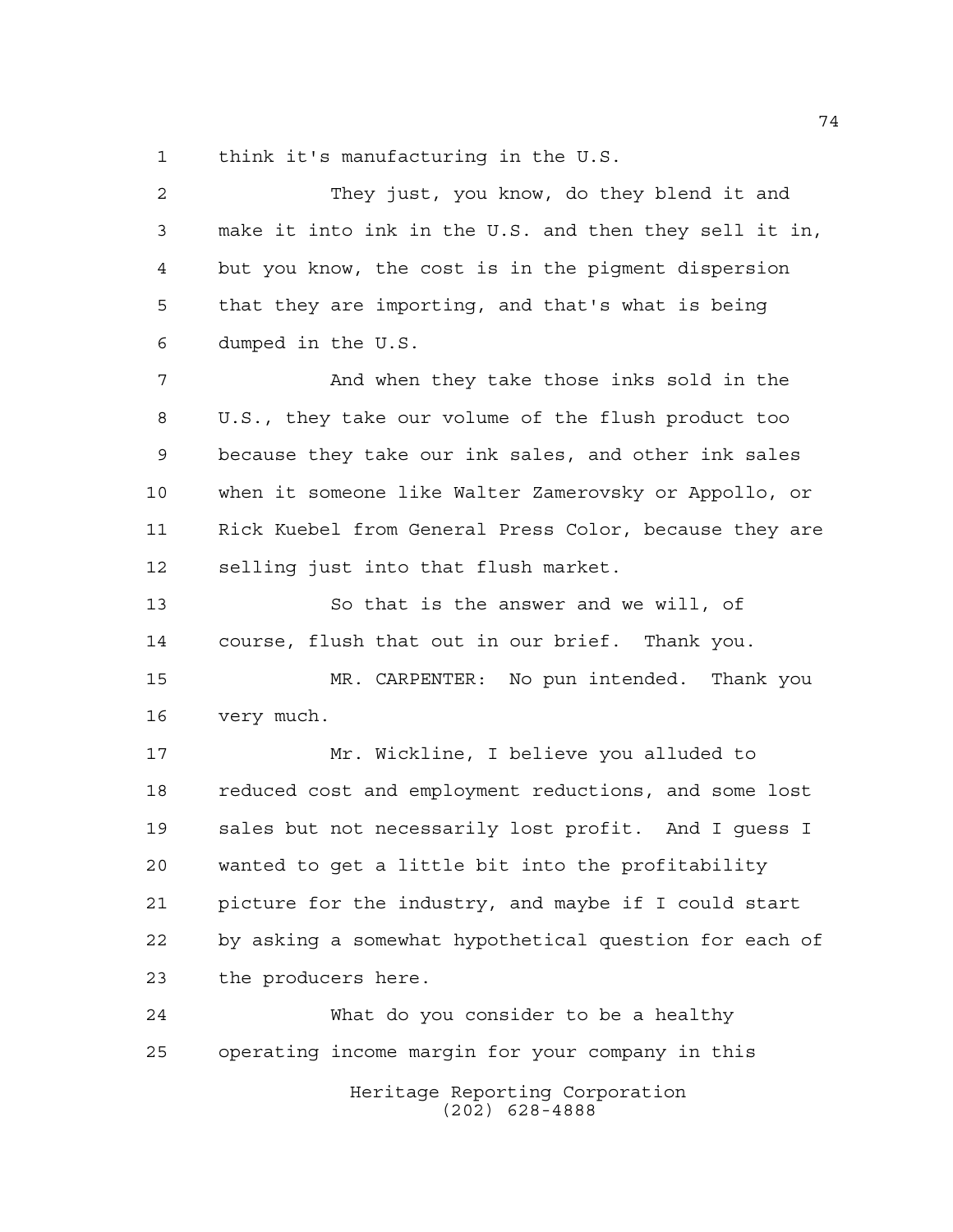Heritage Reporting Corporation product line? In other words, a profit market that would allow your company to be viable in the long run, or net income margin before taxes if that's more relevant to you. Would anyone like to comment on that in this setting? MR. CANNON: Mr. Carpenter, you will appreciate we would prefer to answer that confidentially. MR. CARPENTER: Okay. MR. CANNON: And I will say that for our company it's complicated because it's a division of a larger corporation, and so given that we only recently have joined this effort, we are examining what's in our questionnaire, and something that may change. MR. CARPENTER: Okay. But in that sense if you could in your response limit it to however you have allocated your cost to the product line, or the pigment dispersions that we are looking at. And I guess, Mr. Love, maybe I could ask you to in your -- this would again be more for the post- conference brief, but you have had a lot of experience here, and I was just wondering if you could look at the profitability picture of the industry once you have had a chance to analyze the proprietary

(202) 628-4888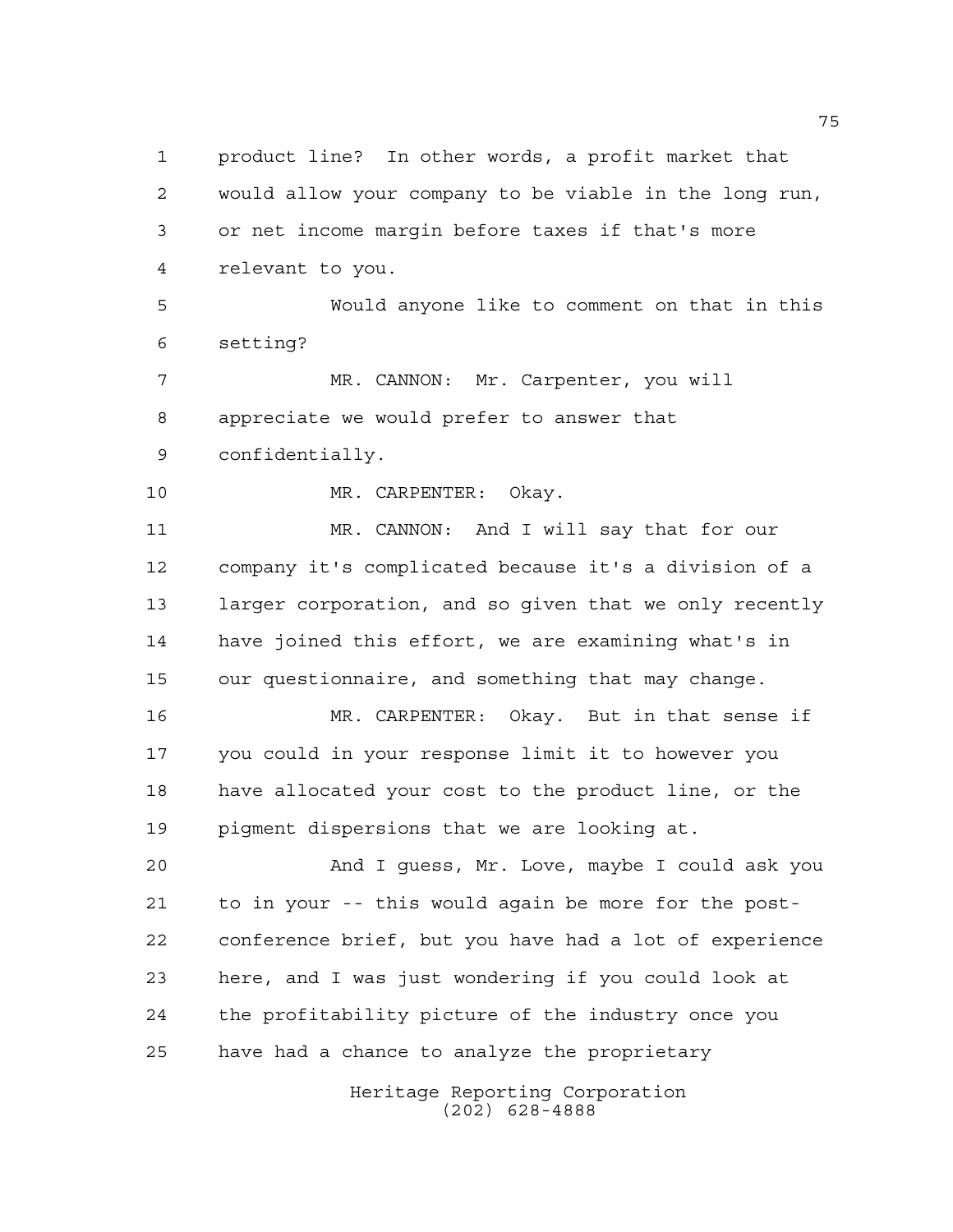information that you will receive under a protective order or have already received; if you could analyze the profitability picture in terms both of the magnitude of the operating and income margins for the industry as a whole and a trend in profits over the period examined in the context of past Commission decision. And if there is anything unique about this industry where profit margins, for example, would be expected to be higher or lower than in other industries, if you could look at that for us.

 MR. LOVE: Yes, certainly. We would be happy to do that and we will address that in more detail in the post-hearing -- post-conference brief.

 I think I would say that for the petitioning group I think the data that are available to you are within the ranges of both absolute operating profit and trends that would be ones that you would see typically in these types of cases, but I make that comment with respect to the petitioning group, but we can elaborate on that further once we get all the data, including any revisions that may be made between now and that time.

 MR. CARPENTER: Okay. Also, as a general question, do you see the primary impact on the domestic industry in terms of loss of volume, or in

> Heritage Reporting Corporation (202) 628-4888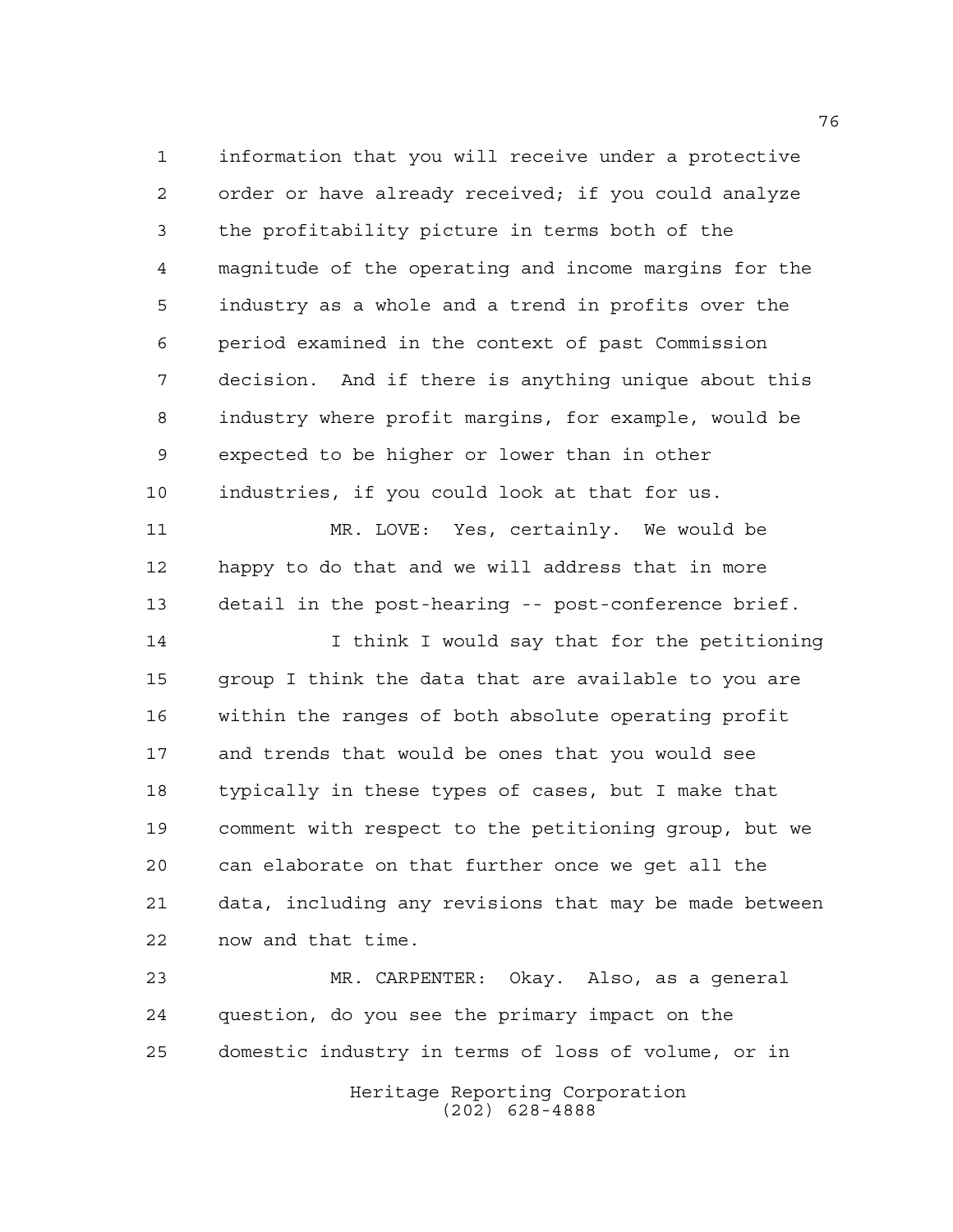terms of lower prices, or is it a combination of the two?

 MR. LOVE: It's really a combination. It's kind of a unique industry, and it's a commodity industry, but as you have heard from Mr. Lewis's statement, it's in a way a kind of specialized custom product and market as well. It's a combination of the two, and I think that factoring out the consumption, overall demand trends over the POI, and there was some reduction in demand, I think, in 2001 from the 2000 level as a result of the recession, but since then demand has been pretty stable, I think that volume injury has been pretty clear.

 You just simply add up the quantity of imports from India -- whenever we get those, we have our estimates but hopefully we will get those soon -- and compare that to a fairly modest decline in demand, and you will see a significant volume impact that we can relate to the imports.

 Pricing is also obviously important. All of the gentlemen here have spoken at some length about that. And we observe from the pricing data both in the aggregate and disaggregate that there have been price effects as well, which we think can be tied to the imports from India, I think especially in the

> Heritage Reporting Corporation (202) 628-4888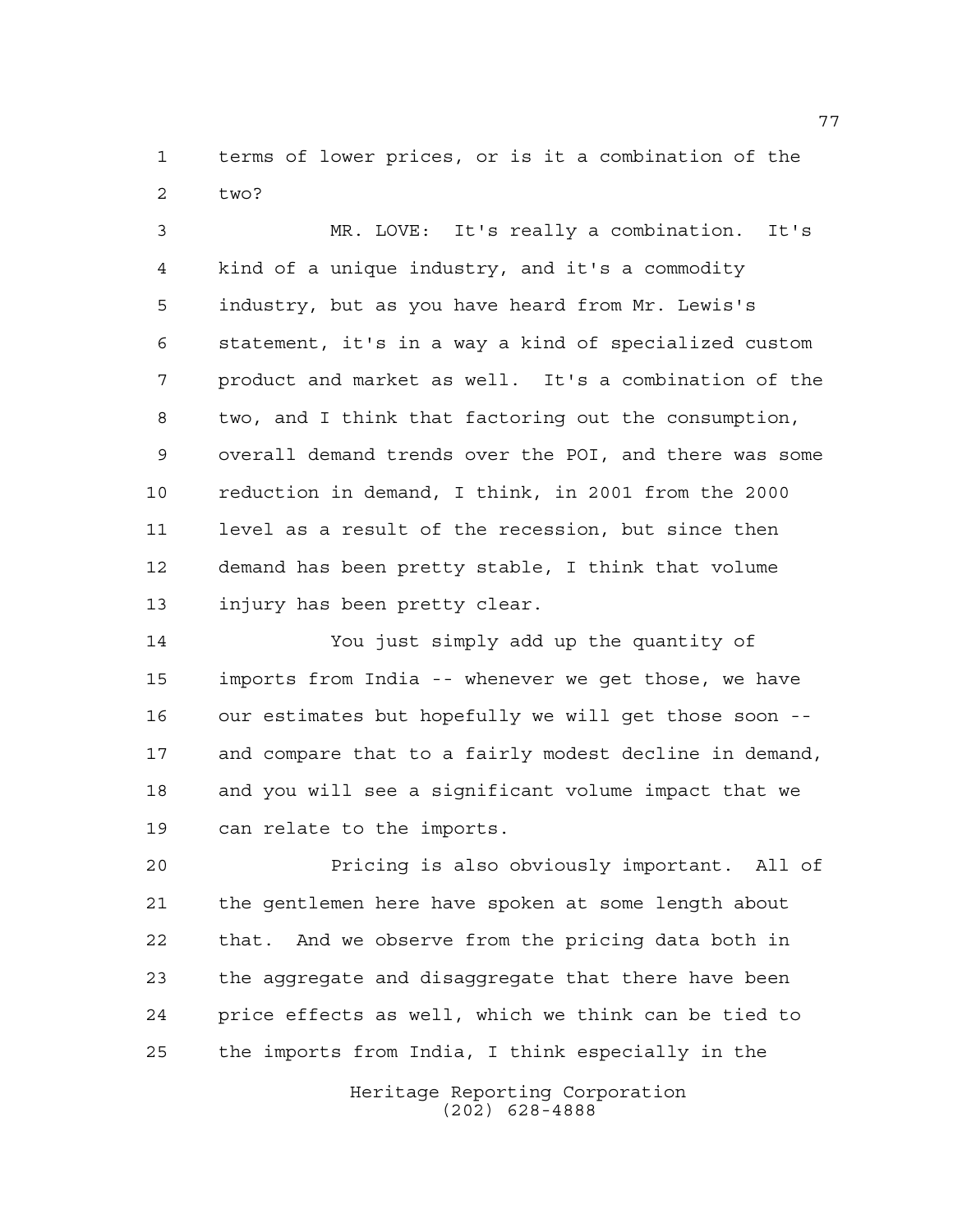latter half of 2000 and this year where we understand that the presence of Hindustan product both on the ink side and on the flush side has become more pervasive.

 You heard discussions about priming the pump in 2001, and that was a process through which Micro Inks and Hindustan basically went to all these customer saying we have this flush, we have this flush, we have this flush, and it gradually, as the volumes of direct flush sales have increased, and we don't know the exact magnitude, and we will look carefully at what numbers are provided, but also as their presence with ink customers also grew in 2000, and this year the price impact has become more and more important. So I would say initially volume and now more pricing.

MR. CARPENTER: Thank you.

Heritage Reporting Corporation MR. DORRIS: I'm sorry, but the only thing I would add to that is there is considerable evidence on the record, I think, in the questionnaire responses and in the petition of direct lost sales of flush to the Indians, which I am assuming you are confirming. MR. CARPENTER: We will look into this. Any other questions? Mr. Boyland? MR. BOYLAND: David Boyland, investigations. With respect to any revisions, we would like

(202) 628-4888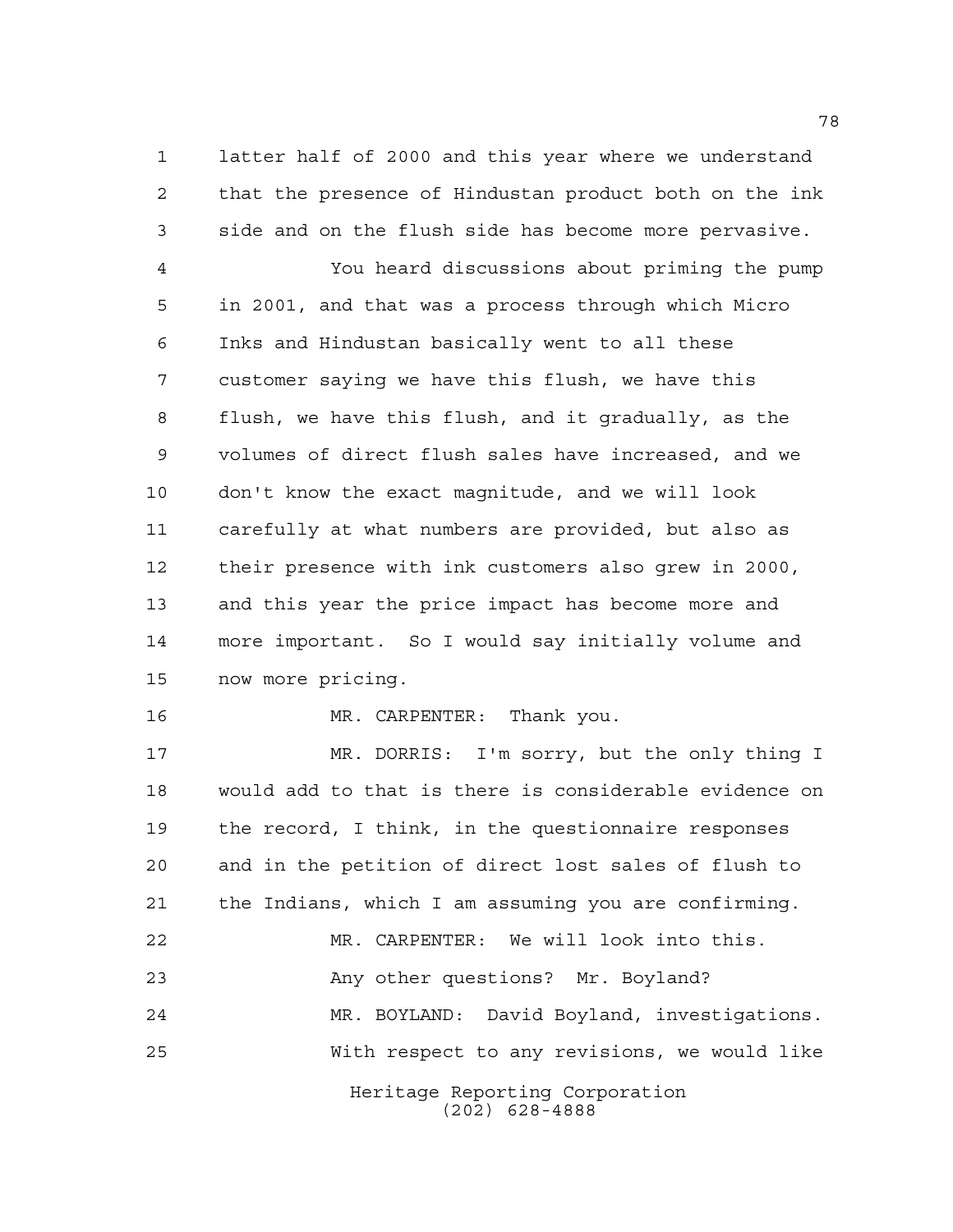a clear explanation as to what is accounting for any chances in --

 MR. CANNON: I'll take the opportunity to State this. You sent us three questions, and those will come in today after the conference, and page 8, the top half dealing with ink, I think, Fred, that I said to you we did that on a pound of pigment basis instead of on a pound of material basis, so it doesn't tie to page 6, and that's coming in today too. I got that this morning by e-mail.

 And on any other revisions the ideal is to try to get it into you this afternoon, and as soon as possible. We understand the need to get it into the staff report.

 MR. BOYLAND: And just as a general matter, the other companies that I sent follow-up questions to that requested an explanation as to what accounts for the differences and the different classes of revenue, commercial sales, internal consumption versus transfers, that's important too, so I am hoping we will get some explanation on that as well.

 MR. DORRIS: Yes, I think some of that has already been provided. But the others that have not, because they are here, it will be provided as soon as we can. We understand.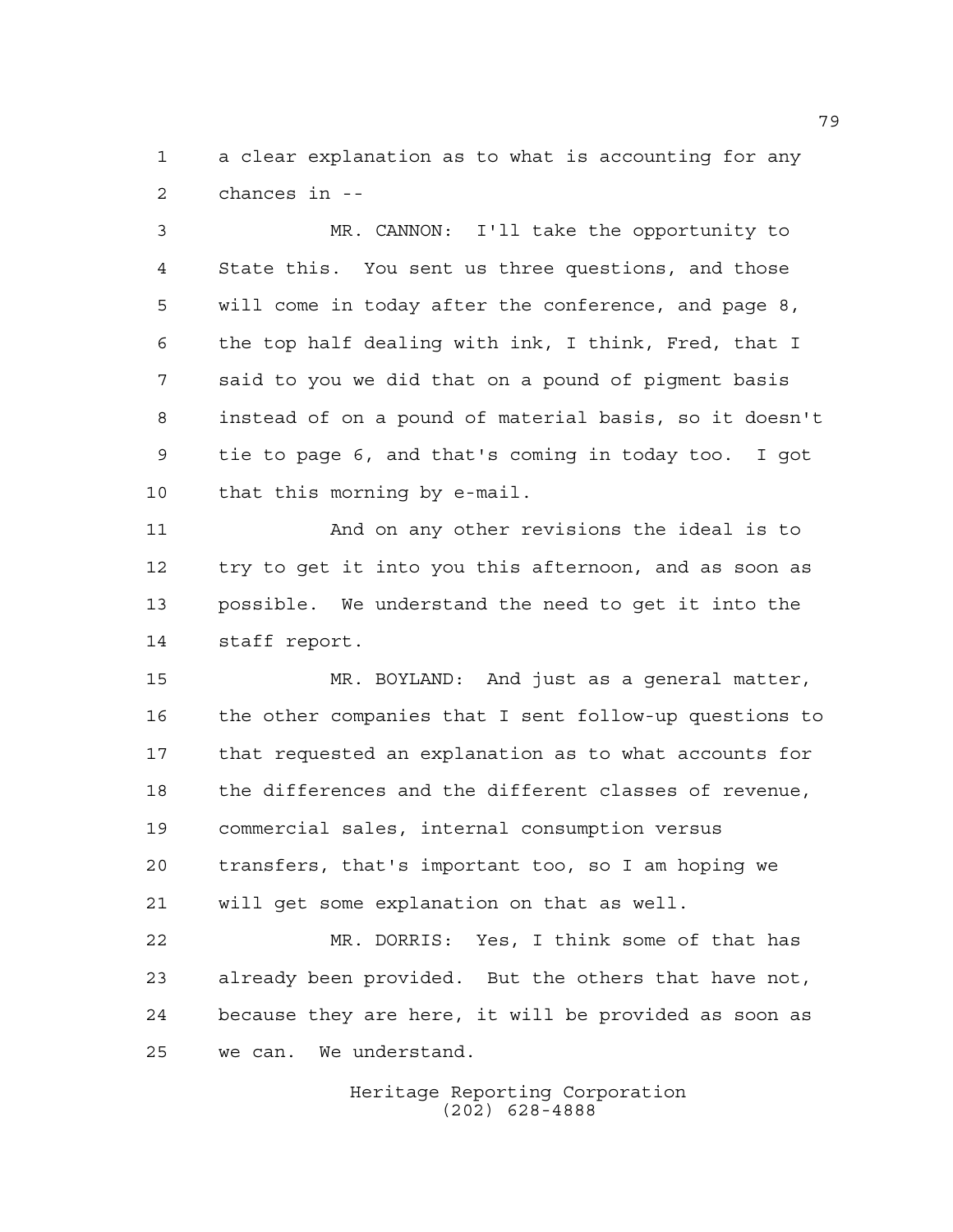MR. BOYLAND: Got you. Thank you. MS. DeFILIPPO: I would like to ask to address the issue of captive consumption as defined by the statute in your briefs. Thank you. MR. DORRIS: Certainly we will, but I think you will see that the third criterion is not satisfied. 8 MR. CARPENTER: Okay, thank you very much for your testimony and your responses to our questions. We appreciate it. It has been most helpful. We will take a short break until 11:30 by the clock in the back, after which the respondents will come up to the table and prepare for their testimony. Thank you. (Whereupon, a recess was taken.) MS. LEVINSON: Good morning again. I'm Lisbeth Levinson here on behalf of the respondents. I have with me several employees from Micro Inks and Hindustan Inks, and in fact employees at all levels because these companies feel very strongly about defending their company against the allegations in the petition. First, we're going to hear from Frank Morevec who is the President and CEO of Micro Inks.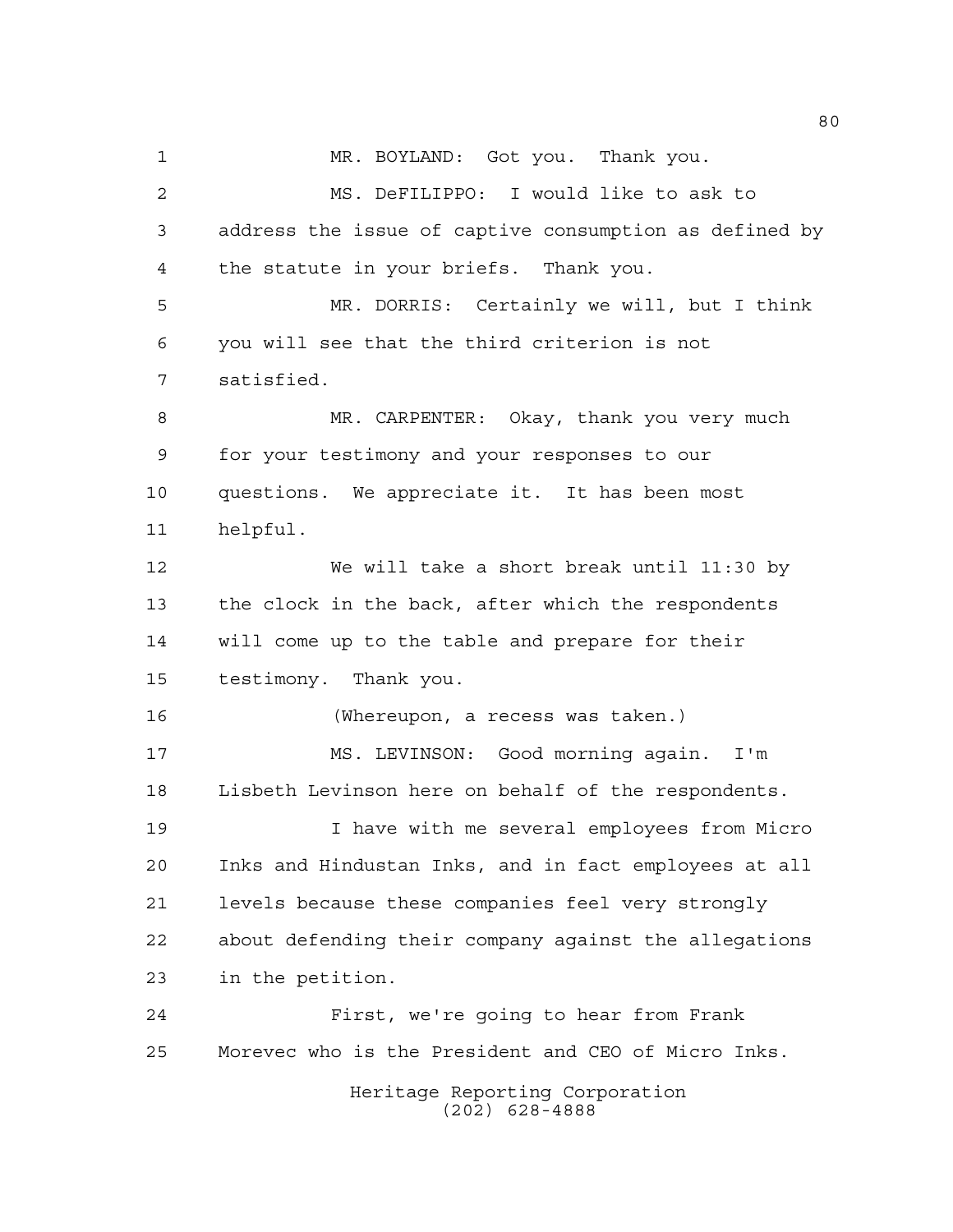He is immediately to my right. We are then going to hear from Prashant Desai who is to Mr. Morevec's right, and he will be discussing marketing efforts in countries other than the United States that Hindustan Inks is undertaking. Beside Mr. prashant Desai is Mr. Venai Pandyo, who is the CFO of Hindustan Inks and is available for questions.

 Finally, to the far right we have two employees from Micro Inks, two very valued employees who have taken their time from their schedule to come join us today to tell you a little bit about how Micro Inks has benefitted their community and why their jobs at Micro Inks are very important.

 With that, I will let Mr. Morevec begin. 15 MR. MOREVEC: Thank you, Liz.

 Good morning. My name is Frank Morevec, and I am the President and CEO of Micro Inks. Micro is a U.S. producer of industrial printing inks with its corporate office in Shambourg, Illinois, and manufacturing facilities in Kankikey, Illinois.

 Although Micro was established in 2000, I personally have been involved with this industry for 38 years. Prior to assuming my position at Micro, I was the President and CEO of Inks International, the third largest producer of inks in the United States.

> Heritage Reporting Corporation (202) 628-4888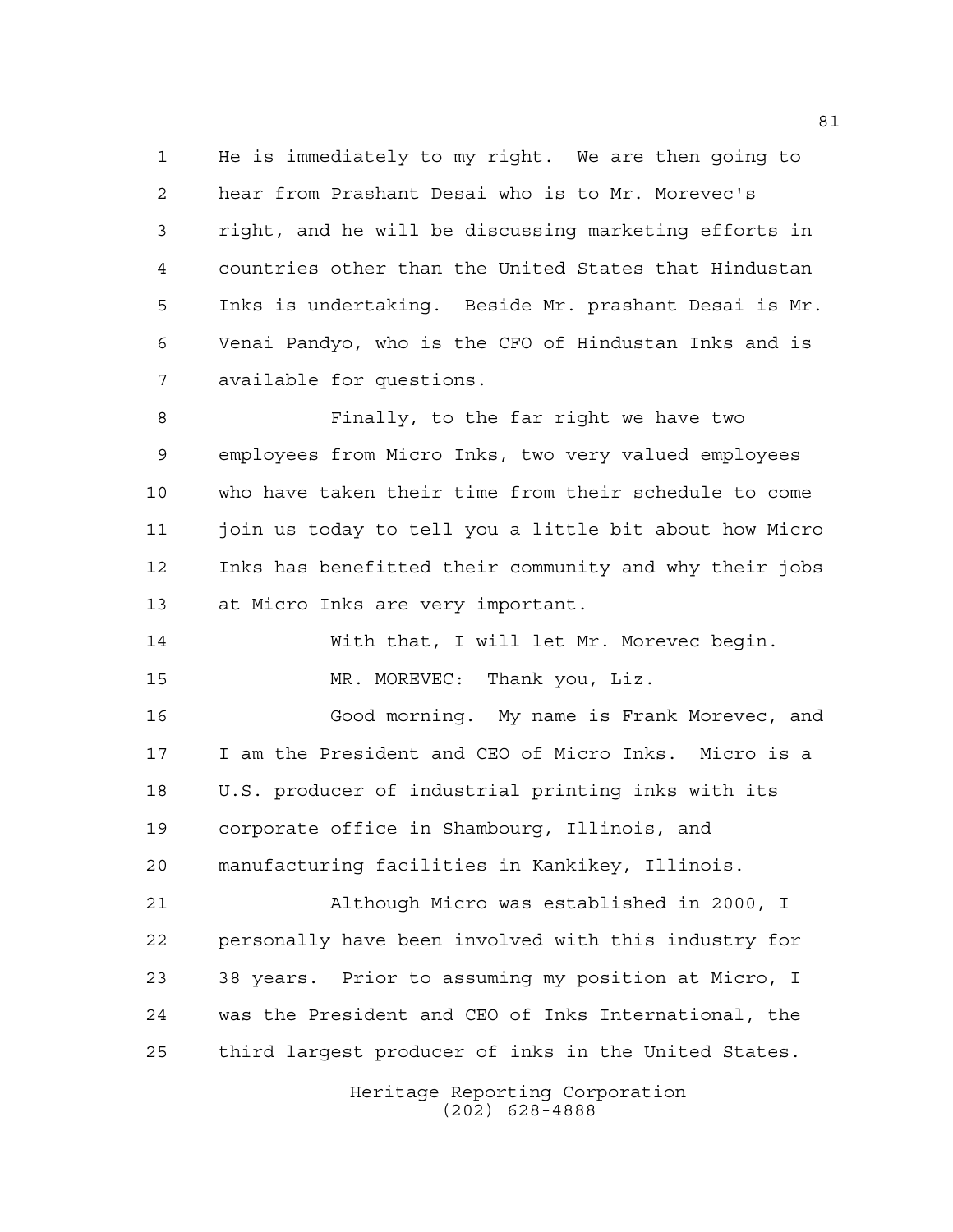1 1 In the course of my career, I have been involved in all facets of the ink industry, including technology, sales, marketing and upper management.

 Micro was incorporated in 2000 as a wholly owned subsidiary of Hindustan Inks and Resins, Limited. Hindustan is the largest manufacturer of inks and ink raw materials in India, and sells its product to over 50 countries.

 Unlike the petitioners, Hindustan has a complete vertically integrated supply chain. In fact, Hindustan is the only company in the world that produces inks in the full range of ink raw materials, including pigments, pigment dispersions, which we refer to as flush, press cake, resin, varnish and wax compound at a single location in a seamless manner.

 Since the inception of Micro, Hindustan has invested over \$70 million in equipment and operating assets in the United States operations.

 Micro currently has 167 employees located mainly in Kankikey, but also in other parts of the United States. Over 95 percent of our business is the production, sales and marketing of industrial inks. In addition, we sell a small quantity of ink raw materials, such as resins, varnishes, flush, and alalide blue.

> Heritage Reporting Corporation (202) 628-4888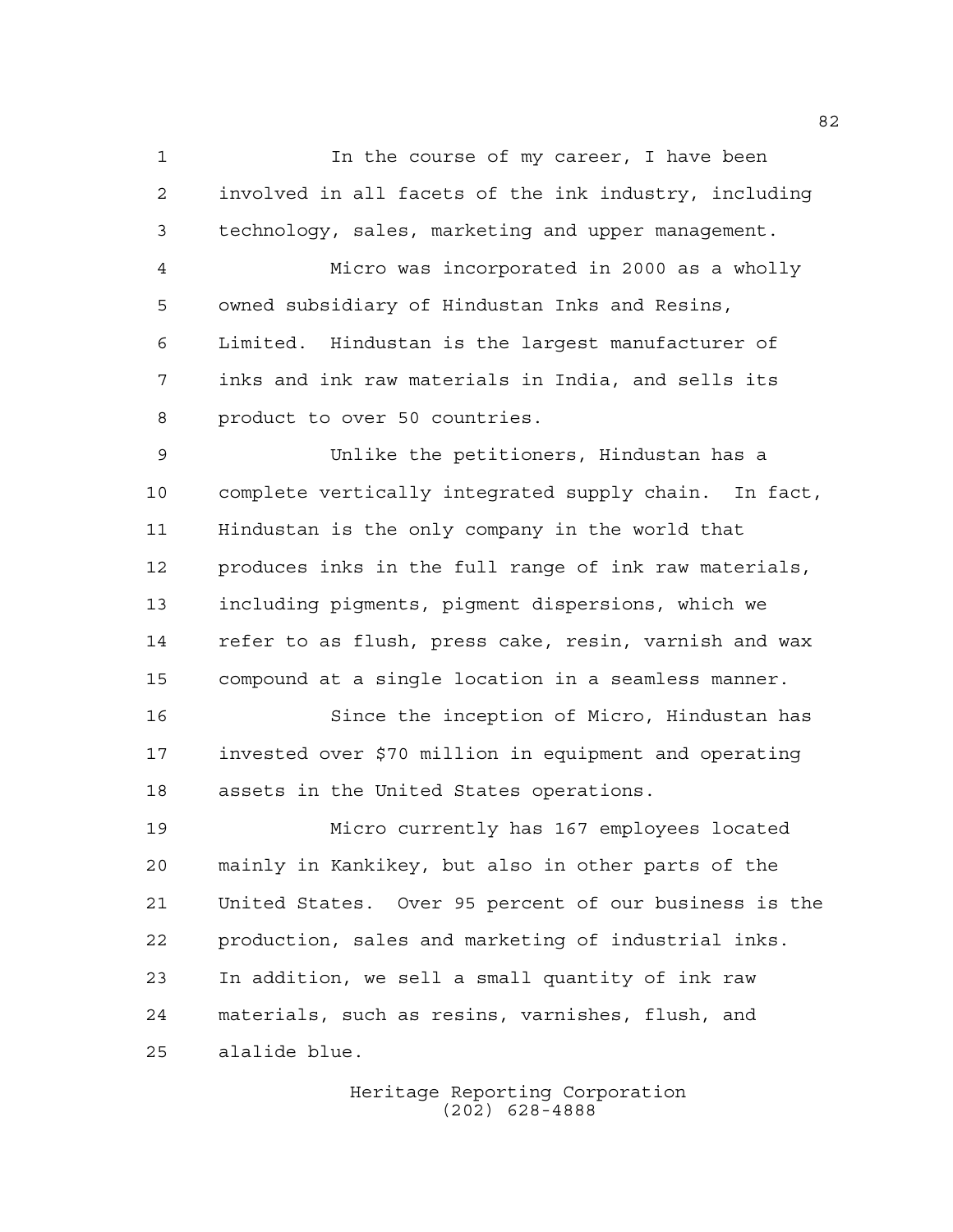We are in all respects a U.S. producer of inks, which is evidenced from the investments we have made in the United States both in people and assets. We import certain ink concentrates and precursors to ink, but so does every other U.S. producer of ink, including the petitioners. We import the subject products for reasons that I will explain while petitioners import percussor to the subject products. We are as much a U.S. producers of inks as petitioners are of either inks or flush. 11 Let me explain why we import flush for our captive use exclusively from our parent company rather that purchasing the same from U.S. producers. Hindustan has specifically formulated a customized flush for Micro that incorporates many technological advantages resulting in superior ink performance. Prior to the creation of Micro, the industry standard for flush was and remains today between 36 and 42 percent pigment concentration. All the flush produced by the petitioners are in this 36 to 42 percent range. Hindustan's product, however, is 22 to 28 pigment concentration, which can either be called an inconcentrate or a customized flush. For ease of reference today, I will refer to it as a customized flush.

> Heritage Reporting Corporation (202) 628-4888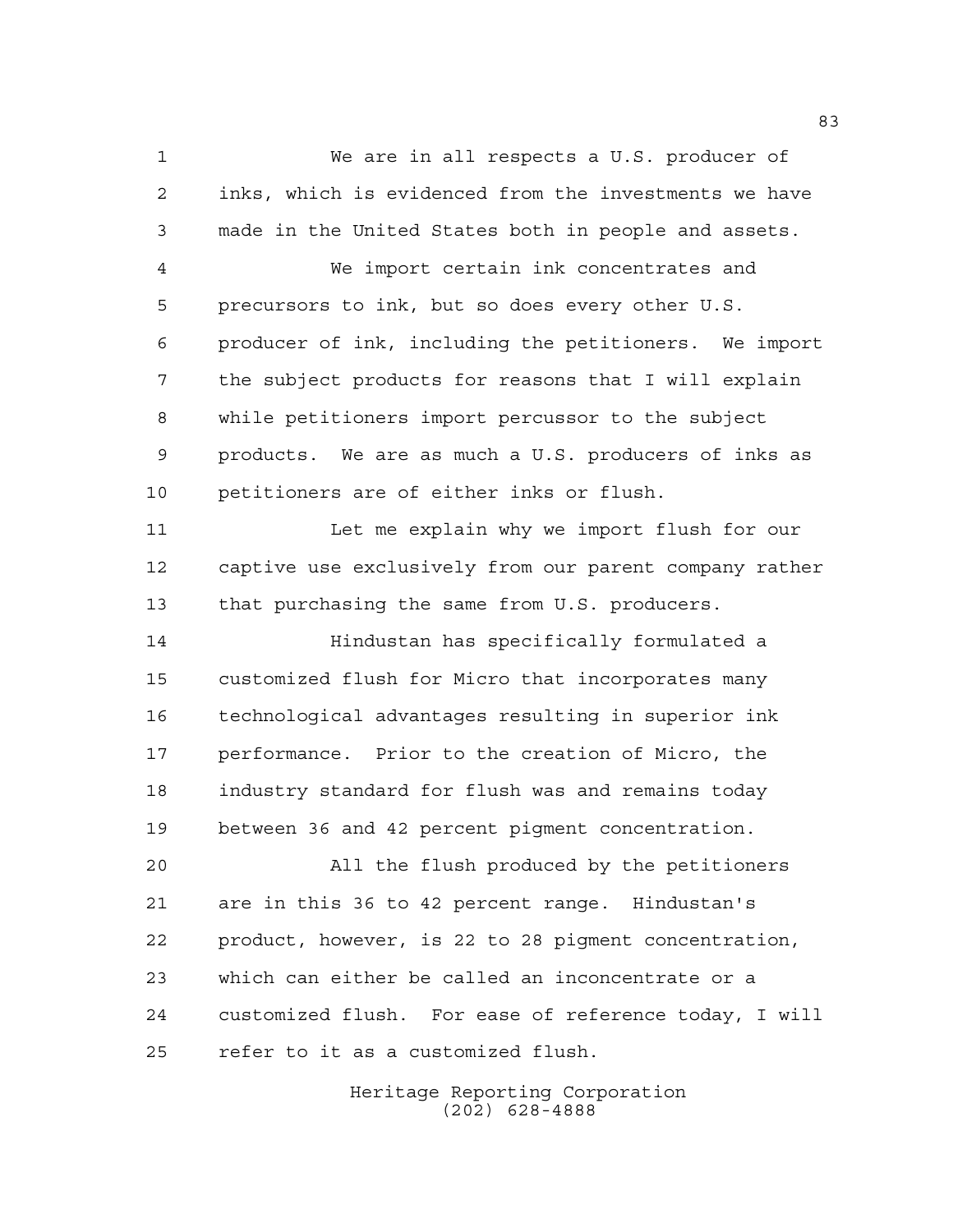This customized flush constitutes 98 percent of our imports of flush from India and none of these imports which are used captively competes with any flush produced by the petitioners.

 Apart from the 22 to 28 pigment concentration, there are other key elements of technology and manufacturing that impart superior quality to the customized flush. Hindustan has incorporated a number of innovations, such as in-house resin and varnish system, unique filtration processes, and seamless manufacturing technology. As a result, the Hindustan manufacture of flush has better consistency, stability, color strength and flow properties. The superiority of the flush then transfers directly into the superiority of the printing ink.

**Hindustan is the sole producer of this**  customized flush in the world. We could not obtain this product from any source in the United States even if we wanted to. Petitioners have never offered to produce or sell us this customized flush. In fact, Micro, like all U.S. producers, would prefer to have multiple sources so that we were covered if supply from India should be curtailed or hampered for one reason or another.

> Heritage Reporting Corporation (202) 628-4888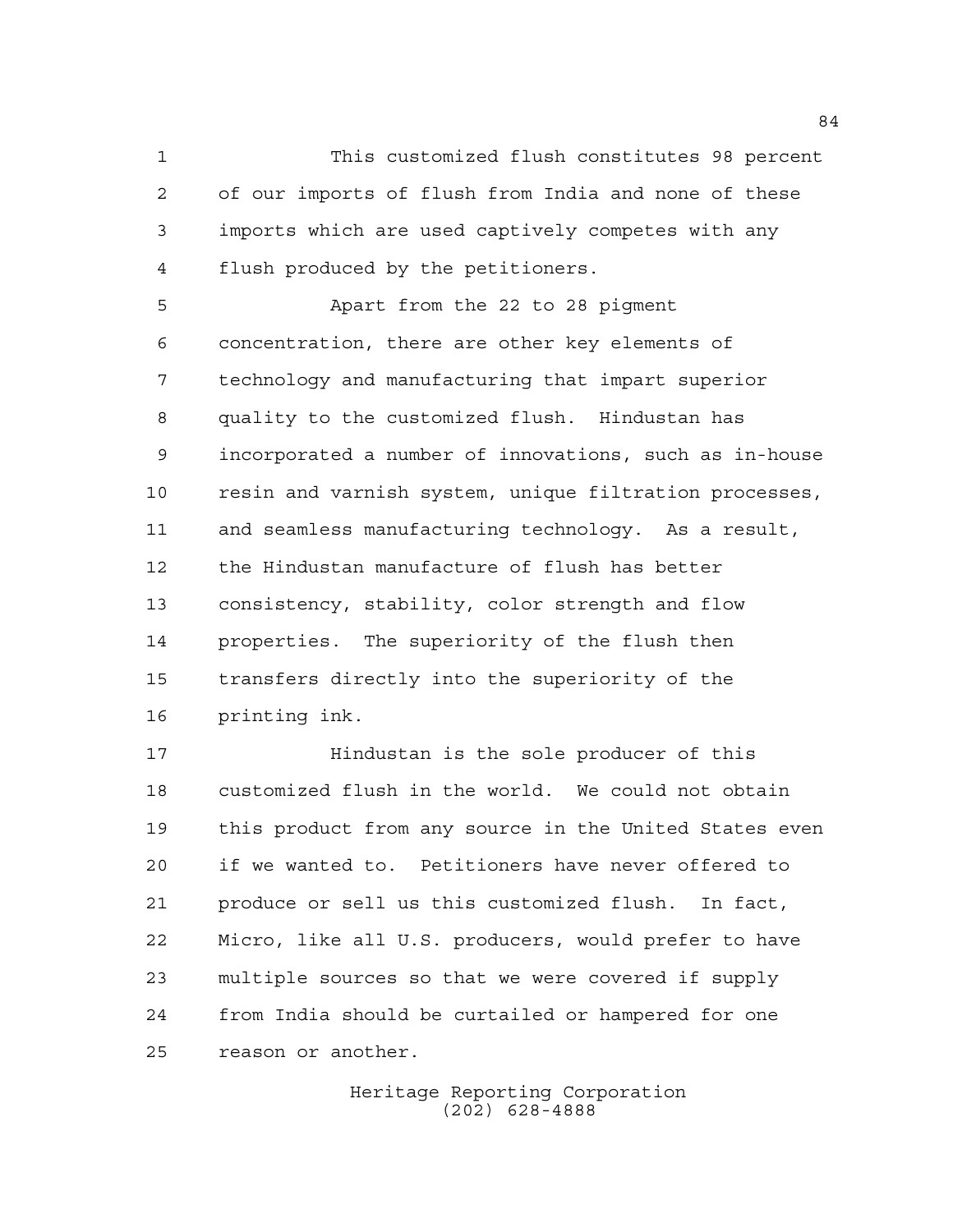We therefore engaged in discussion with Magruder, one of the petitioners, about its producing the customized flush for our use with our proprietary varnish system. While they tried to meet our supply needs, we soon discovered that they did not have an adequate infrastructure to meet our volume requirements.

 We also purchased the 36 percent flush from other U.S. flush producers to blend and produce small batches of ink for low volume customers. In fact, in every year since our inception we have actually purchased more than double the quantity of flush from the U.S. producers than we have sold in the open market.

 In addition to our customized flush, Micro does import a 36 percent concentration flush which it sells in the U.S. merchant market. Only about two percent of Micro's imports of flush are sold in the merchant market. We estimate that our sales of this product constitute less than one-half of one percent of total sales in the merchant market. In the merchant market for flush, Micro is indeed a small player. We are virtually insignificant.

 Having been involved in the ink business for 38 years, I can tell you with certainly that the sale

> Heritage Reporting Corporation (202) 628-4888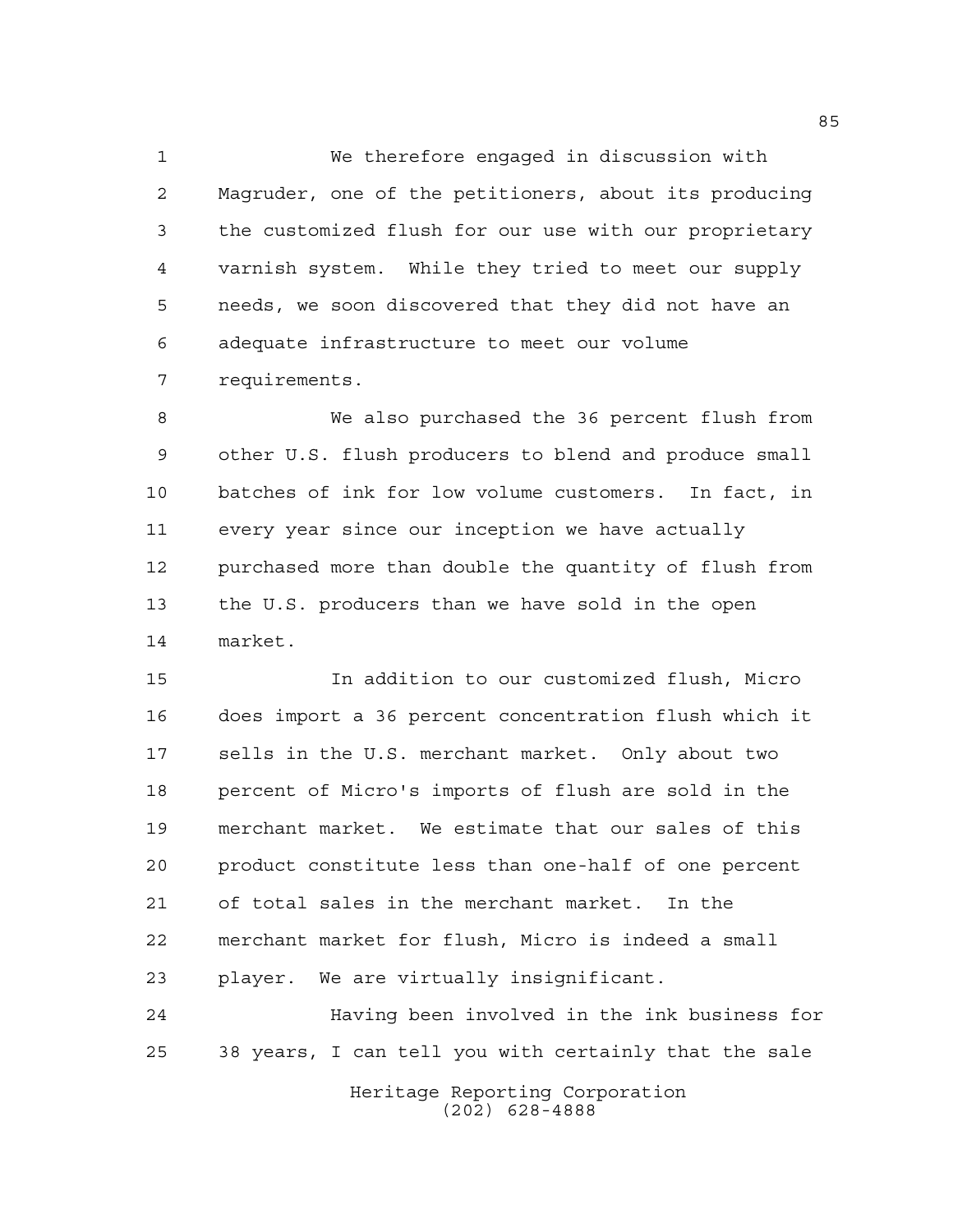of inks involve significant up-front investments both by printers and suppliers. These investments, all of which precede discussion of price, include: the process of qualifying print quality and conducting research and development to perfect performance. Due to the time-consuming qualification process, a large printer may take anywhere between six and 12 months before allowing price bids to be submitted.

 For example, R.R. Donnelly, a printing industry leader, studied our product and processes for many months and even traveled to India to evaluate Hindustan's facilities before purchasing our inks. The qualification period exists because all inks are different and each producer create its own formulation. Even the same ink company will have different ink formulations to suit the needs of various customers, presses and applications.

 The cost of ink constitutes less than three percent of the overall cost of printing. But in terms of the impact on the total product, it is of the utmost significance, after all, if the ink doesn't print well, the printer has no product to sell.

 In addition, poor quality ink also contributes significantly to increased cost for the printer because he is likely to experience machine

> Heritage Reporting Corporation (202) 628-4888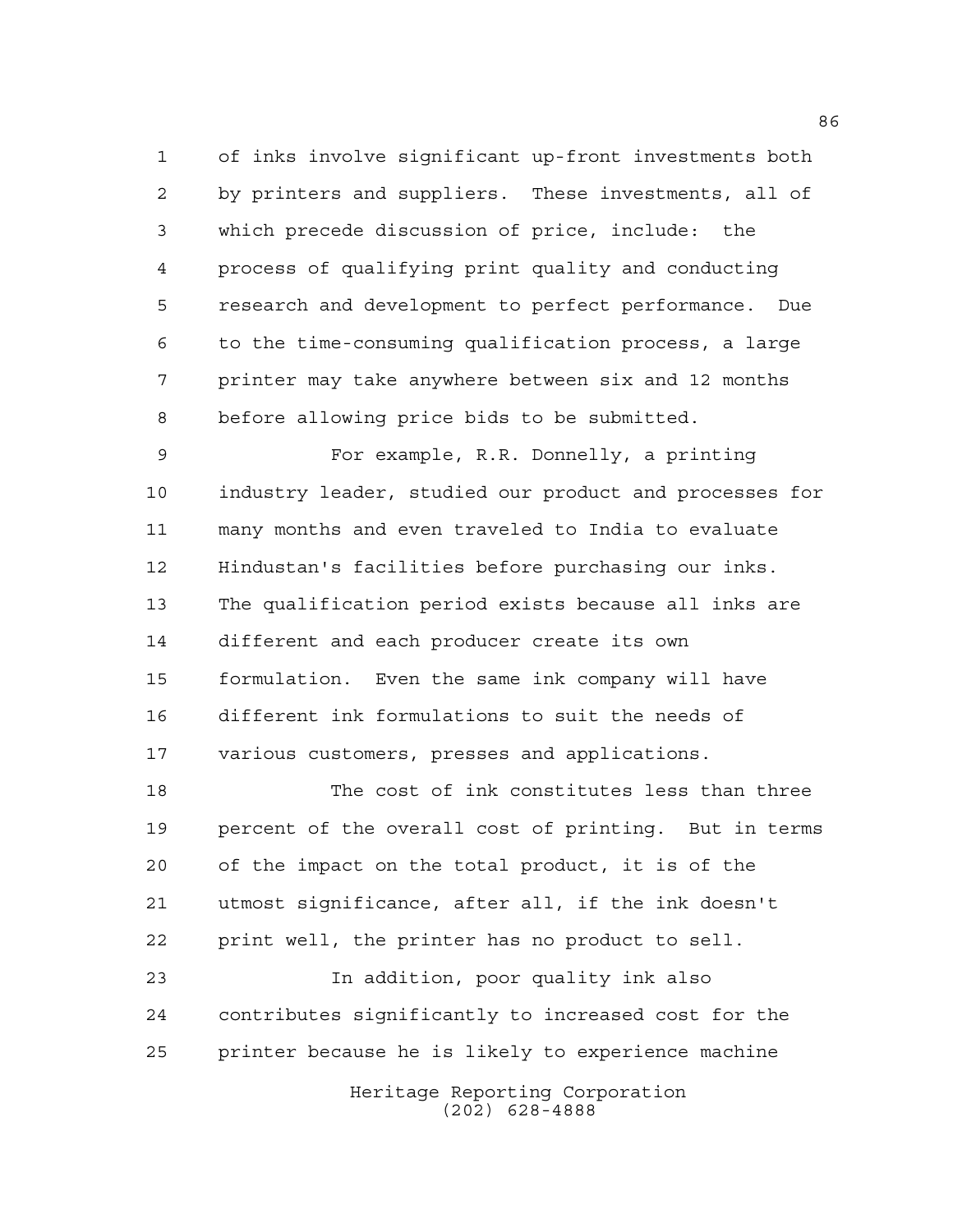down time, paper waste, high ink consumption and other productivity losses.

 Quality and reliability are so important to printers that they would not accept inexpensive or even free ink since these inexpensive inks can increase their overall costs. We have reports from laboratories and results from trial runs at major printing companies that indicate that Micro's product has superior performance based on improved print sharpness, better ink/water balance, and increased trap values.

 In addition, Micro offers a viable alternative to major printers who for so long have had no choice but to buy from the dominant U.S. suppliers. Large printers have had limited choice so far in terms of meeting their volume and quality requirements. In fact, Micro offers both which customers acknowledge.

 The superior quality of our flush is also important in the merchant market. Micro sells flush mostly to small and medium-sized ink companies who have more local and branded sales. These companies are extremely concerned about the quality of their ink sold under their brand. The same up-front investments that is required to sell ink also applies in selling flush to these companies.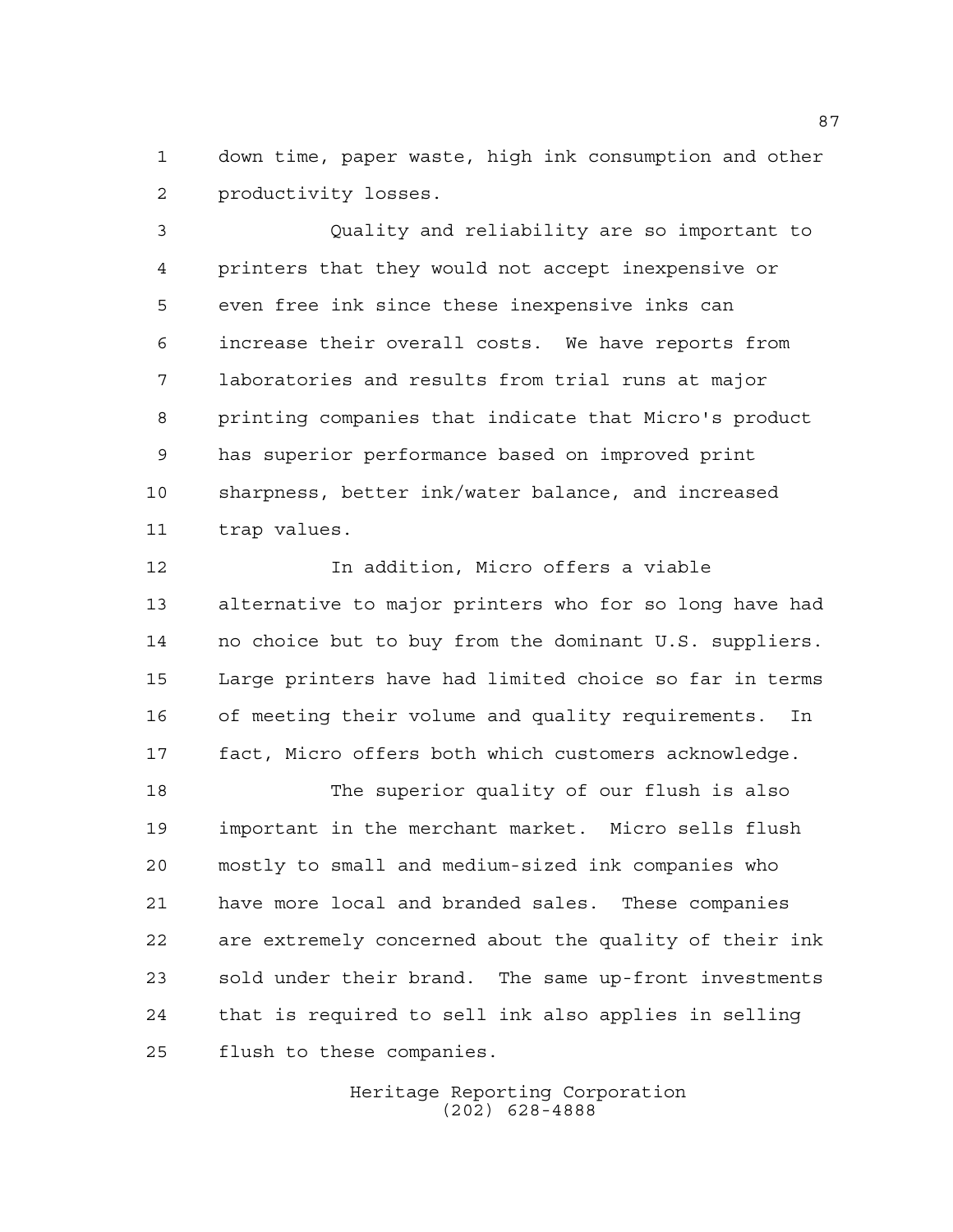The reason for the alleged poor financial performance of the petitioners lies directly in the deep recession in the printing business which seems to have affected much more than the economy as a whole. In fact, the ink volumes have been decreasing continuously over the last three years as evidence in the National Association of Printing Ink Manufacturers state of the industry report for year 2000, 2001, and 2002, which we have submitted to the Commission as an attachment to our importer's questionnaire response.

 The prices began declining long before Micro even started its operations in the U.S. In fact, some reports indicate that most of the printing ink and flush producers have experienced financial improvement during the last quarter of 2002, and the first quarter of 2003, suggesting that recovery appears to have begun.

 Industry leaders and key senior executives from petitioners have recognized this recovery. For example, Ed Faulkner, Director of Communications and Regulatory Affairs at Sun Chemicals Color Group is quoted in the March 2002 issue of Ink World Magazine as saying, "2002 was an exciting year for Sun's pigment business in general, and very rewarding with respect to the ink industry in North America.

> Heritage Reporting Corporation (202) 628-4888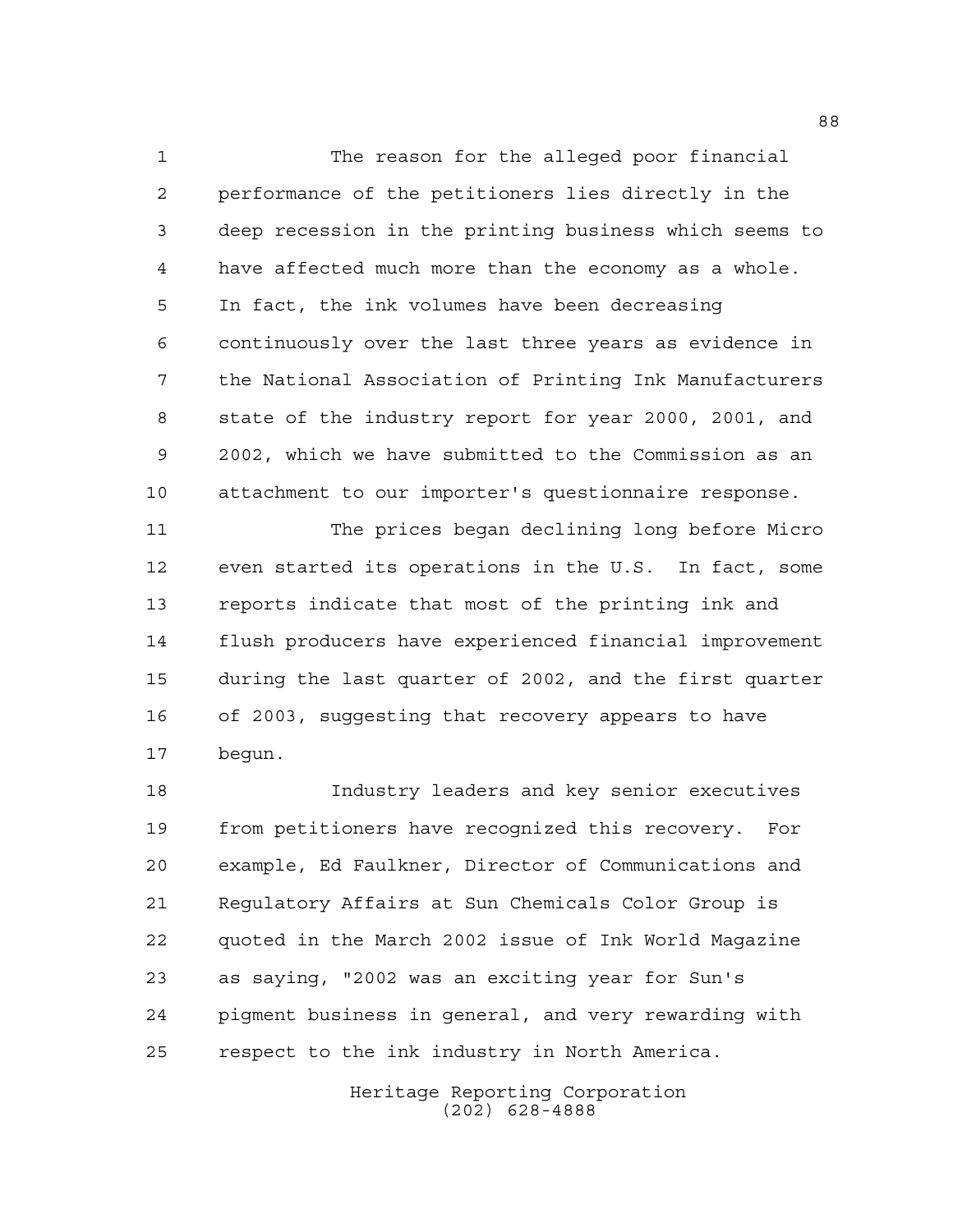In a declining ink market, our pigment business grew both in volume and market share."

 Andy Grubbeki, Vice President of Sales for General Press Colors, Limited stated, "We were flat for 2002. However, we did have a nick pick up toward the end of the year, which has carried us through January 2003."

 Tom Ash, Vice President of Marketing and Sales of the Pigment and Dispersions Divisions of Flint, Inc. stated, "2002 started slowly because of the continuing advertising slump in the aftermath of 9/11. However, advertising started to come back in the second half, and the year finished with an upward trend."

 I believe that the use of the AD and CDV laws in the context of this case is just another attempt by the petitioners to stifle the introduction of long-needed changes and innovation in the printing ink business which Micro is trying to bring about.

 Innovative thinking has not broadly characterized the ink industry over the past decade or more, but we are trying to change that, and believe that is our role as a U.S. producer of inks. We are well situated to succeed.

Heritage Reporting Corporation (202) 628-4888 If petitioners were to achieve their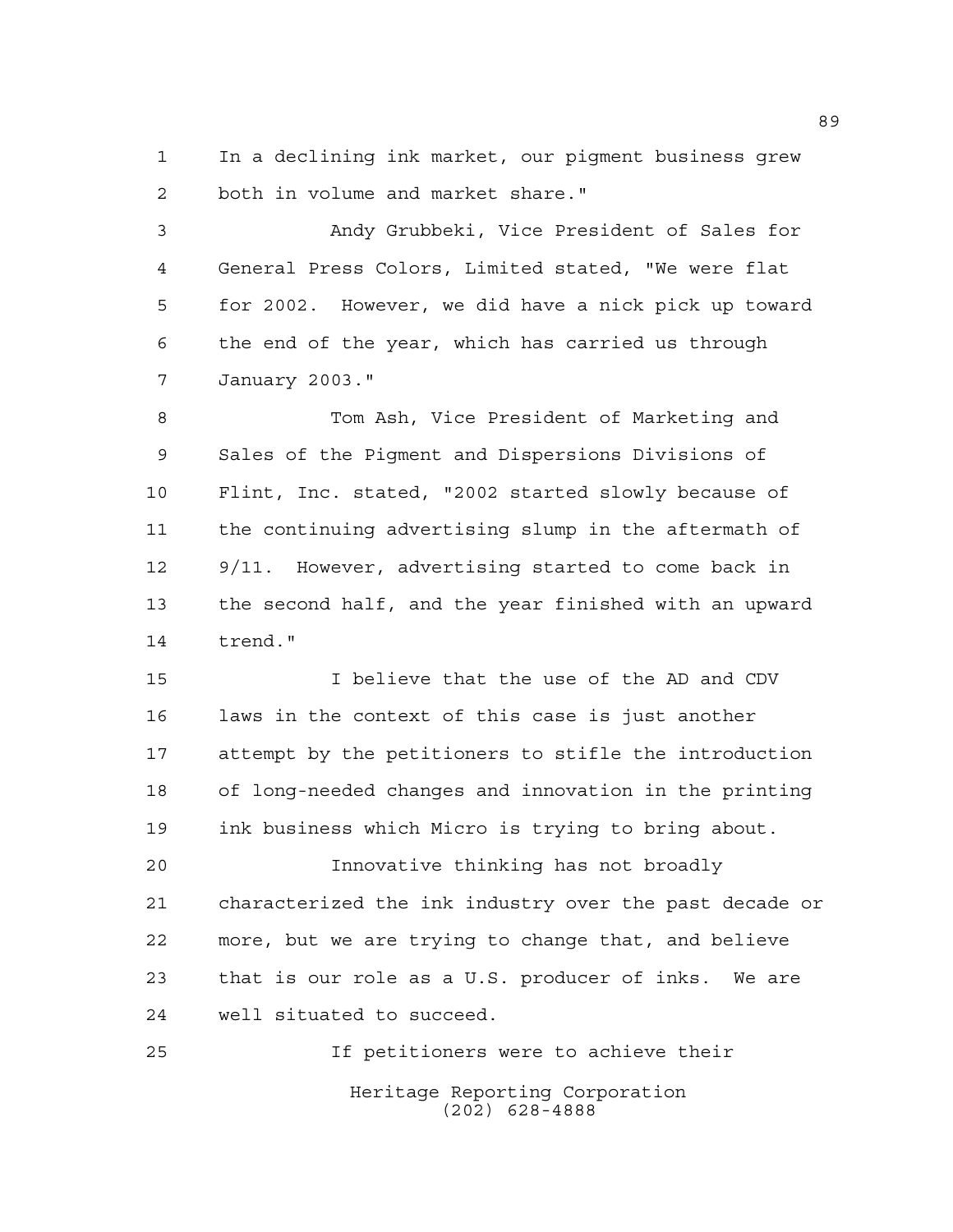objective of having us fail, customers will use an alternative source with superior product. Micro was brave to invest large amounts of money in recessionary times and create employment for nearly 168 U.S. citizens.

 If the petitioners were to succeed, our investment not only will suffer and the livelihood of our dedicated employees will be at stake. You will hear from two of our valued employees that are here with us today.

 Thank you for this opportunity to appear before you today. I am available along with other employees of the company to respond to any questions that you might have. Thank you.

MS. LEVINSON: Prashant.

 MR. DESAI: Good morning. My name is Prashant Desai. I am a member of the Board of Hindustan Inks and Resins, Limited. I am responsible for global business development strategies.

 While Frank has already covered our operations in the United States, I would like to give you a brief account of the vision behind our international strategies and the status of our business in the non-U.S. markets.

Heritage Reporting Corporation (202) 628-4888 In less than a decade, we achieved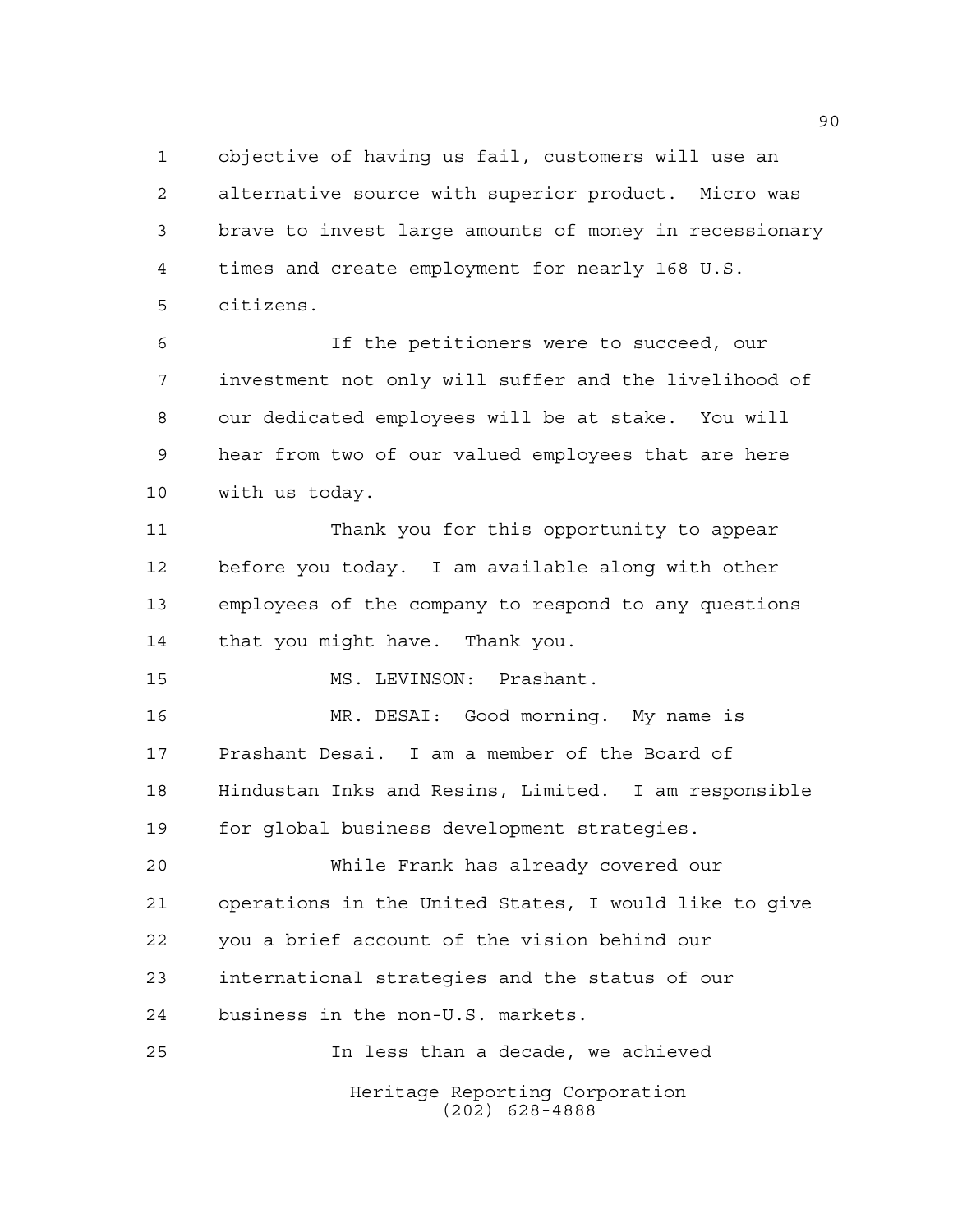leadership in India to rapid new product introductions with in-house research and development. We then made plans to expand our business globally. We made a detailed survey of the ink marked, talked to potential customers, and understood their needs. We evaluated competitors' products in the market and studied the quality and supply chain requirements.

 Our study of the industry structure revealed that in certain segments, such as heat set, news ink and publication revenue, there was a virtual oligopoly in the U.S. It also seemed that other major markets for inks were also moving in this direction. Large printers had limited choices in terms of meeting their volume and quality requirements.

 We created an innovative business model and developed core competencies in each area of manufacturing, formulation, application, marketing, and distribution. In our written submission, we will explain the uniqueness of our business model and manufacturing technology that ensures superior product offerings to our customers.

 Based on this unique business model, we started our globalization with a large investment in the U.S. Today, however, we are experiencing faster through in non-U.S. markets than in the U.S. We are

> Heritage Reporting Corporation (202) 628-4888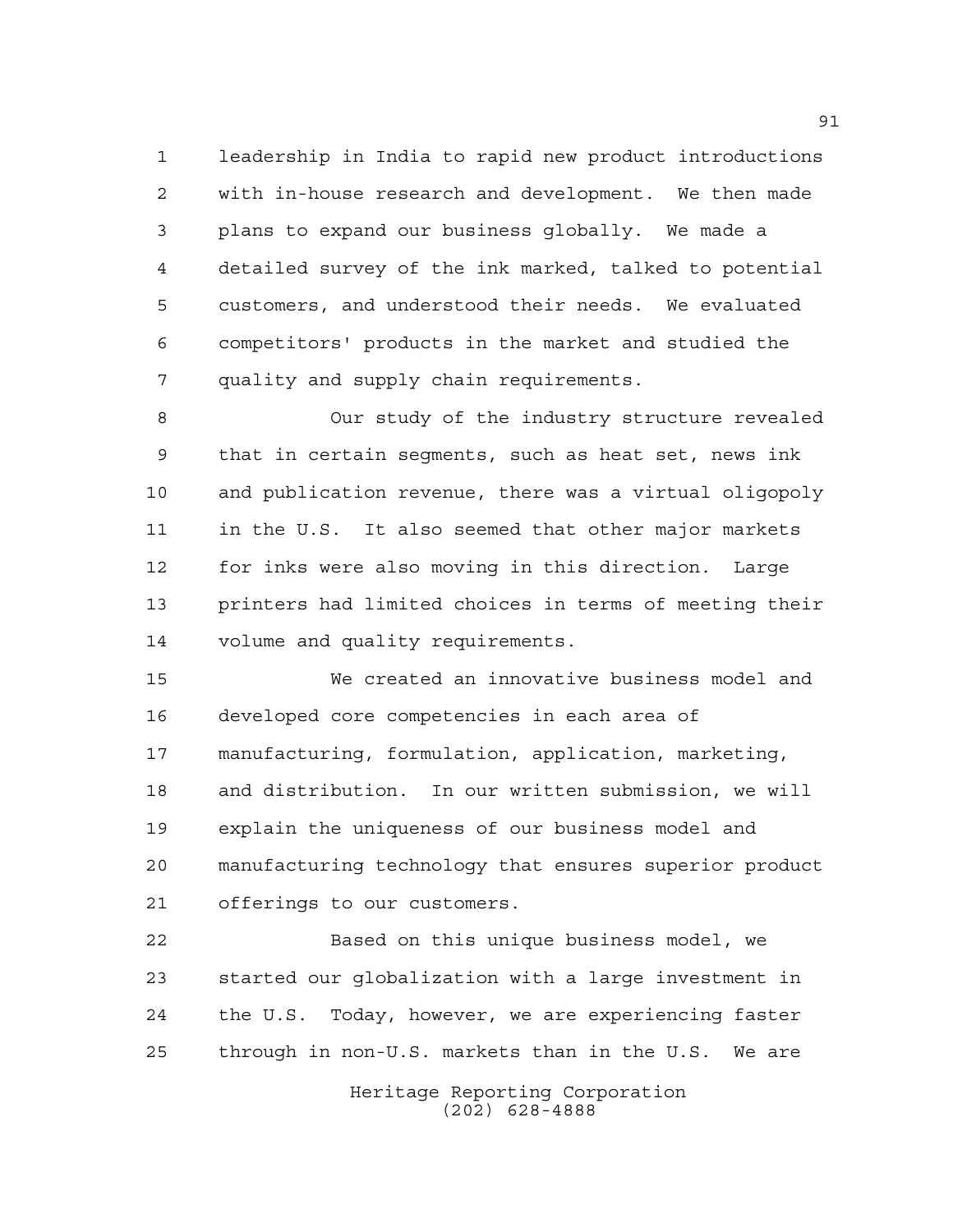now present in more than 50 countries and five continents. Our export sales to non-U.S. destinations was negligible two years ago. In the first year of our business development, we achieved sales of \$3.5 million.

 The establishment of quality and supply chain takes some time, as explained by Frank. While we are still in the process in many markets, we achieved sales of nearly \$50 million in the third country markets in the recently ended fiscal year, growing by 269 percent.

 In addition, we are likely to reach sales between 6 to 7 million dollars in the first quarter ended June 2003, and expect to exceed \$35 million in the current fiscal year in the third country markets. We plan to invest in selected markets to increase our presence.

 This demonstrates that we are not merely focused in the U.S. market alone, but are emerging as a true global company with innovative products and technologies.

 It's our belief that our products have achieved a high degree of customer confidence across the world due to better quality and technology. Our company now enjoys a good brand image and recognition.

> Heritage Reporting Corporation (202) 628-4888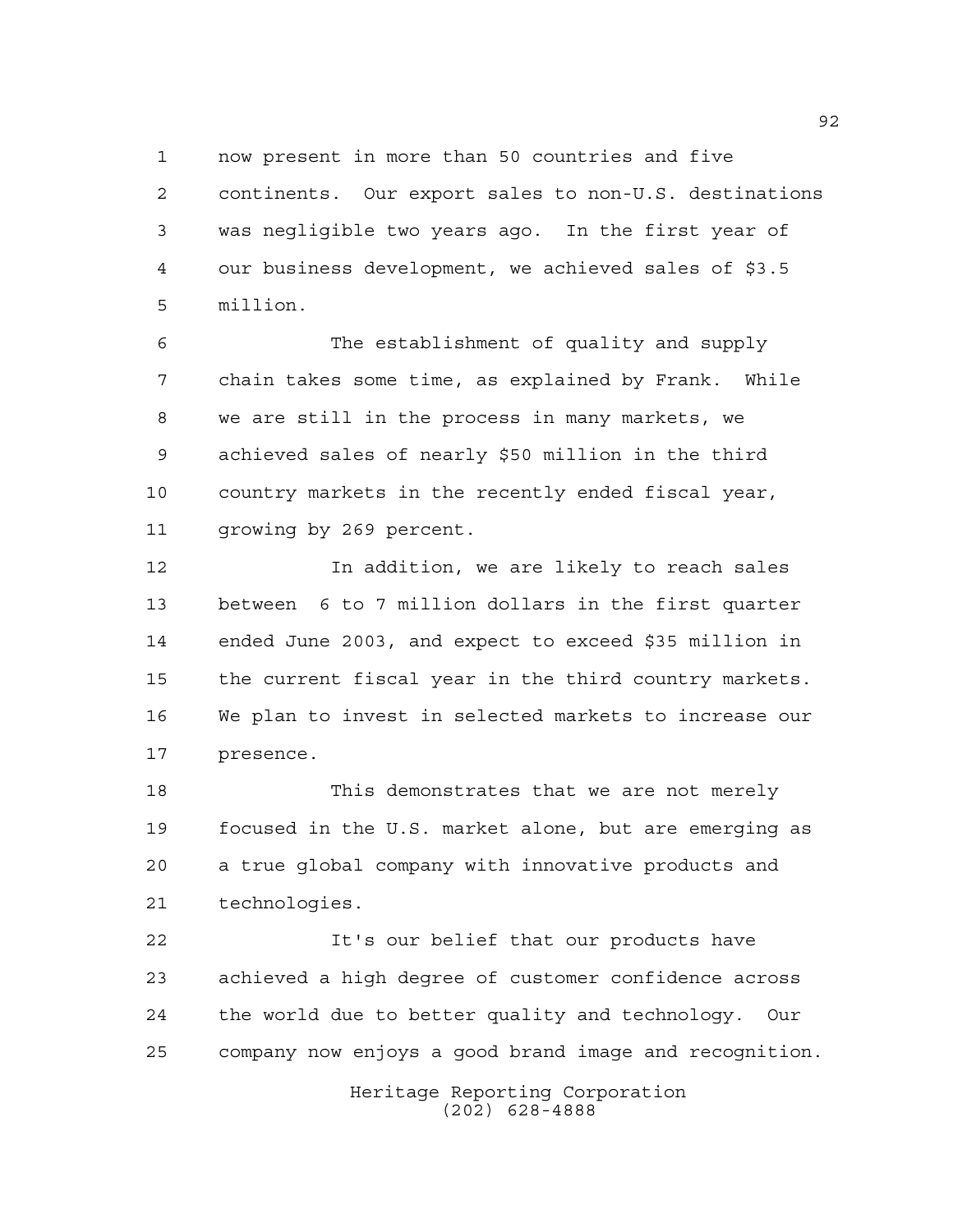Based on this, we have already launched several new products in the tolerance business such as plastic dispersions, dry pigments and dispersions for packing inks. The initial trial phase has already begun in some markets, and we expect to increase the share of these products in the total sales to significant levels.

 Our business in India continues to grow on a significant base, and our growth rate outperforms the competition by several times. We continue to add new products in our portfolio. Last year we launched two new type of inks, inks used in CDs compact disk, and laminated tubes for the first time in the country. Our research plan is full with innovative products and technologies that will continue to benefit our customers.

 I thank you for this opportunity to appear before you today. Thank you.

19 MS. LEVINSON: Linda?

 MS. DUPRIS: Good morning. My name is Linda Dupris. I'm a switchboard receptionist at Micro Inks. I have been with Micro Inks for two and a half years and I'm here to tell my story. I'm here to tell the Commission of how thankful I am to be employed with Micro Inc. I am a lifetime resident of Kankakee,

> Heritage Reporting Corporation (202) 628-4888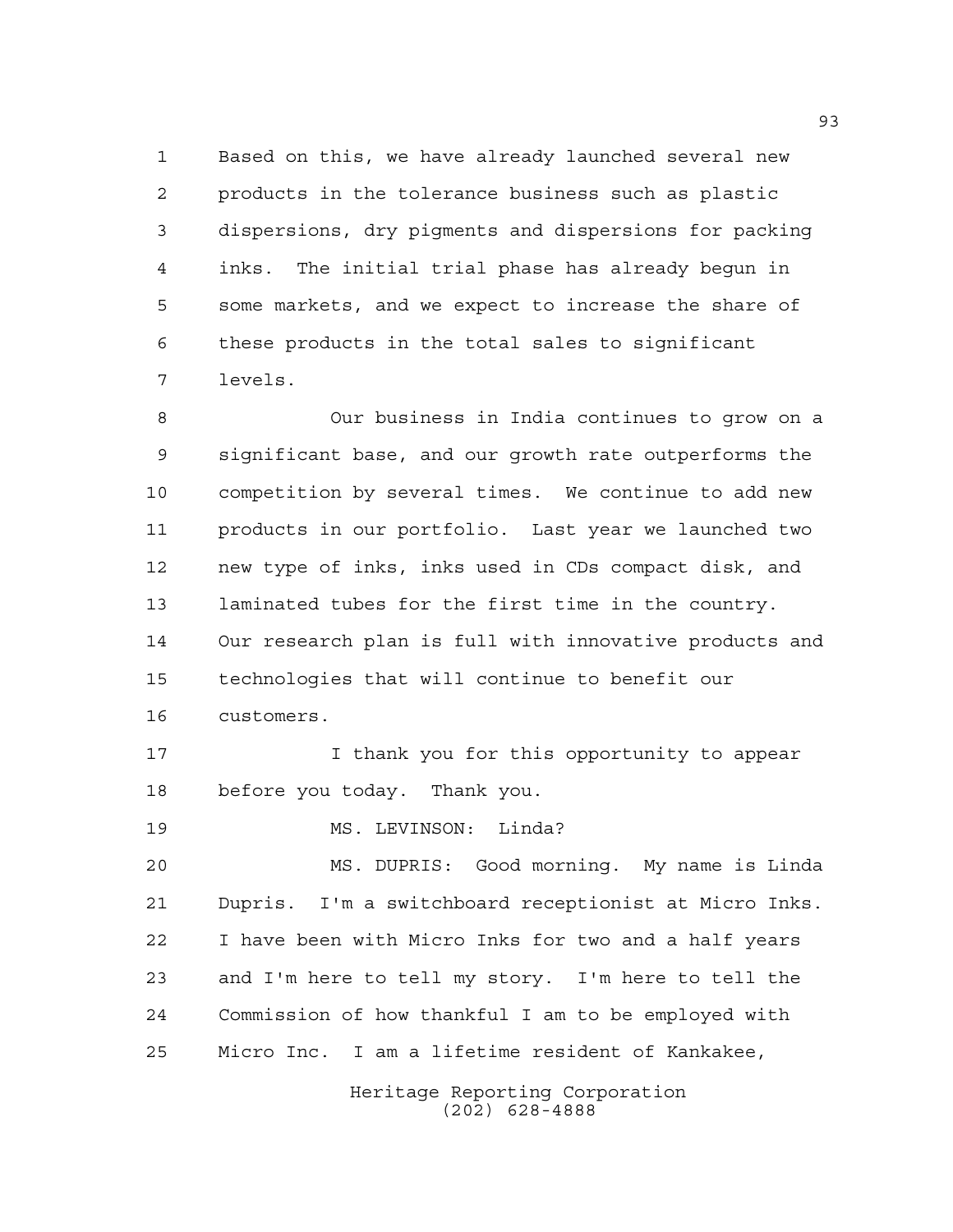Illinois. Kankakee is located 60 miles south of Chicago. Since the early 1980s we have experienced difficult economic times in Kankakee as established manufacturing and jobs have disappeared.

 In my own experience I have had to change jobs several times due to plant closings. I was employed at Craylers a furniture manufacturer for eight years. I worked in the Accounting Department as a Coupon Clerk. They closed their operations in 1982. After three months I was able to find another job at Tenny Sales a food distributor where I was a switchboard receptionist. That job lasted four years until 1986 when Tenny Sales filed for bankruptcy and closed their operations. It took me eight months to find a new position at United Codings where I was a switchboard receptionist.

 In 1996 the company was purchased by Sherwin Williams which closed the Kankakee facility in 1998. I took a new position at Gauge Marketing where I was an Inventory Clerk. I had to take a substantial reduction in salary and the working conditions were poor. I was happy to take a new position in December 2000 when Micro Inks opened its operations in Kankakee. I enjoy my job at Micro Inks. The working conditions are wonderful.

> Heritage Reporting Corporation (202) 628-4888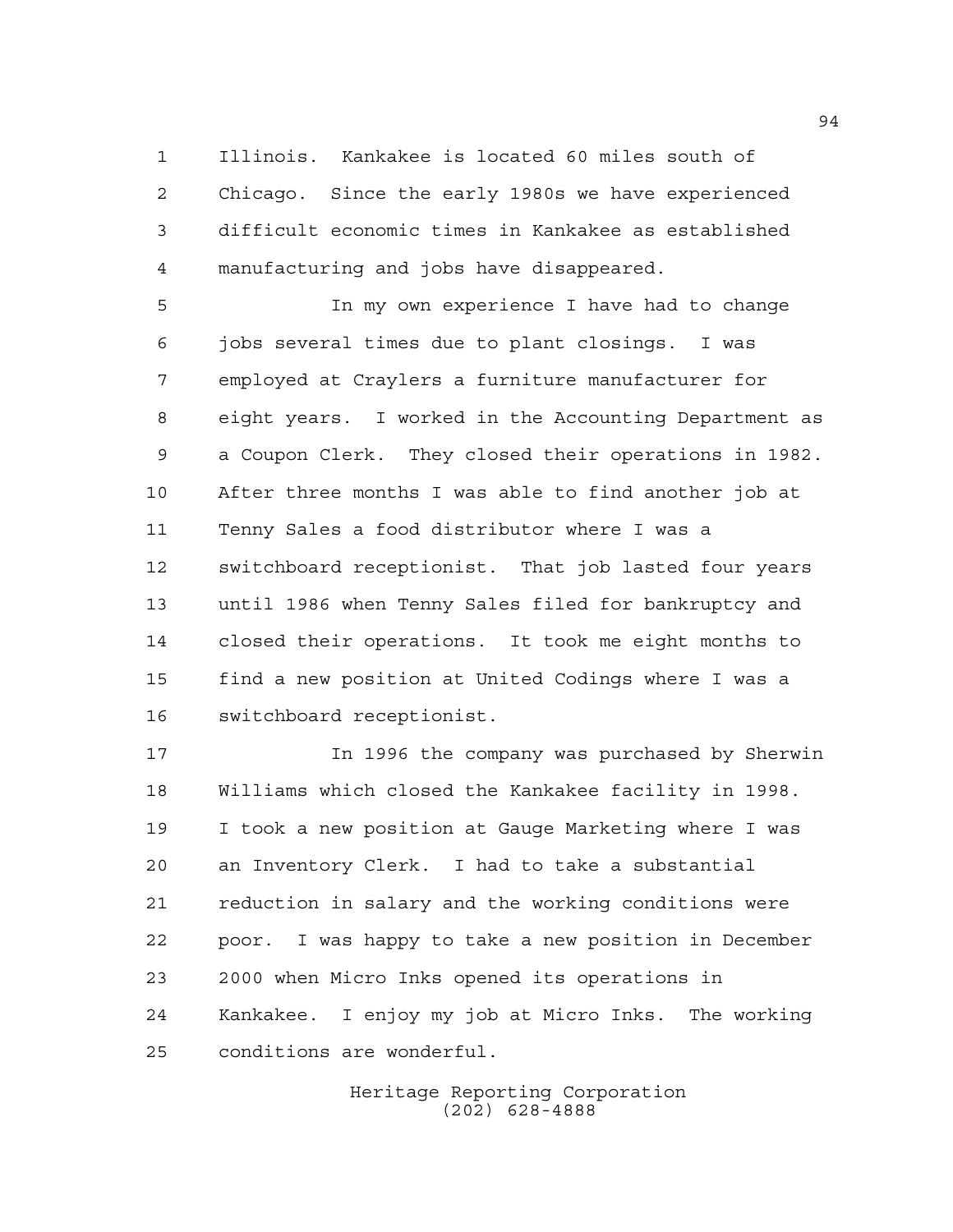I work in a totally remodeled building. The pay scale is at or above the standard in the area. Full benefits are provided and management is on good terms with its employees. Moreover as a new and growing company there are many opportunities for advancement within the company. When I first started there were only about 35 employees now there are about 170 employees. I feel part of a growing company not just an employee.

 Micro Inks has had a very positive impact on Kankakee. The company has made a major investment in our community and is seen as one of the best employers. After working at many jobs for over a long career it is my desire to retire from Micro Inks. After seeing so many businesses decline in our community it is encouraging to be working for a company with a bright future. I want to thank the Commission for allowing me to make this statement and I would be pleased to answer any questions you might ask.

 MR. McDERMOTT: Good morning. My name is Mark McDermott. I'm a Shipping Lead Man and Supervisor in the Shipping Department at Micro Inks. I've been with the company for 16 months and like Linda previous companies I've worked for have closed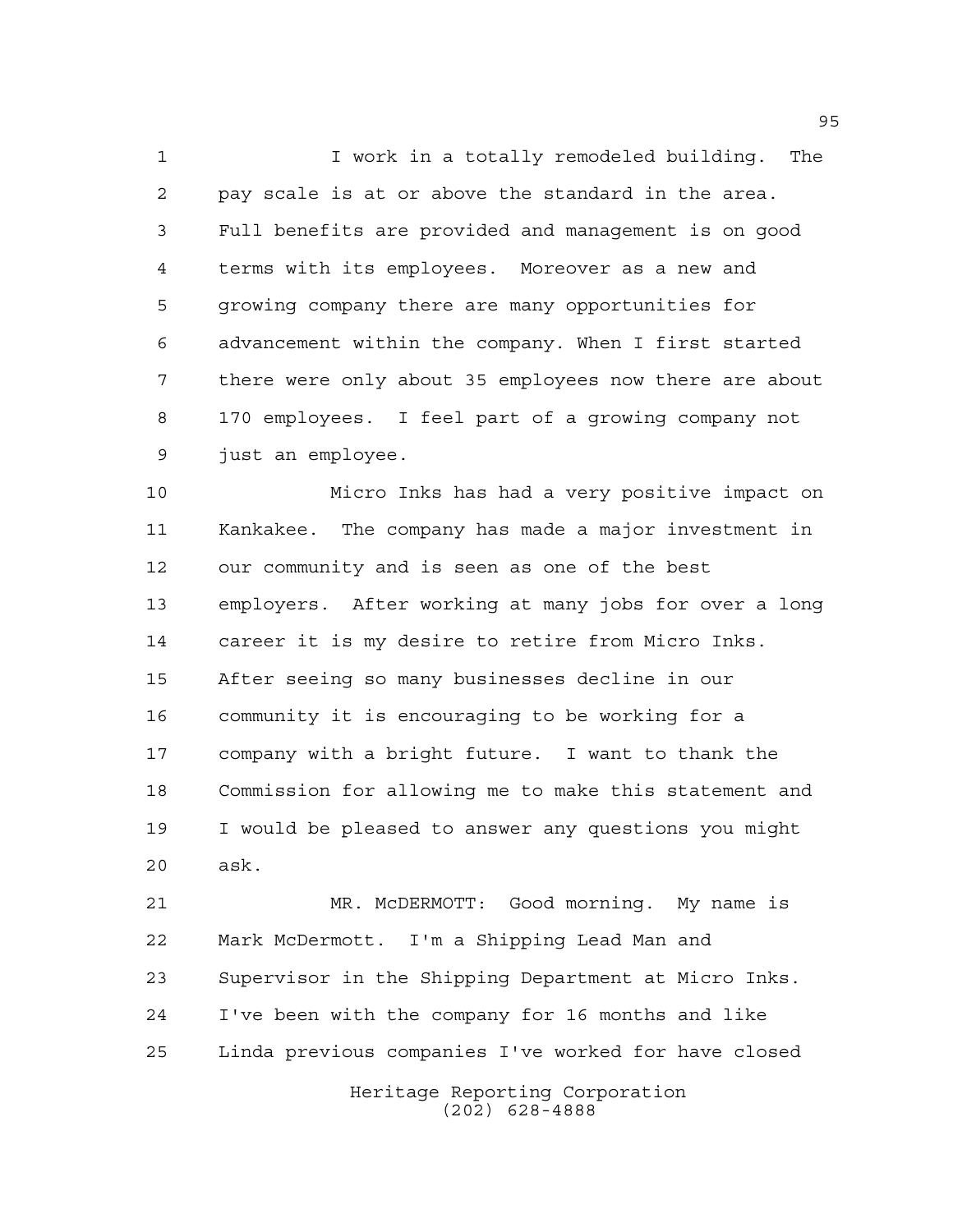down. First I worked for International Harvester for nine years as a Machinist. They filed bankruptcy and closed their operations. After that I worked for 15 years at Midwest Fasterary as a Shipping Manager. They were eventually bought out by Alcoa Corporation. Alcoa downsized by combining three area locations and eliminated most of the middle management assistants.

 Working at Micro Inks has been very different than earlier experiences. First I believe the job provides security. Working for a growing company we are expanding our production capabilities and planning to build a new and larger shipping facility. This is unusual for Kankakee. For years Kankakee has experienced employment declines, not growth. Now there's opportunity for advancement. Second, the management at Micro Inks makes it a priority to involve all its employees.

 Frank personally holds orderly meetings open to all employees. When these meetings are held production is halted so all employees can attend. At these meetings he explains where the company stands in respect to its operations, its financial performances, the business climate, competition in the industry and further plans and initiatives. We leave these meetings feeling part of the company. We are kept up

> Heritage Reporting Corporation (202) 628-4888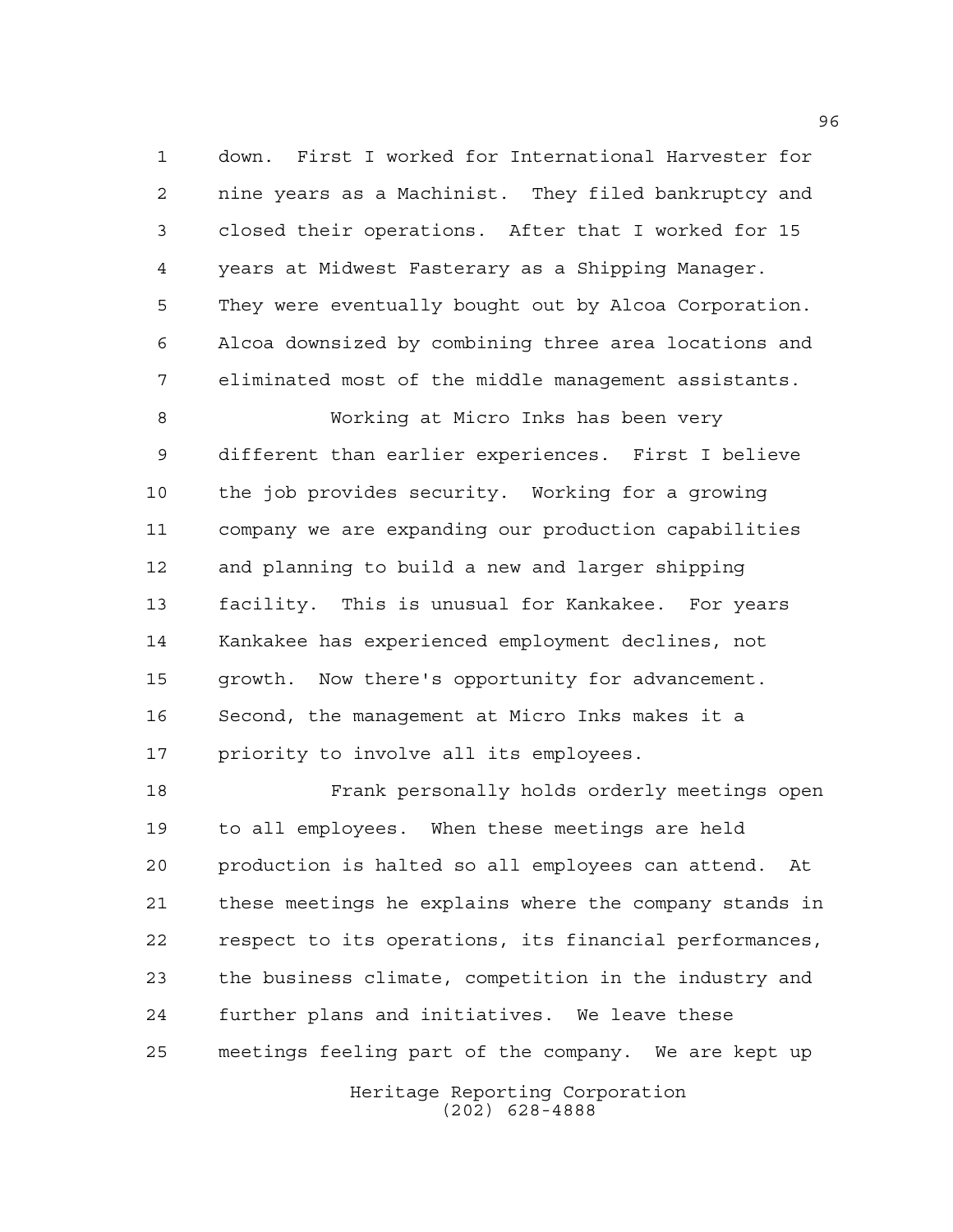to date. The company encourages employment input and ideas or suggestions are actually explored.

 Trust that management has in its employees is reflected in high morale and loyalty from the employees in our company. I personally would like to retire from this company. I know that several other employees in the Shipping Division feel the same way. I thank you for listening to my statement and would be pleased to answer any questions. Thank you.

 MS. LEVINSON: Our presentation will conclude with Richard Boltuck's economic analysis.

 MR. BOLTUCK: Thank you. Good morning. I am Richard Boltuck, Vice President, Charles River Associates. I appear today on behalf of Respondent's Hindustan Inc.'s and Resin's Limited and its U.S. manufacturing subsidiary Micro Inks. I have been asked to provide an overview of the economic issues at dispute in this investigation focusing particularly on the Petitioner's unusual theory of causation.

 Pigment dispersions otherwise known as flushes are an intermediate product used exclusively in the production of paste inks which in turn are used principally in lithographic printing. Petitioners manufacture pigment dispersions with 36 percent pigment concentration which they use either captively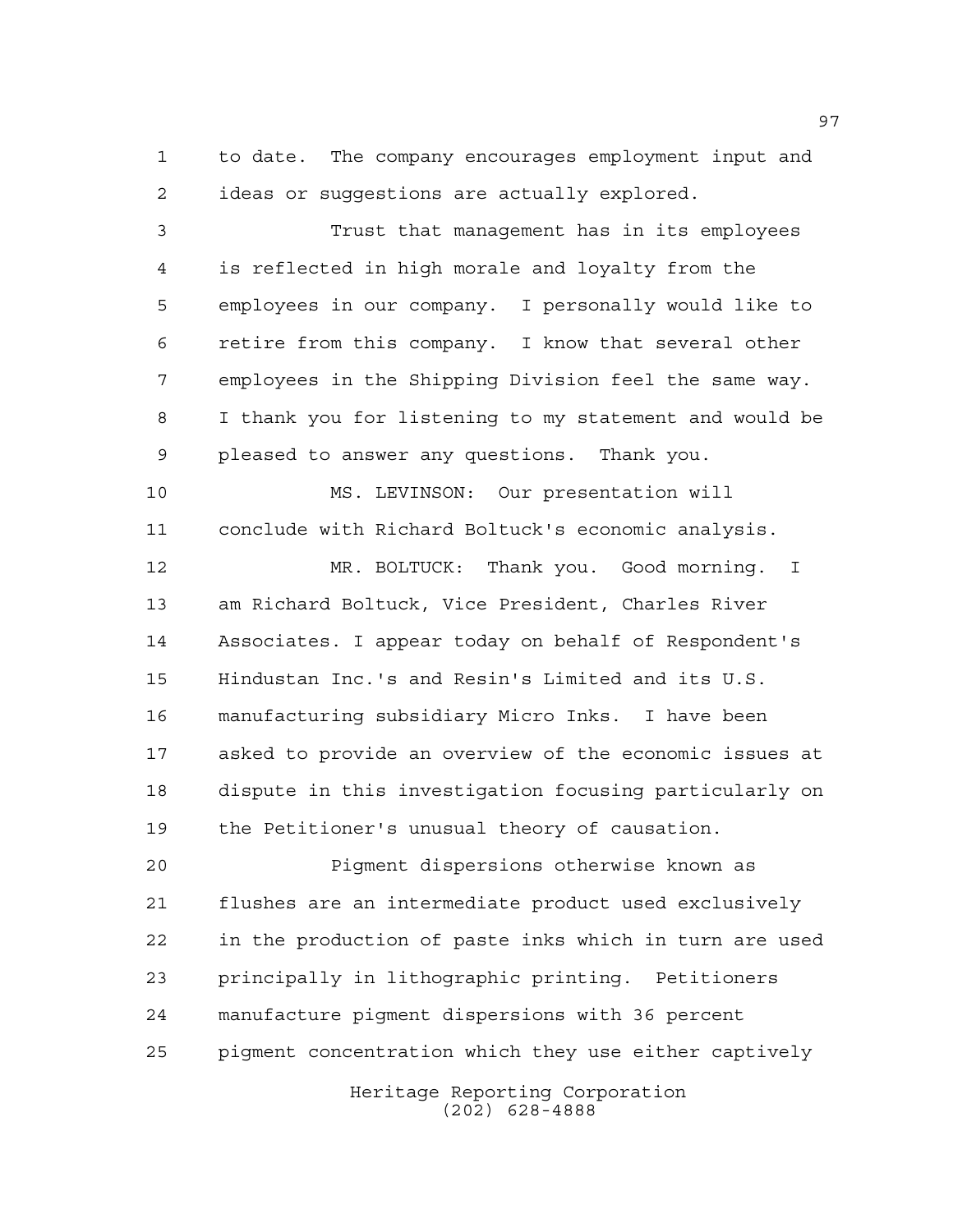to produce inks themselves or sell in the merchant market. Hindustan Inc. produces two products that fall within the scope of this investigation. The first is a concentrated ink which we refer to as a customized flush and which contains 22 to 28 percent pigment concentration or dispersions.

 Micro Inks imports this product to use captively in its production of inks. The second product is a 36 percent flush which Micro Inks imports in much smaller quantities for sale in the merchant market. Hindustan is the sole exporter of pigment dispersions from India and 100 percent of the subject imports from India are imported by Micro Inks. In the vast majority of Title 7 cases the theory of causation is straightforward. Subject imports compete directly with the U.S.-like product, take market share, reduce price and thereby cause injury.

 In the present investigation however that theory fails dramatically as 98 percent of the subject imports from India consist of a customized flush that is captively consumed and is not sold in the merchant market. Now there are three channels through which imported flushes might conceivably theoretically materially injure U.S. flush producers and I've listed them on this poster. The first channel is direct

> Heritage Reporting Corporation (202) 628-4888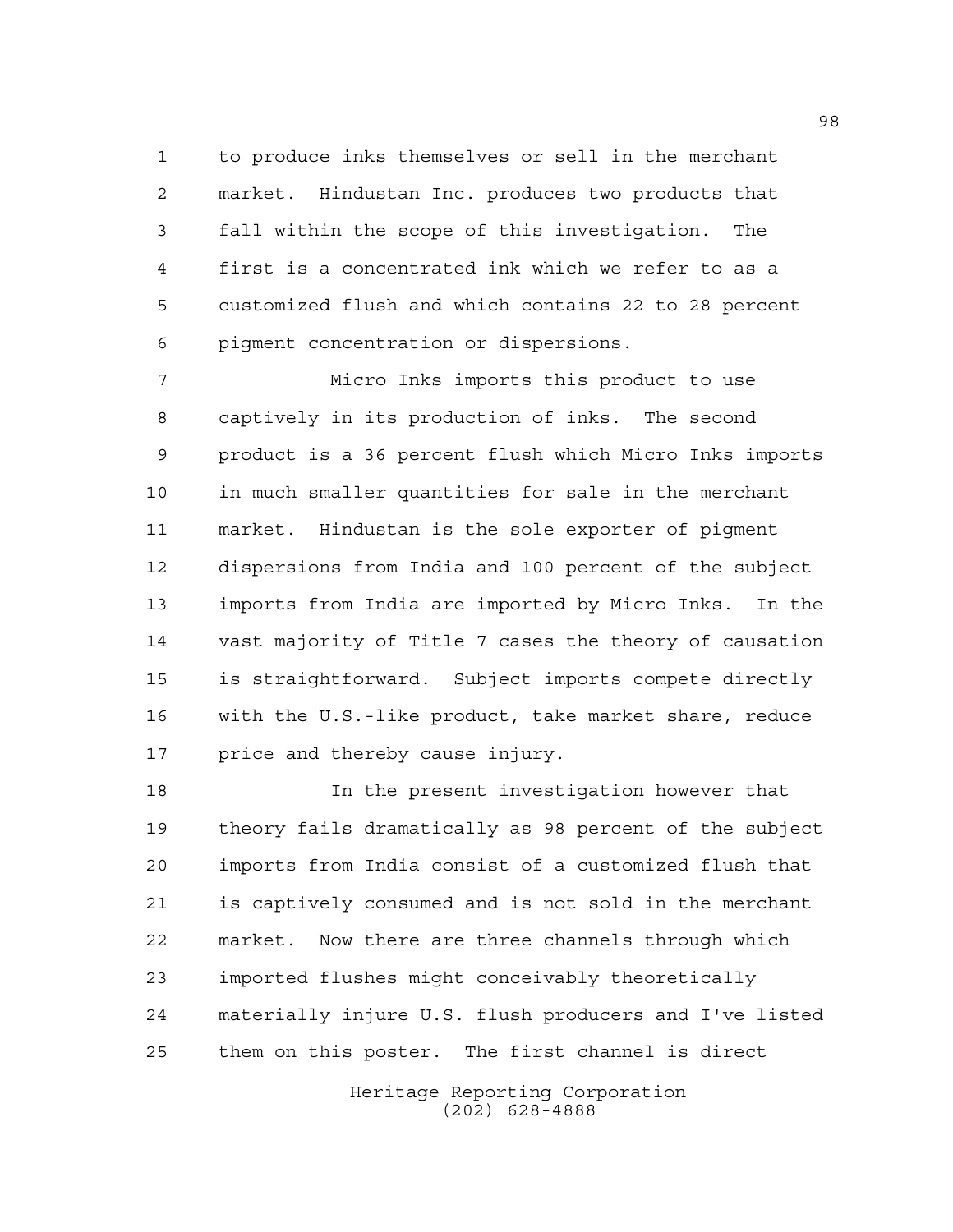competition between imported flushes and U.S. produced flushes in the merchant market for the sale of 36 percent flushes, number one.

 The second channel is competition among U.S. producers to sell the customized flushes to Micro Inks for use in its ink production process and the third channel is indirect downstream competition among U.S.- produced inks. Unlike in the typical AD/CVD case the subject imports here do not compete directly with the U.S.-like product. In this case 98 percent of the imports are the customized flushes destined exclusively for captive use. Therefore Petitioners have been forced to give exceptional emphasis to the third channel namely downstream competition. This reliance however is misplaced.

 I will now discuss each of the these channels. First direct competition is trivial and not based on price. Last year in 2002 a mere two percent of all flushes imported from India were sold in direct competition with flushes produced by the U.S. producers. These sales accounted for about one half of one percent of the U.S. market. In fact Micro Inks purchased more 36 percent flushes from one of the petitioning companies, Frank explained that in greater detail, for blending purposes than it sold

> Heritage Reporting Corporation (202) 628-4888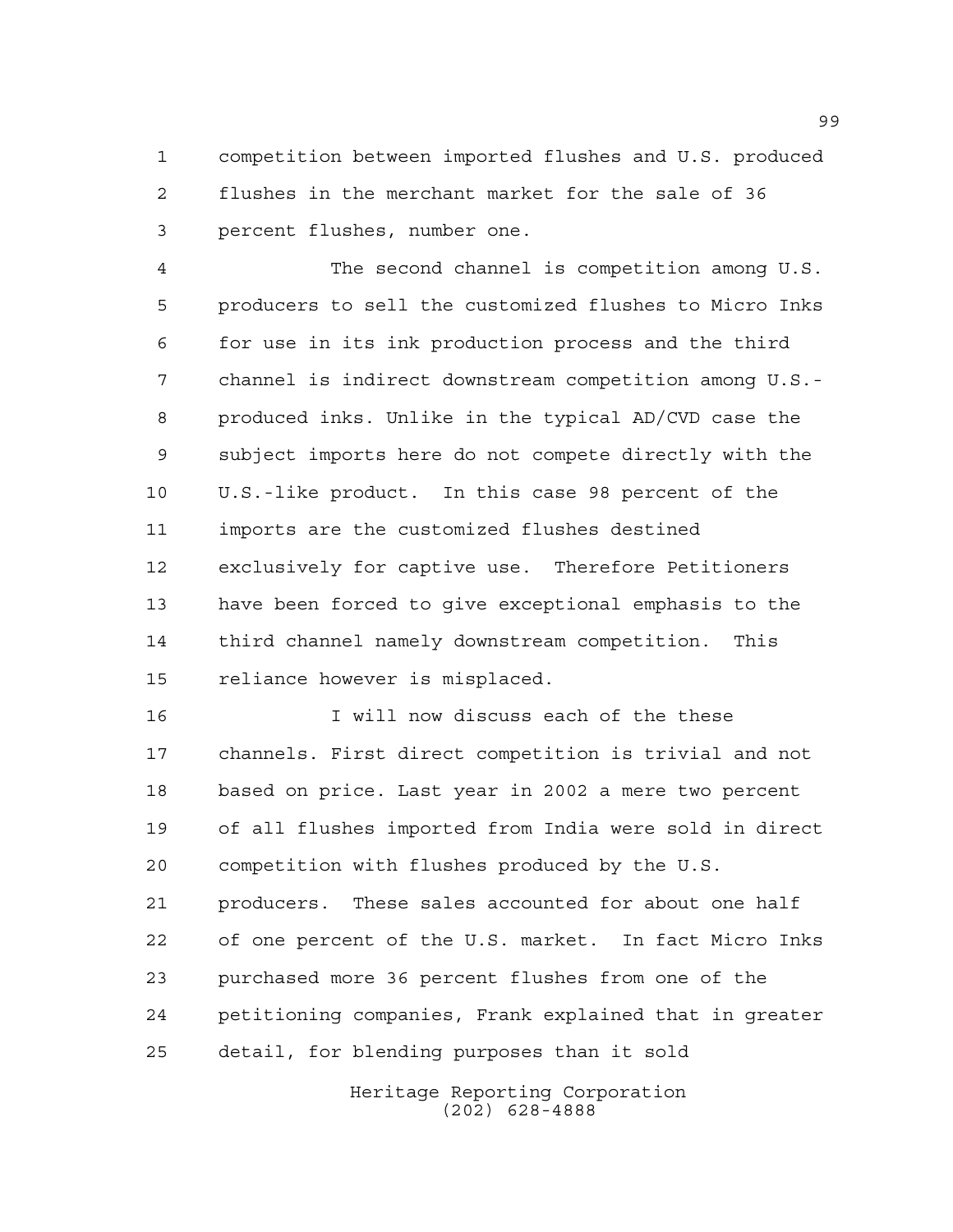commercially. Therefore Micro Inks contributed to net demand rather than to net supply.

 As Frank Morevec explained competition for the sales of 36 percent flushes is based on a lengthy qualification process with each prospective purchaser generally small ink producers who do not manufacture their own flush feed stock. Sales are based dominately on quality in the properties of the flush rather than on price although price must be within a competitive range. Micro Inks' 2002 share of the merchant flush market was so negligible that it could increase its sales of flushes several times over within the merchant market and still account for such a small share that its sales would not cause material injury.

 Now second competition by U.S. flush producers to sell to Micro Inks is essentially non- existent. As Mr. Morevec explained only one U.S. producer has even attempted to supply Micro Inks with a customized flush but failed. The reason is simple Micro Inks believes Petitioners or other U.S. flush producers could not manufacture a product suitable for use in its vertically integrated ink manufacturing process. So instead of aggressively offering to sell Micro Inks this product in the marketplace the

> Heritage Reporting Corporation (202) 628-4888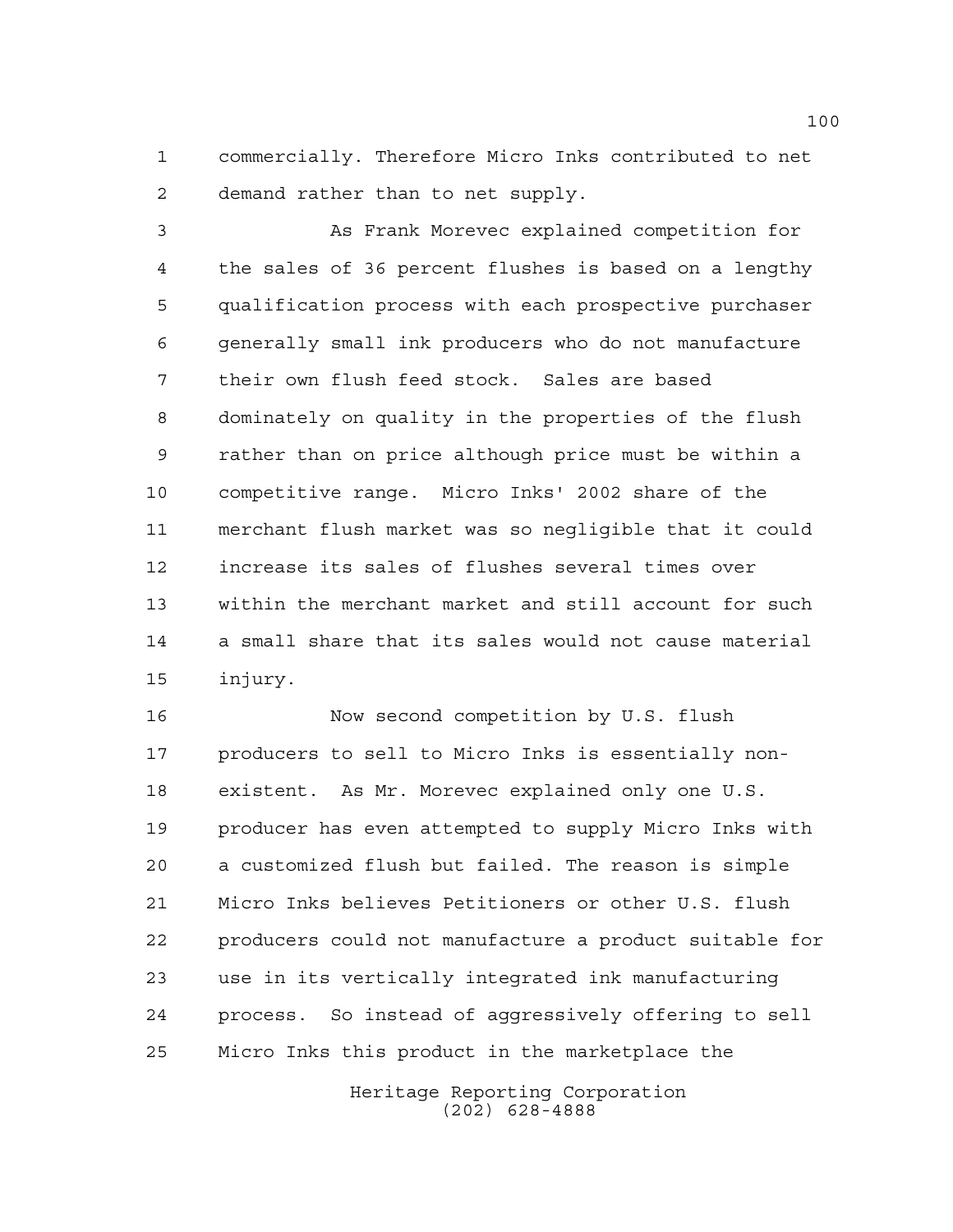Petitioners filed this petition.

 It is highly unusual to file a petition where 98 percent of the import volume does not compete directly with the domestic-like product. Moreover as Mr. Morevec has explained Micro Inks' customized flushes were designed exclusively for its use in its unique vertically integrated production process and they have no commercial acceptance. Similarly a huge share of U.S.-produced flushes are used captively and are therefore insulated from competition and Micro Inks in Hindustan did not compete for this portion of the market.

 Third, number three, downstream competition between U.S.-produced inks does not convey material injury to U.S. flush producers. Petitioners rely on a peculiar theory that injury is transmitted directly through downstream competition between products not under investigation namely between U.S.-produced ink made by Micro Inks on the one hand and other U.S.- produced inks on the other hand. The Commission has never embraced such a theory particularly whereas here it must do so as essentially the sole source of causation.

 The U.S. ink market has been a cozy oligopoly for many years with Sun and Flint enjoying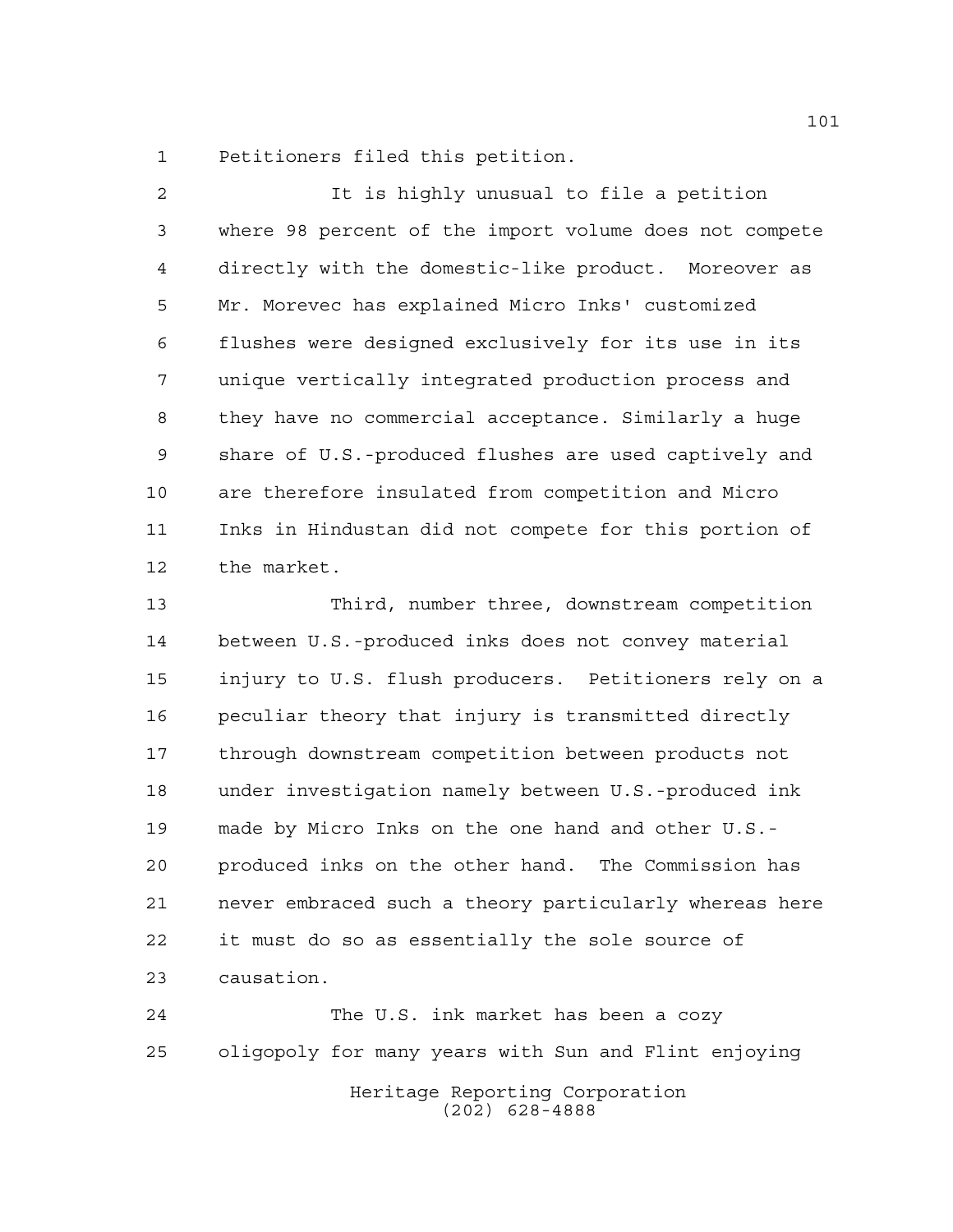combined market shares of up to 80 percent depending on market segment. With just a small share of the U.S. ink market Micro Inks is an innovative new entrant bringing creative technology to the market and competing on the basis of quality and the desire of large printers to have third suppliers not on the basis of price. Sun and Flint hope this case impedes Micro Inks' success as a U.S. producer of ink thus preserving the static relationships that have long characterized this market.

 Micro Inks estimates that its manufacturing process in the United States accounts for approximately 60 to 65 percent of the value added in its final paste ink product. Hindustan has invested approximately \$70 million directly into a 44 acre production facility and other capital in Kankakee, Illinois. This facility and Micro Inks' headquarters office in Chomburg, Illinois together employ 176 U.S. workers reflecting one of the largest direct manufacturing investments in the United States by any Indian firm.

Heritage Reporting Corporation This case is proof that no good deed goes unpunished. Any price affects of imported flushes upstream are highly diluted and reduced in the finished paste ink produced by Micro Inks. It would

(202) 628-4888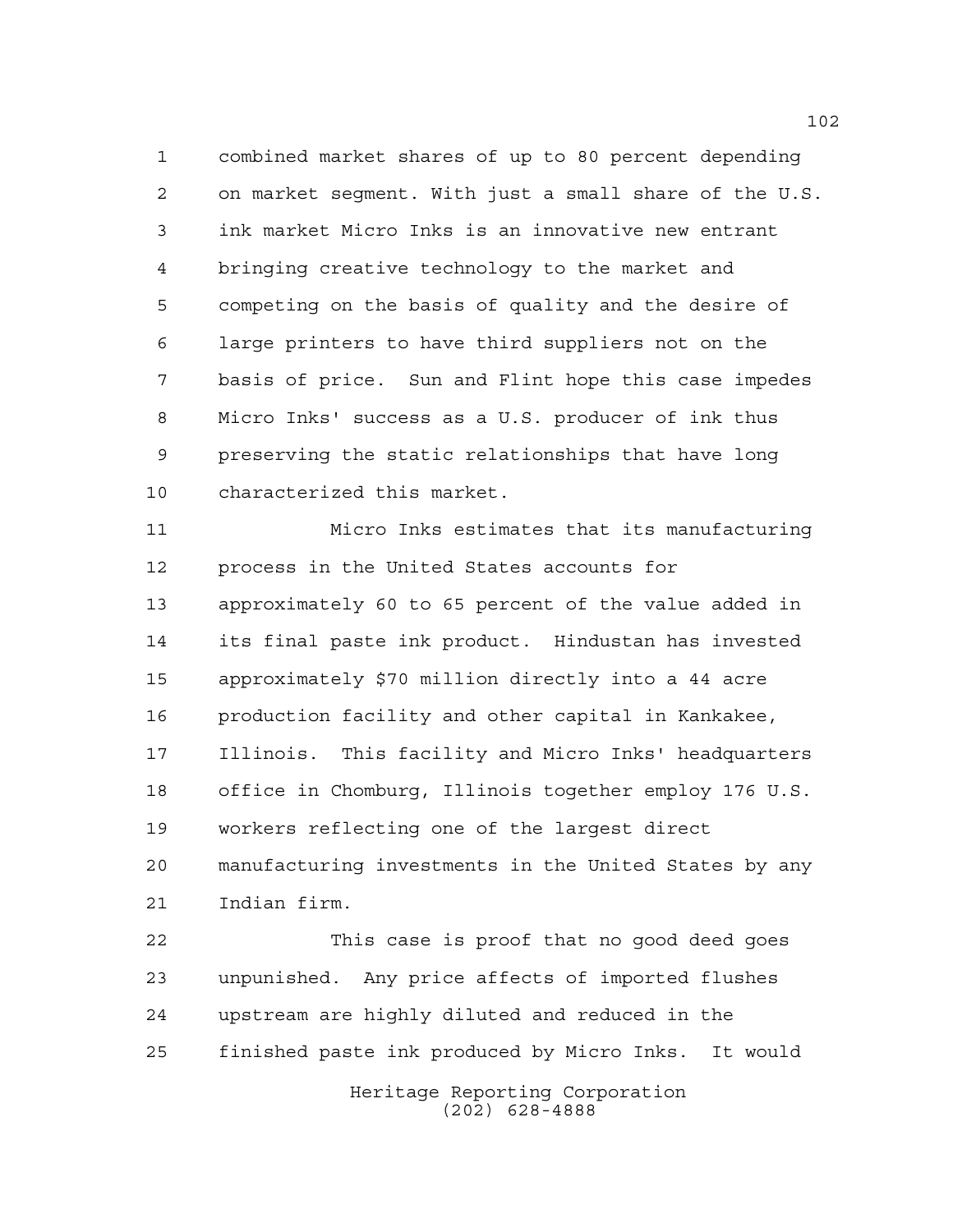take a several percent reduction in the cost of flushes to generate even a one percent cost reduction in the manufacture of the finished ink product. Moreover competition downstream in the U.S.-produced ink market is highly attenuated and cannot convey injury.

 First Micro Inks has a very modest share of that market; (2) competition for the sale of inks is not principally based on price. The paste ink market is comprised of several segments such as heat set, cold set and sheet fed and each segment is comprised of subsegments. You heard about the complex array of printing applications in the Petitioner's presentation this morning. Micro Inks participates very unevenly in these segments and subsegments with a minimal presence in several of them thus further limiting direct competition with U.S.-produced ink.

 Competition in the sale of inks is based on product quality and personal relationships since printers must be convinced that the inks they purchase will be supplied in consistent quality over time and will result in smooth production runs and lower frequencies of shut downs. Inks account for less than three percent of the cost of printing but unnecessary roller cleanings can delay production and cause costs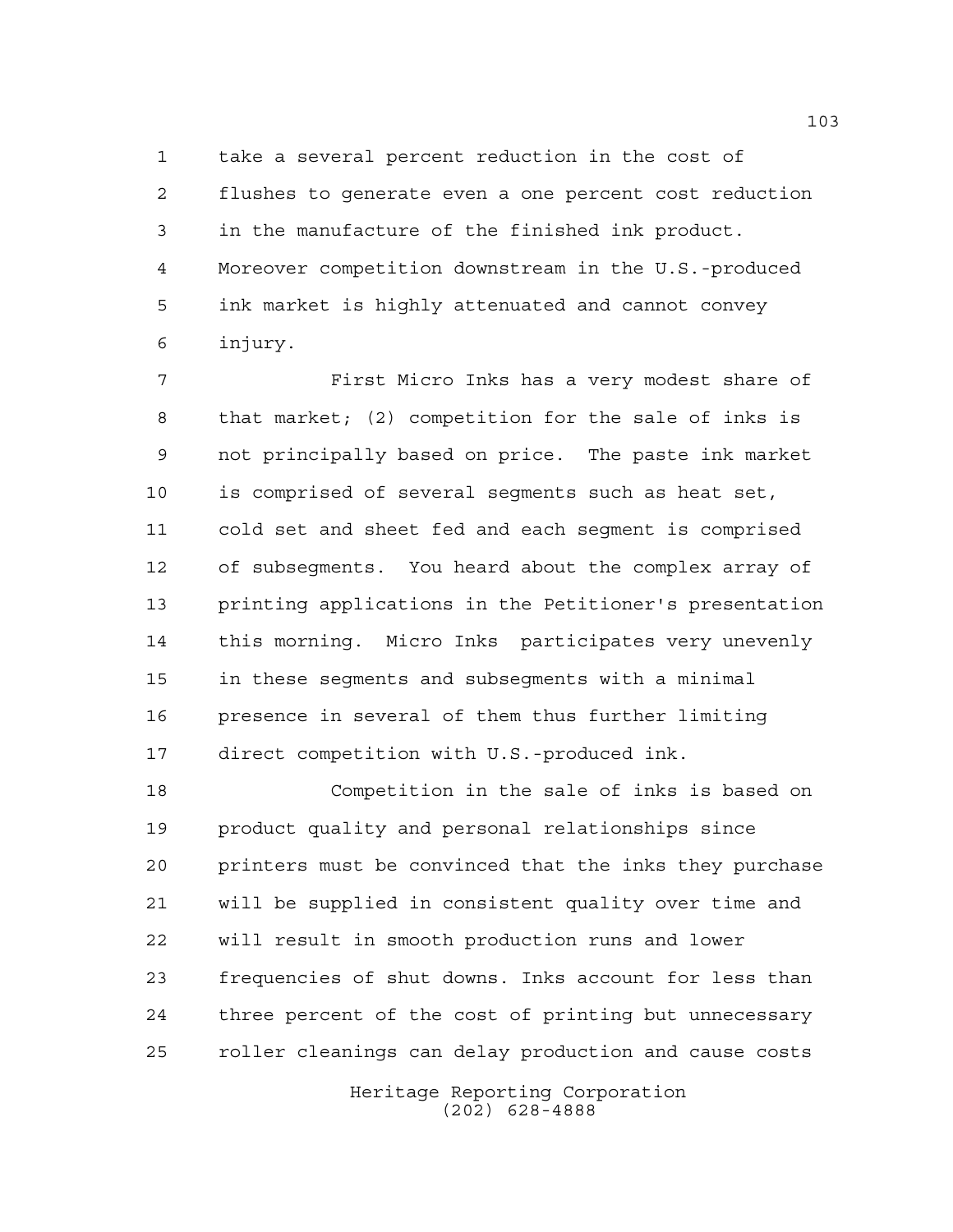to mushroom. So printers are willing to pay more for inks that help control production costs.

 Multiple sourcing is another important feature of this market. Large printers might for example decide to buy U.S.-produced ink from Micro Inks because it seeks to supply security from a third source after Sun and Flint. In short the ink market is not one in which price competition could convey injury to the upstream-like product; (3) the Petitioners have not told you that even if their theory were correct and hypothetically higher flush import prices resulted in higher ink prices. This would simply attract ink imports from around the world. Greater ink imports would assure the U.S. ink prices were limited by world ink prices thereby preventing any upstream price increases in the U.S. produced flushes. Economists refer to this type of market adjustment as the factor price equalization theorem.

 Allowing the theory that injury is transmitted almost entirely through downstream competition to prevail in this investigation will simply open the flood gates for an unwelcome torrent of similar claims that pit U.S. producers of downstream products against other such U.S. producers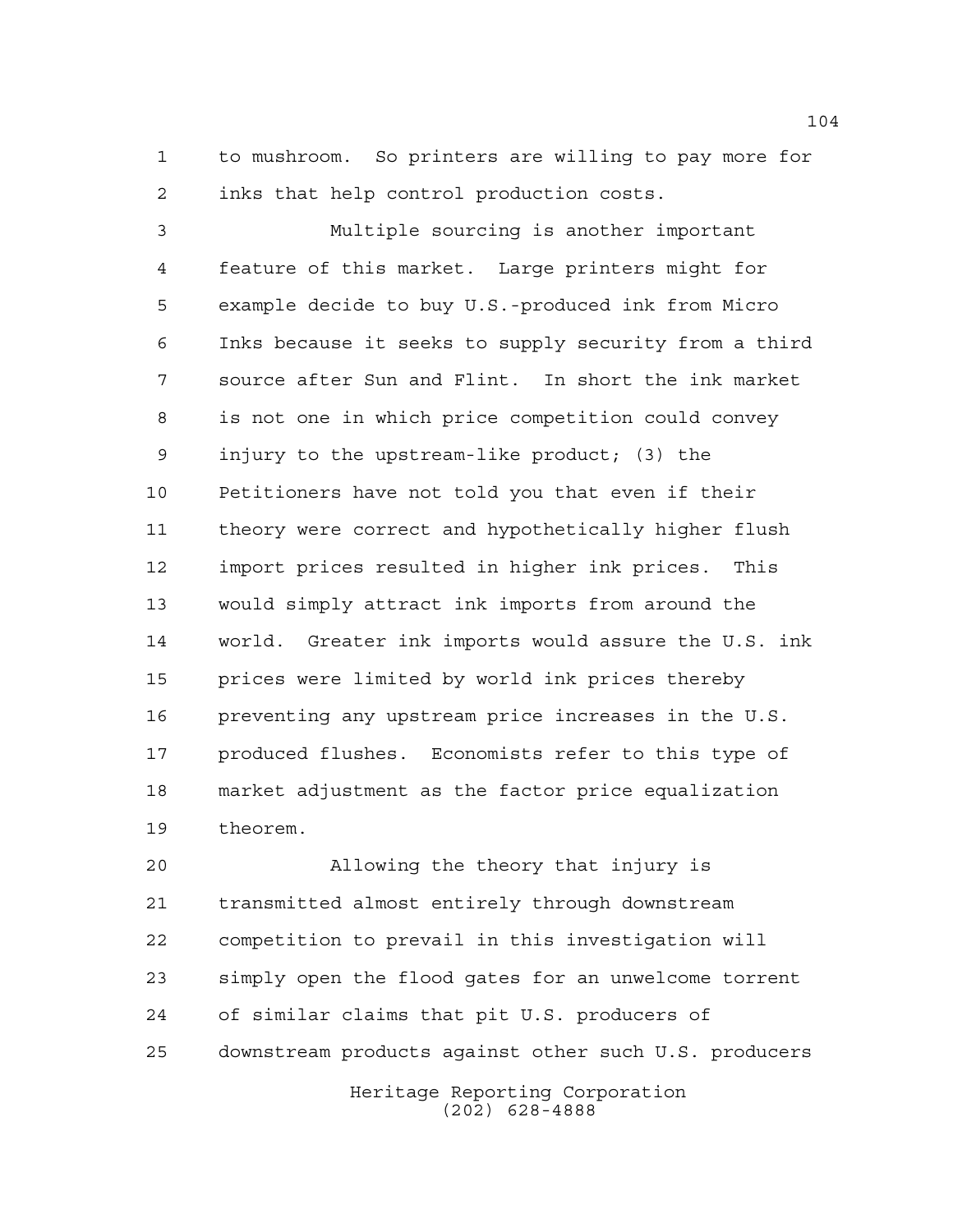protecting cozy historical oligopolies from new entrance as in the ink industry or protecting less efficient U.S. producers from more efficient ones simultaneously threatening U.S. employment, investment and end users of the U.S. products.

 The reality of this petition is that it is about inks and not flushes. The ink market is where the money is. Look at how much emphasis the Petitioners placed on discussing inks this morning and final applications in printing. The Petitioners obviously could not have brought an AD/CVD case against a U.S. producers of inks like Micro Inks. Petitioners are therefore attempting to impermissably expand the law beyond its scope by filing this case against an upstream product where hardly any import competition takes place, even so their theory of injury fails on the facts.

 In reality this is a case between U.S. ink producers. However if one chooses to regard Micro Inks as an Indian company despite its production operations in Illinois then one must similarly recognize that Sun the industry leader among the petitioning companies is really a Japanese company that repatriates its profits to its shareholders and like other U.S. producers Sun depends on imported

> Heritage Reporting Corporation (202) 628-4888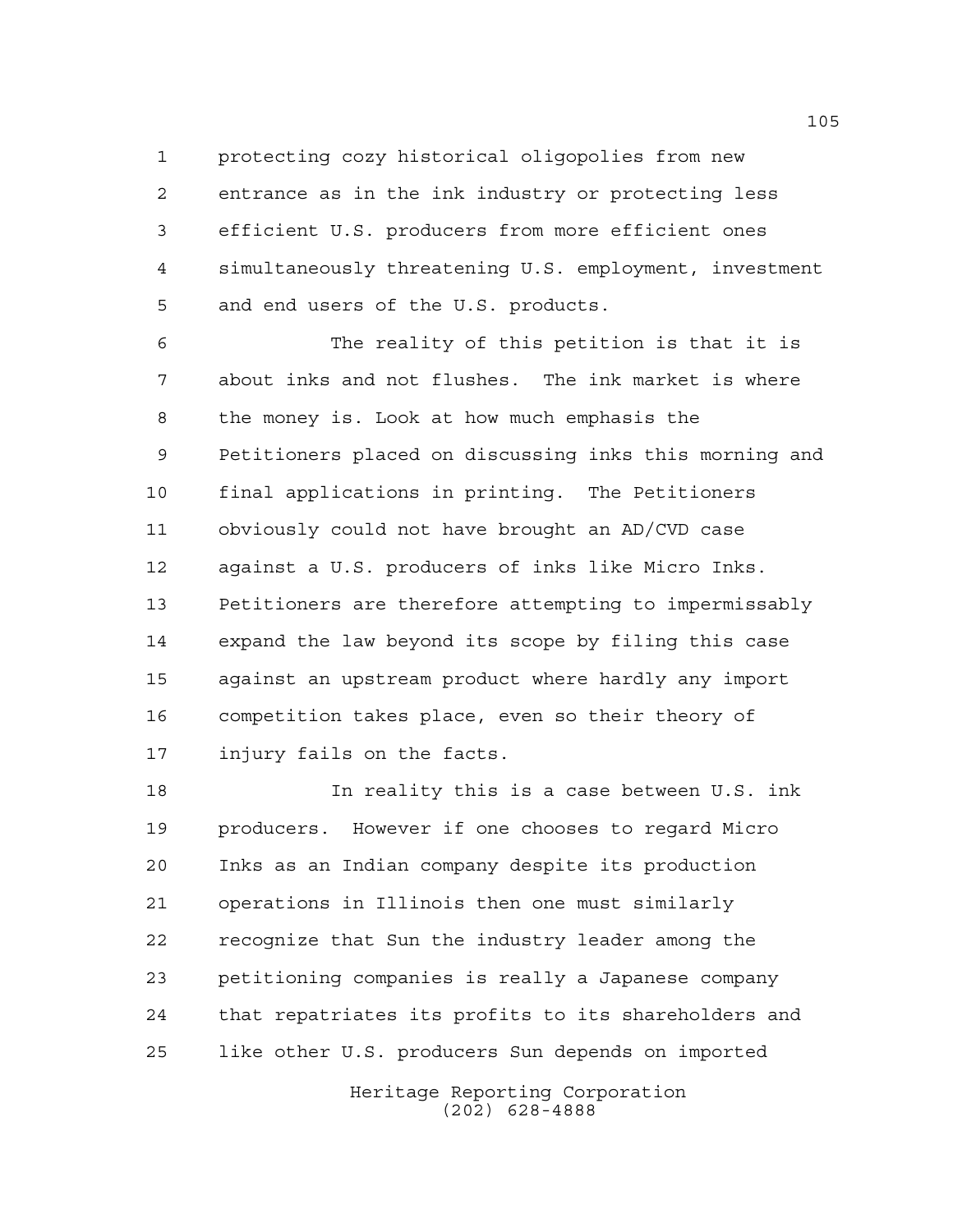precursors that often account for most of the value added in the flushes it produces in the United States. Viewed as such this is a case principally between two foreign companies. Either way this is not a case that reflects properly the purpose of the AD/CVD laws.

 To the extent the domestic industry is being injured such injury would not be attributable to imports from India. Since the tragic events of 9/11 and the recent recession ink demand, consumption and pricing have all declined as the volume of printed advertising has fallen steadily. We are submitting data on these trends as well as analysis by NAPI, the U.S. ink trade association, in which both Sun and Flint actively participate. Subject imports cannot be responsible for the sharply declining volumes of ink consumed in the United States during the POI.

 Significantly declining U.S. price transfer inks extend back to the mid-'90s well before Micro Inks entered the U.S. market in 2000. Another factor that has hurt prices is the direct import of dry pigments from China at increasingly competitive prices. Ink producers such as Central Ink have found it more economical to purchase dry pigments rather than flushes and use them as part of a continuous process to manufacture ink.

> Heritage Reporting Corporation (202) 628-4888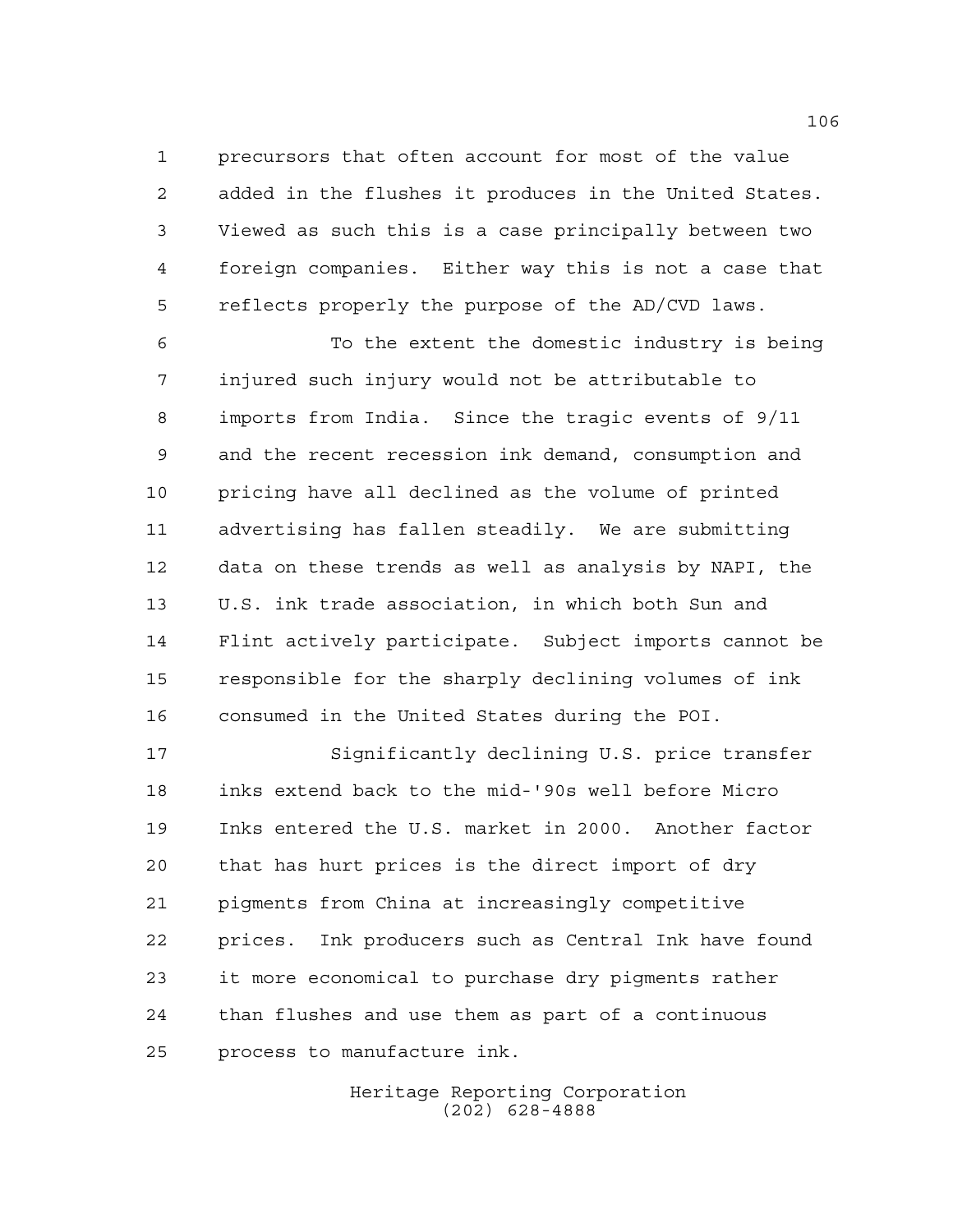Naturally the expanding use of dry inks has reduced the demand for flushes. In addition since dry pigments are a technical substitute for flushes demand for flushes is more elastic than would otherwise be the case given the limited cost share of flushes in ink production and eventually in printing. A final factor that helps explain the record data a market leader's son has in recent years embarked on an aggressive program of acquisition of competitors fueled by low-cost Japanese financing.

 Many industry observers have asserted that Sun was exceptionally slow in rationalizing its newly acquired capacity and integrating it into a sensible production and marketing system. Sun apparently agreed with this criticism firing its top executives a short time ago and embarking on facility rationalization. Clearly these events have generated significant non-recurring costs, capacity reductions and other indicators often associated with stresses in an industry none of these symptoms however are attributable to Micro Inks.

 The Petitioners also claim to be threatened by future imports citing for instance excess capacity in India but this excess production capacity in India is irrelevant for several reasons; (1) as Mr. Desai

> Heritage Reporting Corporation (202) 628-4888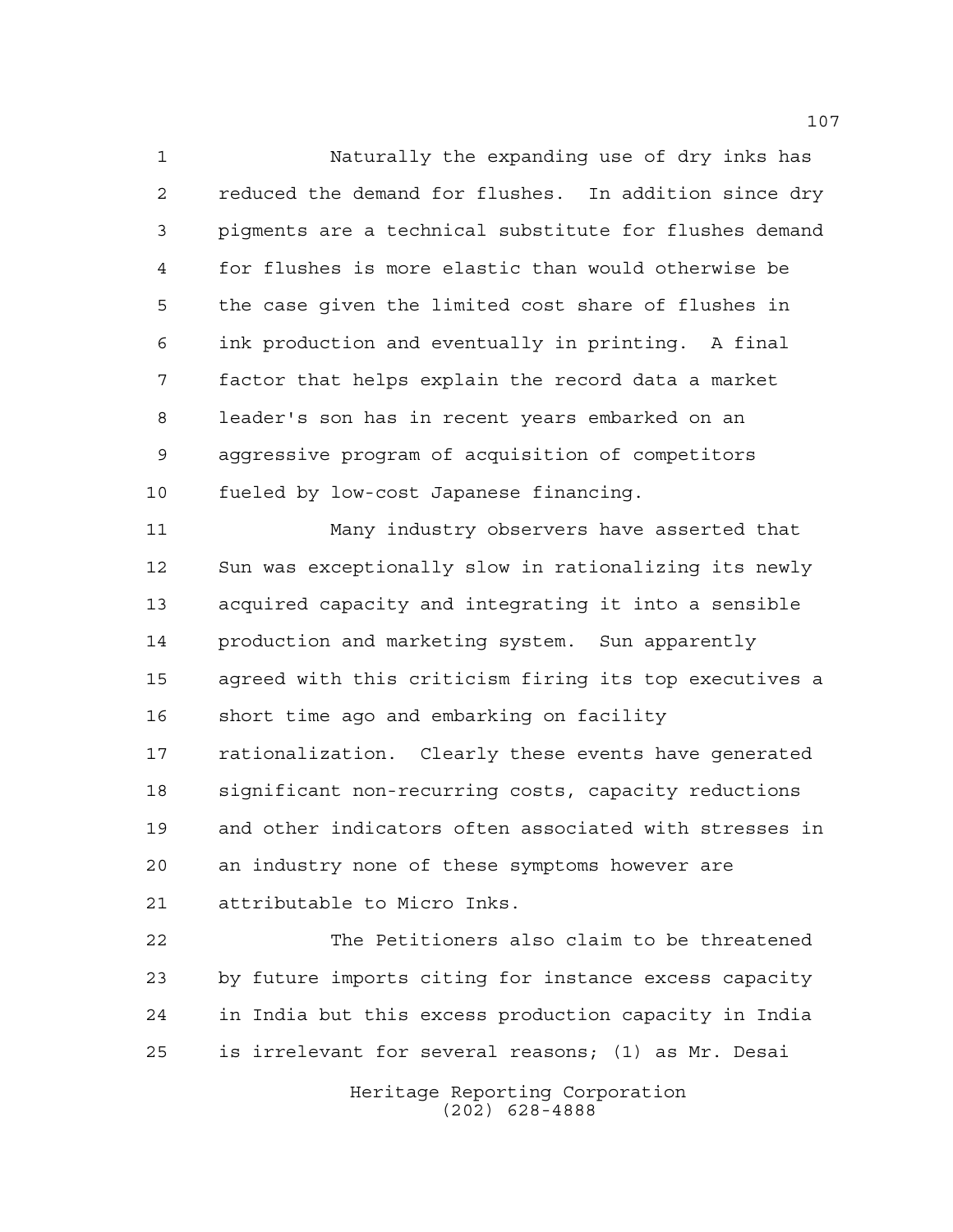has explained sales to non-U.S. markets are increasing rapidly far faster than the U.S. market; (2) given Hindustan's investment in the United States in ink production it is obvious that any increase in production will serve mostly the captive market that is insulated from competition with Petitioners; (3) Micro Inks has a limited ability to expand production limiting potential increases in its use of customized flushes which of course constitute the overwhelming share of all flush imports from India. As a share of the full U.S. flush market including of course all captively used flushes in the United States any such increase in imports of Micro Inks' customized flushes would be small. Thank you. I welcome any questions at the appropriate time. MS. LEVINSON: That concludes our presentation. MR. CARPENTER: Thanks very much for the entire panel for your testimony. We appreciate it and we'll begin the questions with Ms. Roffy. MS. ROFFY: Thank you for your testimony. Ms. Levinson, I take it by your silence as to the domestic-like product definition that you're not

raising any issues as to the domestic-like product

definition?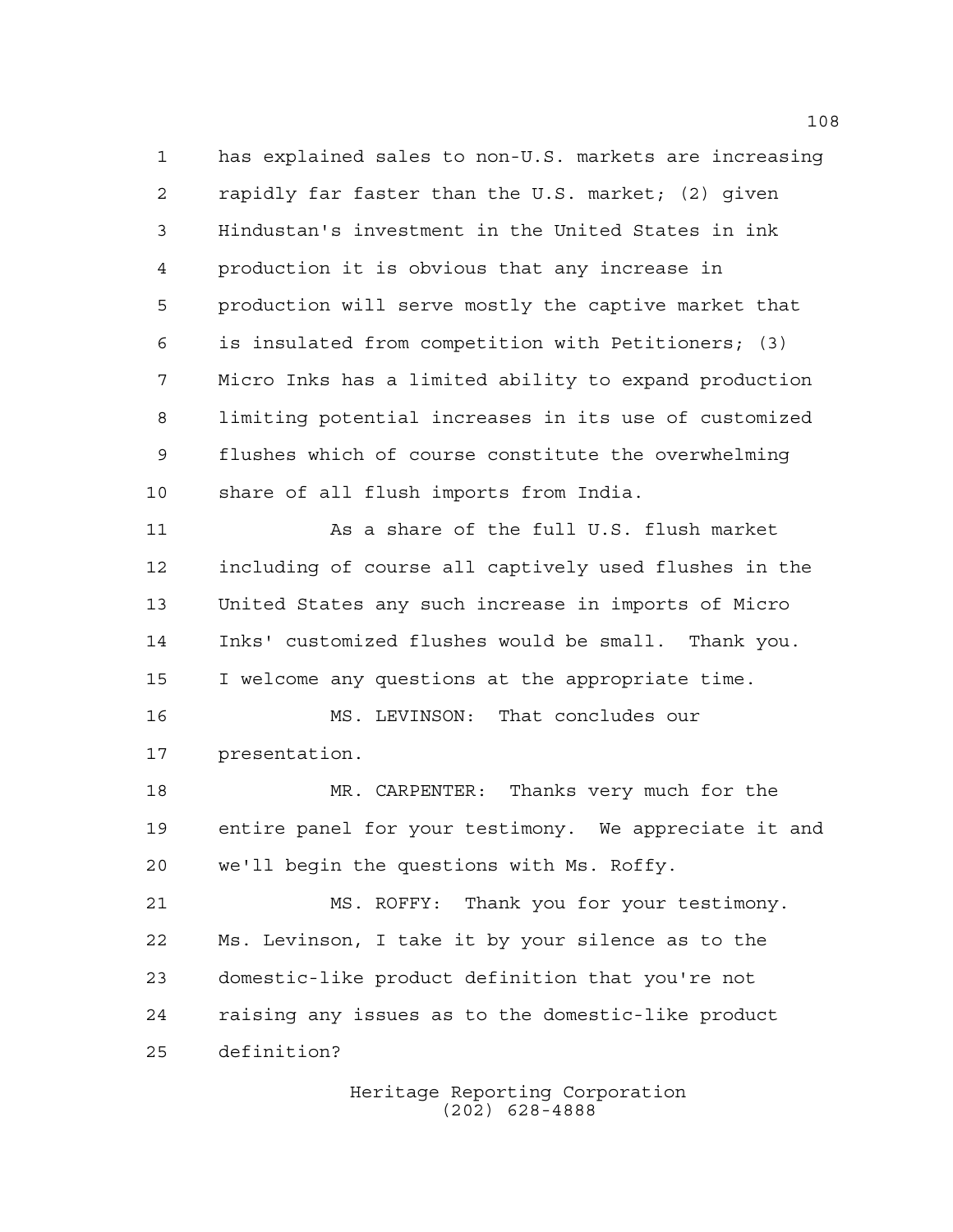Heritage Reporting Corporation (202) 628-4888 MS. LEVINSON: Not at this time because we believe we win even if we accept the like product definition of the Petitioners. However we reserve the right to analyze that issue further if the investigation should proceed. MR. ROFFY: Thank you. I just want to remind you to please address the statutory threat factors in your post-conference brief and the issue of captive consumption. Thank you. MR. CARPENTER: Ms. DeFilippo? MS. DeFILIPPO: I, too, thank you for your presentation. I do have a couple of questions. Mr. Desai, you were talking about global markets and other markets that Hindustan is selling and competing in. What level of concentration is sold in those non-U.S. markets? Is it the 22 to 28 or the 36 to 42? MR. DESAI: No. It's always 36 to 42. MS. DeFILIPPO: Okay. MR. DESAI: This product that we have here in the U.S. is exclusively, you know, made for Micro Inks. MS. DeFILIPPO: Okay. You also I think in your testimony mentioned that there was faster growth in non-U.S. markets and there are you referring to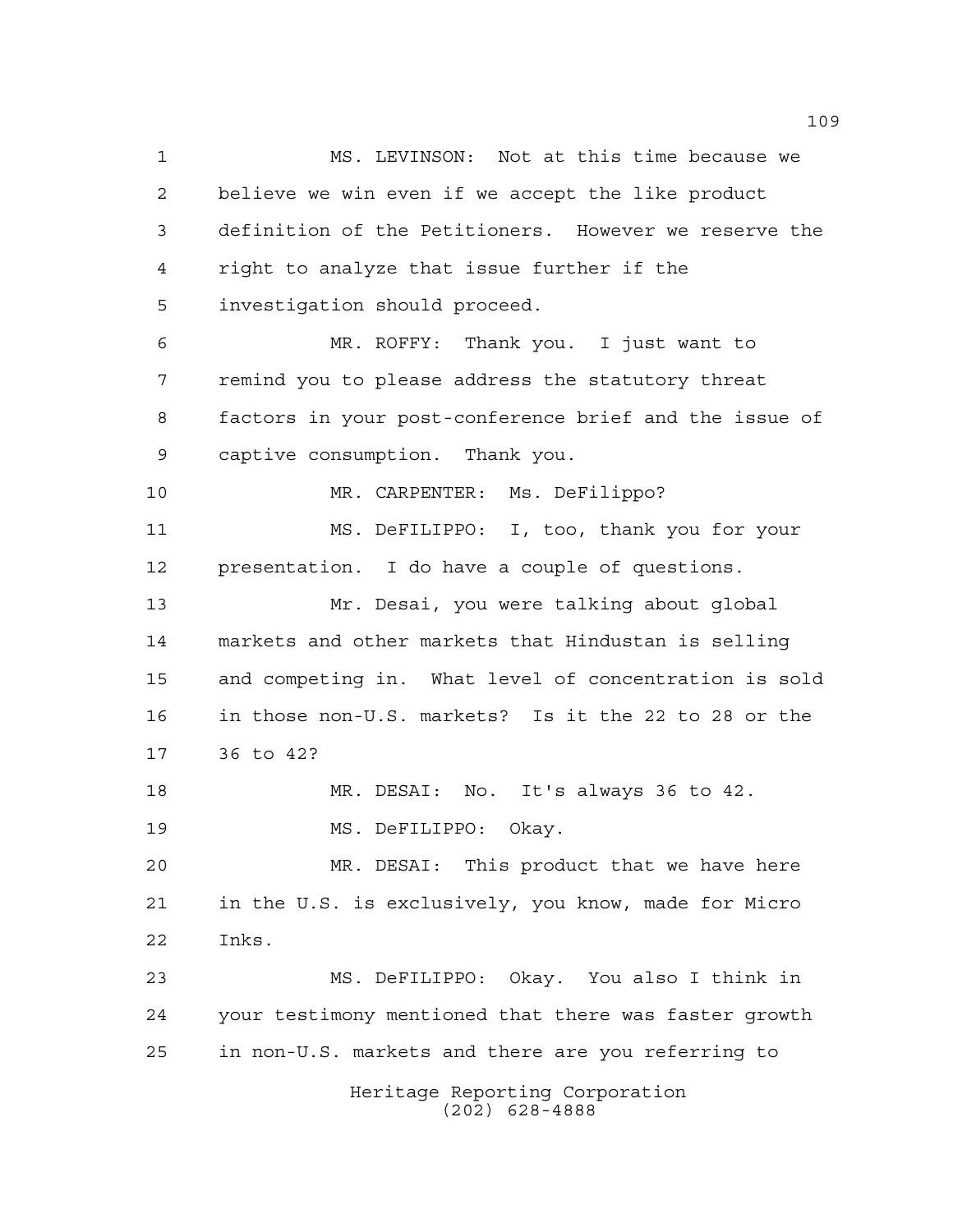pigment dispersions or ink sales.

| $\overline{c}$ | MR. DESAI: No. It's all products.                      |
|----------------|--------------------------------------------------------|
| 3              | MS. DeFILIPPO: All products.                           |
| 4              | MR. DESAI: It's all the products, the full             |
| 5              | range of the products that we have.                    |
| 6              | MS. DeFILIPPO: Okay. In terms of the                   |
| 7              | production you talk about the two different products   |
| 8              | that you have, the proprietary one that Micro Inks     |
| 9              | uses. At what point in that production process is the  |
| 10             | decision made to either make the 22 to 28 or the 36 to |
| 11             | Is that early on or is that something that's<br>42?    |
| 12             | later in the process?                                  |
| 13             | MR. DESAI: Basically our production process            |
| 14             | of making the flushes is completely different from     |
| 15             | what was just described here.                          |
| 16             | MS. DeFILIPPO: Okay.                                   |
| 17             | MR. DESAI: That's where, you know, when we             |
| 18             | say unique technology that's where the technology      |
| 19             | comes in and what has happened in these products the   |
| 20             | pigments are so sensitive, you know, that how you      |
| 21             | handle the pigment during your manufacturing stage     |
| 22             | will define the molecular structure of the pigment and |
| 23             | it's rheology and what we have done is the unique      |
| 24             | inventions, the basic technology, derives out of that  |
| 25             | and what we are going to do is in our post, you know,  |
|                |                                                        |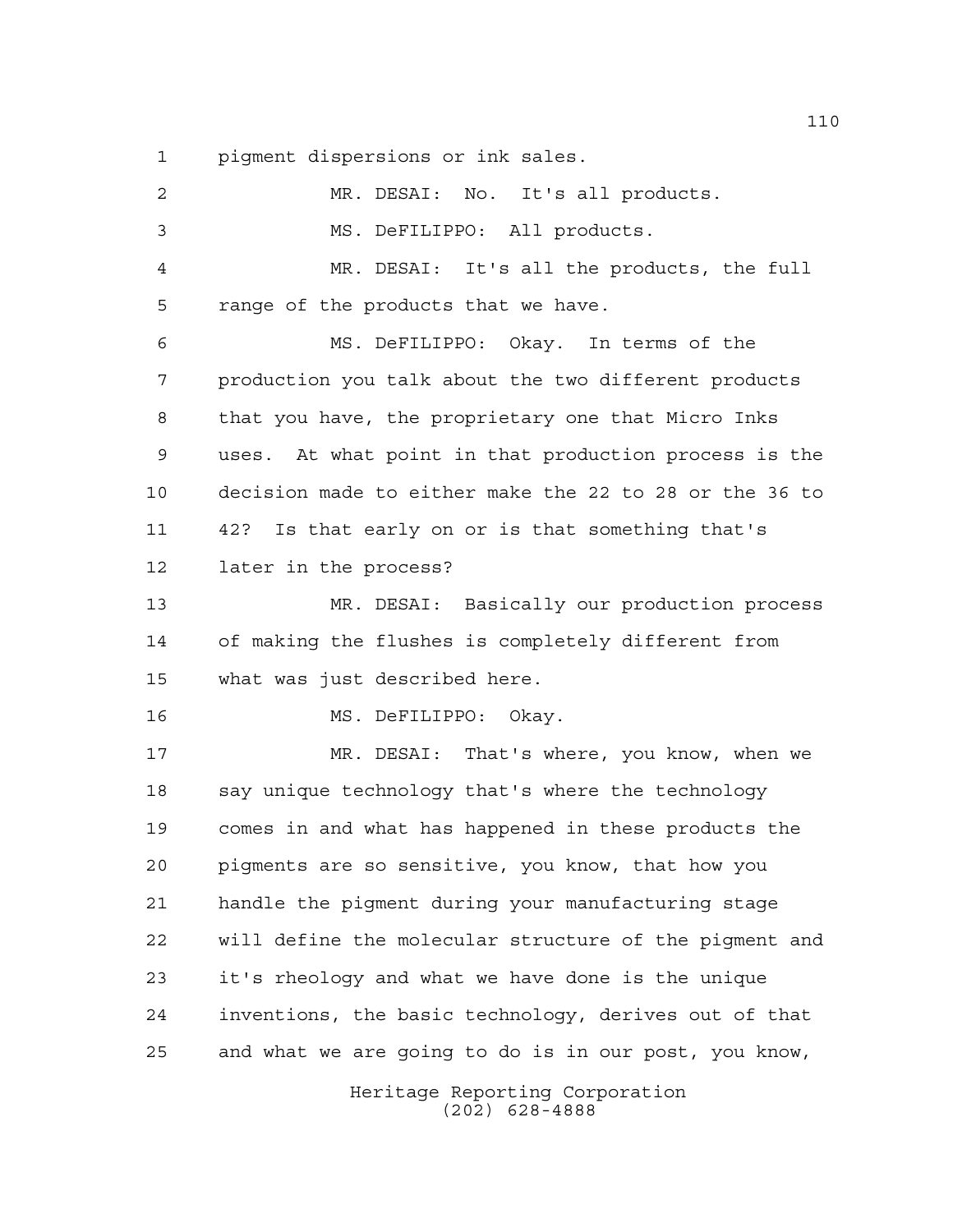submission we are going to present a detailed -- you know, we'll give you all the details of how we are different than the others and why our products are superior. You know, I'm not talking about it today because it is obviously, you know, our trade secrets and --

MS. DeFiLIPPO: Sure.

 MR. DESAI: I wouldn't like to talk about it now but we are going to cover it in very detailed in our submission.

Heritage Reporting Corporation (202) 628-4888 MS. DeFiLIPPO: Okay. In that submission if you could give a little more information on I guess when you make the decision do you sit down and do corporate planning saying X amount is going to go to the U.S. and we're going to make, you know, the 28 to 22 at this level X percent or is there some ability within the production process to react to changes in demand and shift from 22 to 28 to the 36 to 42? MS. LEVINSON: Sure, we'll do that. MS. DeFiLIPPO: Thank you. MR. DESAI: Yes. MS. DeFiLIPPO: Okay. I think I know the answer to this but I'll just ask it to make sure. There's no other U.S. ink producers that use that 22/28 percent? Micro Inks is the only one?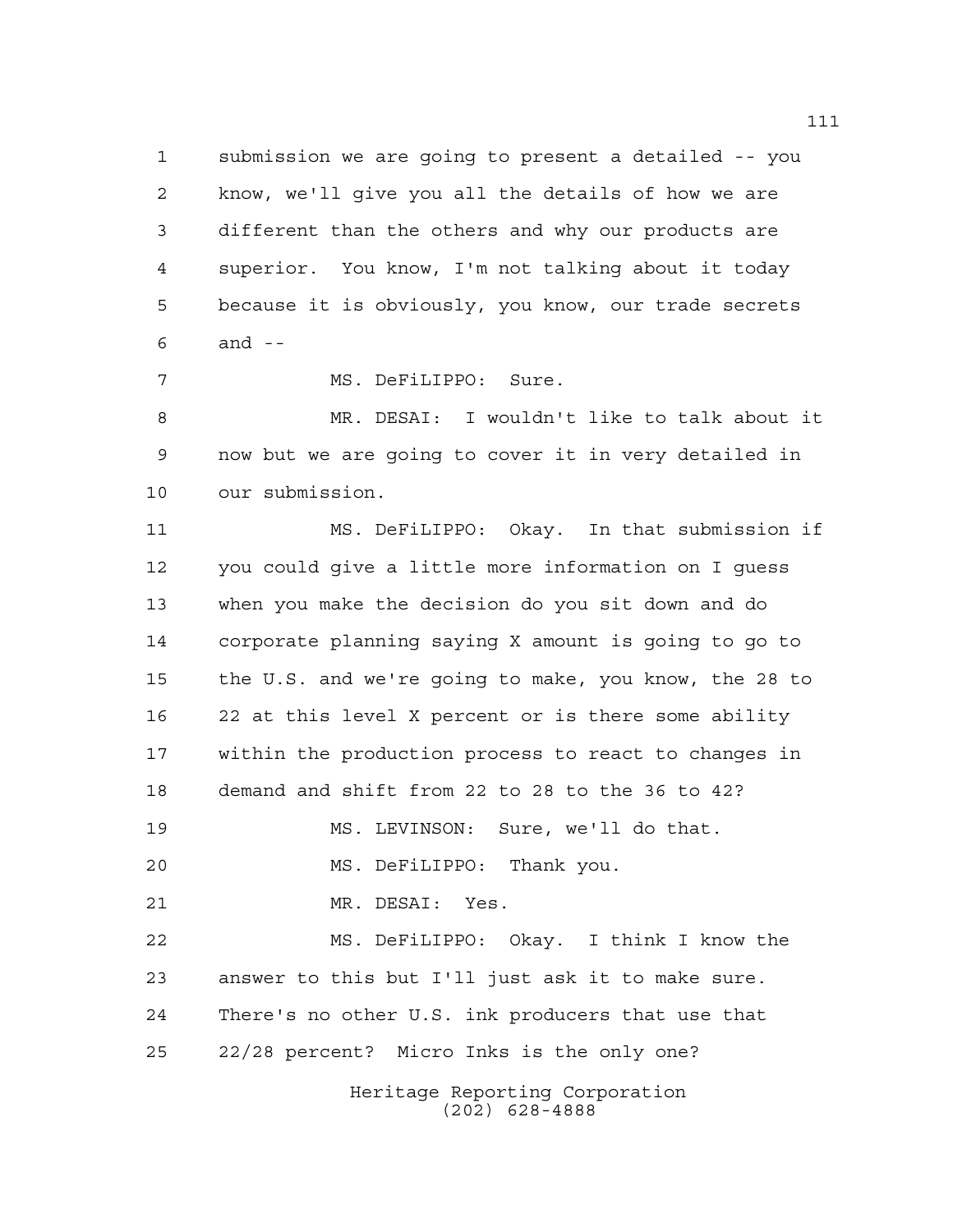Heritage Reporting Corporation MS. DeFiLIPPO: Is that correct? MR. DESAI: That's right. MS. DeFiLIPPO: In terms of this is something that Mr. Carpenter discussed earlier this morning in regards to something I had started with in terms of pricing and how pricing may differ depending on the concentration and he was referring to he has asked them to put some information in the petition and I don't believe that the pricing products specify. However if listening to your testimony I think that it's not an issue in that any arm's length transaction sales that Micro Inks would have and would report in the pricing would be only that 36 to 42, correct? MS. LEVINSON: That's correct. MS. DeFiLIPPO: Okay. 17 Mr. Morevec? 18 MR. MOREVEC: Morevec. MS. DeFiLIPPO: Thank you. Just a request. You had referred to several articles and discussed some quotations from there. If you haven't already done so could you submit those with your -- MR. MOREVEC: Absolutely. MS. DeFiLIPPO: -- post-conference brief? That would be helpful.

MR. DESAI: That's right.

(202) 628-4888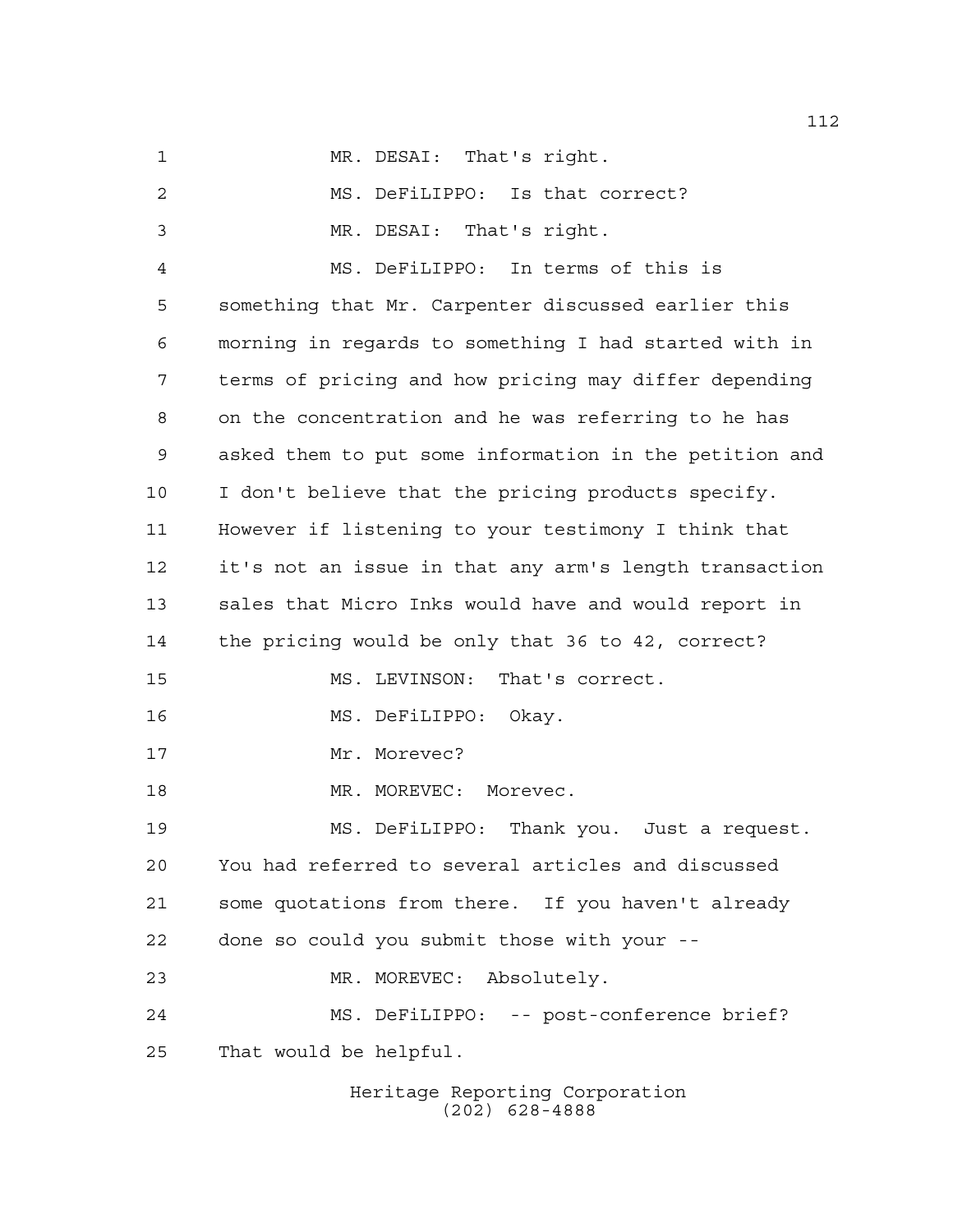Heritage Reporting Corporation Mr. Boltuck, one last question and I will direct it to you. At the end of your testimony you talked about higher flush prices would lead to higher ink prices which would then attract potentially more ink suppliers to the U.S. market. This morning Mr. Dorris noted that there were some transportation issues which potentially are limitations in the ability of ink producers to go -- MR. BOLTUCK: Right. MS. DeFiLIPPO: -- and I didn't know if that would play into whether or not you would see additional suppliers in ink market? MR. BOLTUCK: Well, it does. Micro Inks believes it has the ideal business model which involves the production of finished paste inks customized for customers closer to the customer base in the United States and that does have a lot of advantages there's no doubt about it. However the Petitioner's theory is that if the flush prices, import prices, were higher than in the U.S. market the ink prices would be higher. They also would be higher in relation to ink prices elsewhere in the world and so even though there are certainly advantages to producing ink in the U.S. or producing closer to the customer base those

(202) 628-4888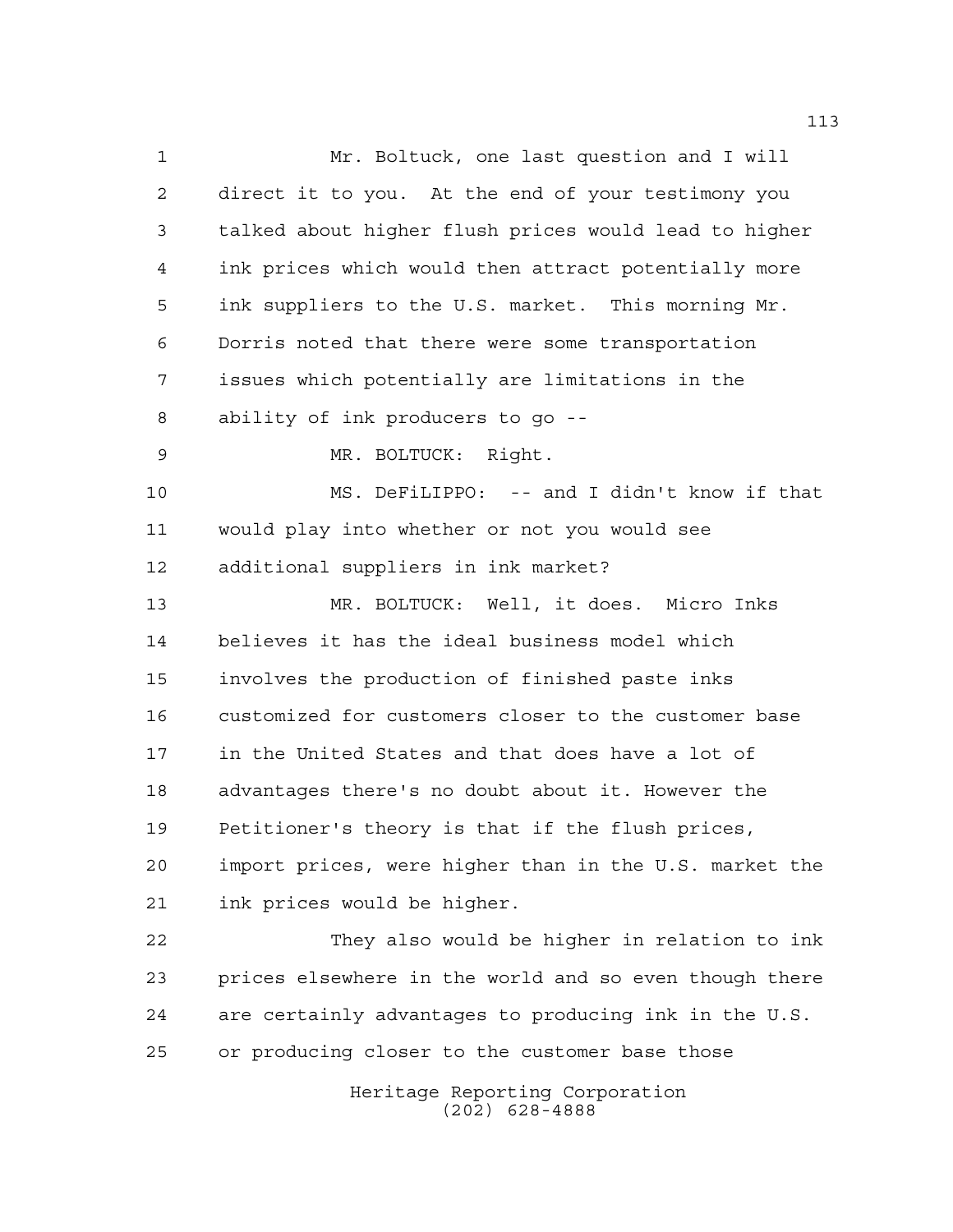advantages could be overcome with a sufficient

 incentive or inducement. There certainly are ink producers everywhere in the world.

 MS. DeFiLIPPO: Actually I did have one last question I found on another piece of paper. This morning the Petitioners talked about a worldwide shortage of naphthalene and I guess I wanted to get information on whether or not Hindustan experienced that and whether it affects your cost production and prices?

 Mr. DESAI: Not -- because see again we are not only making our own pigments, you know, we make this critical rheology, you know, what they are using like 33 DCB and, you know, AAA. There are certain rheologies and we have exclusive converters for us and we have long-term contracts and we are covering them and even in some products, you know, we have developed the technologies in-house, given them and have them to put up these plant, you know. So it's like we are completely well covered as far as even the raw materials of pigments are concerned. MS. DeFiLIPPO: Okay. MR. DESAI: These are the areas where we derive our strengths, you know. MS. DeFiLIPPO: Thank you very much. I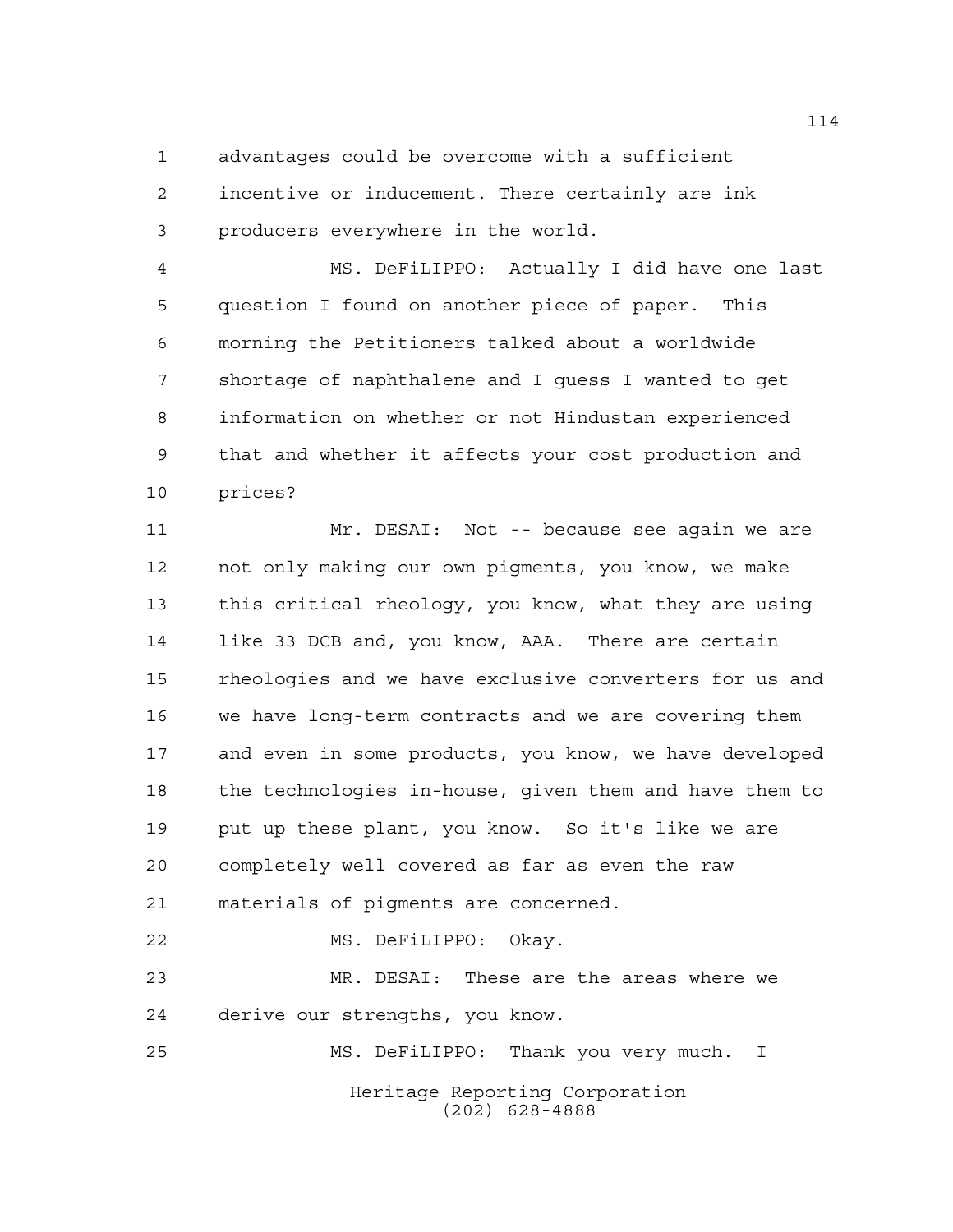appreciate your responses.

2 MR. CARPENTER: Mr. Boyland? MR. BOYLAND; Good afternoon. Thank you for your testimony. Just one quick question. Hopefully I can articulate it. Is Hindustan competing in other markets against U.S.-produced pigment dispersions? MR. DESAI: You see in other markets there are very few flush users and only the users are mainly, you know, Sun and Flint maybe shipping to their companies and the rest of the markets and there are some very, very small users so if you say the Europe market, you know, most of the producers are on the dry pigment. So you see in the ink there are as they already explained, you know, in their statements that there are three options by which you can make ink. You can make it by dry pigment, you can make it by flushes, or you can make it by dispersants made from dry pigments.

 So the ink manufacturer has these three options and the flush use, you know, is something which is really unique for the U.S. market, you know, and that's because, you know, the advantage of the flush apart from other things is that you can really handle a large volume of ink production but traditionally, you know, everybody was in Europe and

Heritage Reporting Corporation (202) 628-4888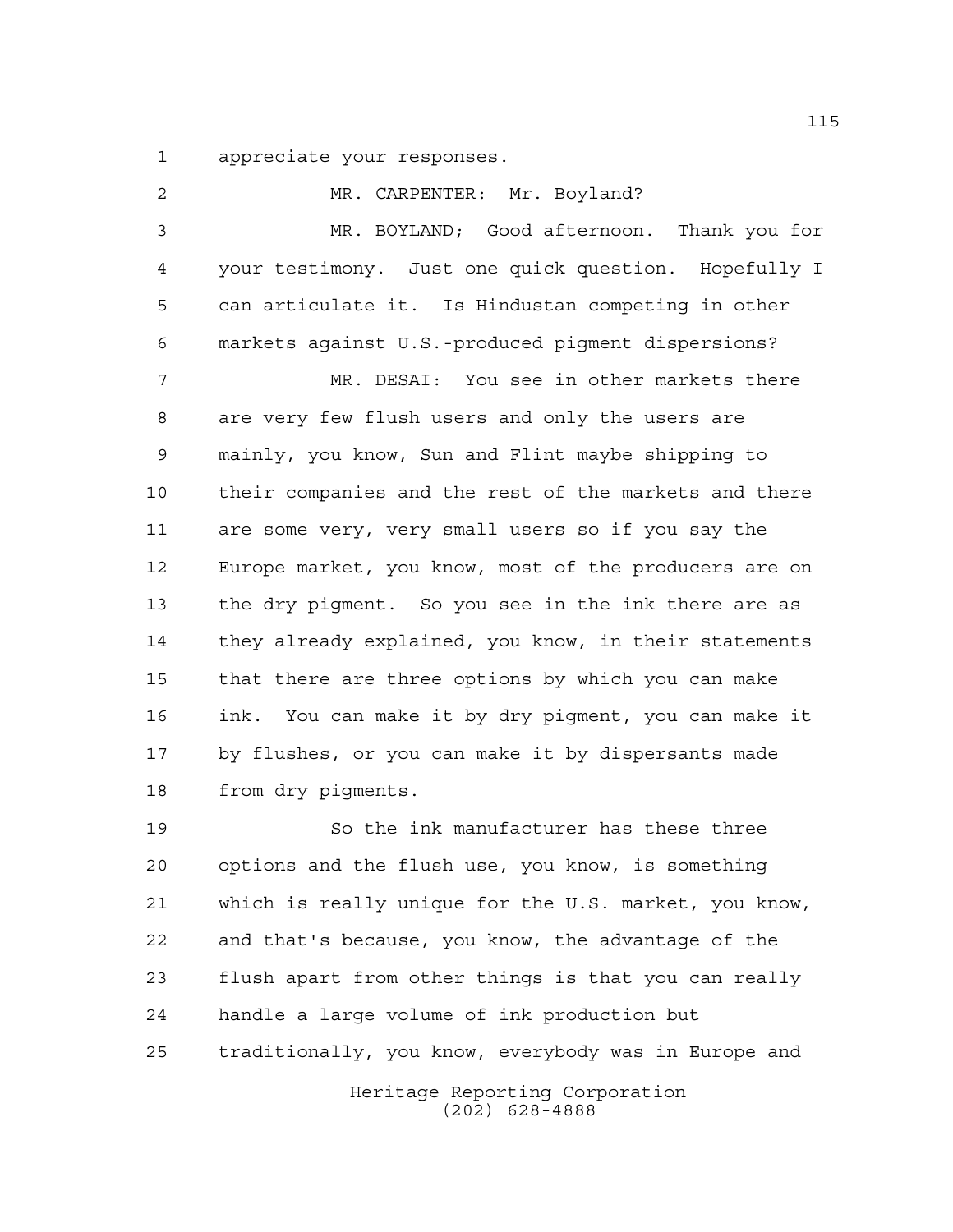most of the markets, you know, people are still on the dry pigment.

 MR. BOYLAND: Thank you. I have no further questions.

MR. CARPENTER: Mr. Wanser?

 MR. WANSER: Yes. Thank you very much. Two questions and maybe I'm getting it wrong also. In your post-hearing brief would you discuss what part of your process can't the domestic producer duplicate? I think along the lines you were saying that it was --

11 MR. DESAI: Yes.

 MR. WANSER -- it's a superior customized flush --

14 MR. DESAI: Yes.

 MR. WANSER: -- and that you approached somebody and they were unable to meet your qualifications?

 MR. DESAI: Yes. We definitely will cover but you see basically as Frank, you know, mentioned that we are the only company in the world which is completely backward integrated and in terms of ink also we have the full range of the inks. So if you say the length and breadth and depth of the product I don't think there is any other company in the world that can match Hindustan.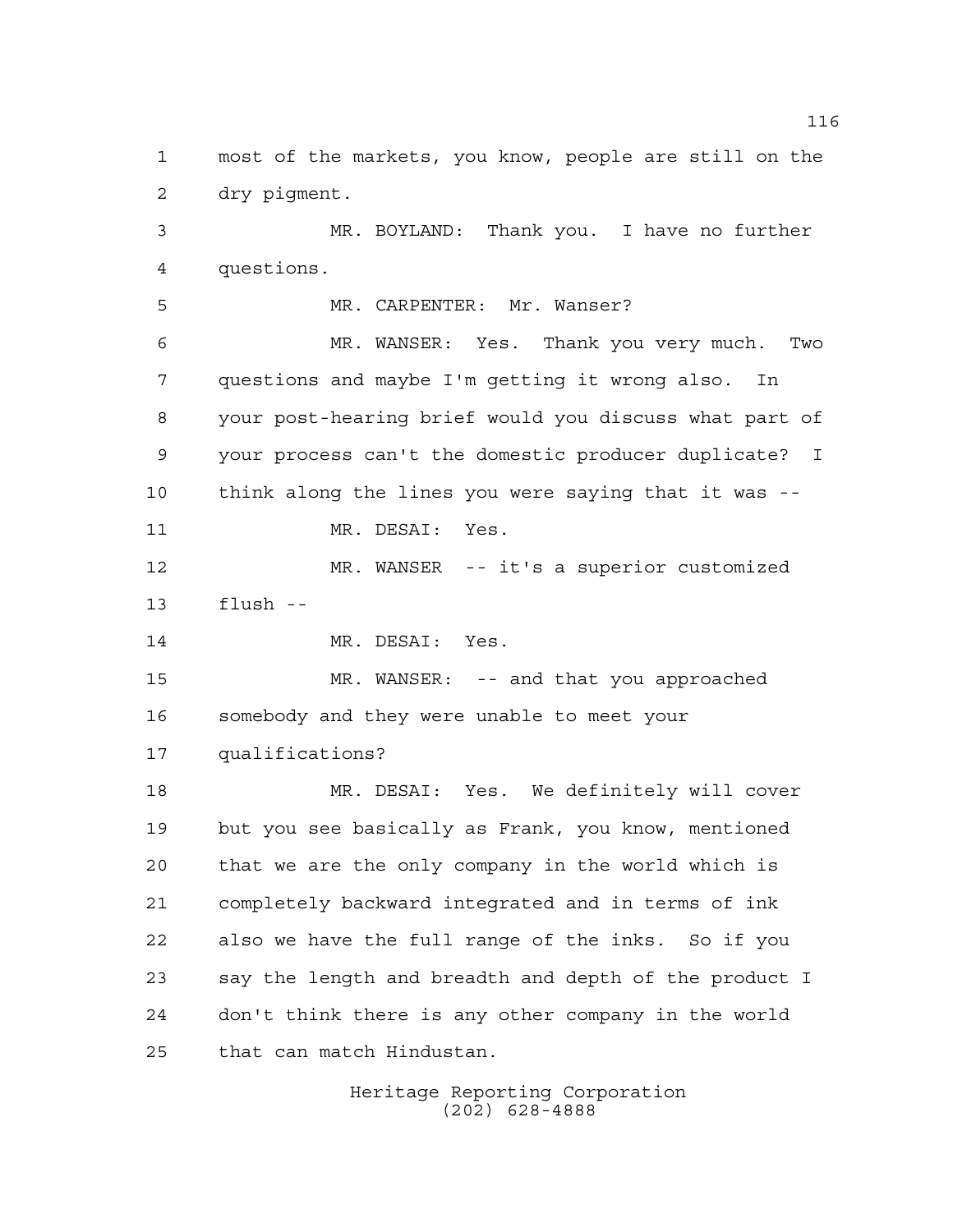Heritage Reporting Corporation So the advantages for example resins or, you know, these wax compounds we make everything in-house and we have made a plan which is seamless. You just make it and you use it and that's what we are going to cover that what are the advantages of all that and we are definitely going to cover it, you know. MR. WANSER: There's something specific that they can't -- MR. DESAI: Definitely. 10 MR. WANSER: -- duplicate? MR. MOREVEC: I'd like to add to that. When you look at a printing ink basically you have three components. (Mic confusion.) Oh, sure. MR. MOREVEC: Oh, okay. Richard. I just wanted to elaborate on it a little bit. If you look at an ink formulation you basically have the colorant, the pigment, if you want to call it the flush which is described by Apollo there taking the water our, putting the vehicle system back in, that's the first component so just call it colorant. You need a vehicle system. Vehicle simply means that it carries the pigment where it needs to go. You can't put dry pigment in a press fountain and expect

(202) 628-4888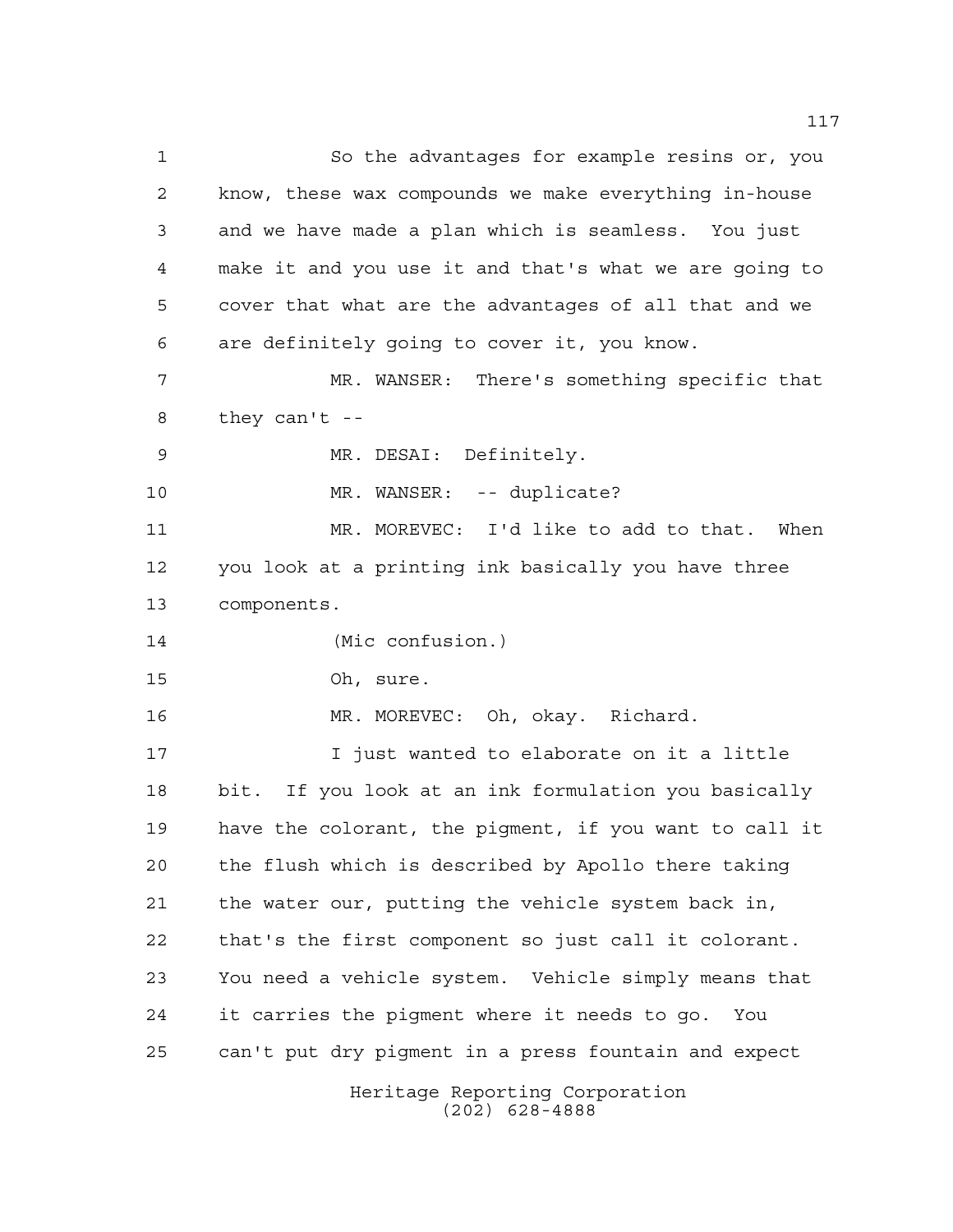it to transfer.

| $\mathcal{L}$ | It has to have a sticky substance to do that          |
|---------------|-------------------------------------------------------|
| 3             | and that's where you get the varnish or the resin.    |
| 4             | Basically the varnish is produced from a resin. A     |
| 5             | good example of that would be wood resin from a tree. |
| 6             | If you put your fingers on the tree you're basically  |
| 7             | going to have a sticky substance. If you had some     |
| 8             | powder and you mixed it together you would be able to |
| 9             | transfer it to this piece of paper like a fingerprint |
| 10            | ink, okay. Then solvent is the other addition that's  |
| 11            | necessary to control the thickness and thinness much  |
| 12            | like paint.                                           |
| 13            | So basically we are the only company I                |
|               |                                                       |

 should say I'm speaking for Hindustan now not Micro, they make the material, that produce resins. The reason that that is so important is that that is the workhouse of the formulation. If you do not have the capability to control that particular product you don't control press performance. Now they can go to resin manufacturers but they have to ask for certain things. We don't. We formulate based upon what the customer needs and requires.

 This is why there's so much talk about the quality here. When I think it was mentioned R.R. Donnelly certainly from one of the Petitioners but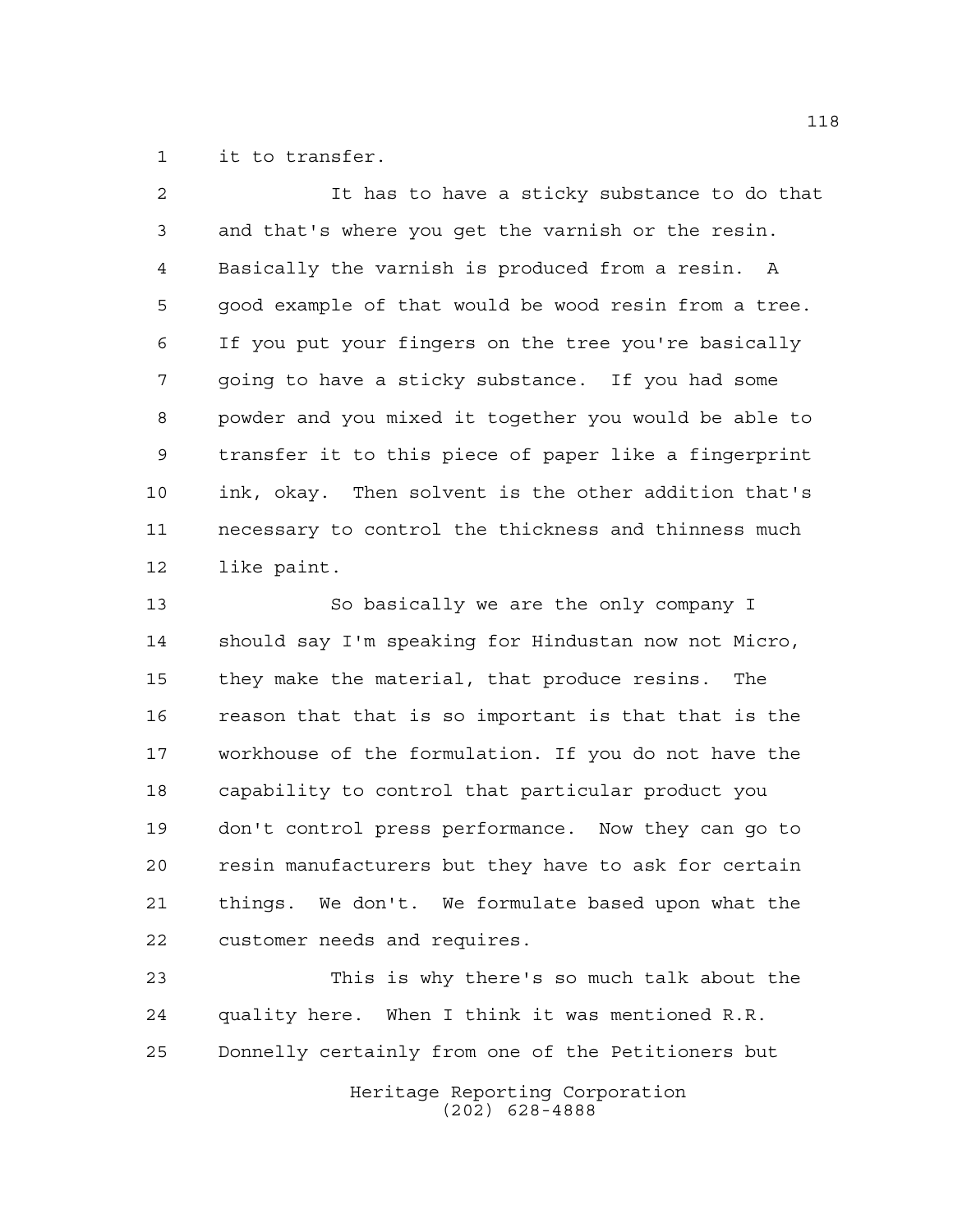certainly I mentioned it it's an incorrect statement to say that we achieved the R.R. Donnelly account by simply offering a good price. The truth of the matter is it's a competitive price. The second truth of the matter is Donnelly is a sophisticated printer. It's the number two printer, probably the most sophisticated even though it's not the largest printer by about a billion dollars.

 Their staff corporately now exists of people from General Electric, from Motorola, from Allied Signal. So these types of people who adhere to a sic sigma process meaning zero defects, first run capability, these kinds of concepts are too sophisticated to consider just a price. This is why I said they took the time to go to India to qualify what we were saying was true. So what Mr. Desai is saying is simply that we have a revolutionary new process that nobody has at the present time. Can someone duplicate it? Yes, but they must. So they must endure the cost. So this is why this is such an unusual and unique process. Does that explain a little more? MR. WANSER: Yes. It will be nice.

 MS. LEVINSON: If I could just add to that. I know you were asking in particular with regard to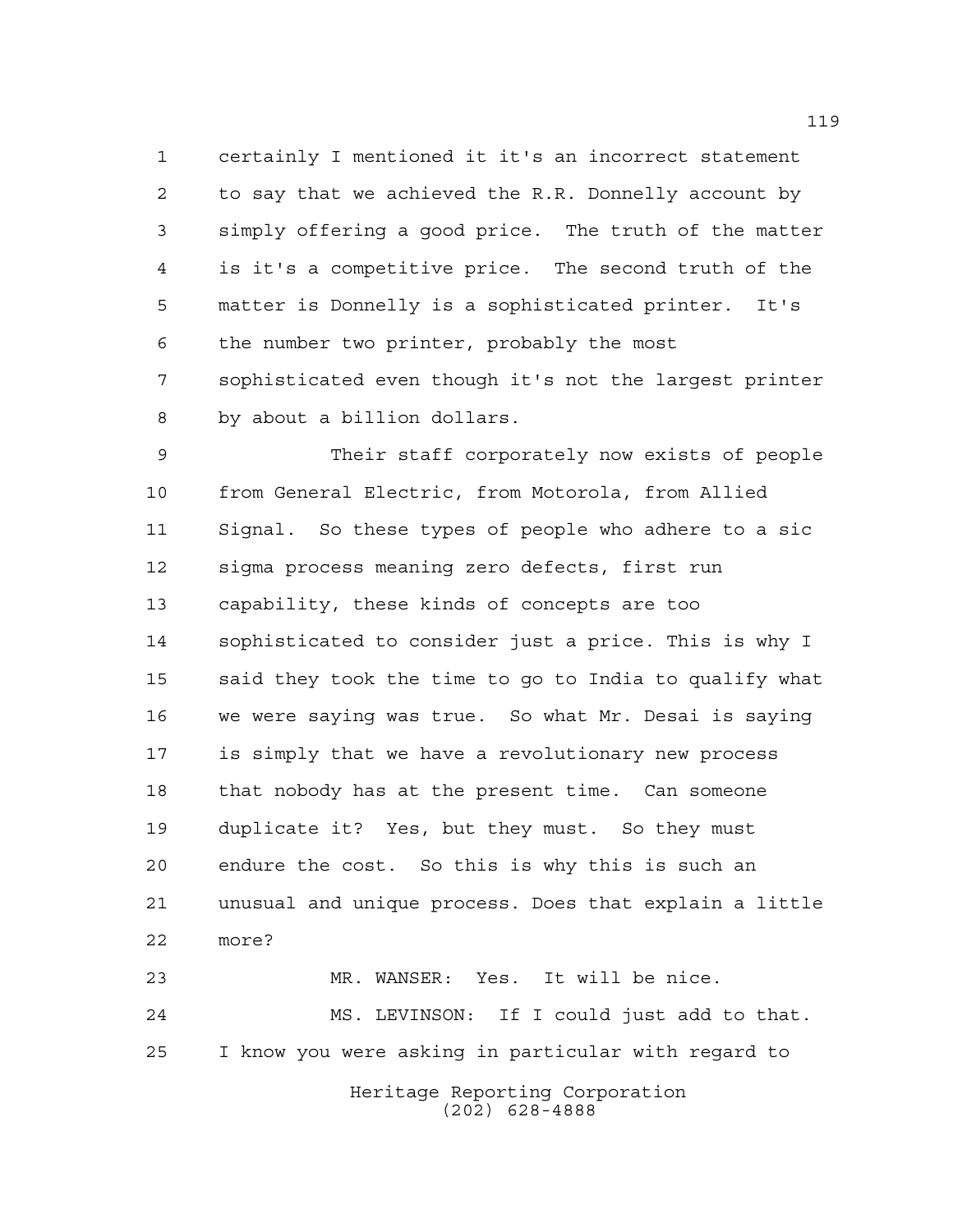Heritage Reporting Corporation (202) 628-4888 the one U.S. company that we actually did approach and discussed with them the possibility of making the 22 to 28 percent flush. When we did that we provided them with our proprietary varnish because they could only do that with the proprietary varnish. Although they were able to produce they actually did produce some small quantities but in the end the deal fell apart because they weren't able to meet the large quantities that we required and in our post-hearing brief we will give you all kinds of details about exactly what happened and why that fell apart. MR. WANSER: Okay. Another question. Maybe I heard it wrong but you're saying you've purchased more is it flush domestically than you've imported? Can you say how much or what is it that you've -- MS. LEVINSON: Yes. 17 Mr. WANSER: -- than you sell? MS. LEVINSON: We have purchased -- Mr. WANSER: You don't have the data? MS. LEVINSON: -- more pigment dispersions the 36 percent from the U.S. producers -- MR. WANSER: Right. MS. LEVINSON: -- than we have sold to them. MR. DESAI: In 2002 we have provided in the questionnaire requested but we sold about less than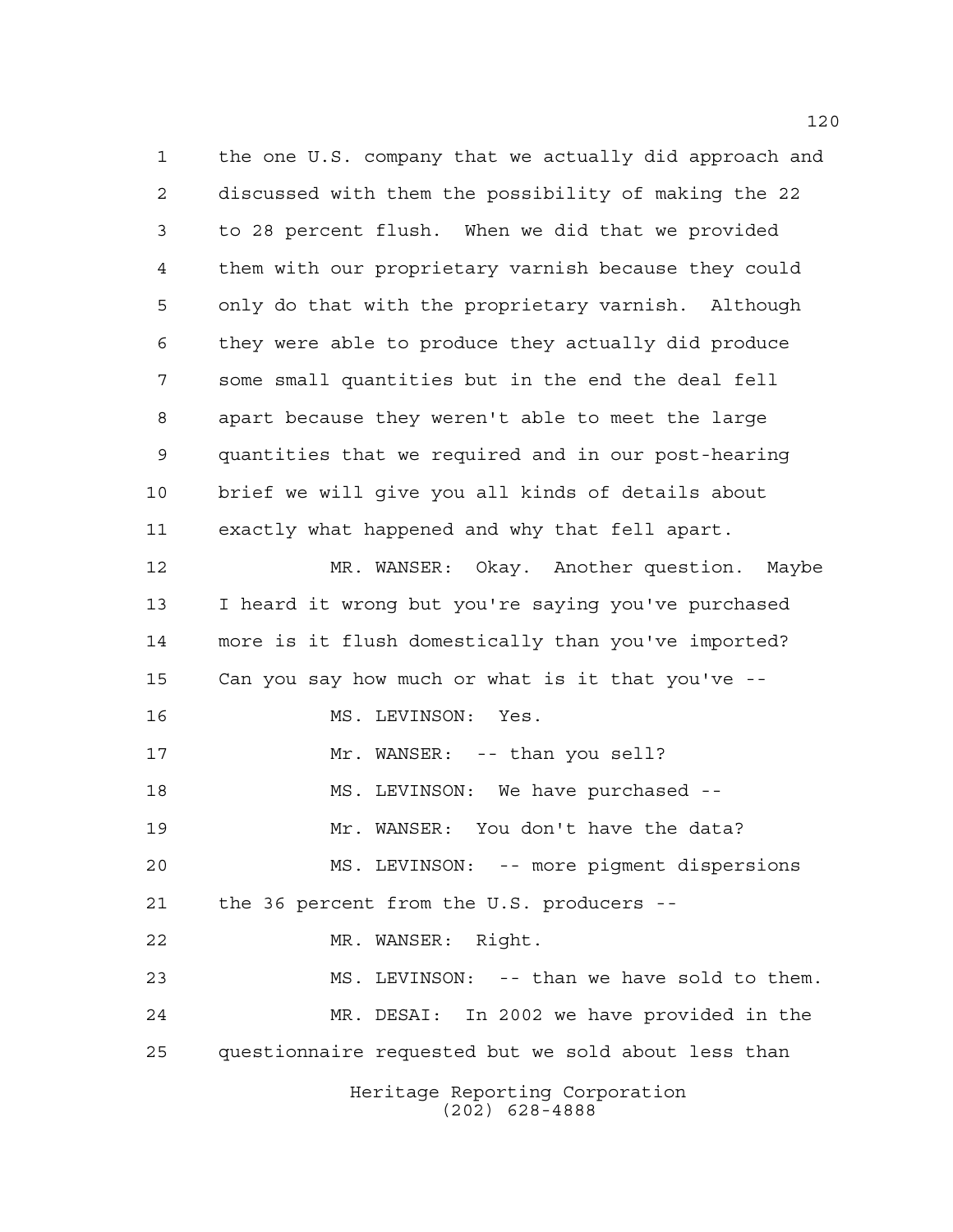half a million dollars worth of flush in the market but we purchased more than maybe close to \$2 million or even more than that from the 36 percent flush from the local producers who are part of the petitions.

 MR. WANSER: Did you sell any of this to the Sun or Flint?

 MR. DESAI: No. In fact as Frank would agree when we entered the U.S. market both myself and Frank we went to the Chief Executive's of Sun and Flint and we told them that, look, they are actually today in the industry what is happening that both Sun and Flint are producing but they are also buying substantial from Apollo, from Magruder. You know, is there with all the industry. They're buying from each other and if you see the last five year purchasing, you know, you'll see that the major hit, you know, is because their own purchases have gone down. So both myself and Frank we went and met the Chief Executives but they did not want to support because they thought that we will also compete with them maybe in the ink industry. I don't know what was their thought but they didn't buy from us.

Heritage Reporting Corporation (202) 628-4888 MR. WANSER: Okay. That's fine. Thank you. MR. CARPENTER: Mr. Ruggles? MR. RUGGLES: When I look at your importer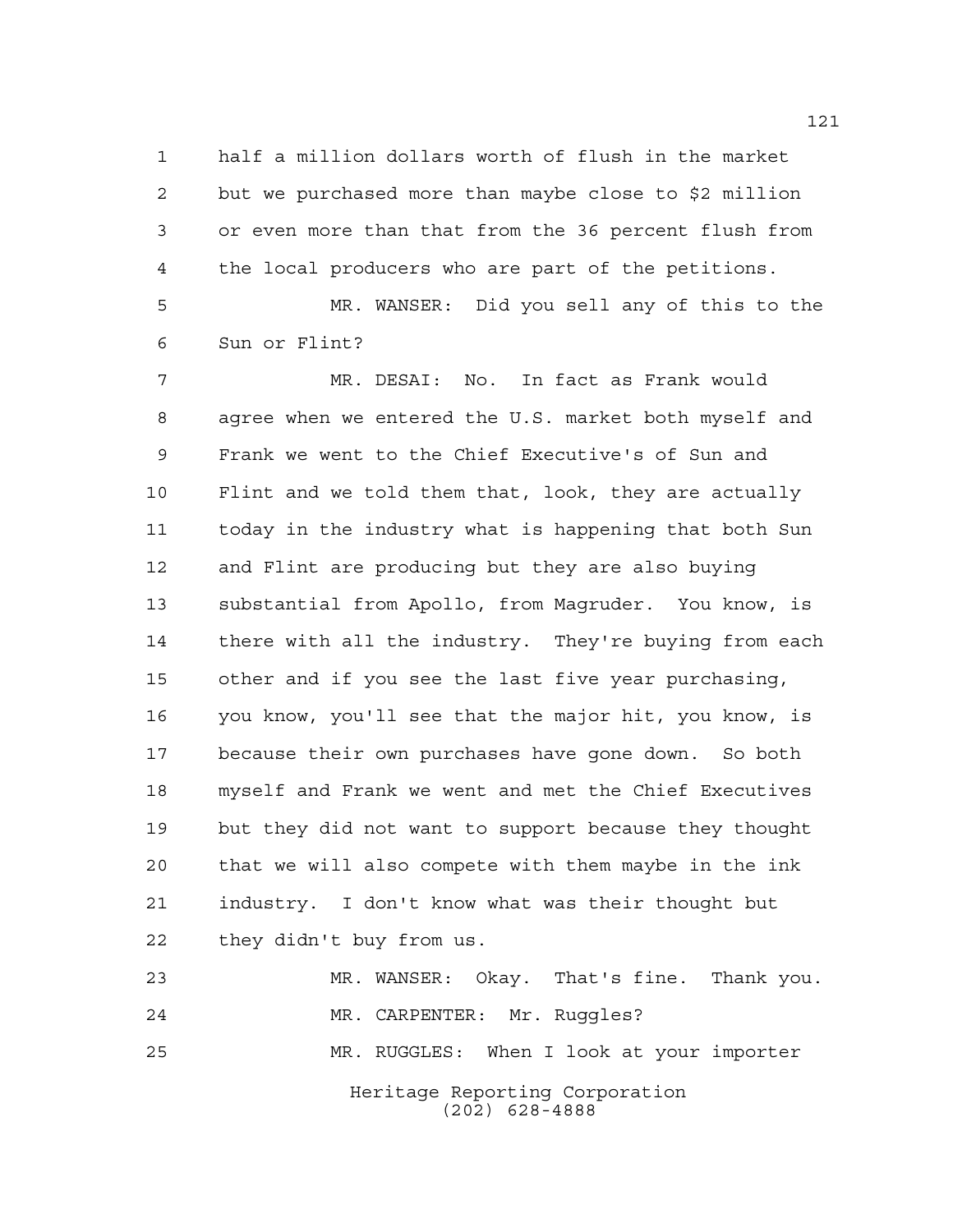Heritage Reporting Corporation (202) 628-4888 questionnaire this is Micro Inks. When I look at the commercial sales is that all 36 percent? MR. DESAI: Yes. It's all commercial sales are only 36 to 42 percent, it's mainly 36 percent. MR. RUGGLES: So all internal are the 22 to 28 percent? MR. DESAI: Yes. 8 MR. RUGGLES: Okay. MR. DESAI: We have also, you know, utilized, you know, our 36 percent for blending purpose capitively so what we import 36, you know, we sell entirely in the market and in past we have also utilized some 36 percent for our captive blending purpose. MS. LEVINSON: In other words I think his point is that the 36 is not interchangeable with the 22. Our process is made to use the 22 to 28. We can't therefore just use a 36 percent flush so what we have done is blended it to get some intermediary pigment concentration that is usable in our process. Is that correct? MR. RUGGLES: What I was looking for is if I could have a definitive what is gone commercial is that all just 36? MR. DESAI: Yes. That's right.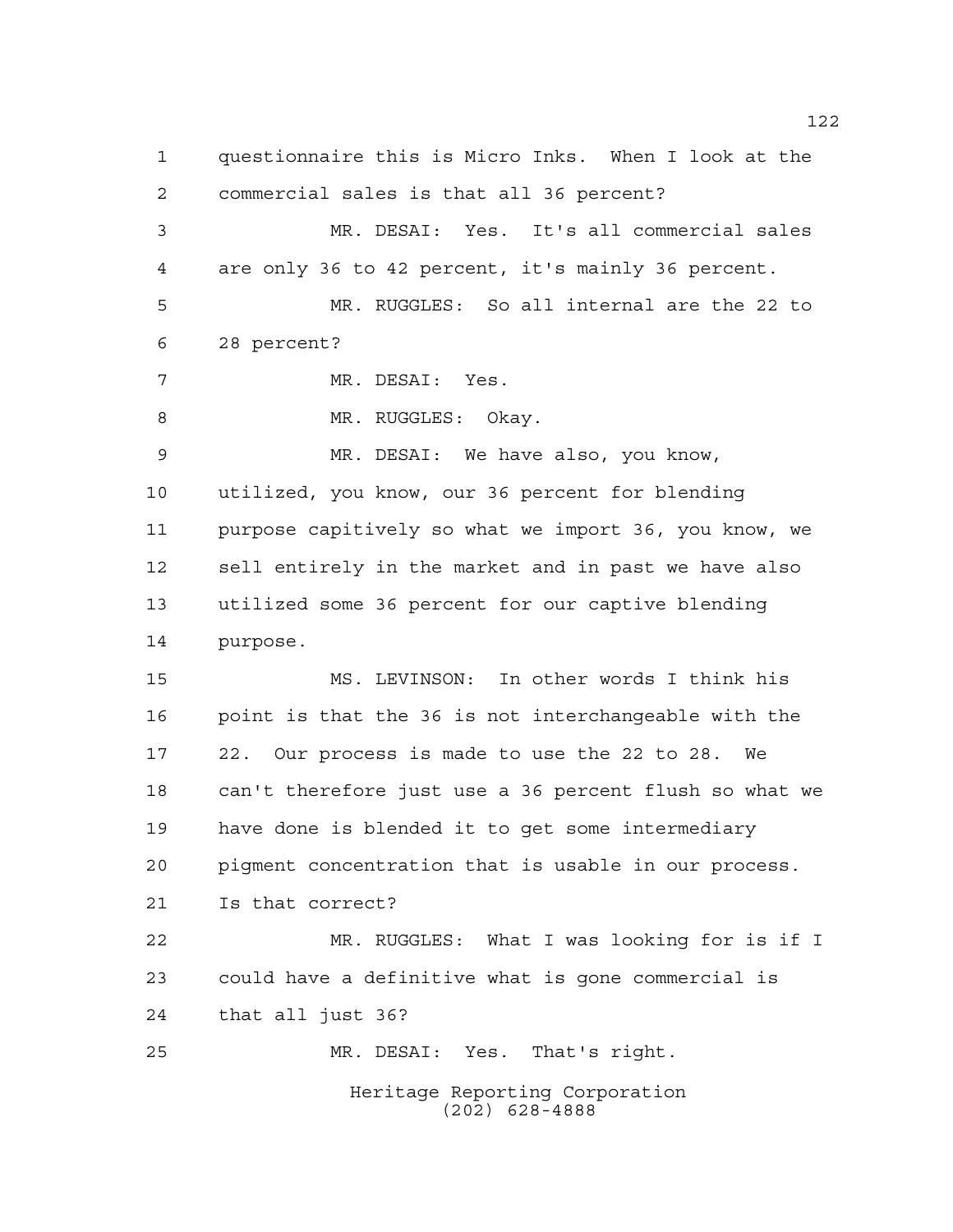Heritage Reporting Corporation MS. LEVINSON: That's absolutely correct. MR. RUGGLES: Then if you could tell me how much what percentage maybe of how much of the internal is 36 and how much is the 22 to 28? MS. LEVINSON: Sure. We can do that. MR. RUGGLES: Okay. All right. You talk about a seamless production line I assume this is strictly in India? MR. DESAI: Yes. MR. RUGGLES: Where does Micro start? You say they have a seamless production line as well. MR. DESAI: No. Micro starts with this 28 percent, 22 to 28 percent. That is their starting material what we call is a concentrate. MR. RUGGLES: Then they go all the way to the end as well? MR. DESAI: To the ink, that's right. MR. RUGGLES: Okay. So the only difference between the Hindustan plant and the Micro plant is you make all the raw materials to get to the flush and then they pick up from there? MR. DESAI: That's right. That's right. MR. RUGGLES: Okay. You do produce ink though in the Hindustan -- MR. DESAI: Yes.

(202) 628-4888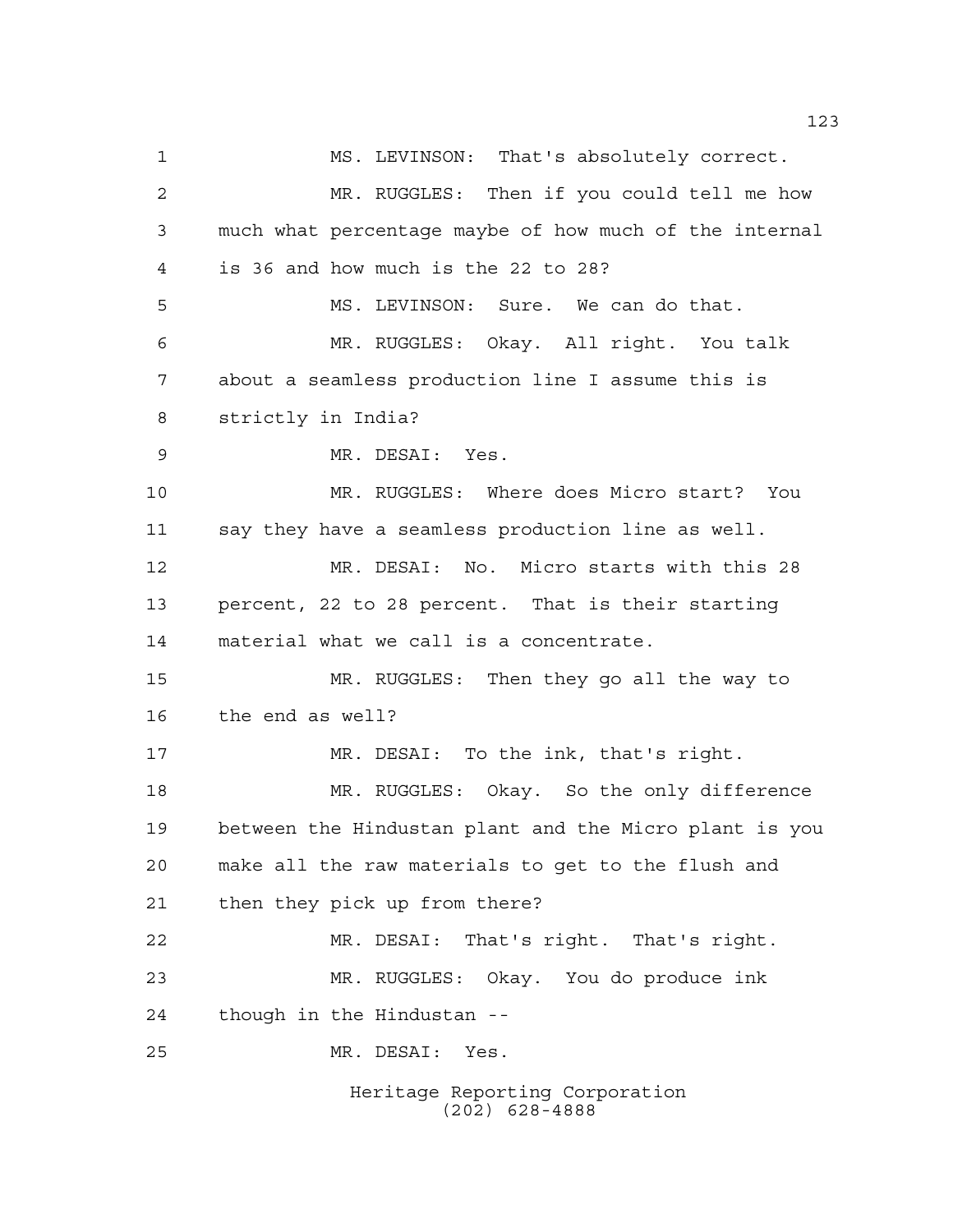1 MR. RUGGLES: Okay.

 MR. DESAI: For India and for exporting to the rest of the world, yes.

 MR. RUGGLES: All right. No further questions. Thank you.

 MR. CARPENTER: Just wanted to clarify a couple of things. These have already been addressed but again, Mr. Morevec, I guess in terms of apparently your production process set up to use a 22 to 28 percent --

11 MR. MOREVEC: That's correct.

 MR. CARPENTER: -- but you have purchased from U.S. producers with pigment dispersions a fair amount of the 36 percent which as you said you blended so that it's usable in your process. I guess what I'm getting at is if your process is set up for the 22 to 28 percent why would you even buy any of the 36 percent?

 MR. MOREVEC: It's not necessarily the process, we can handle both, but the quality that we get from the 22 to 28 percent which is captive delivers the end result to the customer and the Petitioners are saying it's all on price and we're saying it's on quality. Certainly price has a role to play and I think the Petitioners said that. If you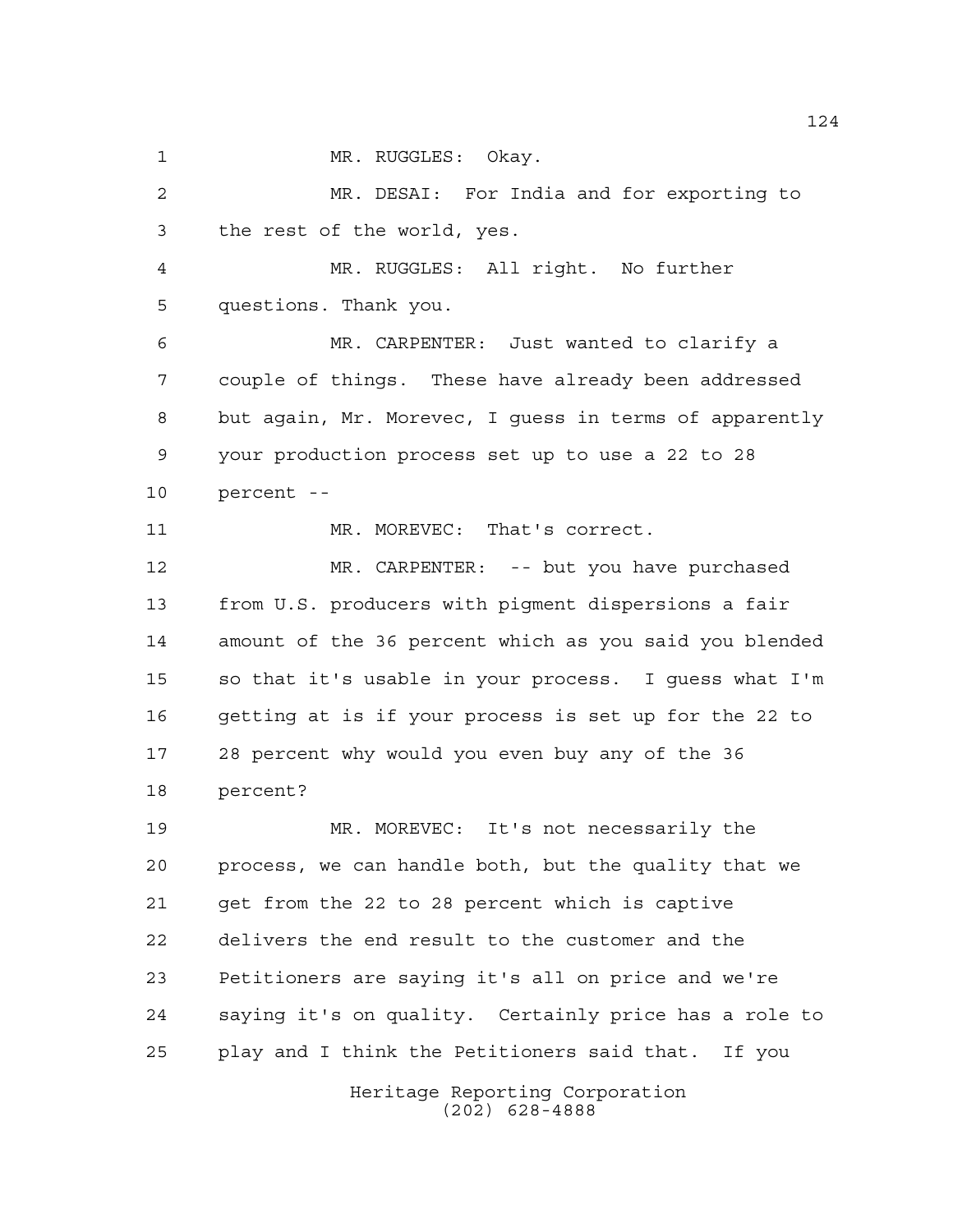have an equal product, well, then all you need is a better price and you get the business. In our case what we're trying to say is that we're going to deliver a package of values over the price of matrix and give them better product. So you can only achieve that with the 22 to 28 percent flush. MS. LEVINSON: Frank, I think what he wants to know is if that's true why do you bother buying 36? MR. MOREVEC: Oh. We don't use it any longer. It was just for a period of time for special application. MR. CARPENTER: Oh, okay. MR. MOREVEC: No. We do not use 36 percent flush any longer in our operation. MR. CARPENTER: Okay. It's just the one customer it worked okay for them but generally you would not be selling that product? MR. MOREVEC: What we did is we went to a higher plateau. We raised the bar in terms of ink performance. These are some of the technologies that we'd be delighted to explain in the post-conference brief. MR. CARPENTER: Okay. Thank you. MR. MOREVEC: Maybe one last statement for the Magruder individual. The distinguished colleague

Heritage Reporting Corporation (202) 628-4888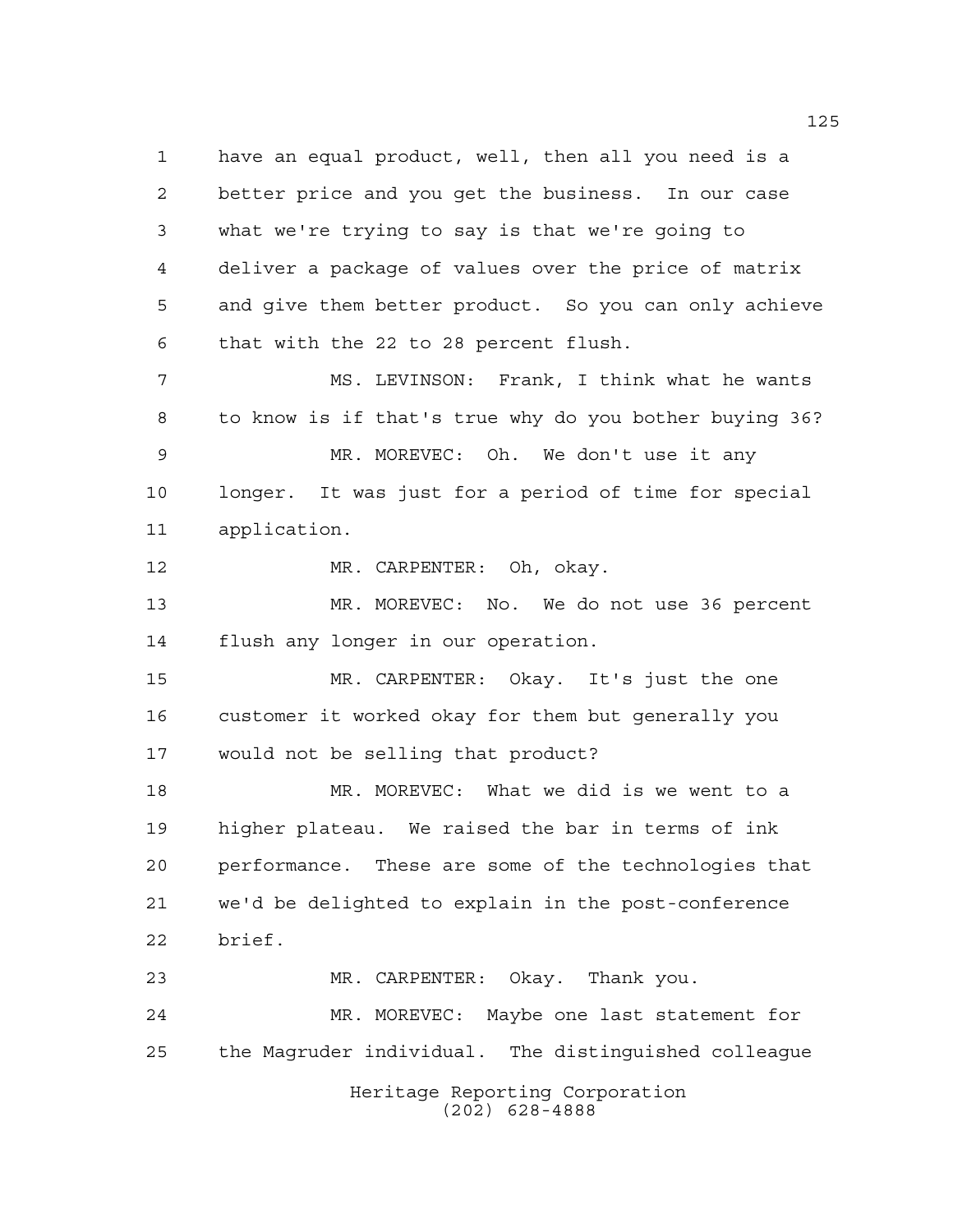Heritage Reporting Corporation (202) 628-4888 made a mistake, there wasn't only two customers he had in the room there were three. We were the third. MR. CARPENTER: Okay. MS. LEVINSON: What was the context of that? MR. MOREVEC: We were the third. MS. LEVINSON: The third customer for what? MR. MOREVEC: For his flush. 8 MS. LEVINSON: For his flush. Okay. MR. MOREVEC: He just mentioned that there were only two customers in the room. We were the third. 12 MS. LEVINSON: Okay. MR. MOREVEC: Okay. That's who we bought the 36 percent flush from. MR. CARPENTER: Okay. Thank you. Mr. Desai, just to clarify one thing. When you were giving in your presentation sales on export figures I think you said you exported something over 50 countries and your sales had increased to many of these third country markets. Were you talking about just the subject pigment dispersions or were you talking about your entire product line? MR. DESAI: It's the entire product line. MR. CARPENTER: Okay. MR. DESAI: As a company, you know,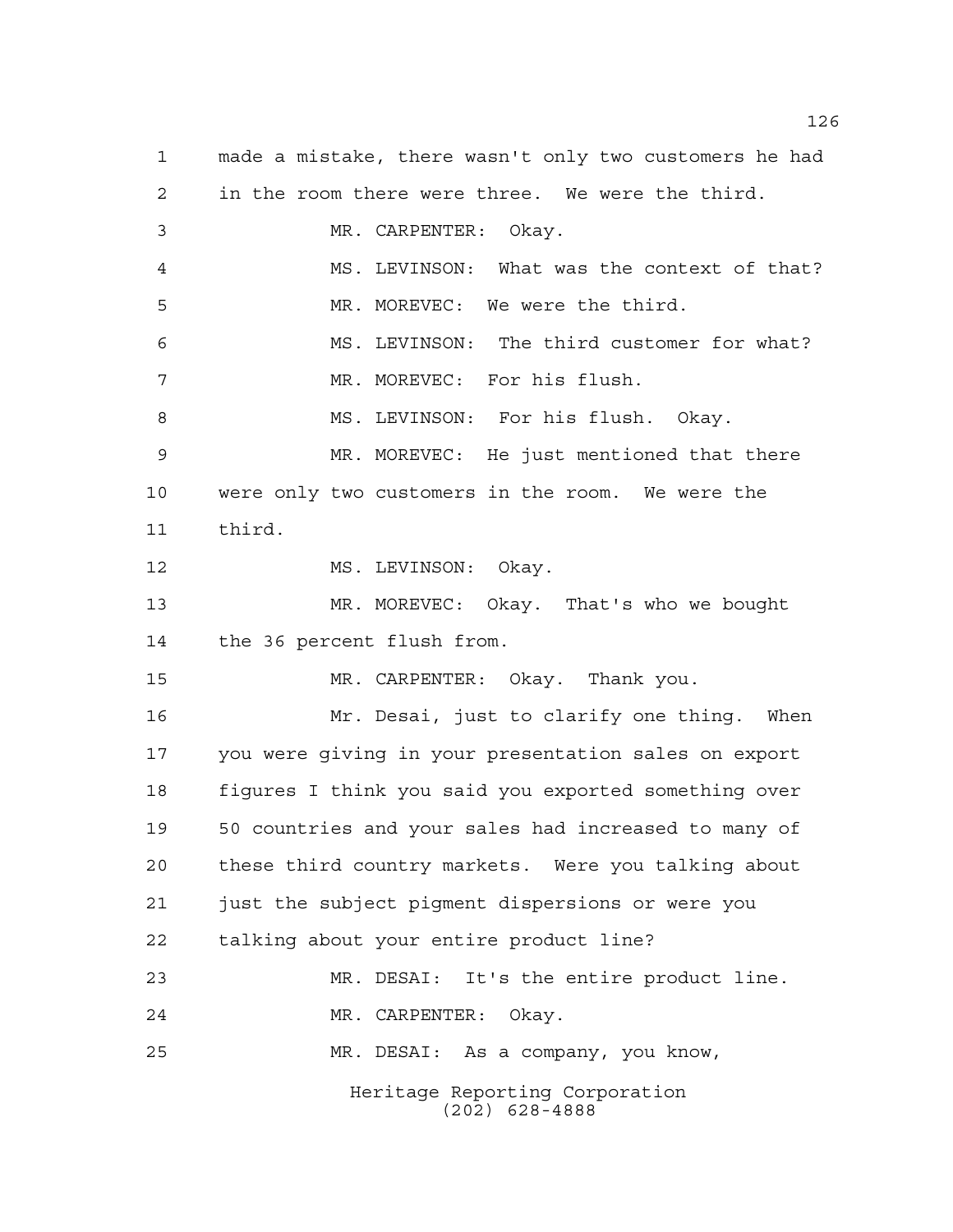Hindustan, Inc. is a company, but the majority of our exports are lithographic inks and flushes, you know. We are still not that active in the liquid ink, the packaging ink sector, but again there we have come out with a very new concept, very innovative technology, and what I call is a packaging dispersants. So, you know, we are working on this technology by which the small ink producers, you know, can just buy a refinished kind of a dispersant and they just have to add solvent and they get their packaging ink. So this is a product which we are now trialing in some of the markets.

 MR. CARPENTER: Okay. I assume that we do have a form producer questionnaire response from you which deals only with subject pigment dispersions, is that correct?

17 MS. LEVINSON: That's correct.

MR. CARPENTER: Okay. Thank you.

 Again, Mr. Desai, I believe you said you were the only producer in India of the subject pigment dispersions or at least for export. Are there other producers in India that produce for just the home market or exports to other countries? Are you the only --

Heritage Reporting Corporation (202) 628-4888 MR. DESAI: We don't have confirmed reports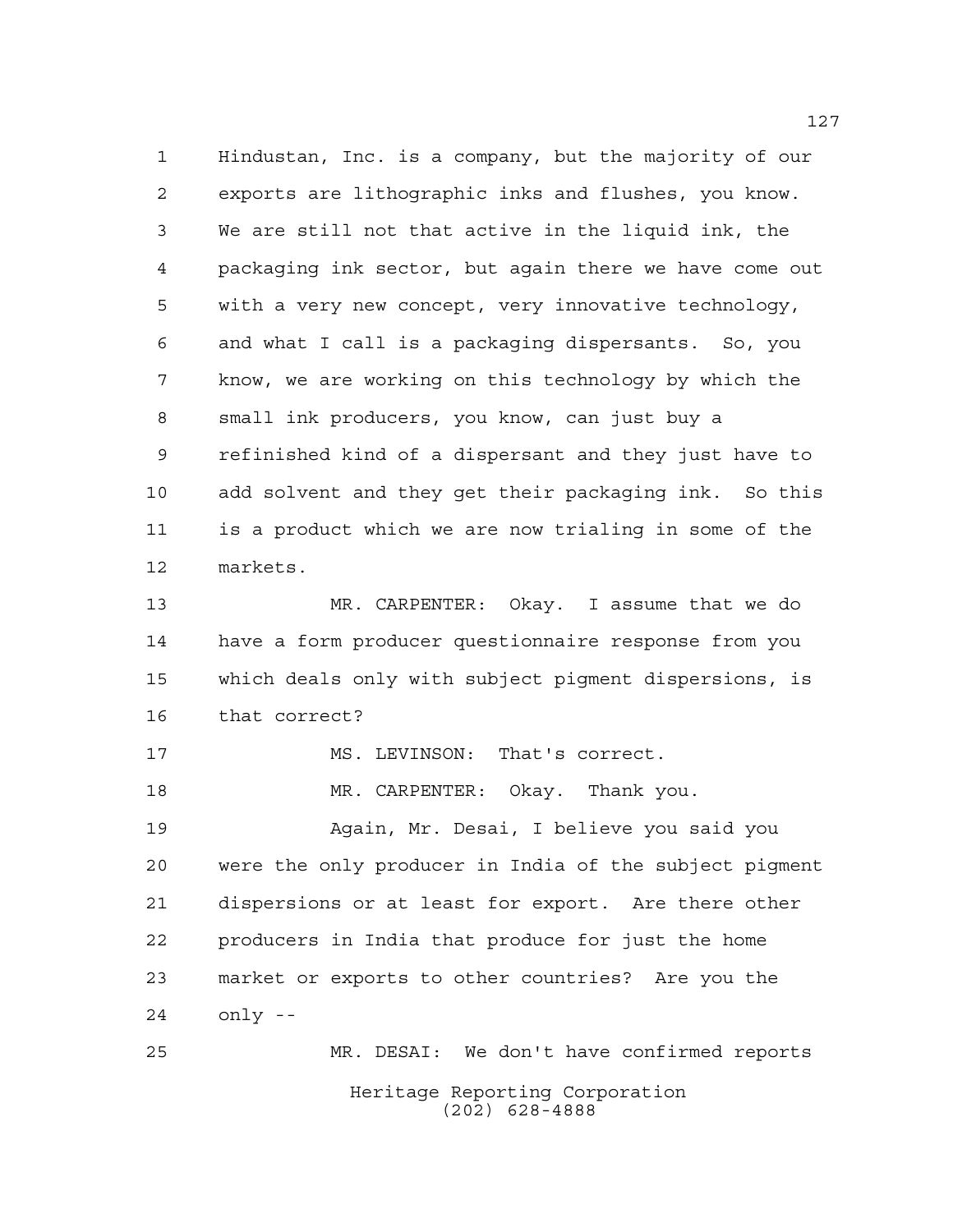Heritage Reporting Corporation (202) 628-4888 but we have for example, you know, this thing called Ucotech which is basically a German company and they're a presence in India? They're also a presence in the U.S. and they were trying to make it. Now I really don't know whether they made it. There's also a company called Modern, you know, which makes flushes in the U.S. and they have another company in India and we have also heard to the best of our knowledge, you know, even if they have done it it's completely insignificant. I would say 99.9 percent will be Hindustan inks, you know. MR. CARPENTER: Okay. Thank you very much. That completes my questions. Any others? (No response.) MR. CARPENTER: Okay. Mr. Dorris, would you be ready to begin your ten minute rebuttal segment or would you like a few minutes to get your thoughts together? Okay. Sure. We'll recess for a few minutes and thank you. (Whereupon, a short recess was taken.) MR. DORRIS: Thank you, Mr. Carpenter, I guess now I can say good afternoon instead of good morning. Let me just say at the outset that actually I was impressed with the presentation by Micro Inks,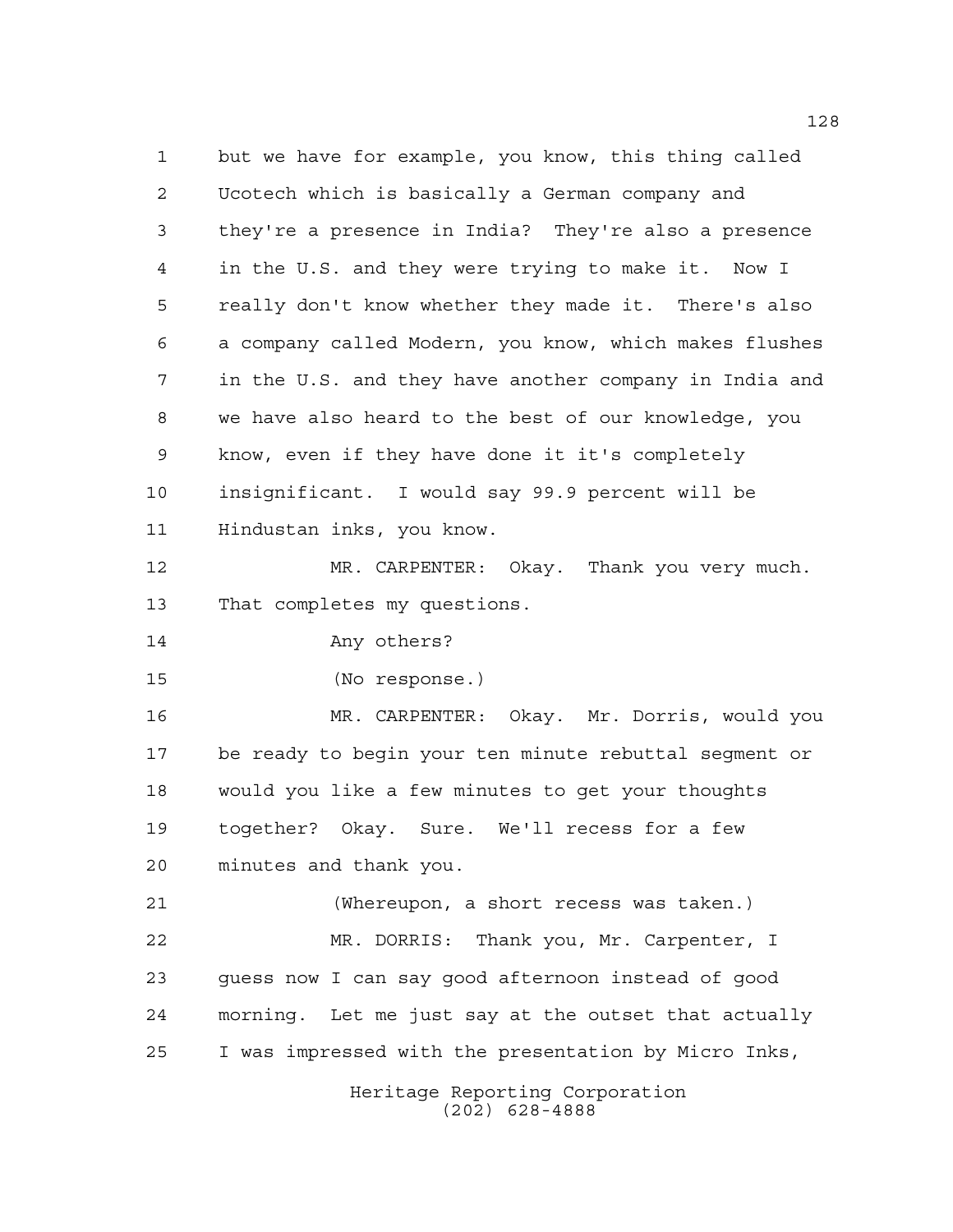especially, their focus on the jobs they've created in the United States. And understand that we're not opposed to Micro Inks and its existence in the United States. We're happy to see new jobs being created in some instances, but I think you need to focus on this case and the products that we're talking about in this case.

 I think there's been a problem with some sweeping statements that are very misleading. In particular, it struck me when they're reading quotes from Sun Chemical Corporation executives and other people about how there has been improvements in the pigments industry and the ink industry. That maybe true. The entire pigments industry maybe improving. Parts of the ink industry maybe improving. Those are the products we're talking about. We're talking about pigment dispersions. And in the ink industry we're only talking about the paste inks and not all inks.

 So when they give sweeping statements or refer to other comments that are generalized like that, I think you have to take it with a grain of salt and realize you've got to look at the data on the record, which I think will show, as I indicated from our opening remarks that there is injury to this industry.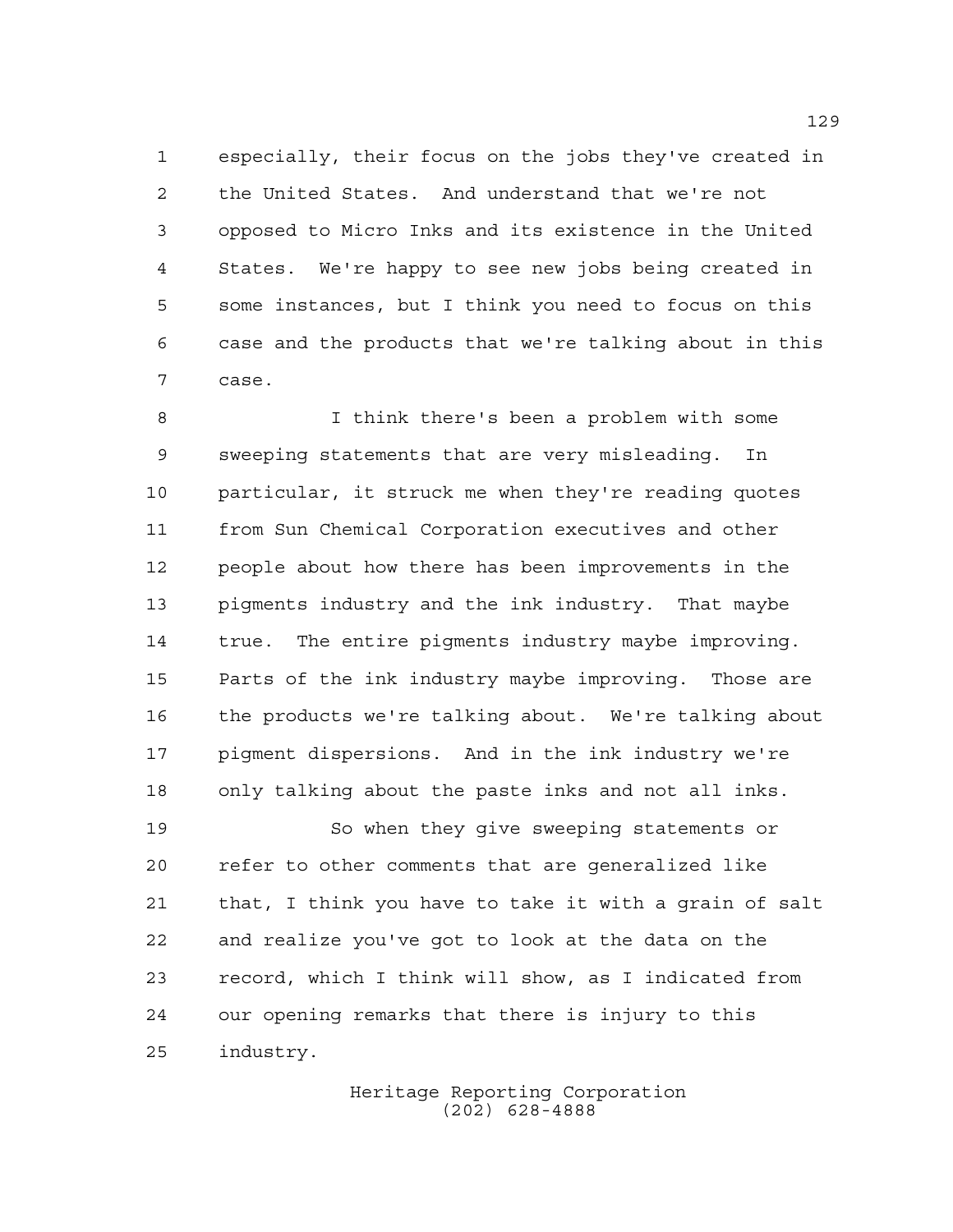Another sweeping type of statement is with Mr. Desais where he talks about we have all these different products that we make. You know, they've tried to imply that we're going to put Micro Inks out of business if they can't bring this product in that they're bringing in. Well, understand, of course, as always with these cases, we're not trying to keep the product out. We're trying to have the product not be subsidized or benefit from the subsidiaries and not be dumped in the United States. But certainly, they'll still be allowed to bring that product in.

**He pointed out that they make all these**  other products. They can make all the profit they want on all those other products, at least, as long as they do it legitimately. We're focusing on the imports that are coming in and those imports being subsidized and dumped and that's what this case is about. And the sweeping comments about -- you know, they make all these other products have to be taken in context to show they're not going to put these people out of business. These jobs are not going to be lost. They're still be able to fund them, and they'll still be able to do it if they're successfully in this dumping case as long as they bring the product and price it accordingly and compete fairly, which is all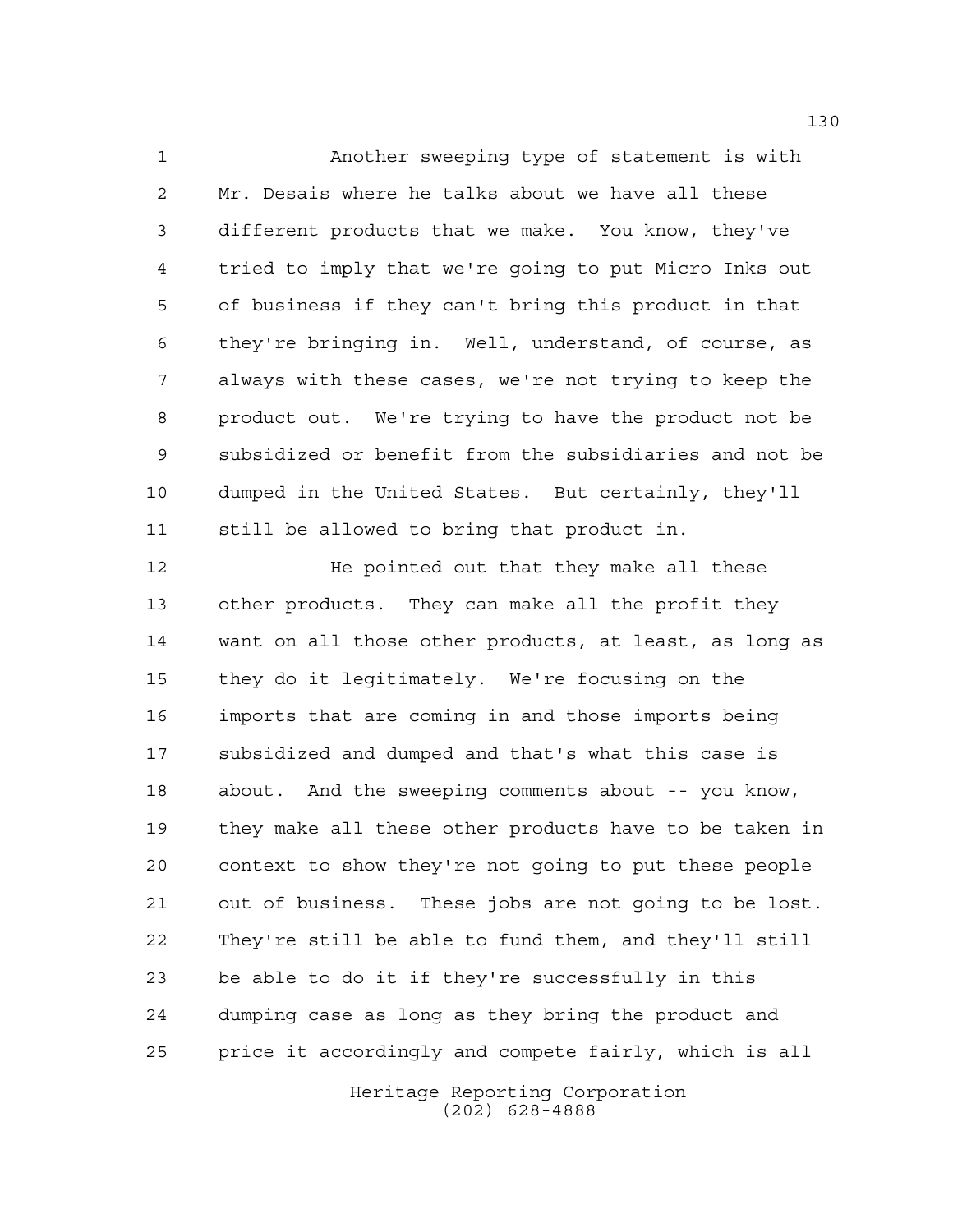we're asking.

| $\overline{a}$ | And the third kind of sweeping statement, I            |
|----------------|--------------------------------------------------------|
| 3              | thought, was, you know, we're going to sell everything |
| 4              | to third countries. We're really growing there.        |
| 5              | Well, it was quite interesting just to see the         |
| 6              | immediate contradiction. We don't sell flushes to      |
| 7              | third countries. We only sell flushes to the United    |
| 8              | States because other countries aren't really involved  |
| $\mathsf 9$    | in using flushes that much.                            |
| 10             | Yes, they're imports are up, but that's                |
| 11             | probably because they're selling more solvents because |
| 12             | they are. They product a lot of other products that    |
| 13             | they sell to third countries. So when they make these  |
| 14             | kind of statements about how well they're doing in     |
| 15             | third countries, it's not about this product. And      |
| 16             | that capacity that they talk about of the flushing     |
| 17             | capacity, that capacity will be directed to the United |
| 18             | States.                                                |

 And I think it's interesting that we have many points that we do agree on. I agree this is a unique business model. I agree that they're probably the only ones that have these types of subsidiaries that are able to dump this product the way they do and bring it in. So I agree it's a unique business model in that sense. But realize that we also agree that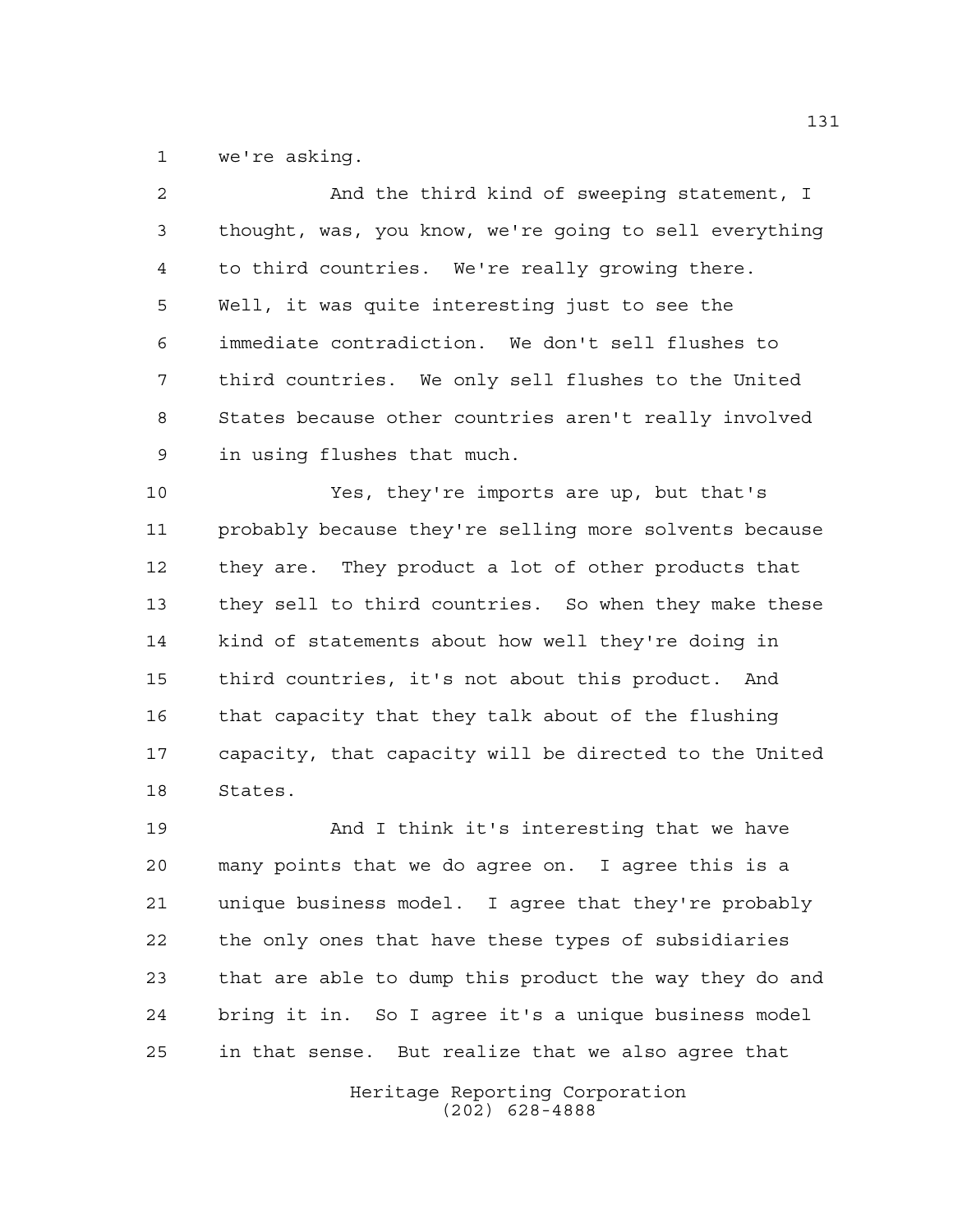this product is a flush. That they've now conceded, at least, said openly that this product is a flush product. So therefore I think we also agree that this product is within the scope and that the like product, which they've agreed on is the products that we've produced, the flushes.

 So where do we disagree then? I think we disagree, obviously, on the impact of the products that they're bringing in, in two places. First, I think you'll see that there is a bigger impact on the merchant market than they're claiming. I think when you actually get the volume data, you're going to see that their volumes have been significant, but they've also been increasing greatly, especially, towards the end of 2002 and the last quarter of 2003. And that volume impact has had an impact, but also, as we pointed out from the beginning, when they go in and they make offers to sell, even if they're not selling that product at that time, they're having an impact on the prices and driving the prices down and hurting the merchant market.

 So I think when you see the way they've established themselves in the merchant market have created some inroads into certain accounts. It's clear that they're going to continue to do that and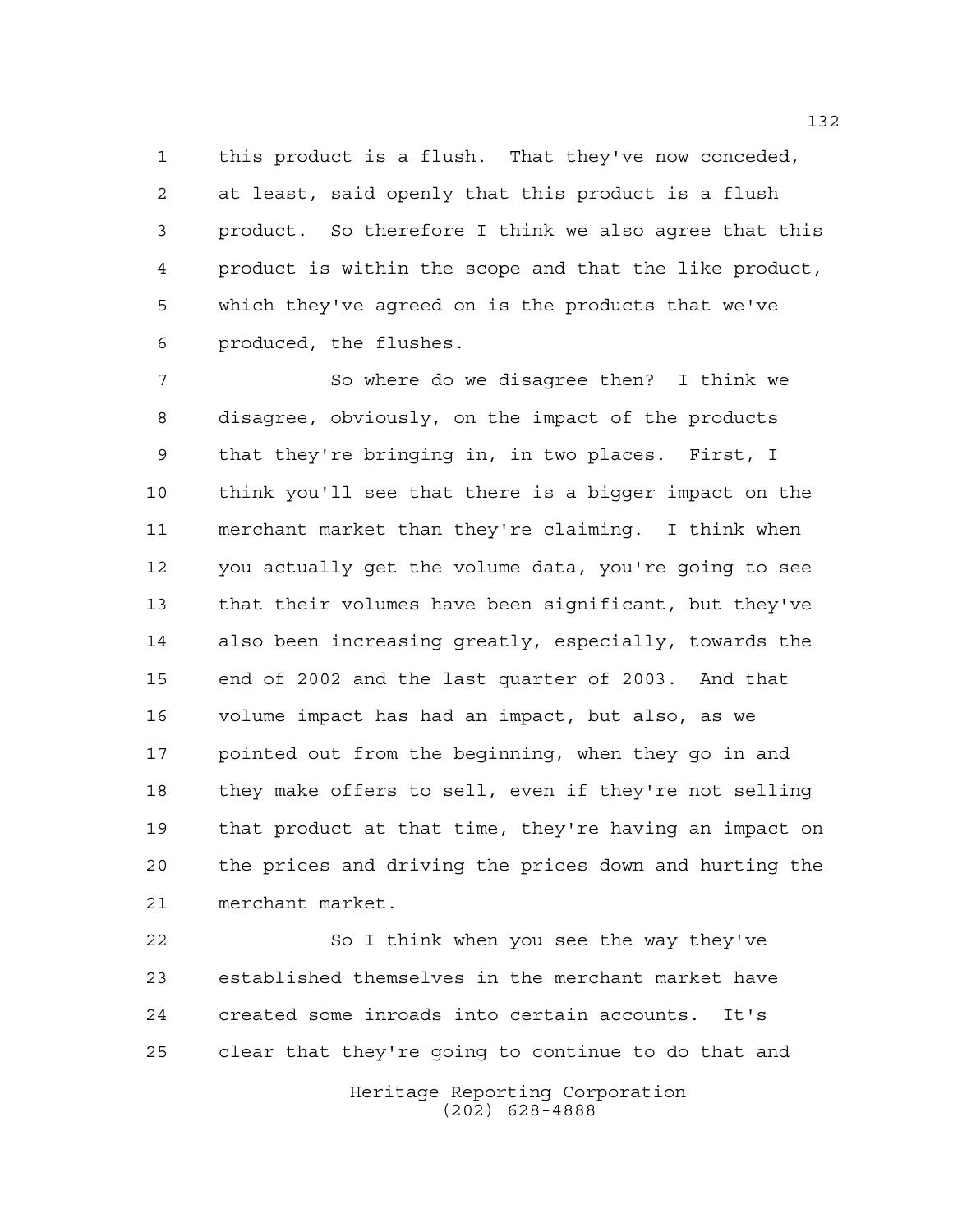there's nothing to prevent them from bringing that flush product in. But then, of course, they say they have this customized product. That that's the one they used.

 And I think Mr. Love will talk a little bit more about that, but the only thing I wanted to say is that we all agree there is some internal consumption here. We've never hidden that fact. This case does deal with internal consumption. But understand that the captive production provision was created to deal with cases where you were going to limit the case to look at the merchant market. When you do limit the case to look at the merchant market, you take the market as it is. You look at the merchant market and you look at the internal consumption and captive production. That's what we have. The question is just the degree of injury and how you look at that. And that I agree can be debated. And I think we'll win that debate as we go forward into this investigation to the final. But I think you can see that there's clear injury in the way they've been selling the product at such large decreases in price. It's interesting. You never really heard

 them talk about price and the actual competition in the market between either the flushes or the ink

> Heritage Reporting Corporation (202) 628-4888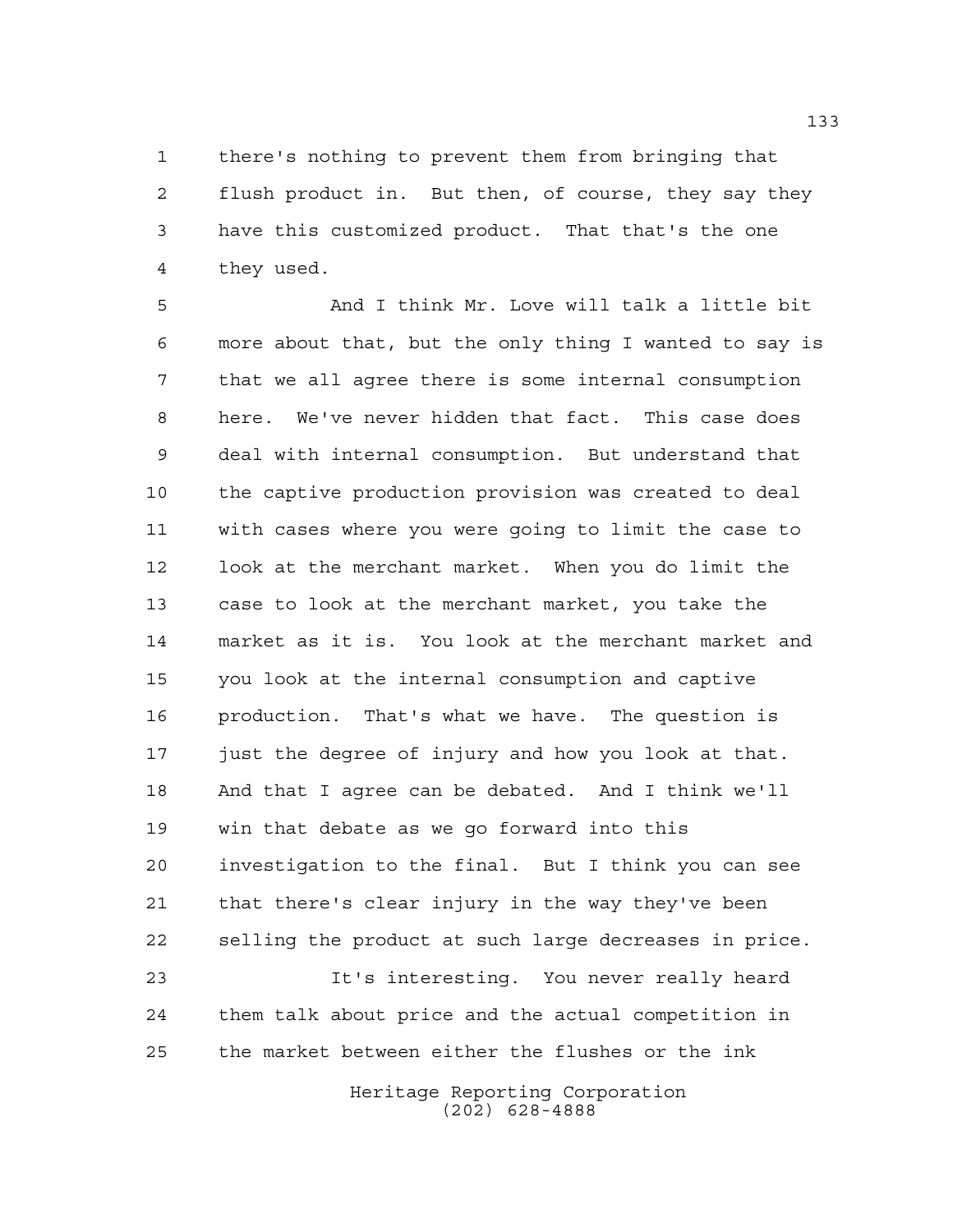products. Our ink is superior. Our ink is better. Then why do you sell it cheaper? Why? Because they're getting it subsidized. The main raw material input they're getting subsidized, and they're also able to dump that product because they have a lot of production capacity. They've got to gain market share and get into this market because they have made this huge investment in the U.S., which we support in some sense except not if they're going to use that unfair competition to compete us. But I think I'll turn it over to Mr. Love now to talk a little more about the product.

 MR. LOVE: Thank you, Greg, and just to reinforce a couple of comments he made. We have a classic case here, of course, of the superior customized product, both at the flush and ink level, which, however, requires a very large subsidiary and dumping in order to be successful in the U.S. market. And we note that with some irony.

 As to the production process in India, I think you should know that the domestic producers, Petitioners here, are very familiar with that process. They've had presentation made to them by Hindustan as to that process. There's nothing unique. It's not even particularly sophisticated a process as we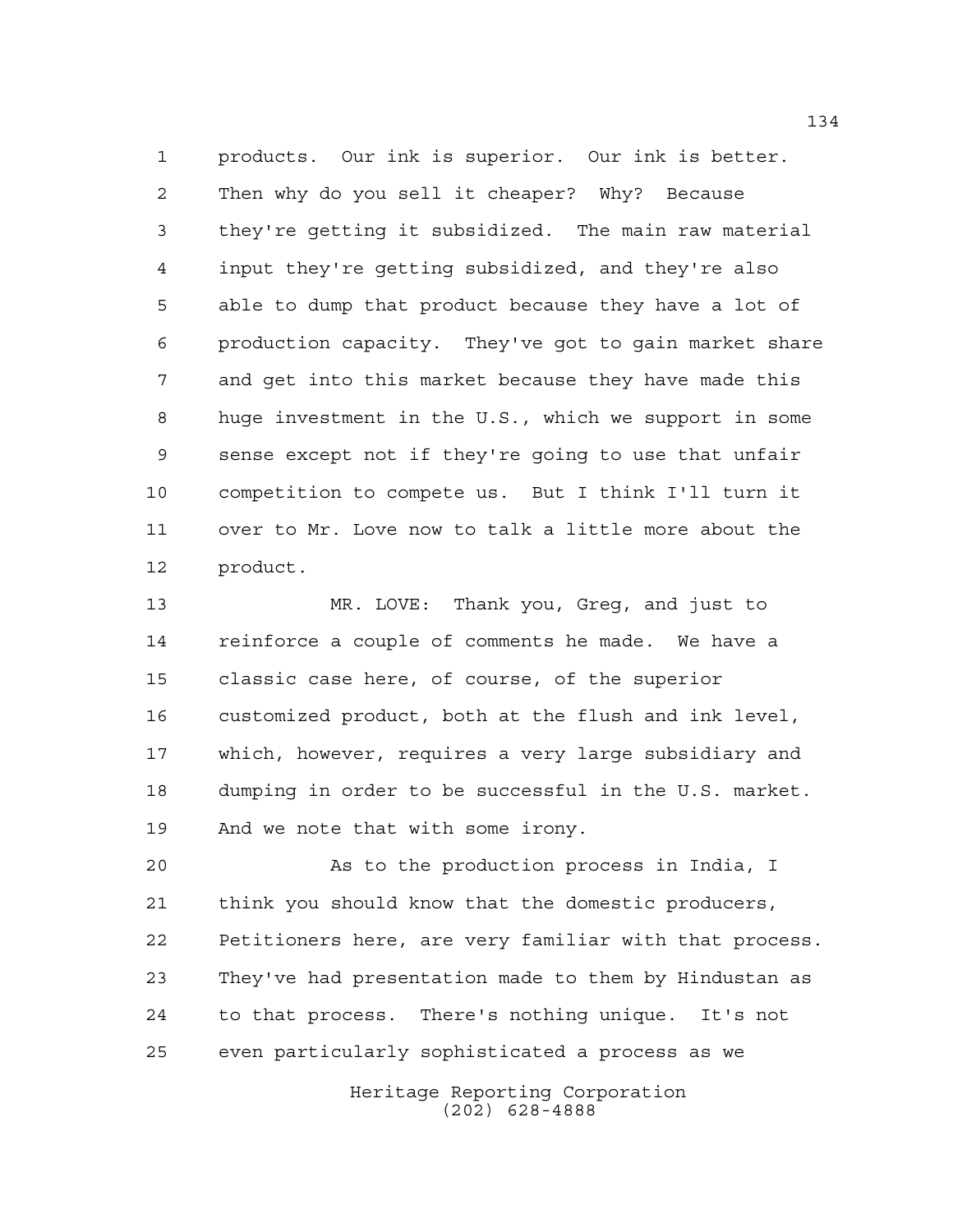understand it. As a matter of fact, as you'd expect the domestic producers consider their process to be much more sophisticated and much more efficient in being able to deliver a product to the customer. So we dispute that characterization as a superior process. But what's important here is that there is no magic distinction between the production of the 36 to 42 percent versus the 22 to 28 percent on their process. I think that it's clear they can readily produce at whatever level they want, whatever the market requires. And if they chose in the U.S. market to go more heavily into the merchant market, they can readily and easily do that. That's not an issue at all.

 As to the issue of the causation, the specific forms of causation in the market, I want to first turn to demand and address that again quickly. It was mentioned that you'd been given some information from the National Association of Printing Ink Manufacturers, and we have that data here as well. It simply confirms what we told you in our affirmative presentation earlier that there was some decline in pounds of ink consumed between 2000 and 2001 to the tune of roughly about 10 percent or so, and we think your numbers will confirm that.

> Heritage Reporting Corporation (202) 628-4888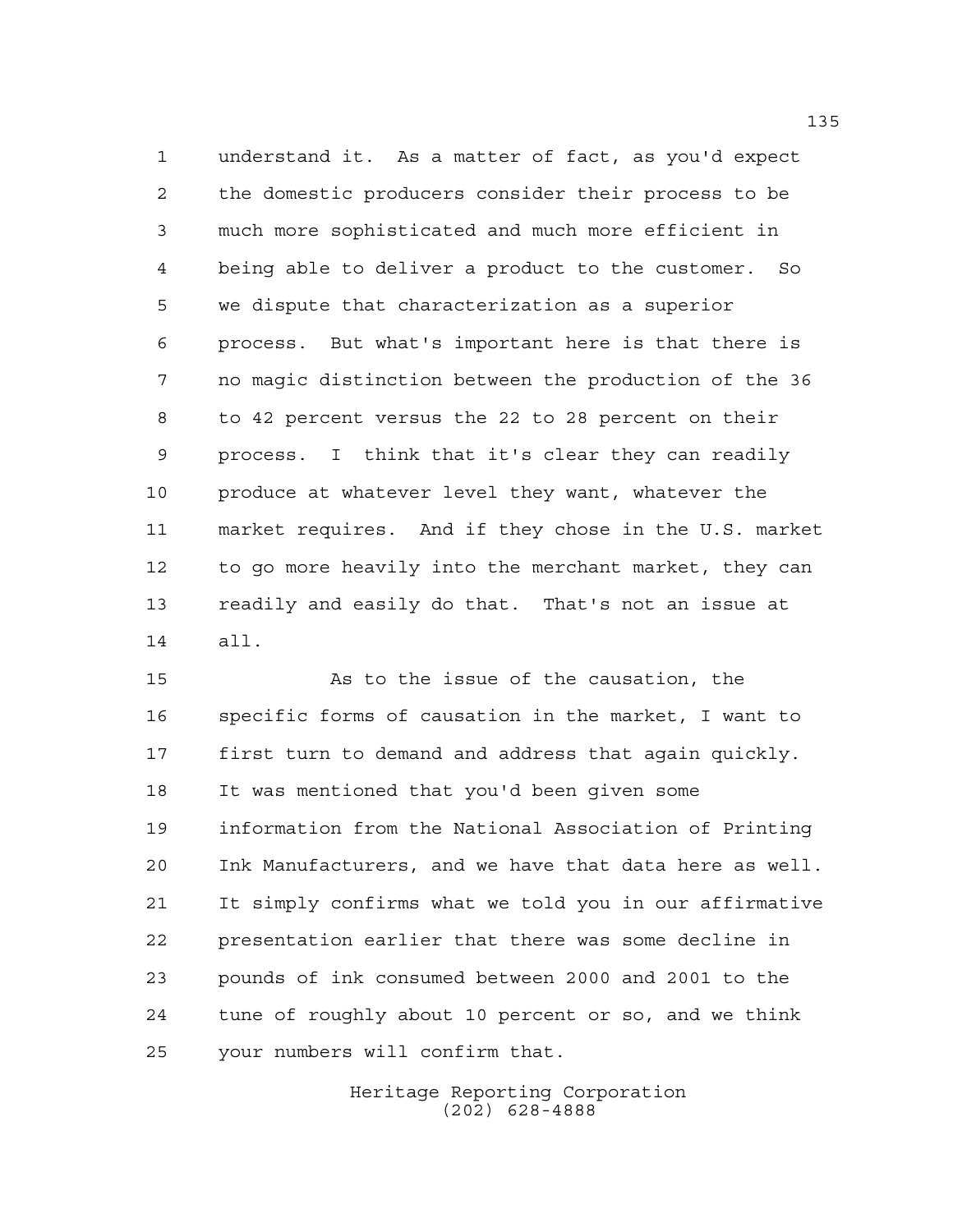The specific number for lithographic ink was 11.6 percent decline between those two periods, and your data should confirm that. What's interesting is that the dollars didn't decline as much as the pounds between 2000 and 2001. However, in 2002, demand was essentially stable. Lithographic inks production was approximately down 2.4 percent. We think it's probably more like a zero change. Whereas, the price went down, the value of those inks was down 5.4 percent. And in the specific area of publication heat-set web ink, which is the centerpiece of the competition here, pounds demand was down 2 percent where the value was down 10 percent. And it's that phenomenon, right there that we're talking about in this case. And we're saying that differential between pounds down and dollars down is exactly what Hindustan has been causing in the market in 2002 and we think in 2003.

 Further, I just want to touch again on the competition through the merchant market. We don't know what the volumes are. Again, we still haven't seen the data, but I'm sure that you will that the pricing of the flush products sold in the merchant market here from India is well under the domestic price. And I don't care if it's a fairly small market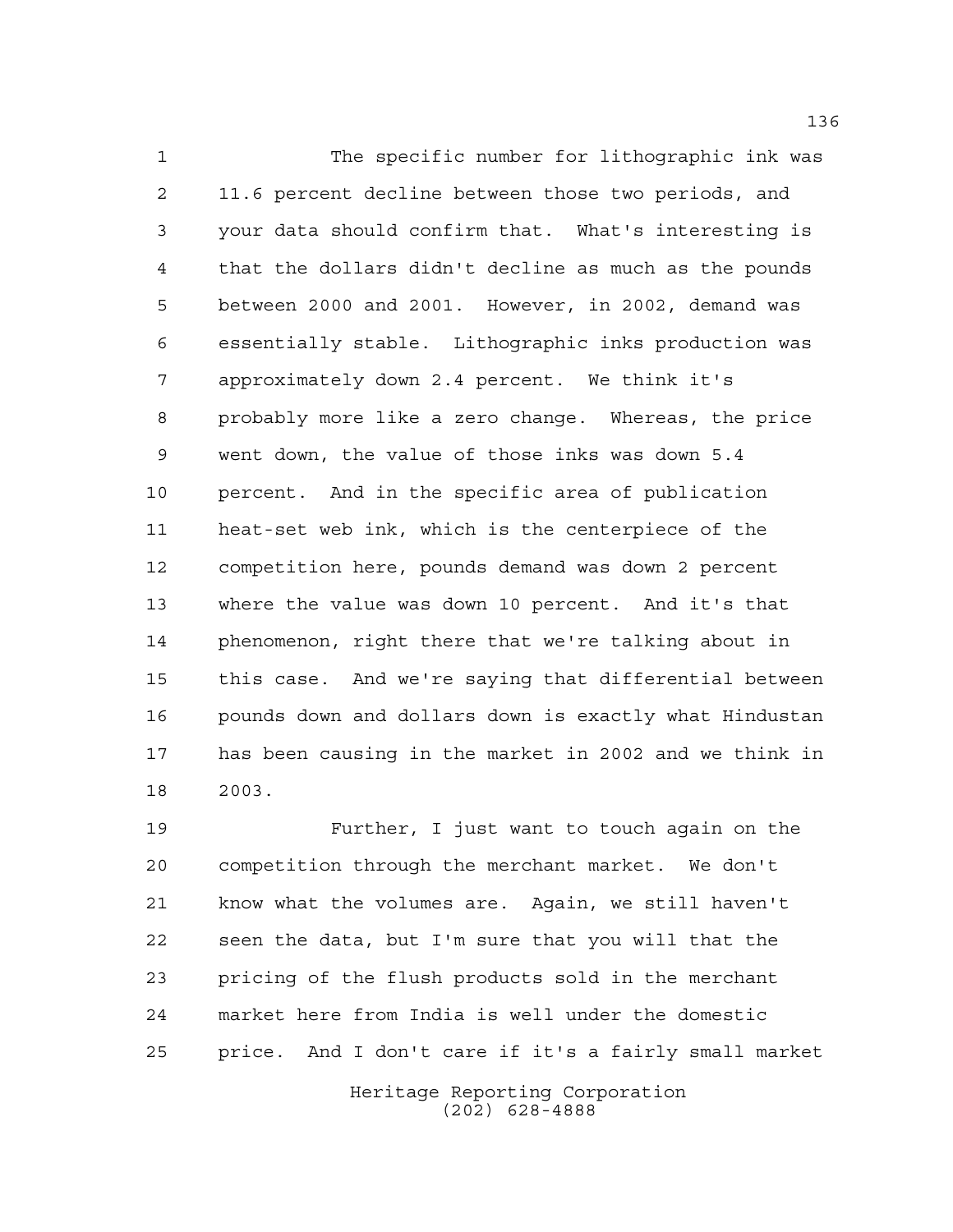share. We can debate that, but the price effect is definitely there.

 As to the more important downstream competition at the ink level, I think Dr. Boltuck gave you more of a legal argument than an economic argument. As far as we're concerned, every pound of ink that Micro Inks sells that contains Indian flush is taking ink away from a domestic producer that's using domestic flush, and that's pretty clear. And the higher those volumes are, the more impact there is going to be at the flush level. And again, once we see the volumes, we'll be able to comment more authoritatively on that. But we think that there's definitely both a price and volume effect downstream as well as in the merchant market. That concludes my comments.

 MR. DORRIS: Yes, and I just want to maybe clarify a procedural issue that's been going back and forth. And why we don't understand the different way, and I understand that it's not a huge problem because we obviously have a chance in the post-hearing brief to deal with all of the information. It was our understanding that when someone is a party in the case and another party has an HPO that part is required to serve them with their confidential information because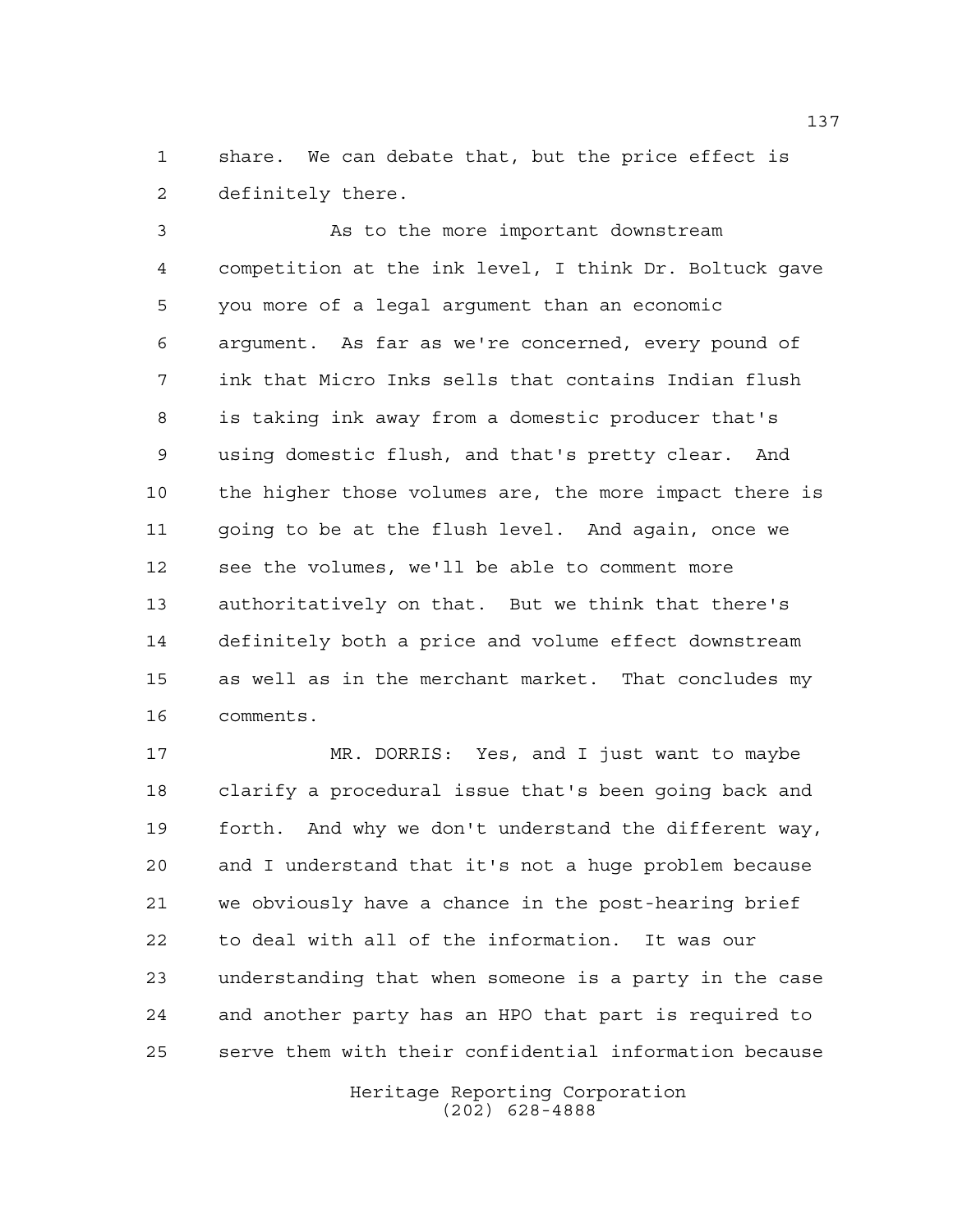they have an administrative protective order, which we've had for a long time.

 I do recognize that we were called at some point late yesterday afternoon to come and pick up an APO release from the Commission which probably would have given us the data that we're talking about. And we apologize because we were not able to pick that up in time to deal with. So at this point, it's not a huge issue in the case. It will be dealt in the post- hearing brief. I want you to understand it's not a concern for us. Thank you.

 MR. CARPENTER: Okay, thank you, gentlemen. Ms. Levinson?

 MS. LEVINSON: With regard to Mr. Dorris' remarks on the APO release, I appreciate him acknowledging that he was called yesterday. We also were called yesterday and we did pick up the data and 18 that's the only reason we have the data. We were never served by Petitioners either. We learned that they were on the APO the day before yesterday. And I believe, although, I don't have the rule in front of me, but I believe it does give you two days to serve, and that means we would have had to serve by today, but we, yet, understood the Commission was directly it directly to the Petitioners.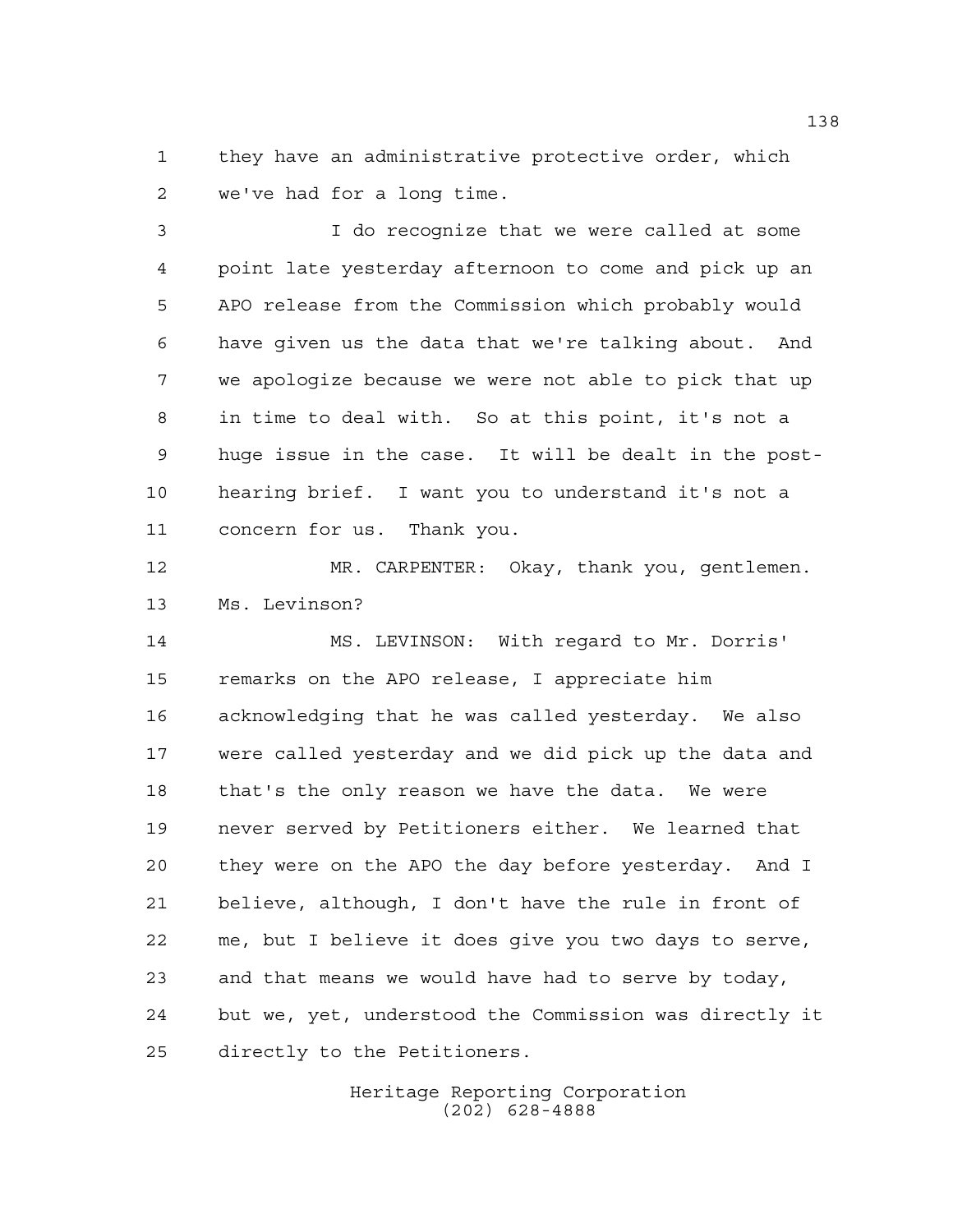You know, like Mr. Dorris, I would like to emphasize the things that we do agree on. And in case there's any doubt about this case, we fully acknowledge that the customized flushes that we're bringing in from India are within the scope of this investigation. If they weren't, we wouldn't be here. So I'm a little at loss to understand why they have harped so strongly on tariff classifications and what the product is called. We call it an ink concentrator. We have a customs ruling that refers to it as an ink concentrate. Call it Product *A*, it's subject to this investigation and that's why we're here.

 Moreover, how something is classified for tariff purposes has nothing to do with the economic issues that are here and the legal issues that are here, which you have to struggle with, which is, do these products compete? Does our customized product compete with their more standard 36 percent product. In our view, there is no competition, and tariff classifications are not relevant to that analysis.

 With regard to pricing, Mr. Dorris stated several times that the imports from Hindustan Inks are being sold at lower prices on the merchant market. Given that he hasn't seen the data, I'm not sure how

> Heritage Reporting Corporation (202) 628-4888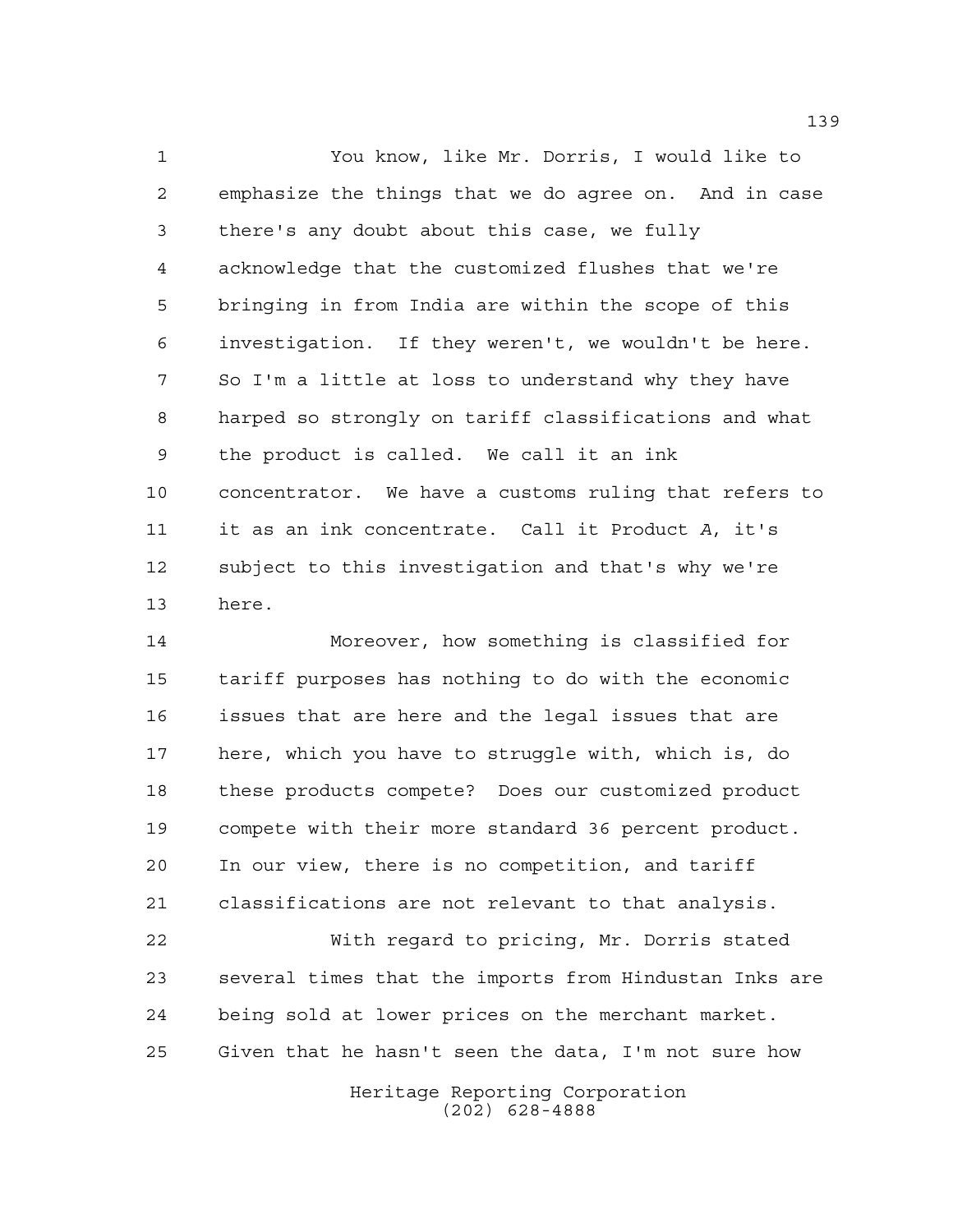he knows that, but we would contest that for a couple of reasons.

 One is the Petitioners have been remarkably silent about what I regard as a very important condition of competition in this case. And that is, that they give what they call "prebates," not rebates. I've never heard of the term before, but they call it -- in this industry it's "prebates." They pay their customers an up front sum of money in return for a contract that permits them to charge a higher price over a long period of time. So when you're analyzing the pricing information, you really need to ask them what was the prebate that you provided the customer. Because that prebate is extremely important in the analyzing the price information, which I think Mr. Boltuck will give more details on.

 Several of their witnesses stated that they are concerned about American jobs. We are concerned about American jobs just as well as Mr. Dorris acknowledged. It's not true that Micro Inks produces a whole range of products. I think he may have been confused. Hindustan Inks in India produces a whole range of products, but Micro Inks in the United States is set up to receive the customized product from India and produce the ink from that product.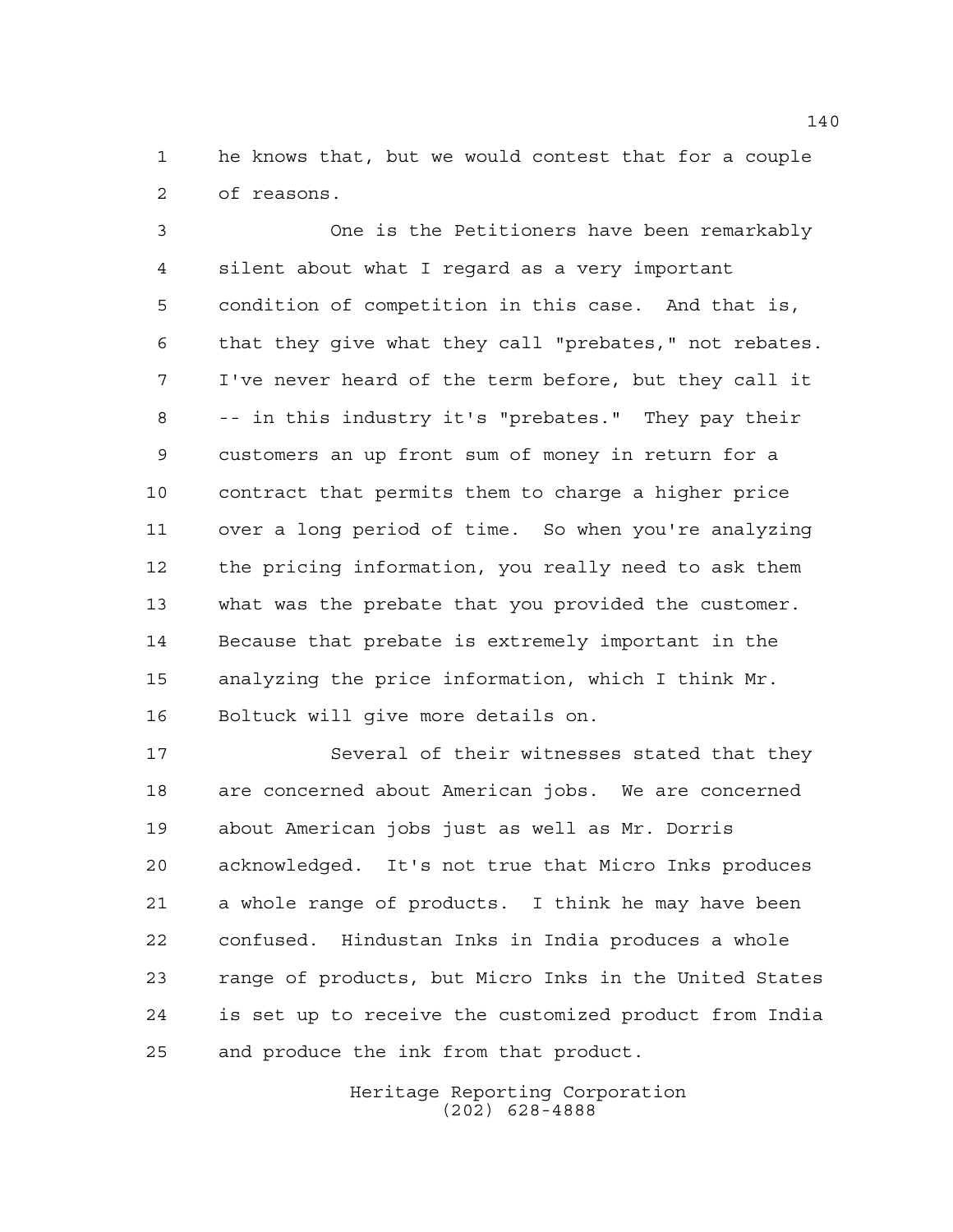Ironically, the witness from McGruder claimed that injury is caused by Hindustan Inks. And yet, Hindustan Inks has purchased large quantities of pigment dispersions from McGruder, and I don't believe McGruder has ever purchase anything from Micro Inks. So it seems a little ironic that he would be looking to Hindustan Inks as a source of injury.

 Finally, on the R.R. Donnelly business, they made the blanket statement that it was loss because of price. I hope that Mr. Morevec has put that to rest in your mind. R.R. Donnelly spent months, 6 to 12 months, analyzing the Hindustan Ink product, and actually traveled to India to see the facility to make sure that the product would be within its requirements.

 And just one comment I'd like to make directed at Mr. Wanzer. You asked a question at the beginning regarding "commodity inks." I think the response to that is there's no such thing as a commodity ink, and I hope that Mr. Morevec's testimony has been helpful to you in understanding how complex inks are from one another.

 MR. BOLTUCK: I think I'd just like to amplify a few of the comments that Liz made. I think the Petitioners themselves have not described, either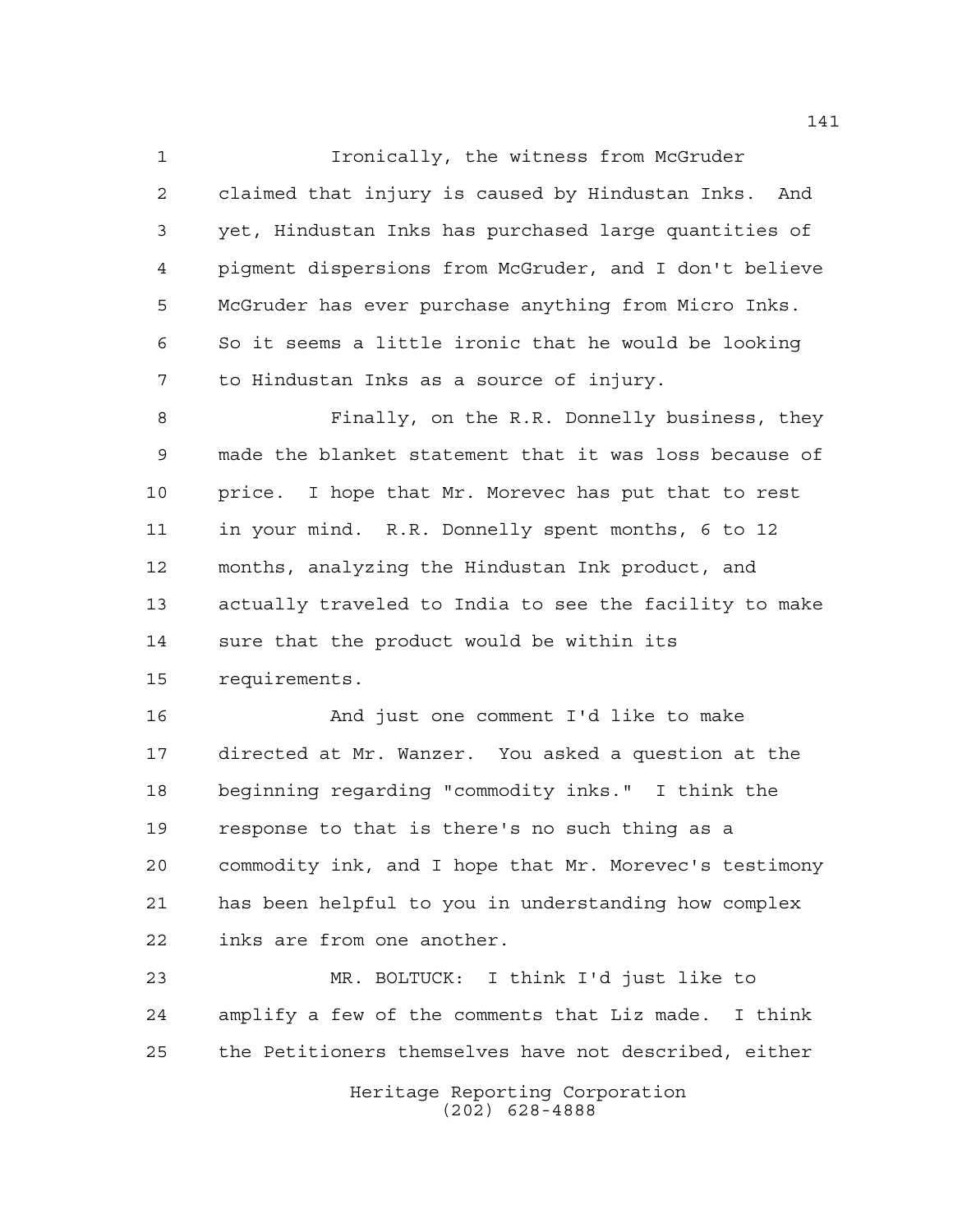the flushes or the downstream inks as commodity products and it doesn't sound like any commodity product you've ever heard of before where all the service components and lengthy demonstration process, qualification process and so on accompanies products at both the flush stage and then, the downstream stage, of course, with different kinds of end users.

 Now Liz mentioned the prebates, and of course, they have an important implication on making fair price comparisons. There's not doubt about it. If you buy your way into a 100 percent requirements contract, you're then in a position to charge a higher price, and that's actually part of the terms of the deal. It's what economists call two-part pricing.

 The other point that you need to understand about these contracts is that 100 percent requirements contracts, however procured, here they're bought, are classic tool in concentrated industries, oligopolies, in terms of deterring new entrance. Now why is that relevant for the ITC? Well, what deterring new entrance means is limiting direct competition, and of course, that is relevant. And they are very common in this industry. They're an exclusionary tactic. They can be pro-competitive in a very competitive market, but not in a market with the kind of concentrations we

> Heritage Reporting Corporation (202) 628-4888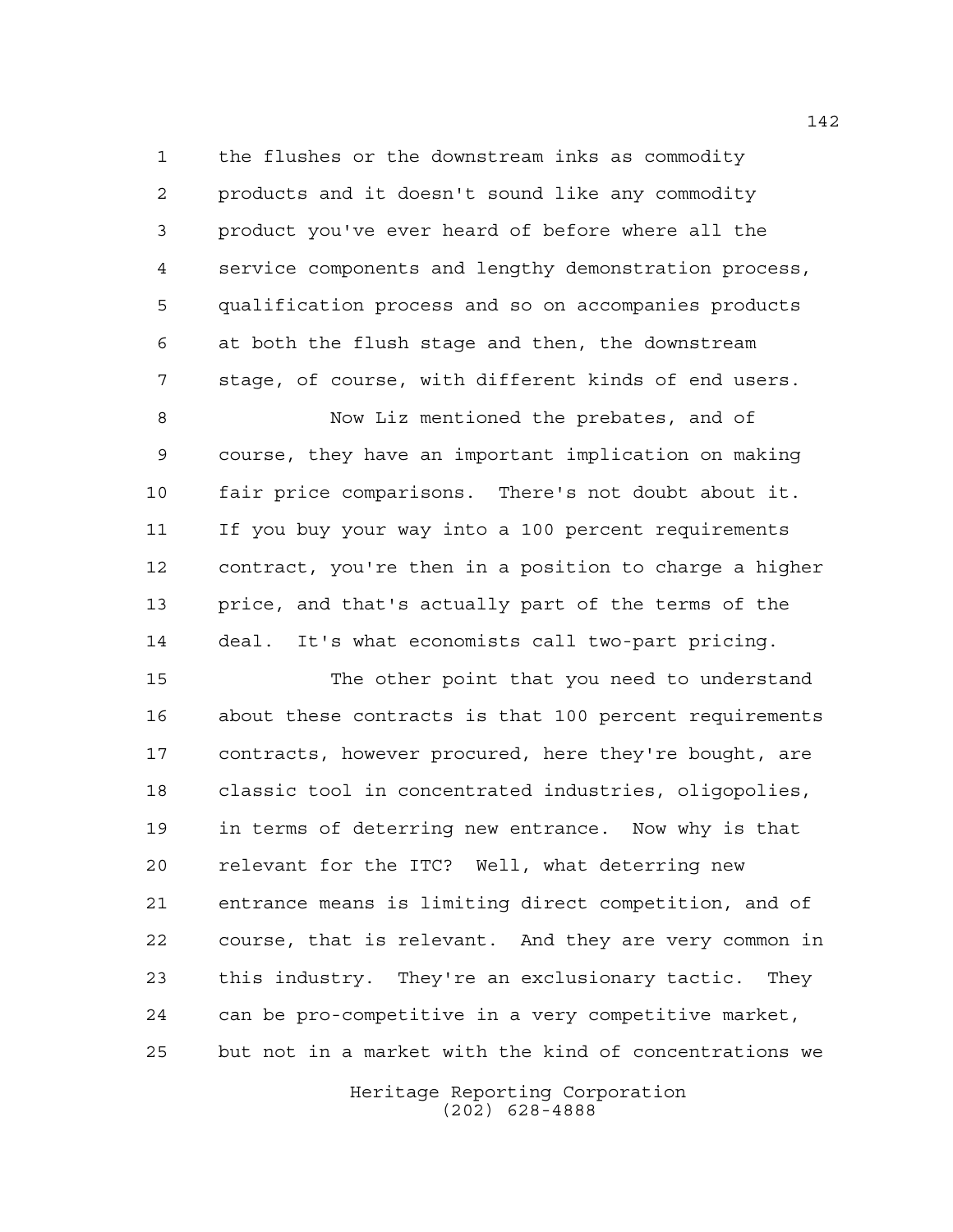see here. And I'm not referring to pigment concentrations.

 Now Mr. Love, actually, the reason I wanted to speak with you just briefly, made what I regard as sort of the first economic argument I heard from them today in their rebuttal, and that was that we've posed something of a dilemma for ourselves. We're saying we have a high quality product, but allegedly we have these lower prices. Of course, that is yet to be determined on a fair basis. But I will say this, that the notion of quality, no one is denying that Petitioners produce quality products, also. But the notion of quality is that it's an individualized customer perception in their application, and they don't even know the answer to that until they've gone through an extensive demonstration and testing process.

 So for a particular customer, for the handful of customers we have, those customers believe our product works best. That might not be true for other customers. Some other potential customers they might conclude the opposition. So in each case, the sale really is based on a perception of quality. It's just that not all customers with different applications will come to the same conclusion. You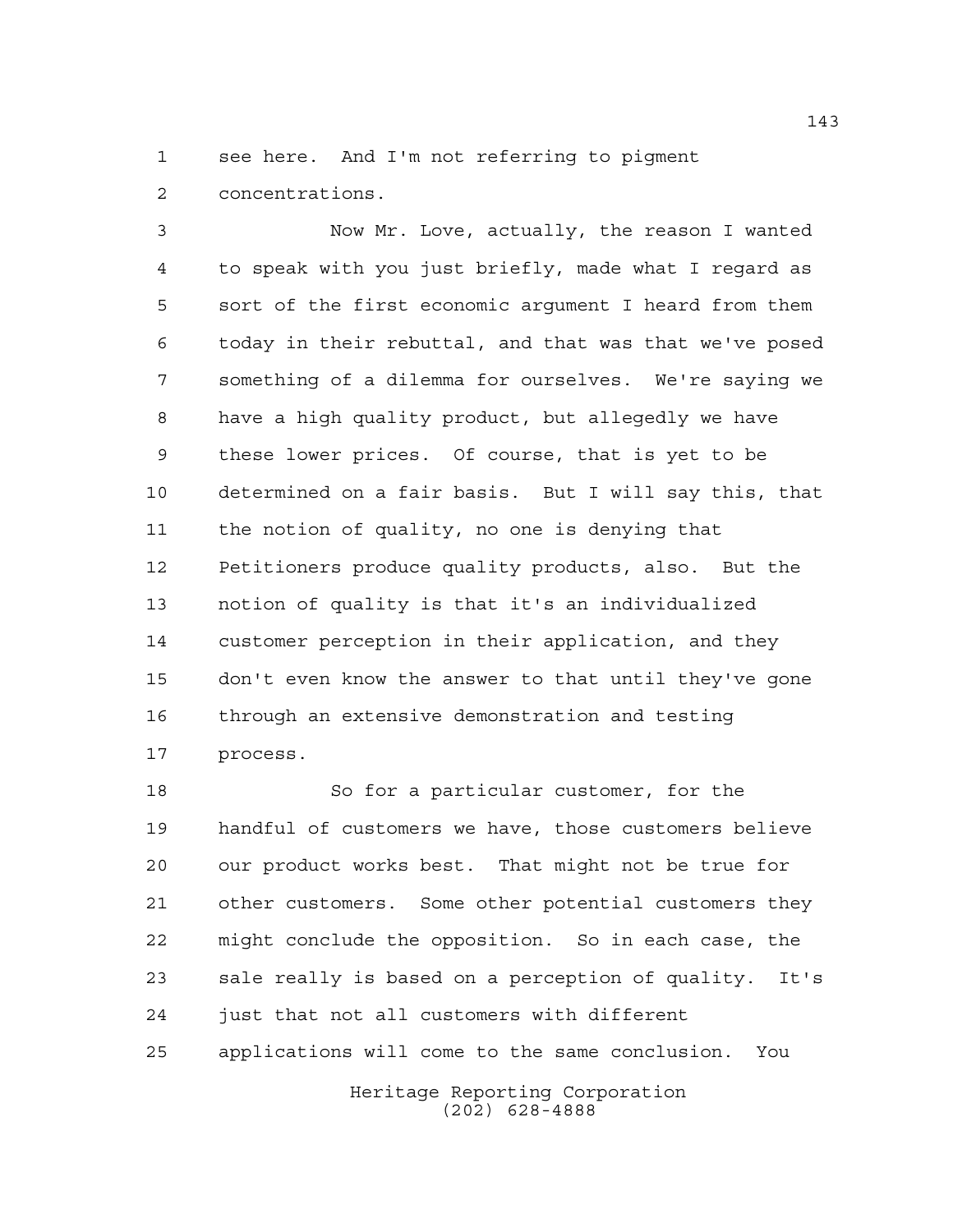know, obviously, Micro Inks hopes to continue to improve the quality of its product in certain dimensions, continue its marketing efforts and continue to demonstrate its superiority and persuade customers on the basis of quality, not price. That's the business they're in, in the ink market. But that doesn't describe the state of play today that the market shares are very modest in the ink market and they're extremely small in the upstream flushes market, which isn't even their principal business.

 MS. LEVINSON: I just have one final comment that I wanted to correct. Mr. Dorris referred to Hindustan Inks as existing in what's called an "exported-oriented unit," which in India is called an EOU. I think he made the statement that an EOU, an Indian company, is required to export 100 percent of its production. That's factually inaccurate. An EOU is allowed to sale 50 percent of its production in its home market. Thank you very much for your attention today.

 MR. CARPENTER: Thank you very much for your testimony. One thing that was, I believe, just raised recently was this issue of prebates. And I would just ask the Petitioners if you could address that in your post-conference brief.

> Heritage Reporting Corporation (202) 628-4888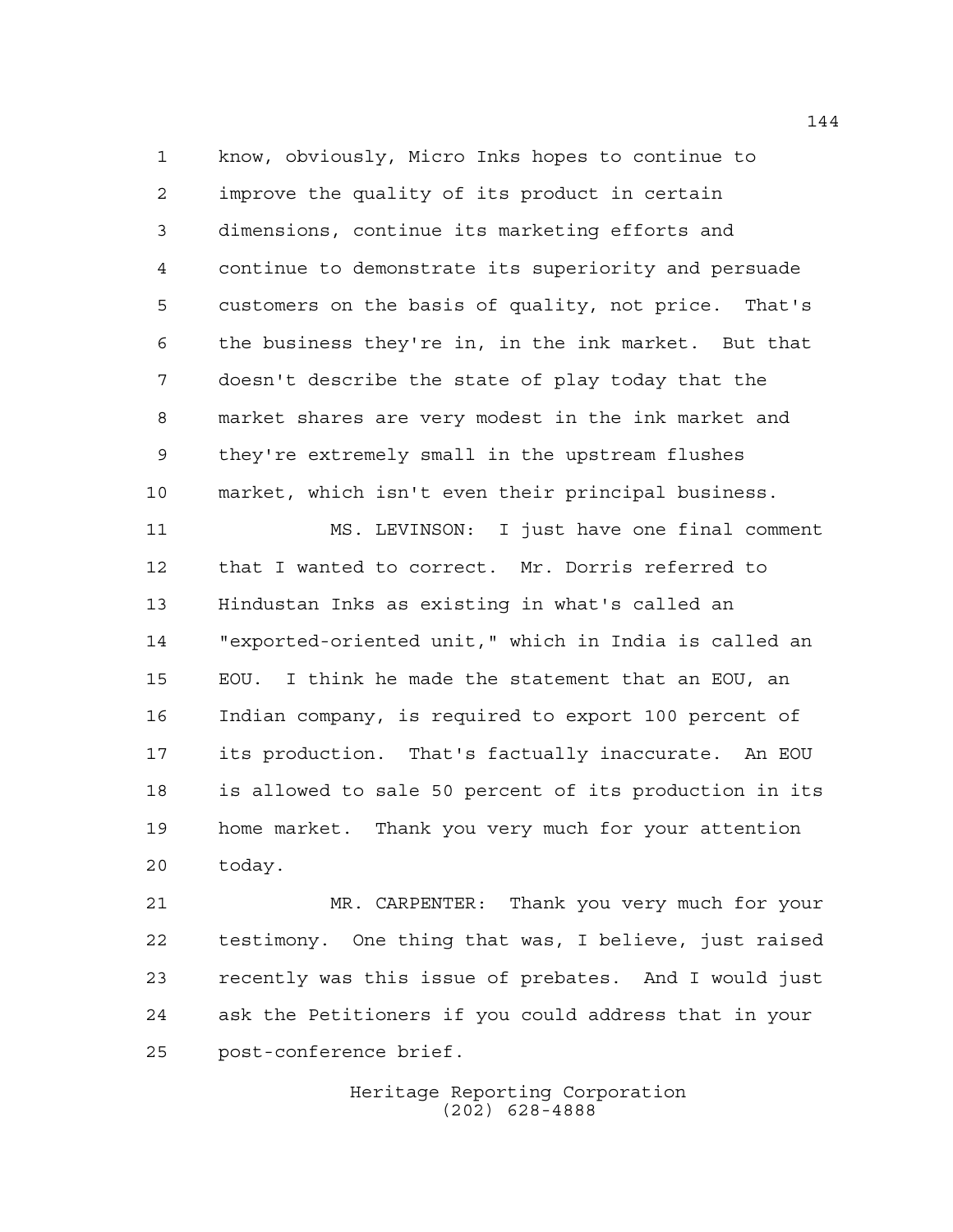A few concluding remarks, the deadline for both the submission of corrections to the transcript and for briefs in the investigation is Wednesday, July 2nd. If briefs contain business proprietary information, the non-propriety version is due on July 3rd. The Commission has not yet scheduled its vote on the investigation. It will report its determinations to the Secretary of Commerce on July 21st, and Commissioners opinions will be transmitted to Commerce a week later on July 28th. Thank you for coming. This conference is adjourned. (Whereupon, the above-referenced conference was concluded at 1:04 p.m.) // // //  $17 /$  // //  $20 /$  $21 /$  $22 / /$  $23 / /$  $24 /$ //

> Heritage Reporting Corporation (202) 628-4888